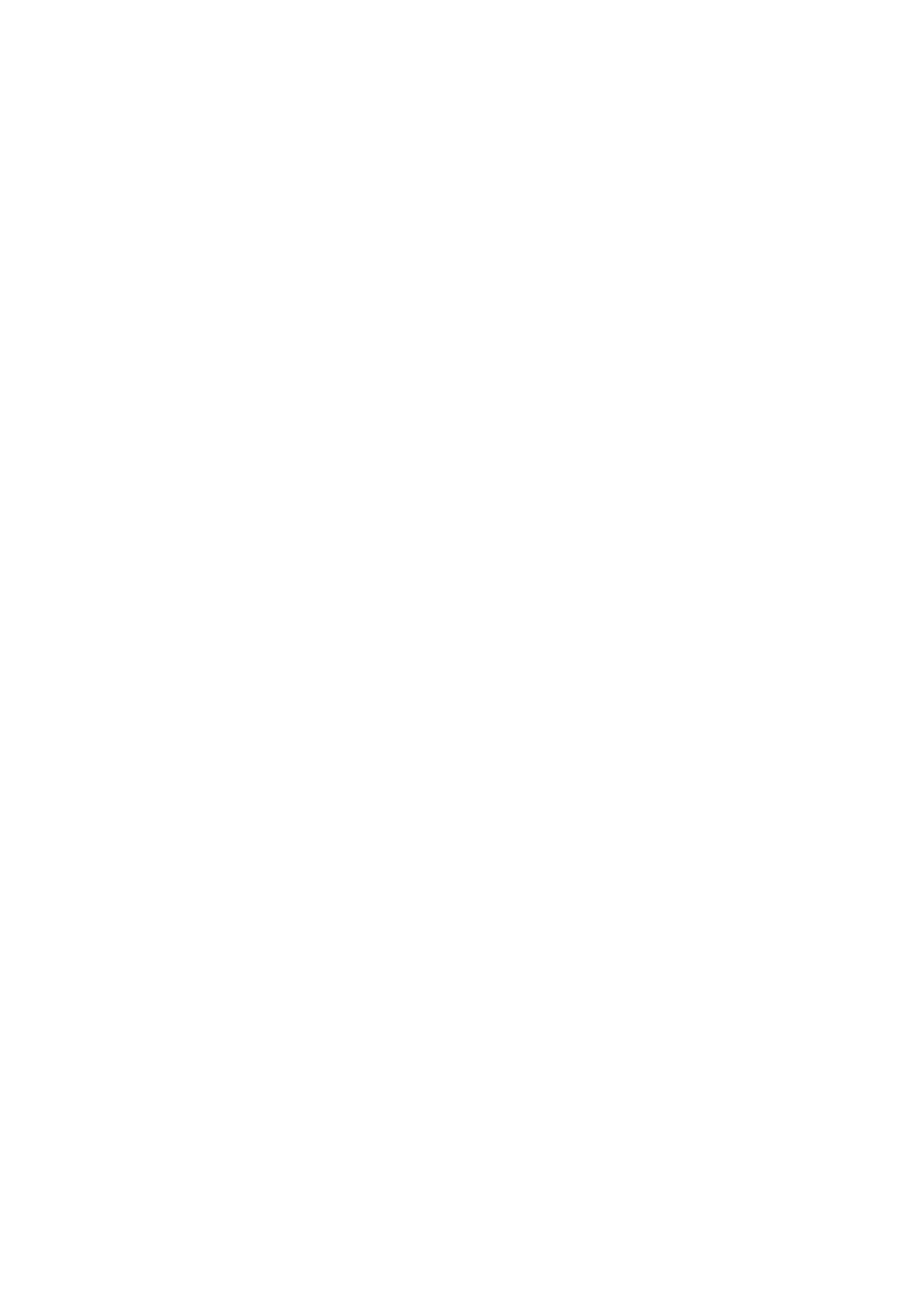# **SmartClass**

**Ethernet Tester** 

User's Guide



Communications Test and Measurement Solutions 12410 Milestone Center Drive Germantown, Maryland 20876-7100 USA Toll Free 1-800-638-2049 • Tel +1-240-404-2999 • Fax +1-240-404-2195 [www.jdsu.com](http://www.acterna.com)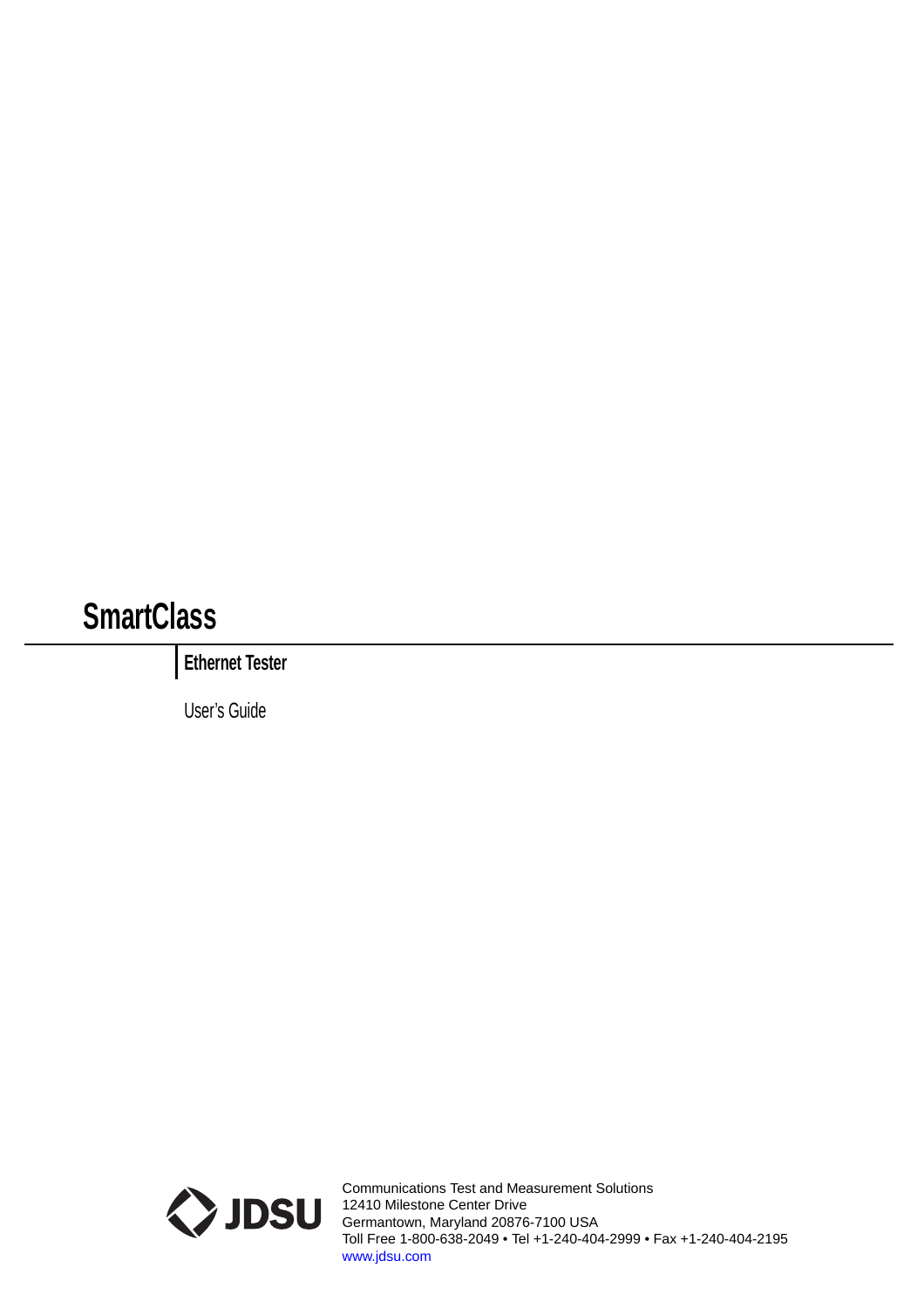| <b>Notice</b>                                                   | Every effort was made to ensure that the information in this document was<br>accurate at the time of printing. However, information is subject to change with-<br>out notice, and JDSU reserves the right to provide an addendum to this docu-<br>ment with information not available at the time that this document was created.                                                                                                                                                                                             |
|-----------------------------------------------------------------|-------------------------------------------------------------------------------------------------------------------------------------------------------------------------------------------------------------------------------------------------------------------------------------------------------------------------------------------------------------------------------------------------------------------------------------------------------------------------------------------------------------------------------|
| Copyright                                                       | © Copyright 2012, JDS Uniphase Corporation. All rights reserved. JDSU,<br>Enabling Broadband and Optical Innovation, Communications Test and Mea-<br>surement Solutions, and the JDSU logo are trademarks of<br>JDS Uniphase Corporation ("JDS Uniphase"). All other trademarks are the<br>property of their respective owners. No part of this guide may be reproduced<br>or transmitted electronically or otherwise without written permission of the pub-<br>lisher.                                                       |
| <b>Copyright release</b>                                        | Reproduction and distribution of this guide is authorized for Government pur-<br>poses only.                                                                                                                                                                                                                                                                                                                                                                                                                                  |
| <b>Trademarks</b>                                               | JDS Uniphase, JDSU, and SmartClass are trademarks or registered trade-<br>marks of JDS Uniphase Corporation in the United States and/or other coun-<br>tries.                                                                                                                                                                                                                                                                                                                                                                 |
|                                                                 | Microsoft and Excel are either trademarks or registered trademarks of Micro-<br>soft Corporation in the United States and/or other countries.                                                                                                                                                                                                                                                                                                                                                                                 |
|                                                                 | PDF is a trademark of Adobe Systems in the United States and/or other coun-<br>tries.                                                                                                                                                                                                                                                                                                                                                                                                                                         |
|                                                                 | Energizer is either a trademark or registered trademark of Eveready Battery<br>Company, Inc. in the United States and/or other countries.                                                                                                                                                                                                                                                                                                                                                                                     |
|                                                                 | Specifications, terms, and conditions are subject to change without notice. All<br>trademarks and registered trademarks are the property of their respective<br>companies.                                                                                                                                                                                                                                                                                                                                                    |
| <b>Ordering information</b>                                     | This guide is a product of JDSU's Technical Information Development Depart-<br>ment, issued as part of the SmartClass Ethernet Tester. The catalog number<br>for a printed guide is ML-5053901. The catalog number for a CD containing all<br>user documentation and utilities is CML-21099708.                                                                                                                                                                                                                               |
| <b>Terms and conditions</b>                                     | Specifications, terms, and conditions are subject to change without notice. The<br>provision of hardware, services, and/or software are subject to JDSU's stan-<br>dard terms and conditions, available at www.jdsu.com/terms.                                                                                                                                                                                                                                                                                                |
| <b>Federal Communications</b><br><b>Commission (FCC) Notice</b> | This product was tested and found to comply with the limits for a Class B digital<br>device, pursuant to Part 15 of the FCC Rules. These limits are designed to pro-<br>vide reasonable protection against harmful interference when the equipment is<br>operated in a commercial or residential environment. This product generates,<br>uses, and can radiate radio frequency energy and, if not installed and used in<br>accordance with the instruction manual, may cause harmful interference to<br>radio communications. |
|                                                                 | The authority to operate this product is conditioned by the requirements that no<br>modifications be made to the equipment unless the changes or modifications<br>are expressly approved by JDSU.                                                                                                                                                                                                                                                                                                                             |

**ii SmartClass Ethernet Tester User's Guide**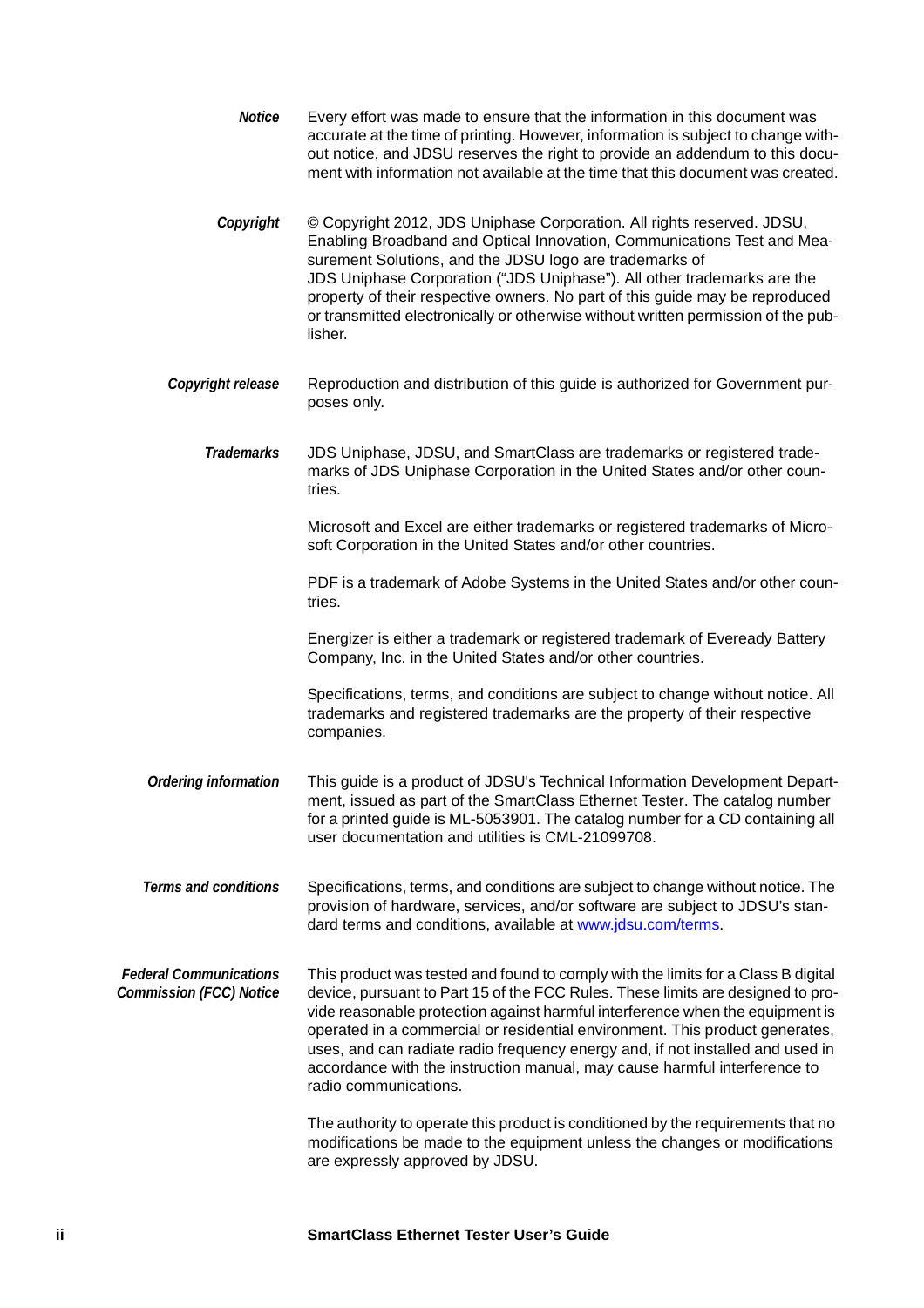| <b>Industry Canada Requirements</b>             | This Class B digital apparatus complies with Canadian ICES-003.                                                                                                                                                                                                                                                                                                                                                                                                                                                                                                                                                         |
|-------------------------------------------------|-------------------------------------------------------------------------------------------------------------------------------------------------------------------------------------------------------------------------------------------------------------------------------------------------------------------------------------------------------------------------------------------------------------------------------------------------------------------------------------------------------------------------------------------------------------------------------------------------------------------------|
|                                                 | Cet appareil numérique de la classe B est conforme à la norme NMB-003 du<br>Canada.                                                                                                                                                                                                                                                                                                                                                                                                                                                                                                                                     |
| <b>EMC Directive Compliance</b>                 | This product was tested and conforms to the EMC Directive, 89/336/EEC as<br>amended by 92/31/EEC and 93/68/EEC for electromagnetic compatibility.                                                                                                                                                                                                                                                                                                                                                                                                                                                                       |
| <b>Low Voltage Directive Compliance</b>         | This product was tested and conforms to the Low Voltage Directive, 73/23/<br>EEC as amended by 93/68/EEC. Conformity with this directive is based upon<br>compliance with the harmonized safety standard, UL61010-1.                                                                                                                                                                                                                                                                                                                                                                                                    |
| <b>WEEE and Battery Directive</b><br>Compliance | JDSU has established processes in compliance with the Waste Electrical and<br>Electronic Equipment (WEEE) Directive, 2002/96/EC, and the Battery Direc-<br>tive, 2006/66/EC.                                                                                                                                                                                                                                                                                                                                                                                                                                            |
|                                                 | This product, and the batteries used to power the product, should not be dis-<br>posed of as unsorted municipal waste and should be collected separately and<br>disposed of according to your national regulations. In the European Union, all<br>equipment and batteries purchased from JDSU after 2005-08-13 can be<br>returned for disposal at the end of its useful life. JDSU will ensure that all waste<br>equipment and batteries returned are reused, recycled, or disposed of in an<br>environmentally friendly manner, and in compliance with all applicable national<br>and international waste legislation. |
|                                                 | It is the responsibility of the equipment owner to return equipment and batteries<br>to JDSU for appropriate disposal. If the equipment or battery was imported by<br>a reseller whose name or logo is marked on the equipment or battery, then the<br>owner should return the equipment or battery directly to the reseller.                                                                                                                                                                                                                                                                                           |
|                                                 | Instructions for returning waste equipment and batteries to JDSU can be found<br>in the Environmental section of JDSU's web site at www.jdsu.com. If you have<br>questions concerning disposal of your equipment or batteries, contact JDSU's<br>WEEE Program Management team at WEEE.EMEA@jdsu.com.                                                                                                                                                                                                                                                                                                                    |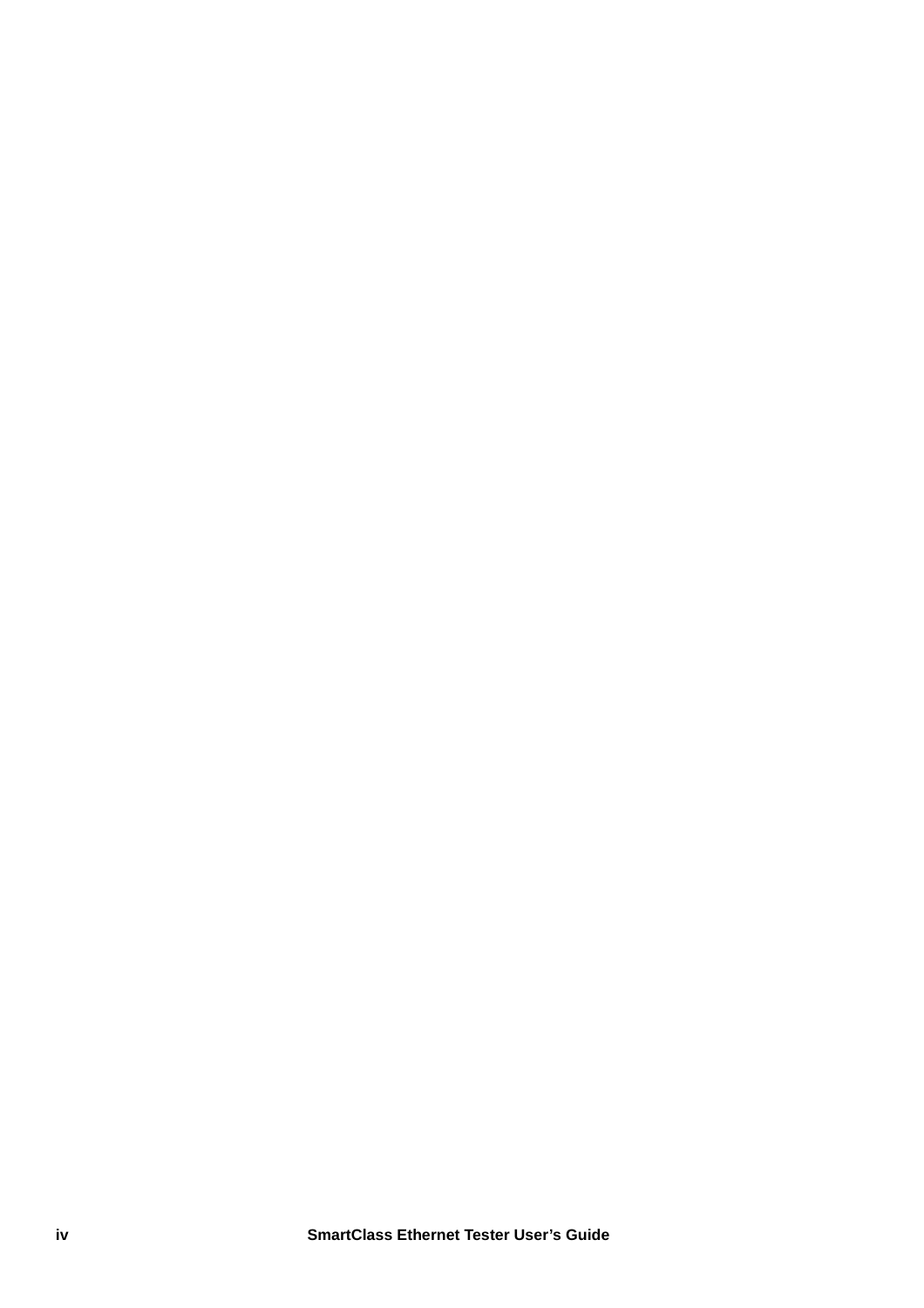# Table of Contents

| <b>Chapter 1</b> | <b>Getting Started</b><br>Options and accessories |
|------------------|---------------------------------------------------|
|                  |                                                   |
|                  |                                                   |
|                  |                                                   |
|                  |                                                   |
|                  |                                                   |
|                  |                                                   |
|                  |                                                   |
|                  |                                                   |
|                  |                                                   |
|                  |                                                   |
|                  |                                                   |
|                  |                                                   |
|                  |                                                   |
|                  |                                                   |
|                  |                                                   |
|                  |                                                   |
|                  |                                                   |
|                  |                                                   |
|                  |                                                   |
|                  |                                                   |
|                  |                                                   |
|                  |                                                   |
|                  |                                                   |
|                  |                                                   |
|                  |                                                   |
|                  |                                                   |
|                  |                                                   |
|                  |                                                   |
|                  |                                                   |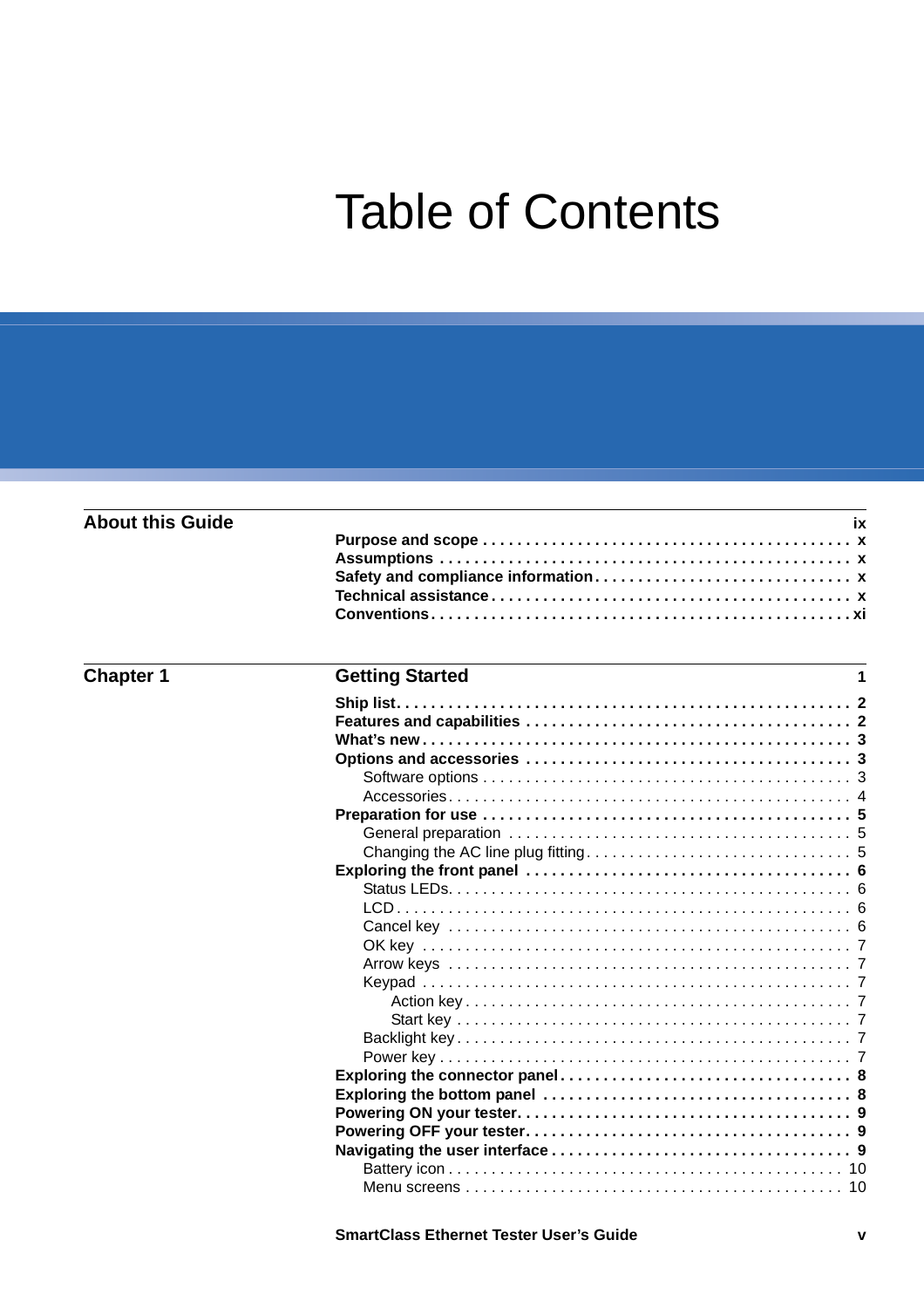| Using the keypad………………………………………………… 12                |  |
|-------------------------------------------------------|--|
| Selecting a menu option or a configuration setting 12 |  |
|                                                       |  |
|                                                       |  |
|                                                       |  |
|                                                       |  |
|                                                       |  |

# **Chapter 2** Instrument Settings 15

| <b>Chapter 3</b> | <b>Ethernet Testing</b>                    | 19 |
|------------------|--------------------------------------------|----|
|                  |                                            |    |
|                  |                                            |    |
|                  |                                            |    |
|                  |                                            |    |
|                  | Launching an Ethernet test application  22 |    |
|                  |                                            |    |
|                  |                                            |    |
|                  |                                            |    |
|                  |                                            |    |
|                  |                                            |    |
|                  |                                            |    |
|                  |                                            |    |
|                  |                                            |    |
|                  |                                            |    |
|                  |                                            |    |
|                  |                                            |    |
|                  |                                            |    |
|                  |                                            |    |
|                  |                                            |    |
|                  |                                            |    |
|                  |                                            |    |
|                  |                                            |    |
|                  |                                            |    |
|                  |                                            |    |
|                  |                                            |    |
|                  |                                            |    |
|                  |                                            |    |
|                  |                                            |    |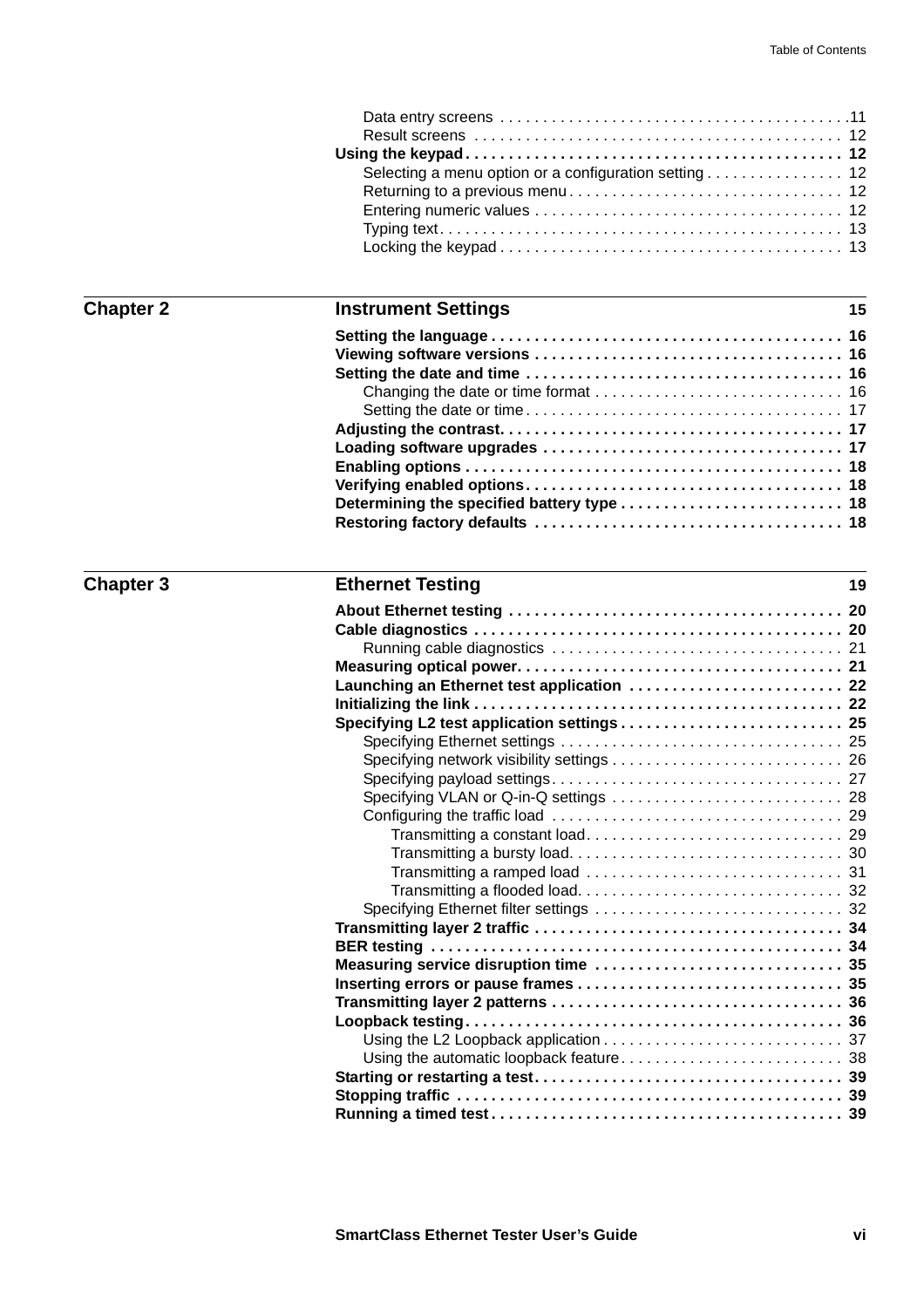| <b>IP Testing</b>                                                                                         | 41                              |
|-----------------------------------------------------------------------------------------------------------|---------------------------------|
| Specifying L3 test application settings 43                                                                |                                 |
|                                                                                                           | 57                              |
| Launching a multiple streams test application. 58<br>Enabling traffic streams and configuring the load 61 |                                 |
| RFC 2544 testing                                                                                          | 65                              |
| <b>Managing Files</b>                                                                                     | 73                              |
|                                                                                                           | <b>Multiple Streams Testing</b> |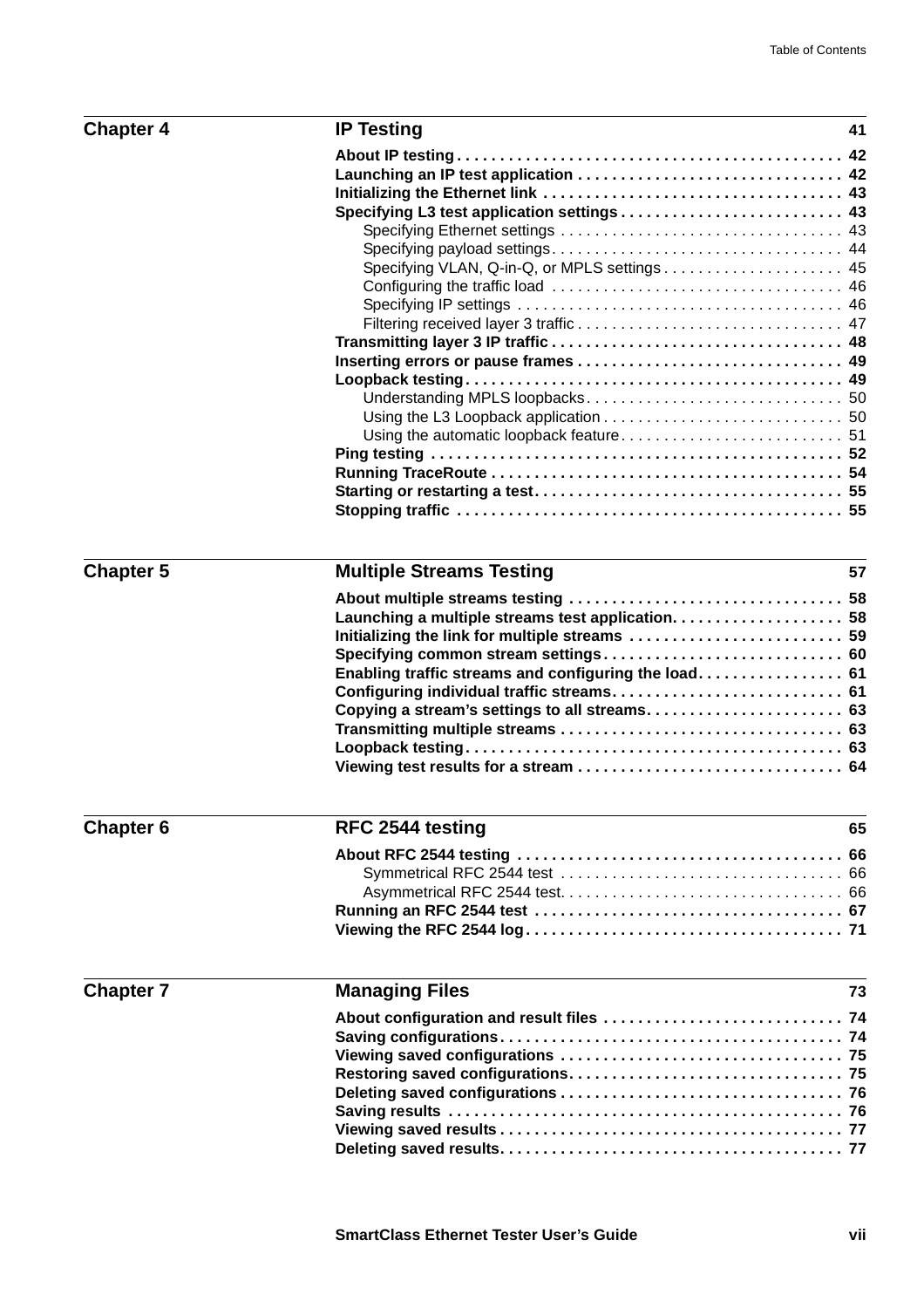| <b>Chapter 8</b>  | <b>Interpreting Test Results</b> | 79  |
|-------------------|----------------------------------|-----|
|                   |                                  |     |
|                   |                                  |     |
|                   |                                  |     |
|                   |                                  |     |
|                   |                                  |     |
|                   |                                  |     |
|                   |                                  |     |
|                   |                                  |     |
|                   |                                  |     |
|                   |                                  |     |
|                   |                                  |     |
|                   |                                  |     |
|                   |                                  |     |
|                   |                                  |     |
|                   |                                  |     |
|                   |                                  |     |
|                   |                                  |     |
|                   |                                  |     |
|                   |                                  |     |
|                   |                                  |     |
|                   |                                  |     |
|                   |                                  |     |
| <b>Chapter 9</b>  | <b>Maintaining the Batteries</b> | 95  |
|                   |                                  |     |
|                   |                                  |     |
|                   |                                  |     |
| <b>Chapter 10</b> | <b>Troubleshooting</b>           | 99  |
|                   |                                  |     |
|                   |                                  |     |
|                   |                                  |     |
|                   |                                  | 100 |
| <b>Appendix A</b> | <b>Specifications</b>            | 103 |
|                   |                                  | 104 |
|                   |                                  |     |

**[Power specifications](#page-117-2). . . . . . . . . . . . . . . . . . . . . . . . . . . . . . . . . . . . . . . . 104 [Warranty information.](#page-118-0) . . . . . . . . . . . . . . . . . . . . . . . . . . . . . . . . . . . . . . . 105**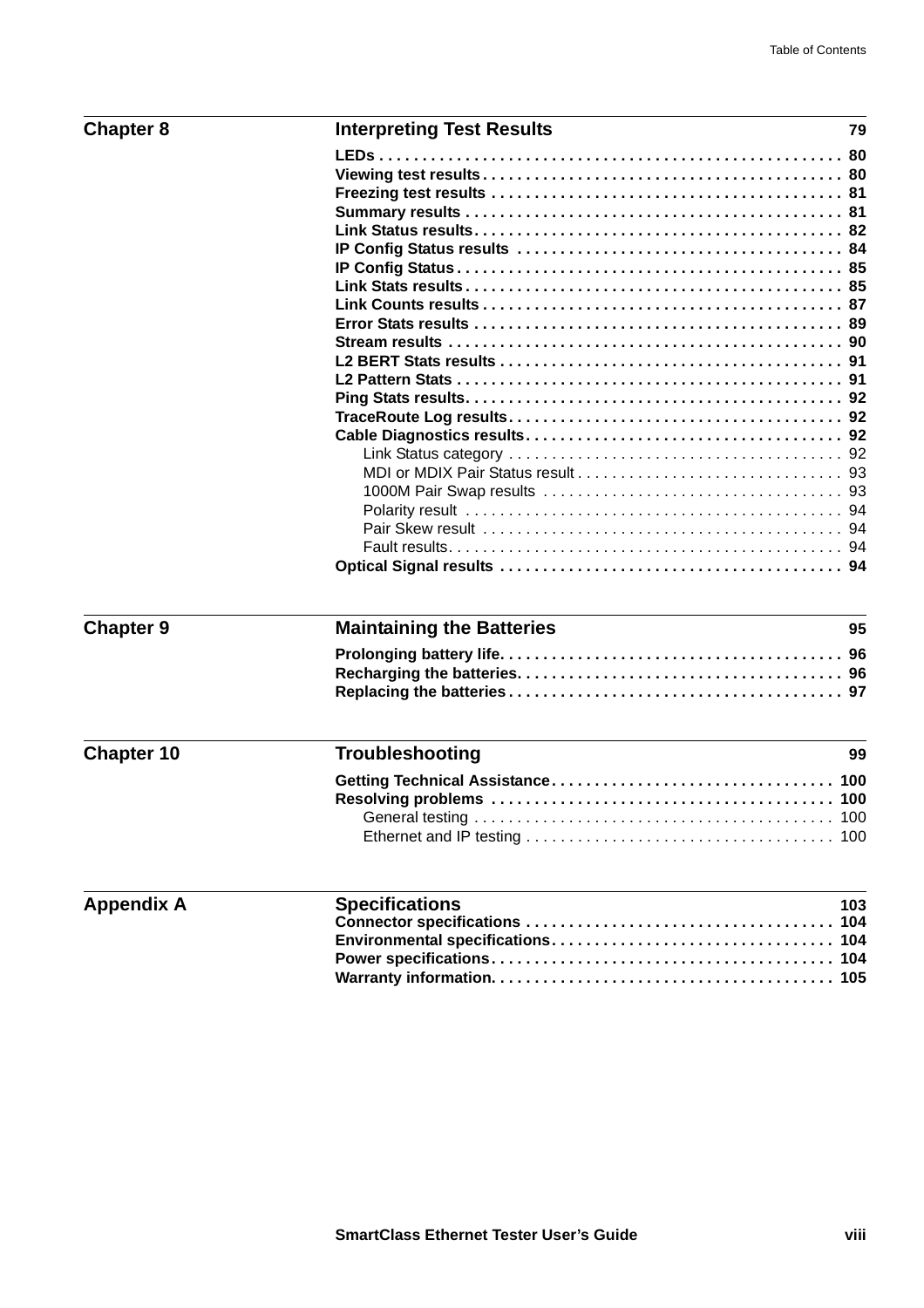# <span id="page-10-0"></span>About this Guide

This chapter describes how to use this guide. Topics discussed in this chapter include the following:

- ["Purpose and scope" on page x](#page-11-0)
- ["Assumptions" on page x](#page-11-1)
- ["Safety and compliance information" on page x](#page-11-2)
- ["Technical assistance" on page x](#page-11-3)
- ["Conventions" on page xi](#page-12-0)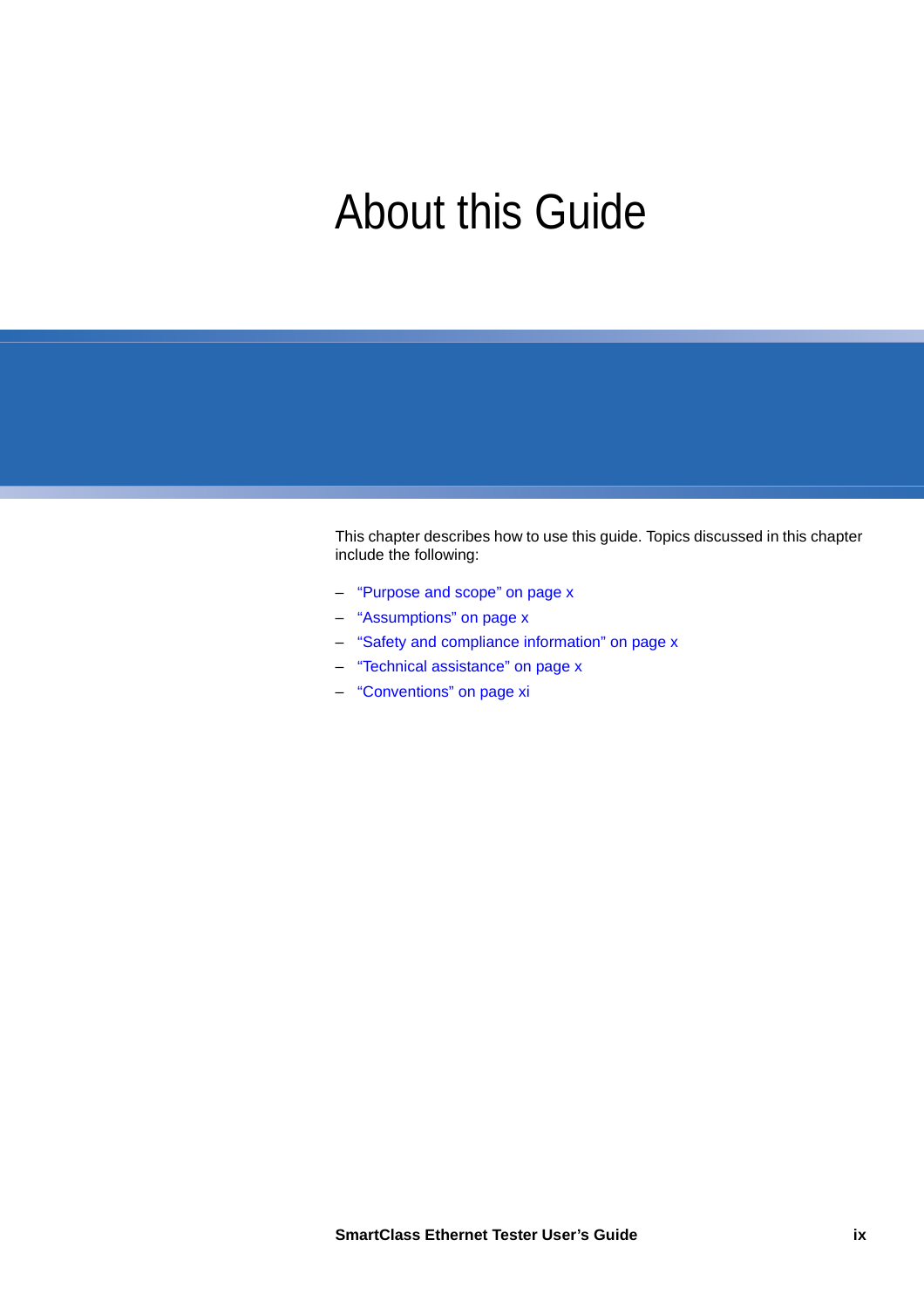# <span id="page-11-0"></span>**Purpose and scope**

The purpose of this guide is to help you successfully use the features and capabilities of the SmartClass Ethernet Tester.

This guide includes task-based instructions that describe how to configure, use, and troubleshoot the general functions of the SmartClass Ethernet Tester. Additionally, this guide provides a description of JDSU's warranty.

# <span id="page-11-1"></span>**Assumptions**

This guide is intended for novice, intermediate, and experienced users who want to use the SmartClass Ethernet Tester effectively and efficiently. We are assuming that you have basic computer experience and are familiar with basic telecommunication concepts, terminology, and safety.

# <span id="page-11-2"></span>**Safety and compliance information**

Safety and compliance information are contained in a separate guide and are provided in printed format with the product.

# <span id="page-11-3"></span>**Technical assistance**

If you need assistance or have questions related to the use of this product, use the information in Table 1 to contact JDSU's Technical Assistance Center (TAC) for customer support.

| Region                          | <b>Phone Number</b>                             |                         |
|---------------------------------|-------------------------------------------------|-------------------------|
| Americas                        | 1-866-ACTERNA<br>1-866-228-3762<br>301-353-1550 | tac@jdsu.com            |
| Europe, Africa, and<br>Mid-East | +49 (0) 7121 86 1345<br>(JDSU Germany)          | hotline.europe@idsu.com |
| Asia and the Pacific            | +852 2892 0990<br>(Hong Kong)                   |                         |
|                                 | +8610 6833 7477<br>(Beijing-China)              |                         |

**Table 1** Technical assistance centers

During off-hours, you can request assistance by doing one of the following: leave a voice message at the TAC for your region; email the North American TAC [\(tac@jdsu.com\)](mailto:tac@jdsu.com); submit your question using our online Technical Assistance request form at [www.jdsu.com.](http://www.jdsu.com)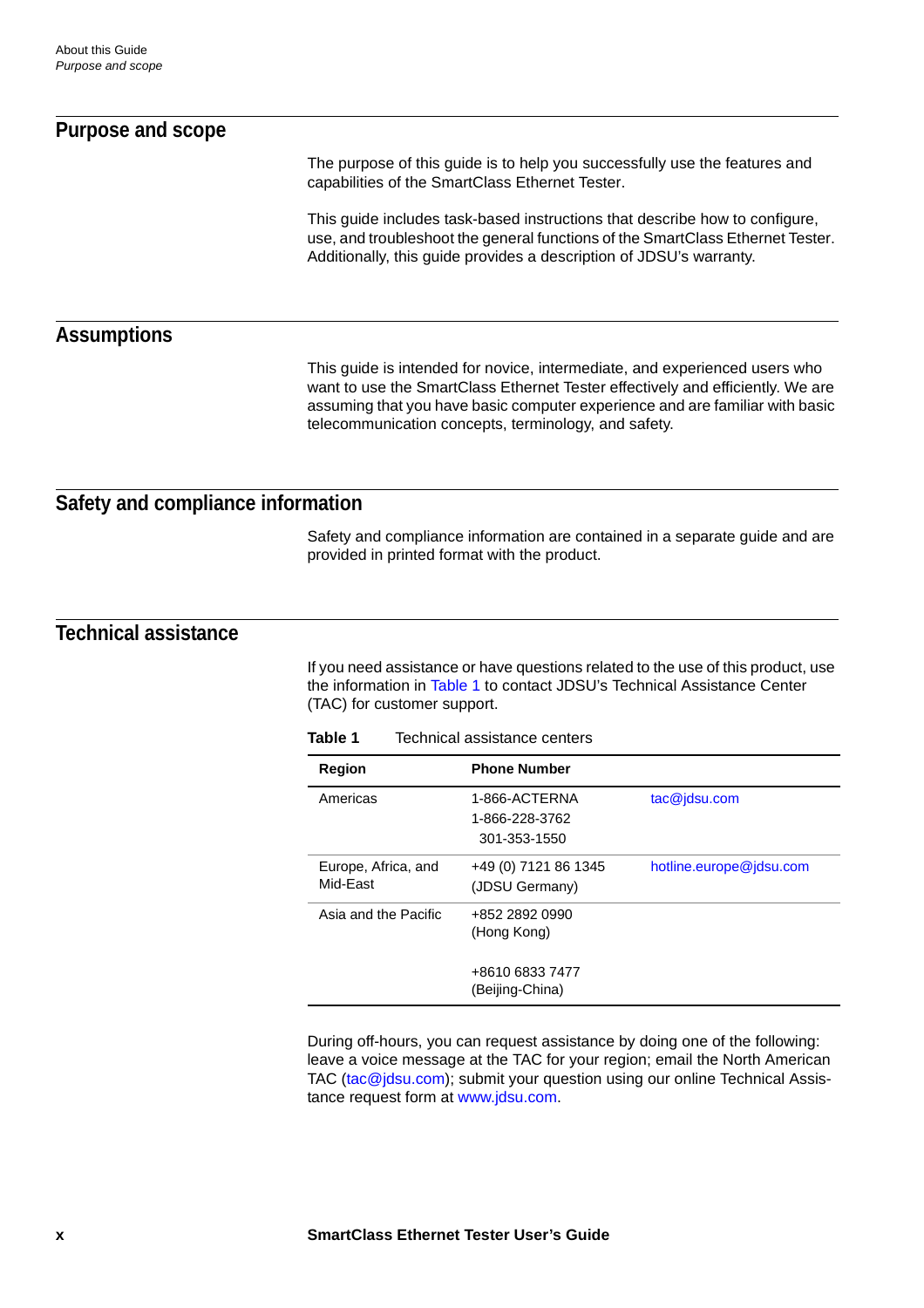# <span id="page-12-0"></span>**Conventions**

This symbols and safety terms used in this guide are described in the following tables.

### **Table 2** Symbol conventions



This symbol represents a general hazard.



This symbol represents a risk of electrical shock.



This symbol represents a risk of explosion



This symbol, located on the equipment, battery, or packaging indicates that the equipment or battery must not be disposed of in a land-fill site or as municipal waste, and should be disposed of according to your national regulations.

| Table 3 | Safety definitions |
|---------|--------------------|
|---------|--------------------|

| <b>DANGER</b>  | Indicates an imminently hazardous situation which, if not<br>avoided, will result in death or serious injury.  |
|----------------|----------------------------------------------------------------------------------------------------------------|
| <b>WARNING</b> | Indicates a potentially hazardous situation which, if not<br>avoided, could result in death or serious injury. |
| <b>CAUTION</b> | Indicates a potentially hazardous situation which, if not<br>avoided, may result in minor or moderate injury.  |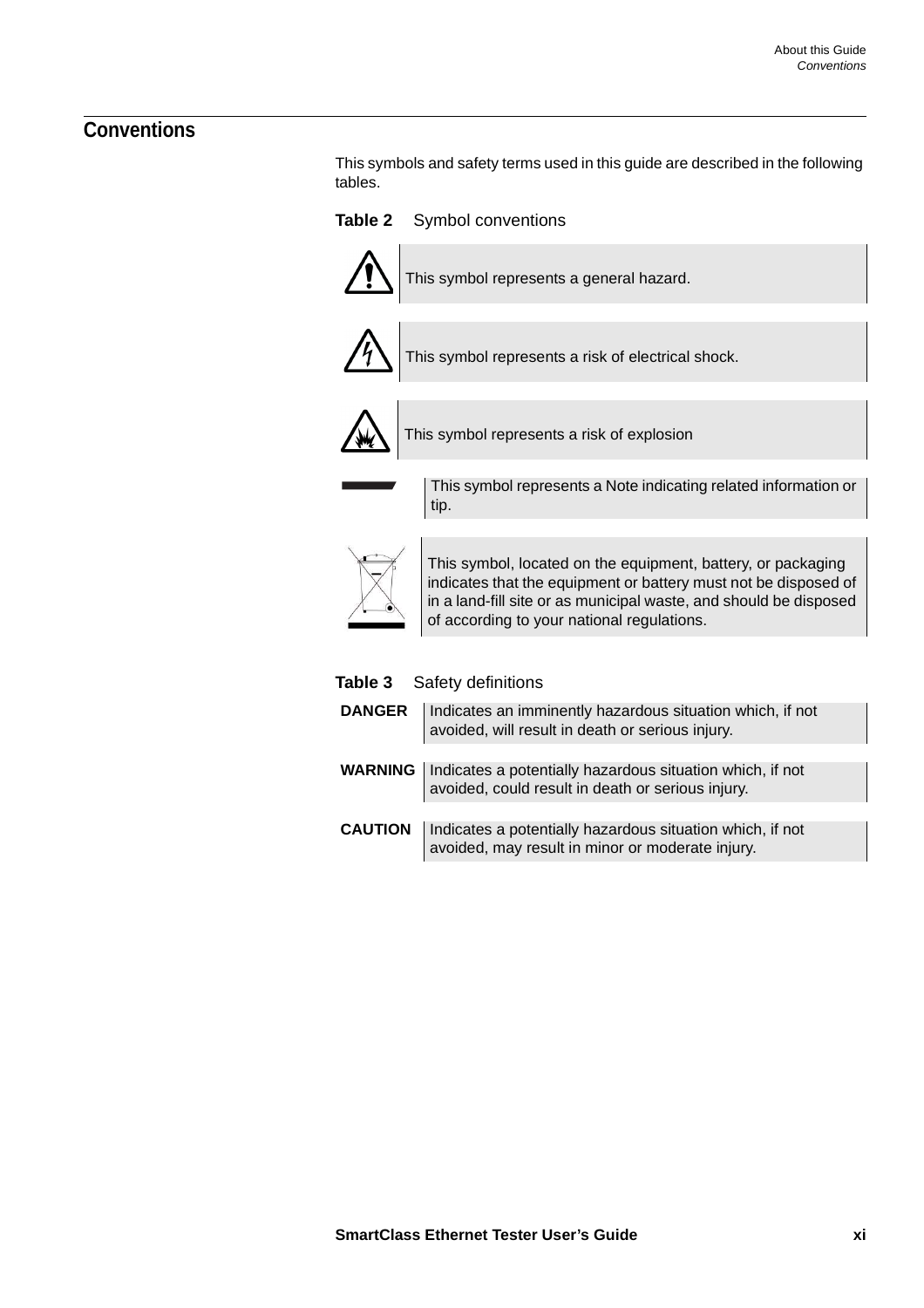About this Guide **Conventions**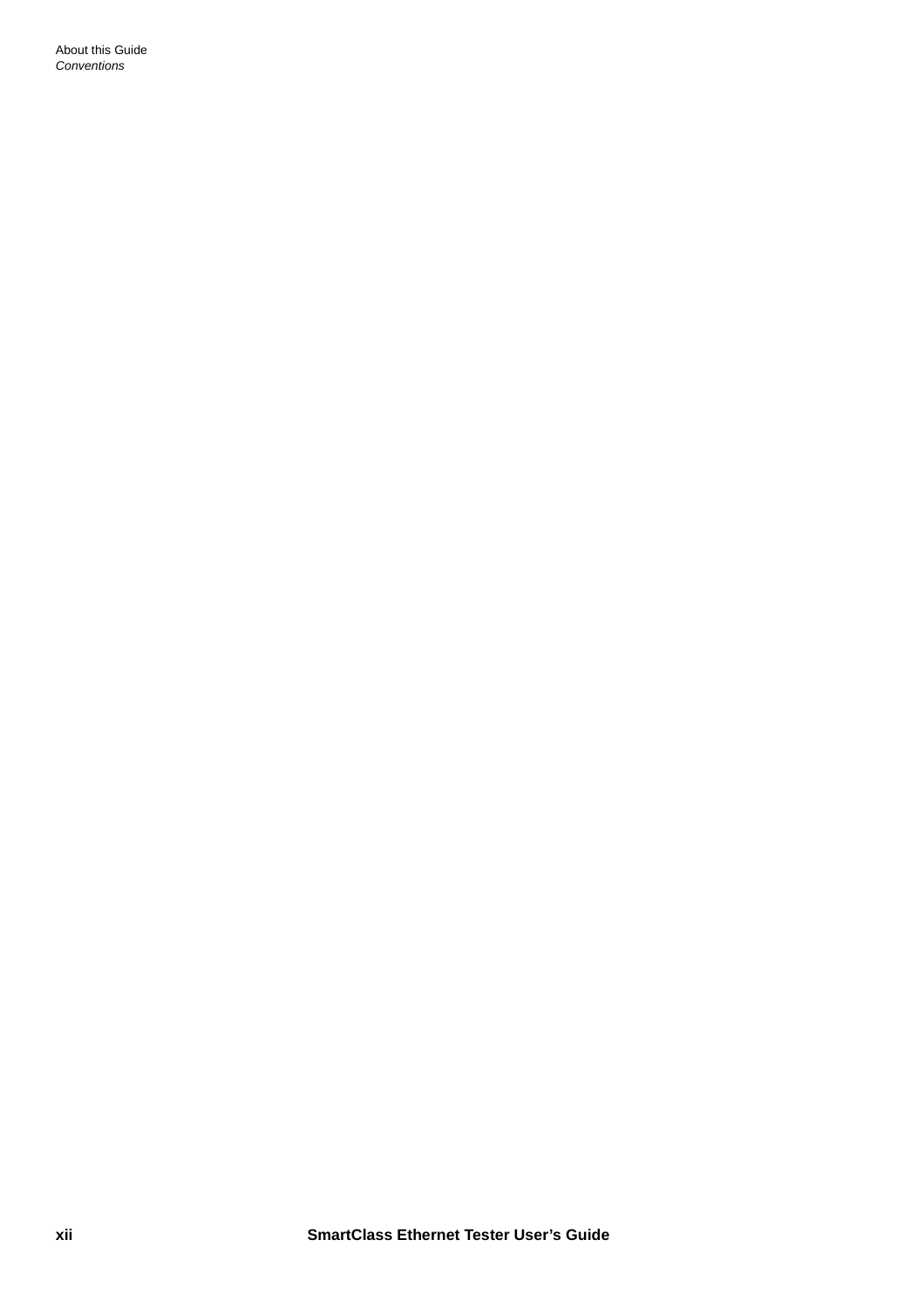# <span id="page-14-0"></span>**Getting Started**

This chapter provides a general description of the SmartClass Ethernet Tester. Topics discussed in this chapter include the following:

- ["Ship list" on page 2](#page-15-0)
- ["Features and capabilities" on page 2](#page-15-1)
- ["What's new" on page 3](#page-16-0)
- ["Options and accessories" on page 3](#page-16-1)
- ["Preparation for use" on page 5](#page-18-0)
- ["Exploring the front panel" on page 6](#page-19-0)
- ["Exploring the connector panel" on page 8](#page-21-0)
- ["Exploring the bottom panel" on page 8](#page-21-1)
- ["Powering ON your tester" on page 9](#page-22-0)
- ["Powering OFF your tester" on page 9](#page-22-1)
- ["Navigating the user interface" on page 9](#page-22-2)
- ["Using the keypad" on page 12](#page-25-1)

1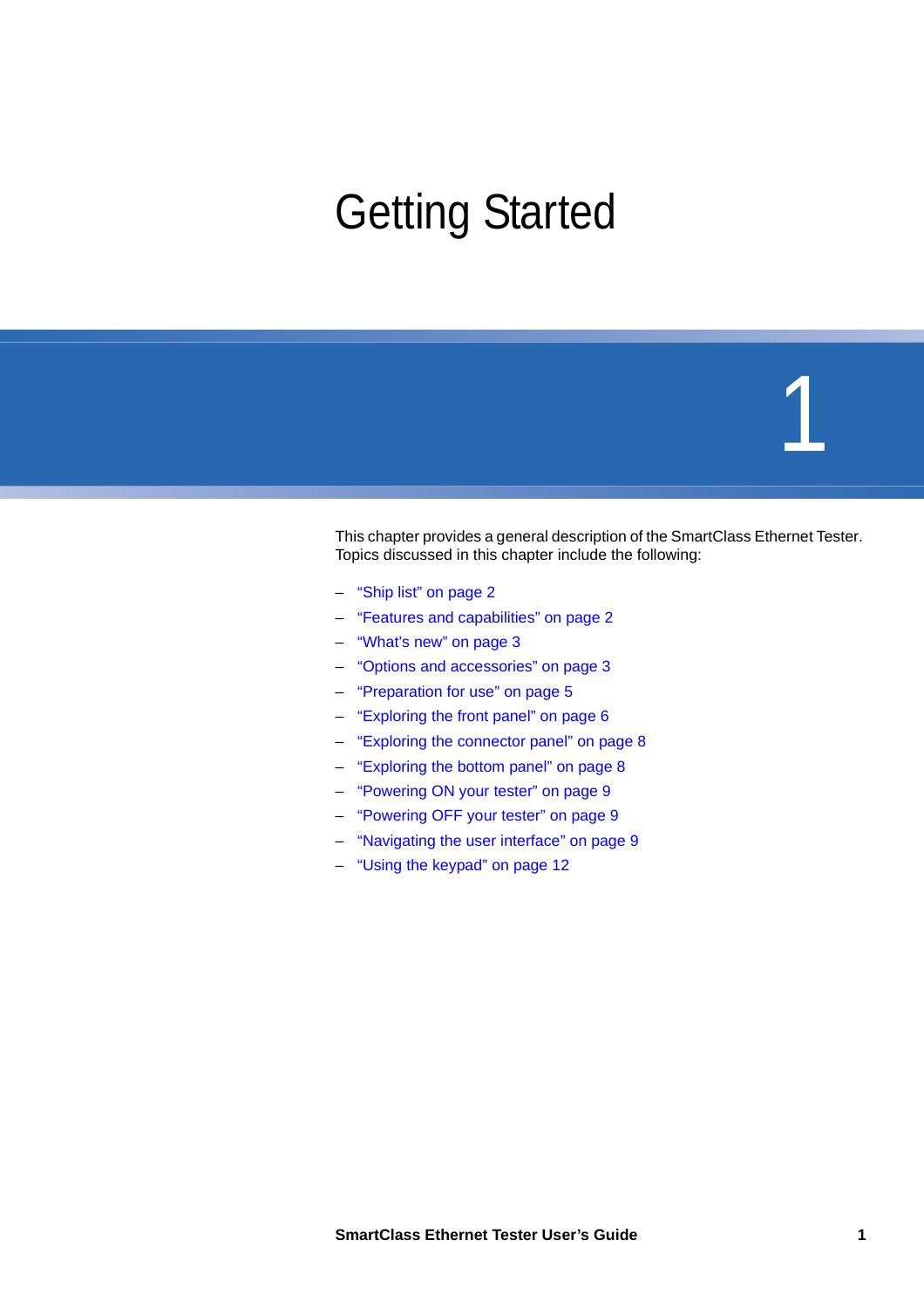<span id="page-15-1"></span><span id="page-15-0"></span>

| <b>Ship list</b>                 |                                                                                                                                                                                                                                                                                           |
|----------------------------------|-------------------------------------------------------------------------------------------------------------------------------------------------------------------------------------------------------------------------------------------------------------------------------------------|
|                                  | The Ethernet Tester typically ships in anti-static packing material to stabilize<br>the tester inside the box. The following items ship standard with the Smart-<br><b>Class Ethernet Tester:</b>                                                                                         |
|                                  | SmartClass Ethernet Tester tester.                                                                                                                                                                                                                                                        |
|                                  | - Universal Power Adapter - A power adapter designed specifically for the<br>SmartClass Tester is included. When supplying power to the<br>SmartClass Tester using an adapter, you must use the adapter supplied<br>with your tester. Additional AC line plug adapters are also included. |
|                                  | Carrying Bag                                                                                                                                                                                                                                                                              |
|                                  | 4 AA Rechargeable NiMH Batteries                                                                                                                                                                                                                                                          |
|                                  | <b>Shielded Ethernet Cable</b>                                                                                                                                                                                                                                                            |
|                                  | <b>USB Cable</b>                                                                                                                                                                                                                                                                          |
|                                  | Documentation CD. The User's Guide is included as a PDF on the CD.<br>The JDSU One Expert™ Handheld Manager PC Client Utility is also<br>provided on this CD. Safety and compliance information is provided sepa-<br>rately, in printed format.                                           |
|                                  | When unpacking the tester, verify that each of the standard items, and any<br>optional items you ordered, are included in the package.                                                                                                                                                    |
| <b>Features and capabilities</b> | Features and capabilities of the SmartClass Ethernet Tester include the                                                                                                                                                                                                                   |
|                                  | following:                                                                                                                                                                                                                                                                                |
|                                  | Single RJ-45 port for electrical testing                                                                                                                                                                                                                                                  |
|                                  | Single SFP port for optical testing                                                                                                                                                                                                                                                       |
|                                  | Optical power measurement                                                                                                                                                                                                                                                                 |
|                                  | Line rate throughput testing                                                                                                                                                                                                                                                              |
|                                  | Loopback testing                                                                                                                                                                                                                                                                          |
|                                  | RFC 2544 testing                                                                                                                                                                                                                                                                          |
|                                  | Layer 2 and 3 statistics                                                                                                                                                                                                                                                                  |
|                                  | Packet jitter measurements                                                                                                                                                                                                                                                                |
|                                  | Ping testing                                                                                                                                                                                                                                                                              |
|                                  | Traceroute testing                                                                                                                                                                                                                                                                        |
|                                  | DHCP support                                                                                                                                                                                                                                                                              |
|                                  | VLAN and Q-in-Q support                                                                                                                                                                                                                                                                   |
|                                  | Cable diagnostics                                                                                                                                                                                                                                                                         |
|                                  | Reports in PDF format                                                                                                                                                                                                                                                                     |
|                                  | Field replaceable batteries                                                                                                                                                                                                                                                               |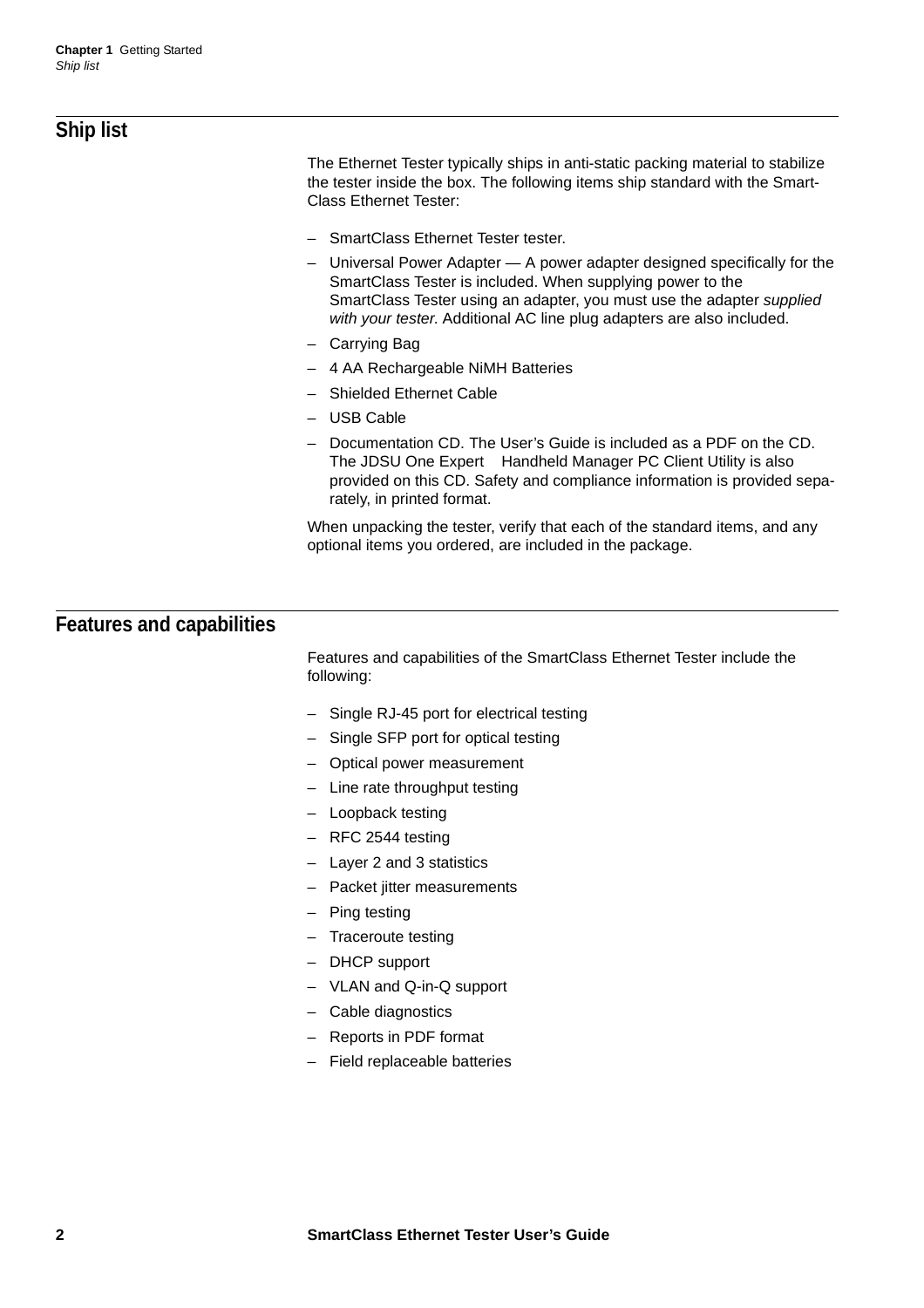<span id="page-16-3"></span><span id="page-16-2"></span><span id="page-16-1"></span><span id="page-16-0"></span>

| What's new                     |                                                                                                                                                                                                                                                                                                |
|--------------------------------|------------------------------------------------------------------------------------------------------------------------------------------------------------------------------------------------------------------------------------------------------------------------------------------------|
|                                | This release of the SmartClass Ethernet tester includes the following new<br>features:                                                                                                                                                                                                         |
|                                | J-Proof loop up/loop down. The Ethernet Tester can respond to J-Proof<br>loop up or loop down commands from other JDSU equipment, allowing the<br>Ethernet Tester to be the remote device in a J-Proof test.                                                                                   |
|                                | J-Connect discoverability. The Ethernet Tester can be discovered by other<br>JDSU equipment.                                                                                                                                                                                                   |
|                                | Permanent LLB. Permanent LLB allows you to engage a local loop back<br>(LLB) that cannot be taken down with a remote loop command; it stays<br>looped until you manually disengage the LLB.                                                                                                    |
|                                | - RFC2544 updates                                                                                                                                                                                                                                                                              |
|                                | The Back-to-Back test duration has been extended to maximum 120<br>seconds.                                                                                                                                                                                                                    |
|                                | - When running an asymmetric RFC2544 test, you must now connect to<br>the remote unit before configuring the remote settings.                                                                                                                                                                  |
|                                | Test report updates<br>-                                                                                                                                                                                                                                                                       |
|                                | Test reports now include the unit configuration information.                                                                                                                                                                                                                                   |
|                                | Test reports can now be generated as .txt, or .pdf (using the HHM<br>utility).                                                                                                                                                                                                                 |
| <b>Options and accessories</b> | Each SmartClass Ethernet Tester provides one RJ-45 and one SFP jack on<br>the left side of the tester. The standard tester allows you to loopback 10/100/<br>1000 Base-T/TX Ethernet traffic from an electrical interface.                                                                     |
| <b>Software options</b>        | When you order your tester, you can order the following software options to<br>expand your testing capability:                                                                                                                                                                                 |
|                                | - TRAFFIC (TRF). The TRAFFIC software option allows you to generate<br>and transmit traffic over a 10/100/1000 Base-T/Tx electrical interface. If<br>you purchase the OPTICAL software option too, your tester can also<br>generate and transmit traffic over a 1000Base-X optical interface.  |
|                                | - OPTICAL (OPT). The OPTICAL software option allows you to use the SFP<br>jack on your tester to loopback 1000Base-X optical Ethernet traffic. If you<br>purchased the TRAFFIC software option too, your tester can also<br>generate and transmit traffic over a 1000Base-X optical interface. |
|                                | MPLS (MPL). The MPLS software option allows you to tag and analyze<br>MPLS encapsulated traffic. For details, see "Specifying VLAN, Q-in-Q, or<br>MPLS settings" on page 45.                                                                                                                   |
|                                | STREAMS (STR). The STREAMS software option allows you to transmit<br>$\overline{\phantom{m}}$<br>and analyze up to eight individual streams of traffic. For details, see<br><b>Chapter 5 "Multiple Streams Testing".</b>                                                                       |
|                                | ASYMETRICAL RFC (ASY). The ASYMETRICAL RFC software option<br>allows you to run an RFC test in an end-to-end configuration with different<br>uplink and downlink speeds. For details, see the "Asymmetrical RFC 2544<br>test" on page 66.                                                      |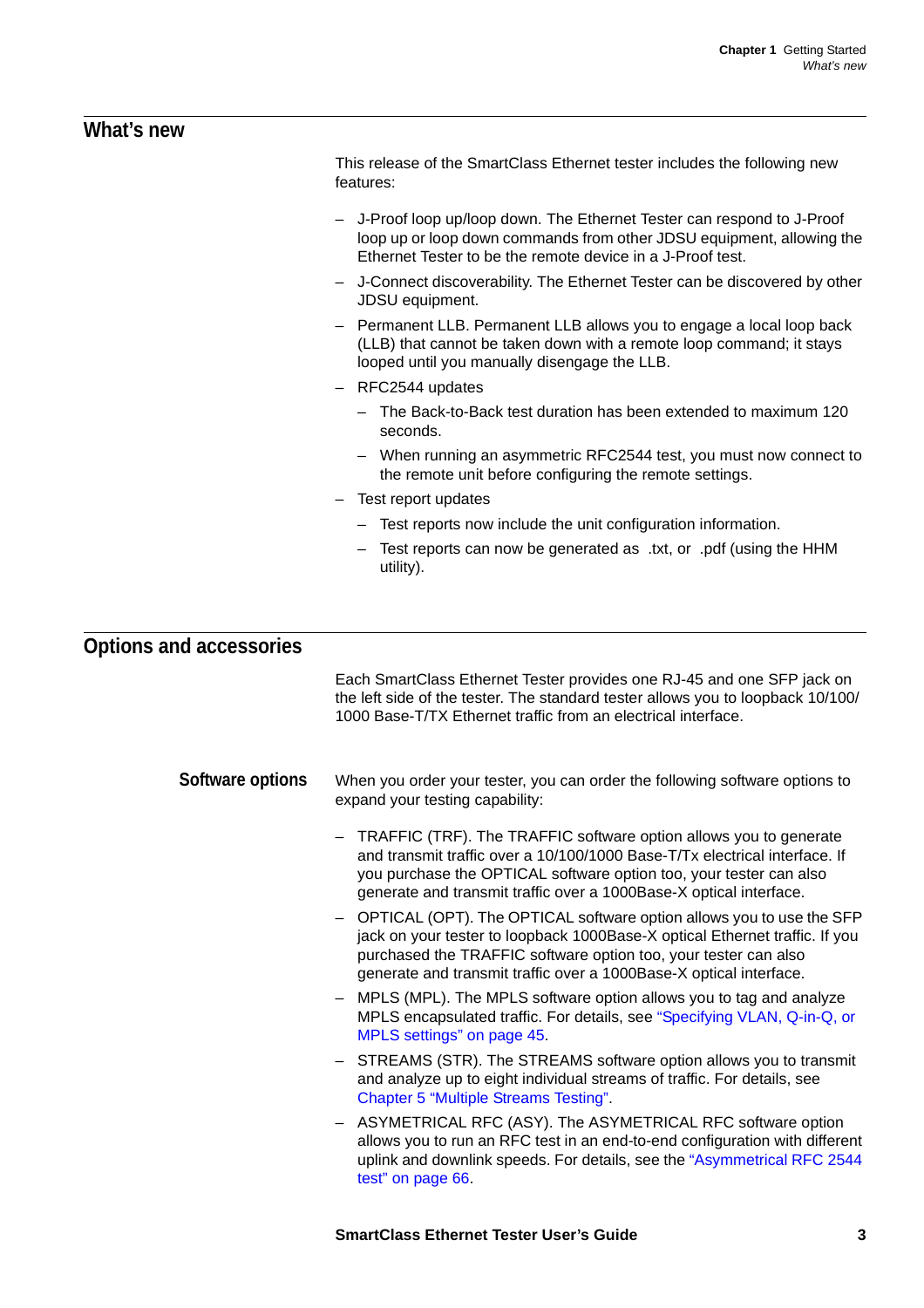You should also purchase a JDSU recommended SFP for optical testing. Each of the SFPs offered by JDSU as an option is MSA compliant. Please refer to your SFP manufacturer's site for detailed specifications.

### <span id="page-17-0"></span>**Accessories** [Table 4](#page-17-1) lists the accessories offered for the Ethernet Tester.

### <span id="page-17-1"></span>**Table 4** SmartClass Ethernet Tester accessories

| <b>Catalog Number</b> | <b>Accessory</b>                                     |
|-----------------------|------------------------------------------------------|
| AC-SFP-1000SX         | 1G Ethernet/1G/2G FC (850nm) multimode SFP           |
| AC-SFP-1000LX         | 1G Ethernet/1G/2G FC (1310nm) singlemode SFP         |
| AC-SFP-1000ZX         | 1G Ethernet (1550nm) singlemode SFP                  |
| AC-SFP-1000BX1        | 1G Ethernet (1310nm TX, 1490nm RX)<br>singlemode SFP |
| AC-SFP-1000BX2        | 1G Ethernet (1490nm TX, 1310nm RX)<br>singlemode SFP |
| AC-SFP-CWDM           | 1G Ethernet varying wavelengths SFP                  |
| CB-019011             | Singlemode Duplex SC-LC                              |
| CB-019013             | Multimode Duplex SC-LC                               |
| CB-019052             | Singlemode Simplex SC-LC                             |
| CB-019054             | Multimode Simplex SC-LC                              |
| CB-019055             | Multimode Simplex LC-LC                              |
| CB-019056             | Multimode Duplex LC-LC                               |
| CB-019057             | Singlemode Simplex LC-LC                             |
| CB-019058             | Singlemode Duplex LC-LC                              |
| CB-50747              | 10' Ethernet cable                                   |
| CB-50759              | USB cable                                            |
| 3010-12-0101          | Carrying Bag                                         |
| SC1WALLCHARGER        | Universal AC Power Adapter                           |
| BATTAA25AHNIMH4PACK   | NiMH Rechargeable batteries, 4-pack                  |
| C11-015765            | Replacement AC Adapter                               |

100FX optics are not supported.

To order accessories for your Ethernet Tester, or for a list of currently supported SFPs, contact JDSU Customer Care, your JDSU [TAC representa](http://jdsu.com)[tive, or your local JDSU sales office. You can also contact JDSU through the](http://jdsu.com)  [company web site,](http://jdsu.com) www.jdsu.com.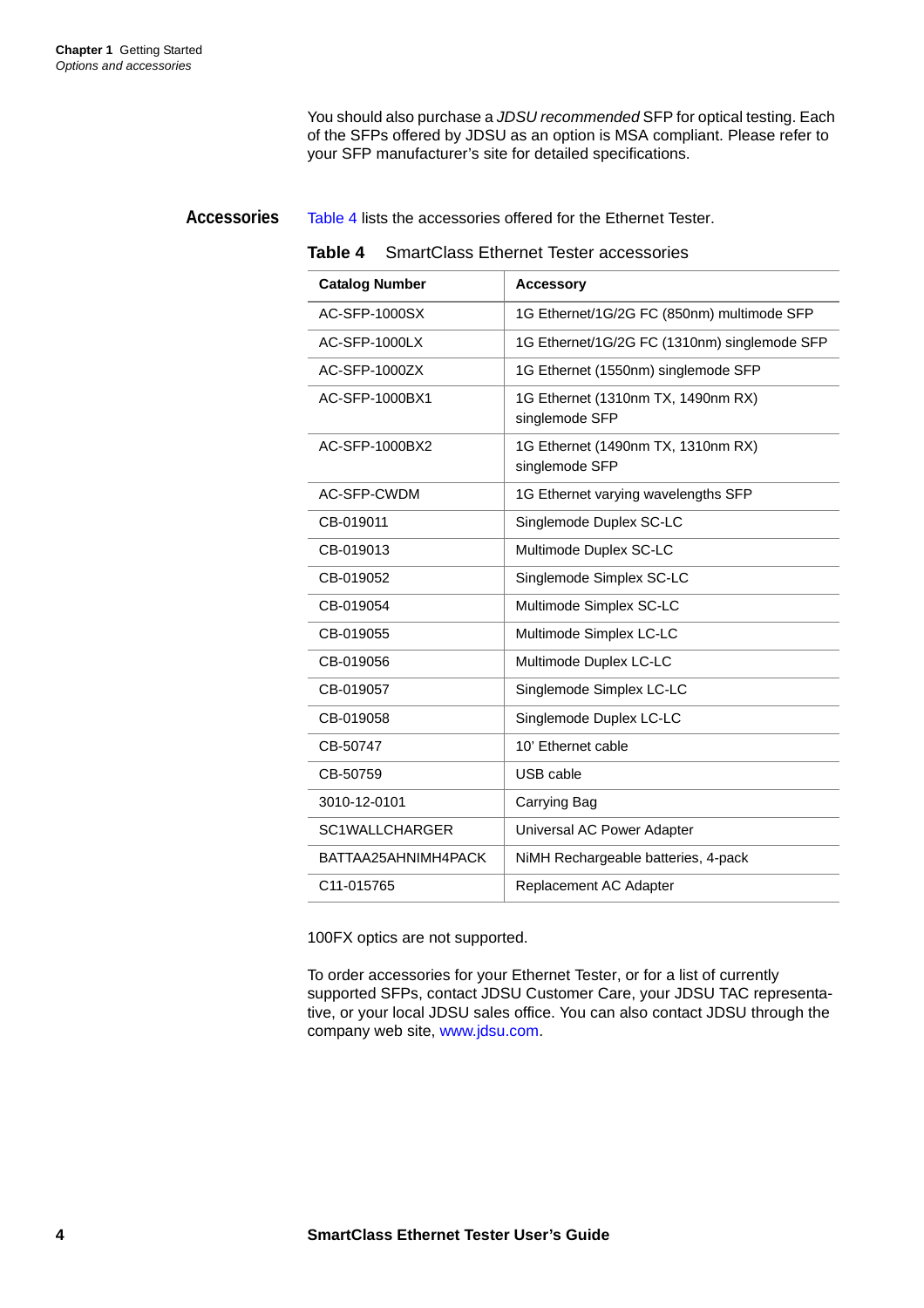<span id="page-18-2"></span><span id="page-18-1"></span><span id="page-18-0"></span>

| <b>Preparation for use</b>           |                                                                                                                                                                                                                                                                                                 |
|--------------------------------------|-------------------------------------------------------------------------------------------------------------------------------------------------------------------------------------------------------------------------------------------------------------------------------------------------|
|                                      | This section explains how to start using your Ethernet Tester.                                                                                                                                                                                                                                  |
|                                      |                                                                                                                                                                                                                                                                                                 |
| <b>General preparation</b>           | When you unpack the Ethernet Tester, do the following:                                                                                                                                                                                                                                          |
|                                      | - Inspect the tester for damage.                                                                                                                                                                                                                                                                |
|                                      | - If undamaged, save the box and packing materials in case you need to<br>ship the tester in the future.                                                                                                                                                                                        |
|                                      | Before using the Ethernet Tester for the first time, do the following:                                                                                                                                                                                                                          |
|                                      | If you are using alkaline batteries, verify that your tester is OFF, and then<br>install fresh batteries in the tester.                                                                                                                                                                         |
|                                      | If you are using rechargeable batteries, verify that your tester is OFF, and<br>then install the batteries in the tester. Before testing, make sure the<br>batteries have been fully charged (see "Recharging the batteries" on<br>page 96).                                                    |
|                                      | Turn the tester ON (see "Powering ON your tester" on page 9).                                                                                                                                                                                                                                   |
|                                      | When prompted, specify the type of battery you installed.                                                                                                                                                                                                                                       |
|                                      | Verify that your tester is operating properly by navigating through a few<br>menus.                                                                                                                                                                                                             |
|                                      | If the Batt LED is red, replace the batteries (see "Replacing the batteries"<br>on page 97). If you suspect that the batteries are fine, and the batteries are<br>fully charged, it's possible the charger has detected a fault condition. See<br>"Resolving problems" on page 100 for details. |
| Changing the AC line plug<br>fitting | The Ethernet Tester's AC Adapter/Charger allows different AC line plug<br>fittings.                                                                                                                                                                                                             |
|                                      | To change the AC line plug fitting                                                                                                                                                                                                                                                              |
|                                      | If an AC line plug fitting is already installed, do the following:<br>1                                                                                                                                                                                                                         |
|                                      | Press and hold the button just below the fitting.<br>2                                                                                                                                                                                                                                          |
|                                      | Slide the fitting out of the slot.<br>3                                                                                                                                                                                                                                                         |
|                                      | Select the appropriate AC line plug adapter.<br>4                                                                                                                                                                                                                                               |
|                                      | Slide the AC line plug adapter into the slot.<br>5                                                                                                                                                                                                                                              |
|                                      | You will hear a click when the fitting is fully inserted.                                                                                                                                                                                                                                       |
|                                      | The AC Adapter is ready for use.                                                                                                                                                                                                                                                                |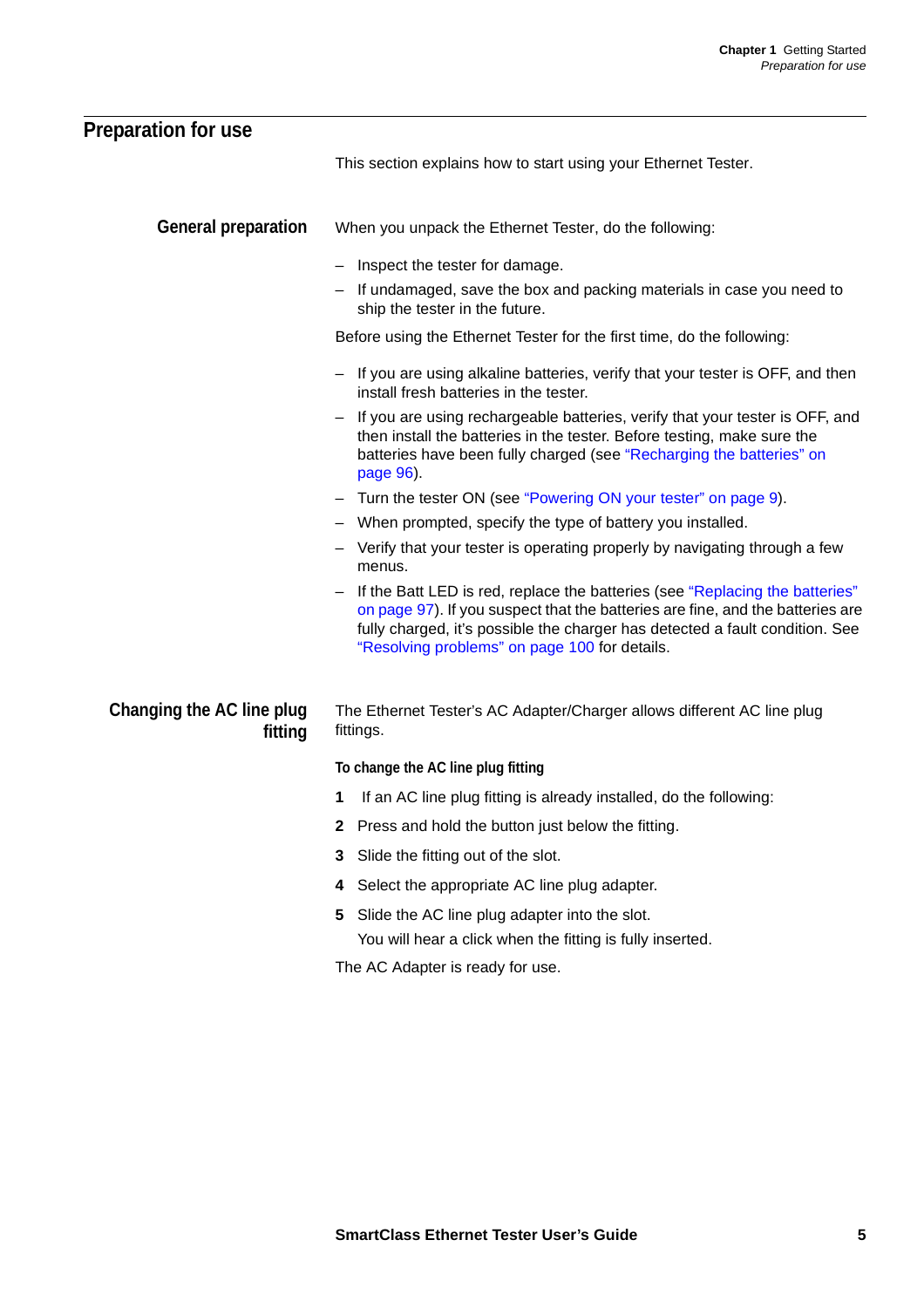# <span id="page-19-0"></span>**Exploring the front panel**

The controls and LEDs on the SmartClass front panel, shown in Figure 1, are used to operate the tester, set up tests, and view data.



**Figure 1** SmartClass front panel

The following paragraphs describe each of the controls and LEDs on the front panel.

- <span id="page-19-2"></span><span id="page-19-1"></span>**Status LEDs** These indicators report the status of the tester. The function of each LED is described in ["LEDs" on page 80](#page-93-2).
	- **LCD** The SmartClass Ethernet tester currently ships with a 320 x 240 pixel color display with contrast control and backlight.

Older testers with the black and white 240 x 160 pixel transflective display are still supported, and software upgrades are available for these testers. Due to the lower resolution of the black and white display, in rare instances, the final character of a label on the user interface is not visible, or it is only partially visible. When this occurs, the text displayed is sufficient to communicate the purpose of the element on the user interface.

This is expected behavior, and it does not occur on black and white displays of testers running software versions prior to 2.0.1.

<span id="page-19-3"></span>**Cancel key** Use the Cancel key to exit a data entry screen without changing your settings, or to return to the previous menu.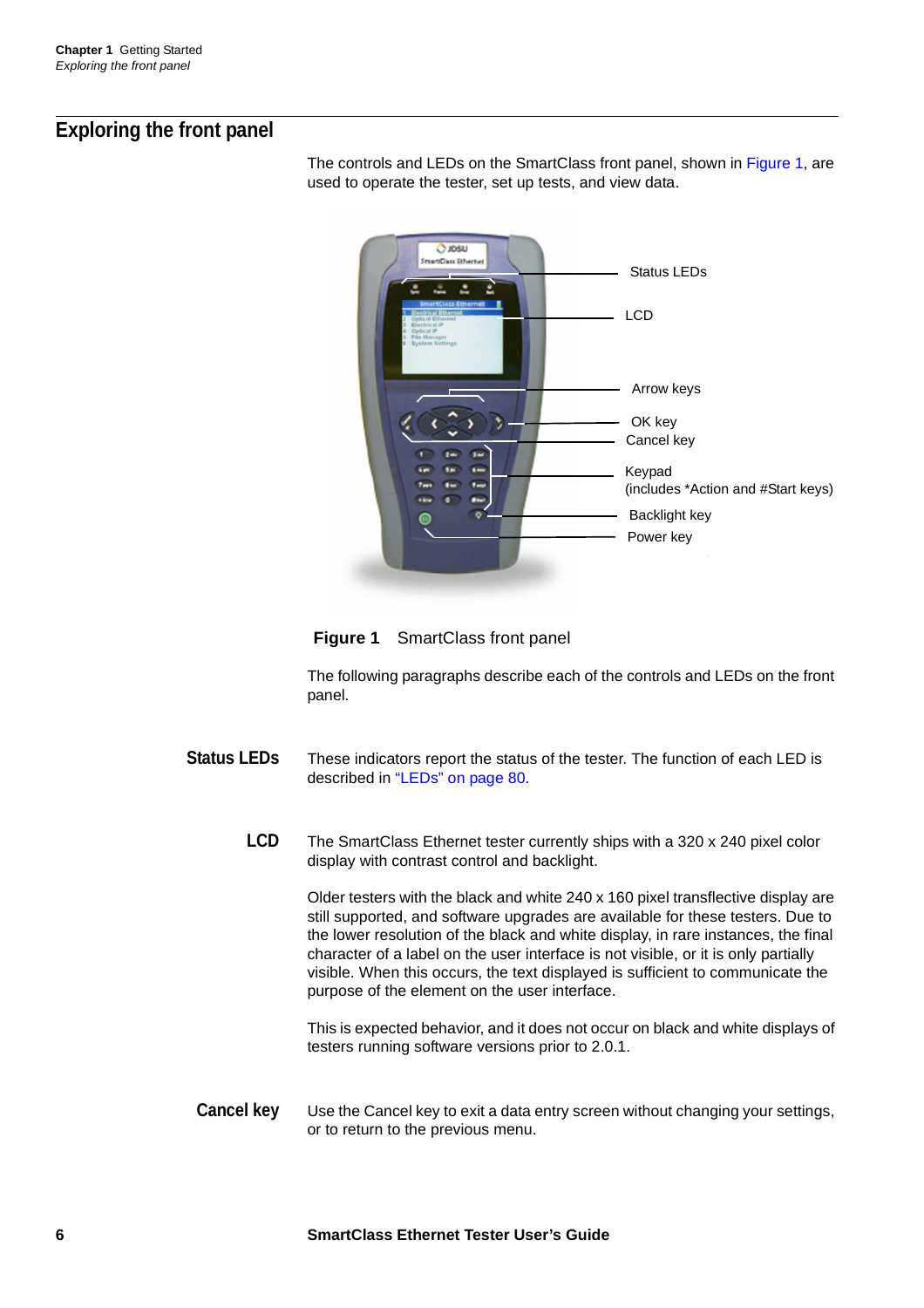- **OK key** Use OK to accept a changed setting or to proceed to the next menu.
- <span id="page-20-3"></span><span id="page-20-2"></span><span id="page-20-1"></span><span id="page-20-0"></span>**Arrow keys** Use the arrow keys to navigate through menu selections.
	- **Keypad** Use the keypad to enter numbers, make menu selections, enter alphabetic characters, and so on. Throughout the menus, the numbers associated with each function provide a quick way to perform tests with simple numerical sequences.
	- **Action key** Use the Action key to display a menu listing a variety of actions required during testing such as starting traffic or looping up a tester.
	- **Start key** Use the Start key to:
		- Start your test and transmit traffic immediately after you configure your test. After starting the test, the tester automatically displays test results associated with your application.
		- Stop traffic and freeze the display of test results.
- <span id="page-20-6"></span><span id="page-20-5"></span><span id="page-20-4"></span>**Backlight key** Use the backlight key adjust the brightness on a color display, or if you have a black and white display, to turn the LCD backlight on or off or adjust the contrast.
	- If you have a tester with a color display, pressing the button increases or decreases the brightness by a step.
	- If you have a tester with a black and white display, pressing the button turns the backlight on or off. You can also adjust the contrast on your LCD by pressing and holding the backlight key, and then simultaneously pressing the right arrow (to increase contrast), or the left arrow (to decrease contrast).
	- **Power key** Use the power key to turn power ON (see "Powering ON your tester" on [page 9](#page-22-0)), put the tester into sleep mode, or turn power OFF (see ["Powering](#page-22-1)  [OFF your tester" on page 9](#page-22-1)).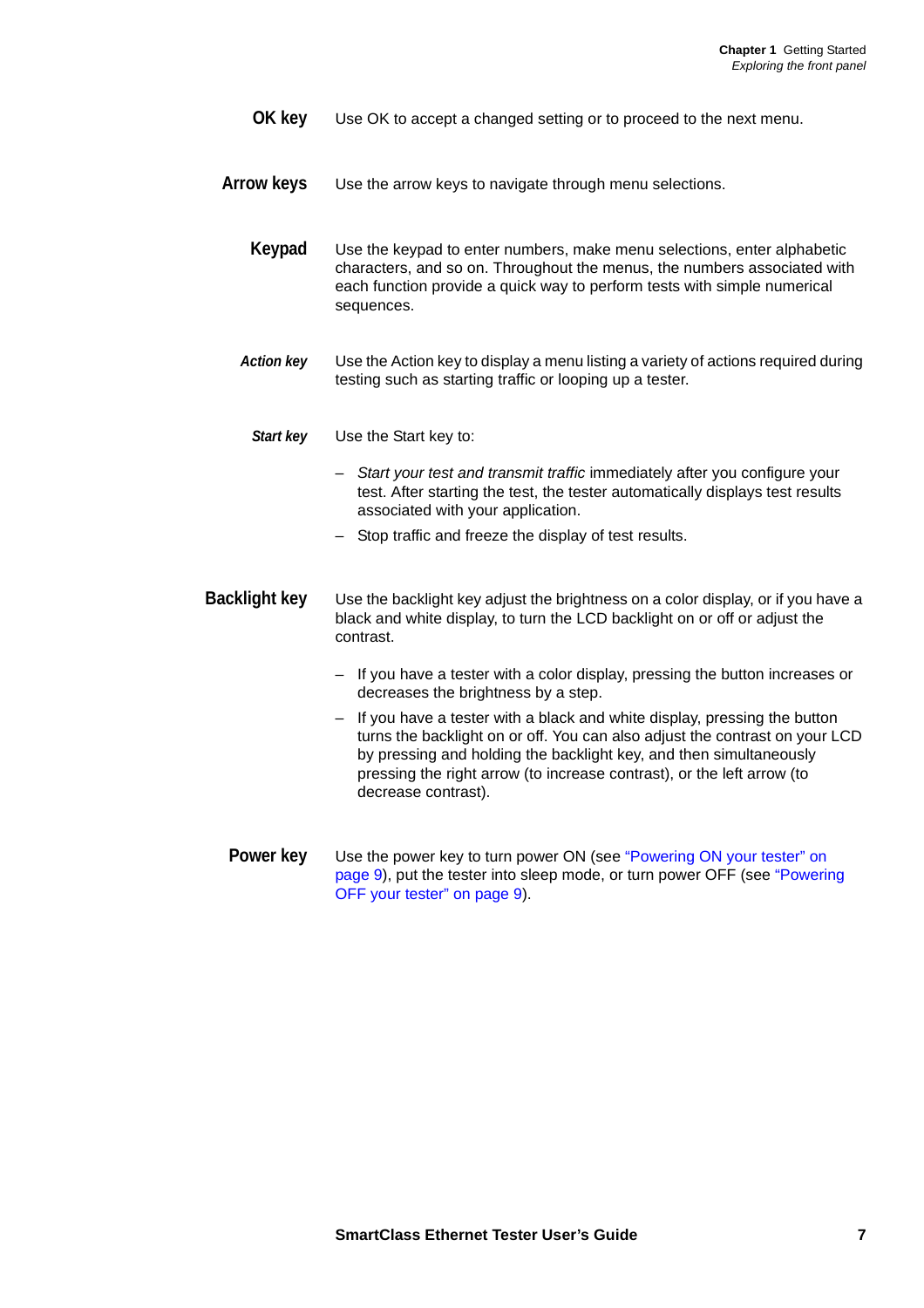# <span id="page-21-0"></span>**Exploring the connector panel**

The SmartClass connector panel, located on the left side of the unit, is used to connect the Ethernet Tester to the circuit for testing. Figure 2 shows the connector panel.





Use the **RJ-45** jack when connecting to 10/100/1000Base-T/TX electrical circuits. If your tester supports optical testing (see ["Software options" on](#page-16-2)  [page 3](#page-16-2)), use the **SFP** jack to connect to 1000Base-X optical circuits using a JDSU-approved SFP. See ["Accessories" on page 4](#page-17-0) for a list of SFPs offered by JDSU. 100FX optics are not supported.



### **CAUTION: HAZARDOUS LIGHT EXPOSURE**

Do not look into the SFP connector when the tester is powered ON.

# <span id="page-21-1"></span>**Exploring the bottom panel**

The SmartClass AC adapter and USB device ports are located on the bottom panel. The USB device port is used to establish connections that allow you to run reports from a remote device (typically a PC or laptop) or update the software using the JDSU One Expert<sup>TM</sup> Handheld Manager PC Client Utility.



**Figure 3** SmartClass bottom panel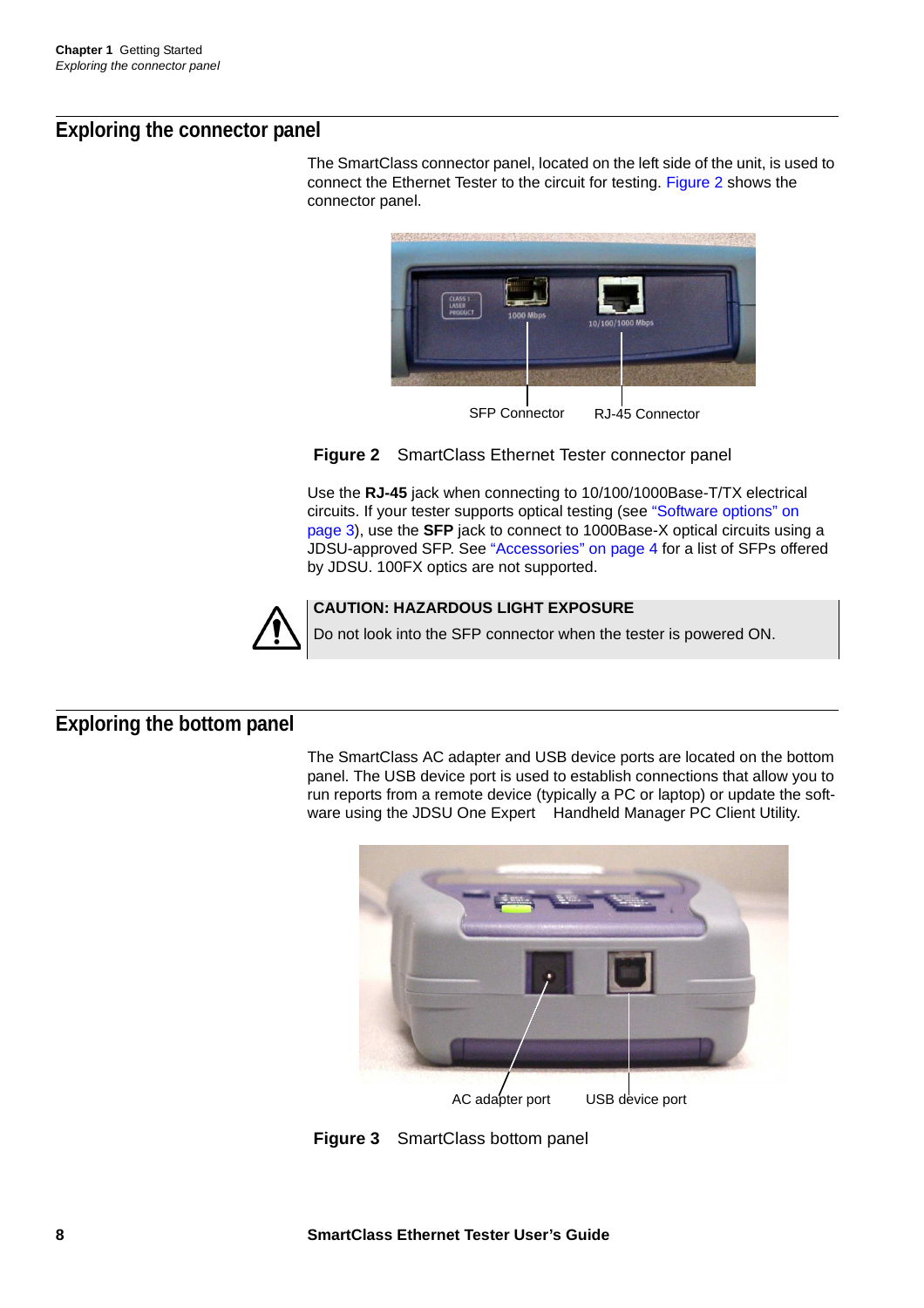# <span id="page-22-0"></span>**Powering ON your tester**

The following procedure describes how to power ON the Ethernet Tester.

#### **To power ON your tester**

– Press and hold the Power key for 1 second.

The JDSU and SmartClass Ethernet splash screens appear in succession, and then one of the following occurs:

- If Auto Resume is OFF, the Main Menu appears.
- If Auto Resume is ON, the screen for the application that you were running before you put the tester into sleep mode or turned the tester OFF completely appears. For example, if you were running the L2 Traffic Test application, and you were specifying the required link settings when you put the tester into sleep mode, the Link Settings configuration menu appears when you power on the tester.

# <span id="page-22-1"></span>**Powering OFF your tester**

The following procedure describes how to power OFF the Ethernet Tester.

#### **To power OFF your tester**

**1** Press and hold the Power key for 1 second.

The Power Control menu appears.

- **2** Do one of the following:
	- If you want to be able to restart the tester quickly, select **Enter Sleep Mode**. The test stops, and then the user interface disappears. If the backlight is ON, the tester automatically turns it OFF. When you are ready to resume testing, press the Power key for 1 second to redisplay the user interface.

**NOTE:** If your tester is in sleep mode for more than two hours, it will automatically turn itself OFF.

– To conserve power and completely power OFF your tester, select **Shut Down**. A message briefly appears informing you that the tester is shutting down.

Power is OFF.

### <span id="page-22-2"></span>**Navigating the user interface**

The user interface of the SmartClass is designed to be intuitive and easy to use. Using the LCD and keypad, you can set up the tester, configure test parameters, and view test results. This section describes the user interface, and explains how to navigate through the menus and screens.

There are 3 types of screens on the user interface:

- Menus
- Data entry screens
- Results screens

#### **SmartClass Ethernet Tester User's Guide 9**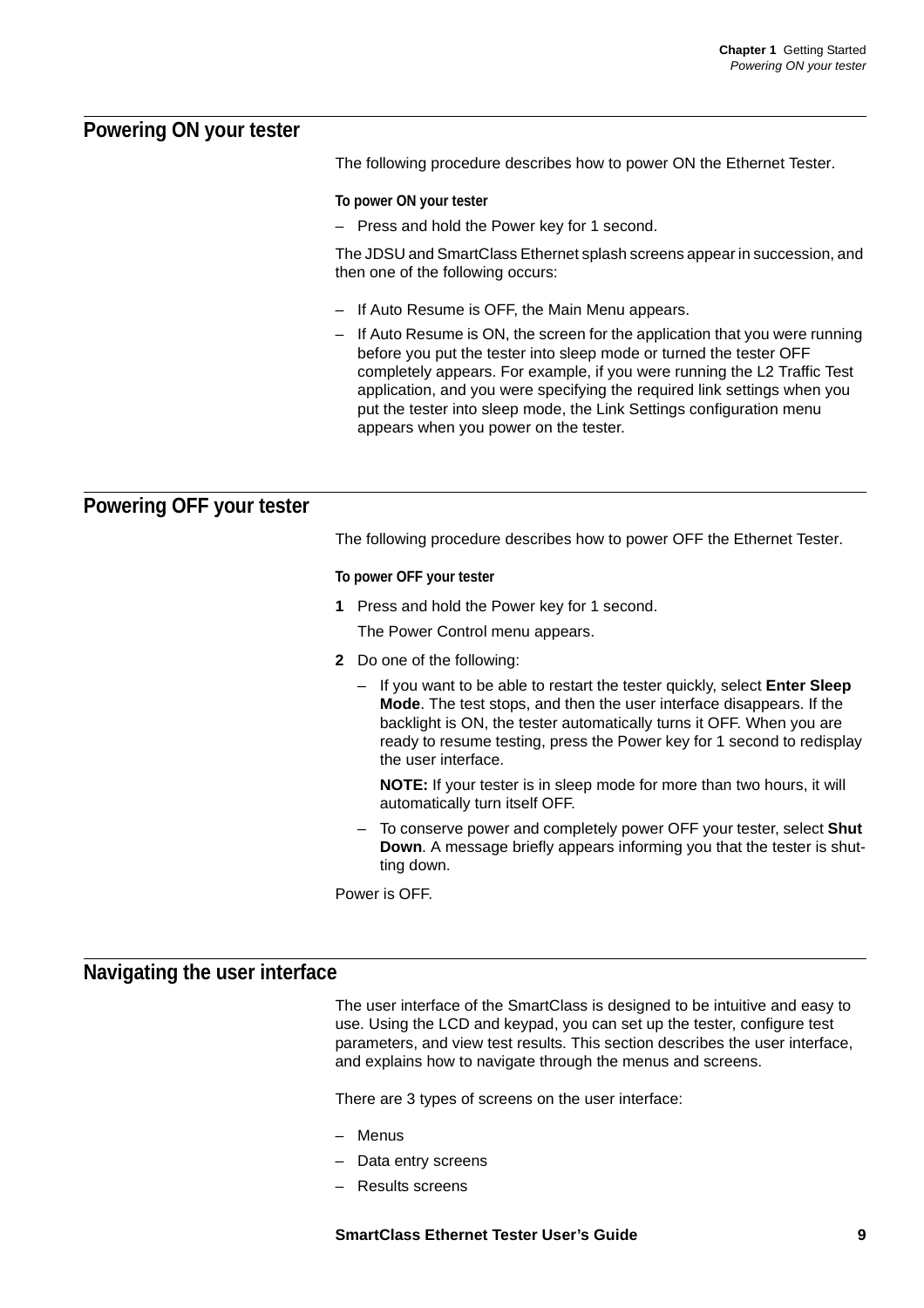When you power up the SmartClass Ethernet Tester, the Main Menu of the user interface appears. Figure 4 illustrates the Main Menu for a fully optioned tester with a color display.

|        | <b>SmartClass Ethernet</b>                                                                                                           |  |
|--------|--------------------------------------------------------------------------------------------------------------------------------------|--|
| 2<br>3 | <b>Electrical Ethernet</b><br><b>Optical Ethernet</b><br><b>Electrical IP</b><br>4 Optical IP<br>5 File Manager<br>6 System Settings |  |
|        |                                                                                                                                      |  |



<span id="page-23-0"></span>**Battery icon** A battery icon appears at the top right of each screen to indicate how much of a charge remains on your battery.

**Table 5** Battery icons

| <b>Icon</b> | Indicates                                               |
|-------------|---------------------------------------------------------|
|             | The battery charge is greater than or equal to 5 volts. |
|             | The battery charge is between 4.4 and 5 volts.          |
|             | The battery charge is less than or equal to 4.4 volts.  |

<span id="page-23-1"></span>**Menu screens** [Figure 5](#page-23-2) illustrates a menu screen for a fully optioned tester.



<span id="page-23-2"></span>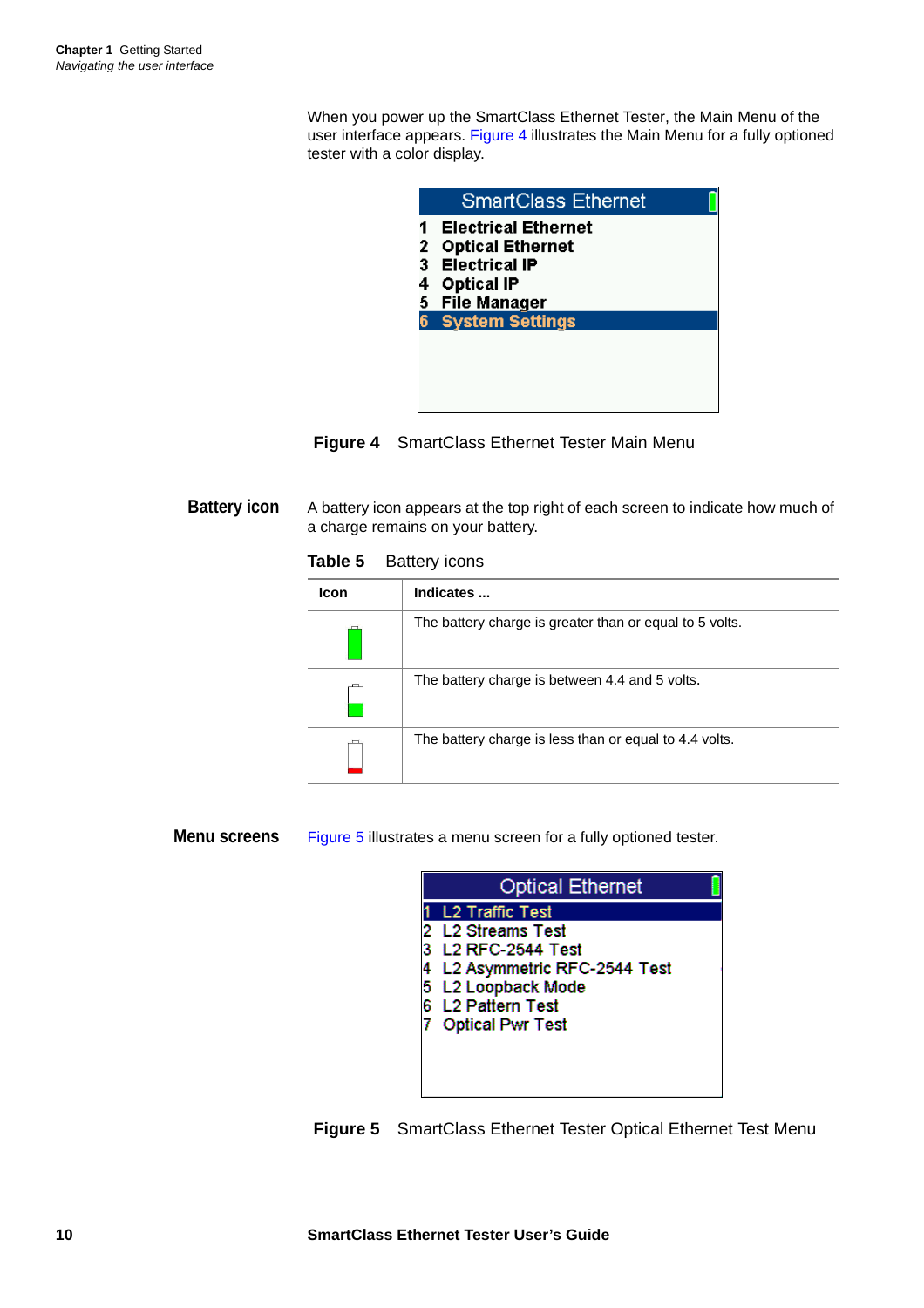Menu screens provide a series of selections that take you to another menu screen, a data entry screen, or a results screen. For example, if you select the L2 Traffic Test illustrated in [Figure 5,](#page-23-2) the Configuration menu illustrated in Figure 6 appears, listing each of the available configuration screens.





<span id="page-24-0"></span>**Data entry screens** Data entry screens provide a list of selectable options, or allow you to enter data using the keypad. [Figure 7](#page-24-1) illustrates the Save Config screen, used to specify a filename for a configuration that you are saving so you run tests using the same settings in the future.

| 1.8.1 Save Config     |                                  |
|-----------------------|----------------------------------|
| <b>Enter Filename</b> |                                  |
|                       |                                  |
|                       |                                  |
|                       |                                  |
| $\triangle$ =abc      |                                  |
|                       | $\blacktriangledown$ = Backspace |

<span id="page-24-1"></span>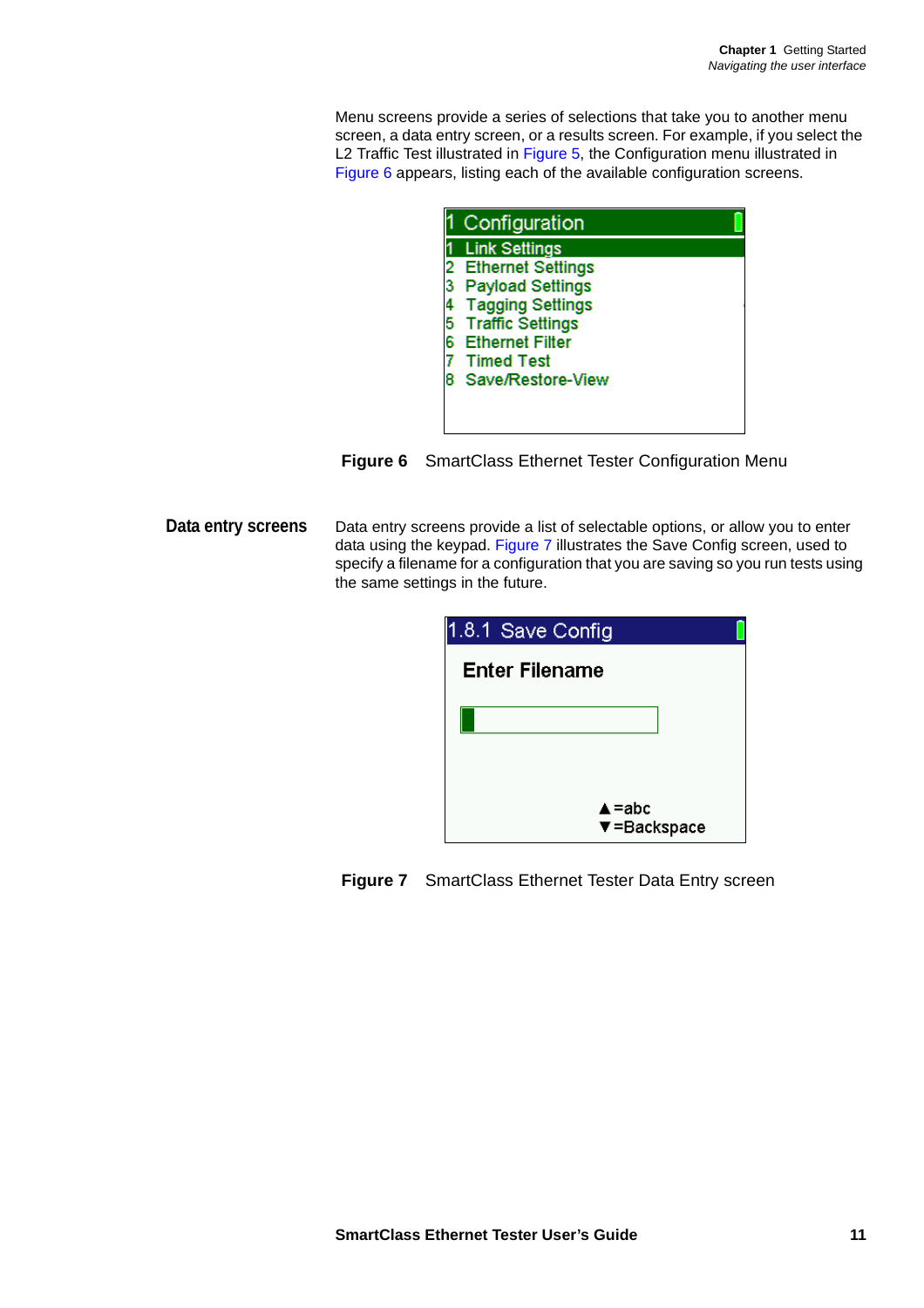<span id="page-25-0"></span>**Result screens** [Figure 8](#page-25-5) illustrates a Result screen.

| 2.3 Link Stats                                                                                                                       |                                    |                                                             |
|--------------------------------------------------------------------------------------------------------------------------------------|------------------------------------|-------------------------------------------------------------|
| Util %, Avg<br>Util %, Cur<br>Util %, Min<br>Util %, Max<br>Frame Rate, Avg<br>Frame Rate, Cur<br>Frame Rate, Min<br>Frame Rate, Max |                                    | 0.001<br>0.001<br>0.000<br>0.004<br>2<br>1<br>$\frac{0}{5}$ |
| Tx: Stopped<br>LLB: Down                                                                                                             | Results: Running<br>Time: Disabled |                                                             |

<span id="page-25-5"></span>**Figure 8** SmartClass Ethernet Tester Link Stats Result screen

These screens display test results. The results are split into categories. Press the arrow keys to navigate through the result categories (screens).

<span id="page-25-4"></span><span id="page-25-3"></span><span id="page-25-2"></span><span id="page-25-1"></span>

| Using the keypad                                      |                                                                                                                                                                                                                                         |
|-------------------------------------------------------|-----------------------------------------------------------------------------------------------------------------------------------------------------------------------------------------------------------------------------------------|
|                                                       | Use the keypad to enter alpha-numeric values, or to navigate to different<br>screens by specifying the menu number corresponding to the screen. When<br>entering alpha-numeric values for a test setting:                               |
|                                                       | The left arrow positions the cursor one position to the left.                                                                                                                                                                           |
|                                                       | The down arrow operates as a Backspace key, and typically clears the<br>character one position to the left of the cursor. If the cursor is on the first<br>character of a text entry field, the down arrow deletes the first character. |
|                                                       | If you are on a configuration or results screen, the left and right arrows let<br>-<br>you navigate between the configuration or result categories for your test.                                                                       |
|                                                       | If you are entering text, the up arrow serves as a Caps Lock key.                                                                                                                                                                       |
|                                                       | - If you are entering an IP address, use the up arrow to clear the entire field<br>before entering a new address.                                                                                                                       |
|                                                       |                                                                                                                                                                                                                                         |
| Selecting a menu option or a<br>configuration setting | There are two ways to select a menu option or configuration setting.                                                                                                                                                                    |
|                                                       | Use the arrow keys to scroll to the desired option then press the OK key.                                                                                                                                                               |
|                                                       | Press the number associated with the menu option.                                                                                                                                                                                       |
| Returning to a previous menu                          | Use the <b>Cancel</b> key to return to the previous menu.                                                                                                                                                                               |
| <b>Entering numeric values</b>                        | To enter numeric values                                                                                                                                                                                                                 |
|                                                       | Use the arrow keys to scroll to and highlight the setting you want to<br>1<br>specify.                                                                                                                                                  |
|                                                       | Press OK.<br>$\mathbf{2}$                                                                                                                                                                                                               |
|                                                       |                                                                                                                                                                                                                                         |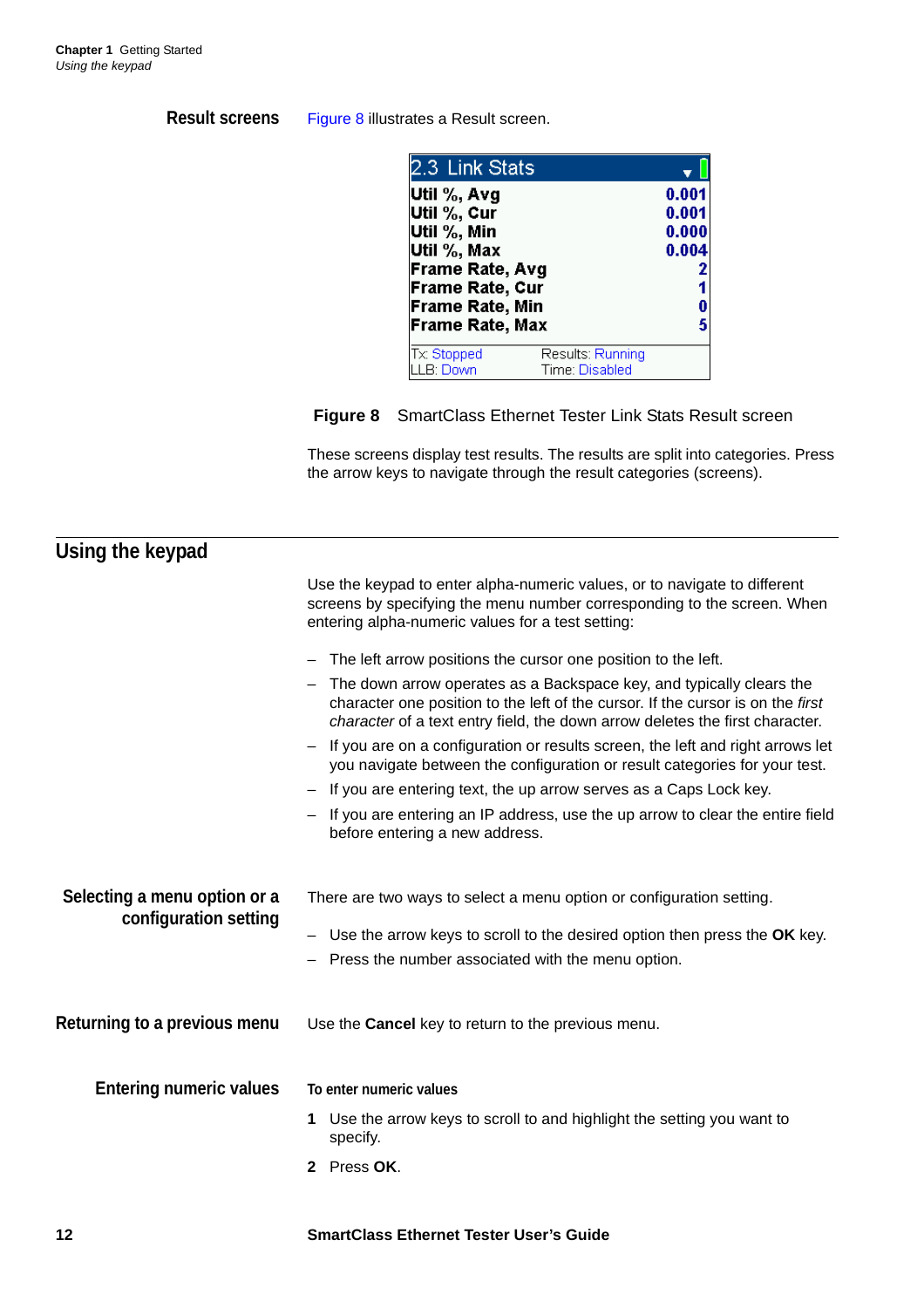- **3** Use the keypad to type the numeric value.
- **4** If you want to move to the next field, use the right arrow key.
- **5** If you want to enter a minus sign (-), and the setting accepts negative values, press the # key.
- **6** If you want to enter a decimal point, and the setting accepts floating decimal values, press the asterisk (\*) key.

#### <span id="page-26-0"></span>**Typing text To type text**

- **1** Use the arrow keys to scroll to and highlight the setting you want to specify.
- **2** Press **OK**.
- **3** Use the keypad to type the text.
	- Repeatedly pressing a key scrolls through the selections for that key. For example, repeatedly pressing the 2 key will scroll through A, B, C and 2.
	- To toggle between upper and lower case, press the up arrow.
	- To delete the previous character, press the down arrow.
	- Use the left and right arrow to navigate through typed text.
	- To enter a space between characters, press the 0 (zero) key once.
	- To scroll through and select a special character such as:
		- . @ / ,  $\cdot$  ? !  $\_$  1
		- press the 1 (one) key.

### **NOTE**

You can not enter a space when specifying a filename.

<span id="page-26-1"></span>**Locking the keypad** You can lock your keypad at anytime to prevent unintentional key presses that might disrupt or end the test.

#### **To lock the keypad**

– Press the **Backlight** key and **8** key simultaneously.

A message appears indicating that the keypad is locked. The following exceptions occur:

- You can still use the **Backlight** key in combination with the left and right arrow keys to adjust the brightness on a color display. For details, see ["Backlight key" on page 7.](#page-20-5)
- If you have a black and white display, you can still use the **Backlight** key to turn the LCD backlight on or off, or in combination with the left and right arrow keys to adjust the contrast.
- You can still turn the tester off by pressing the **Power** key continuously for 7 seconds.

**To unlock the keypad**

- Press the **Backlight** key and **8** key simultaneously.
- A message appears indicating that the keypad is unlocked.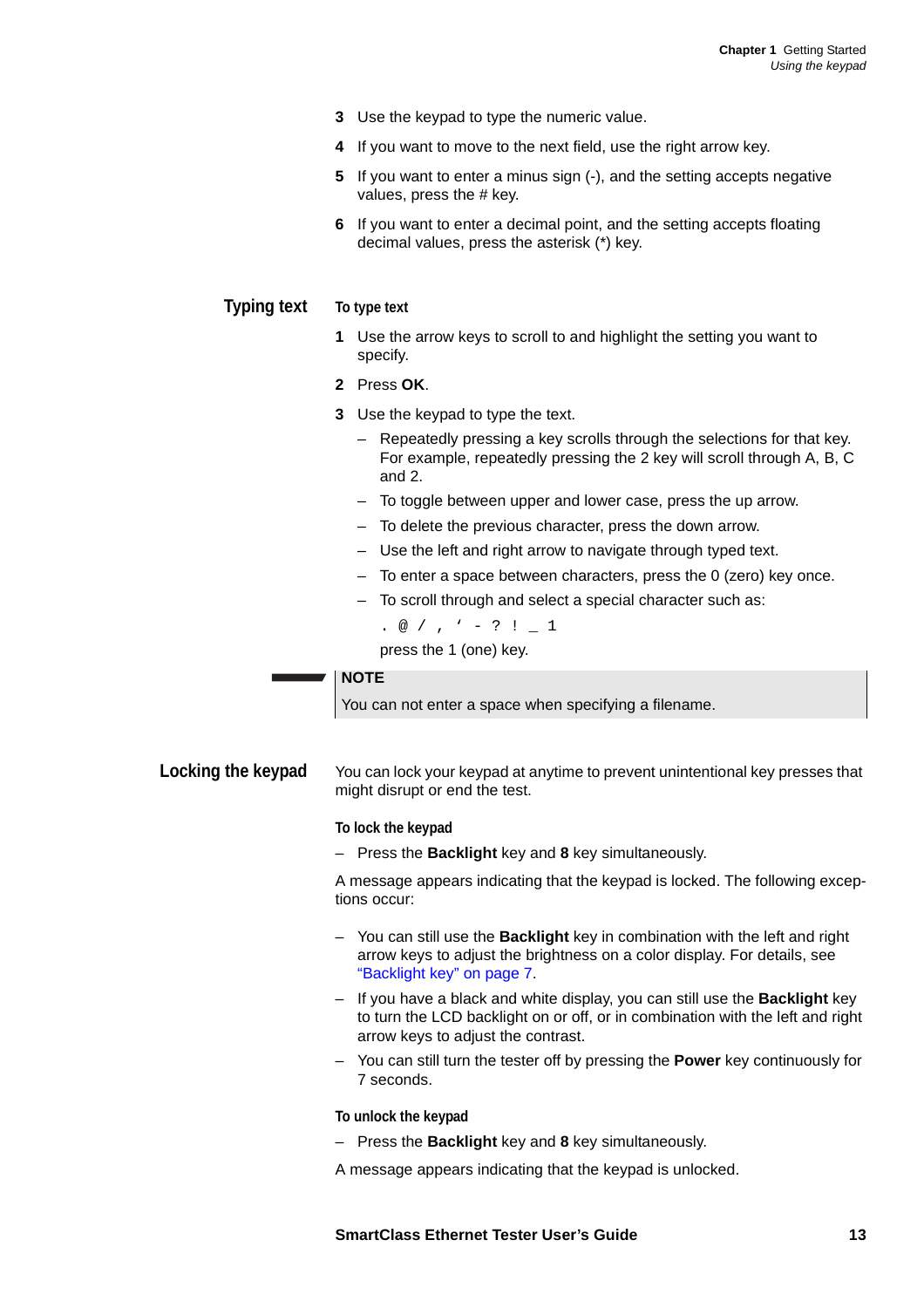**Chapter 1** Getting Started Using the keypad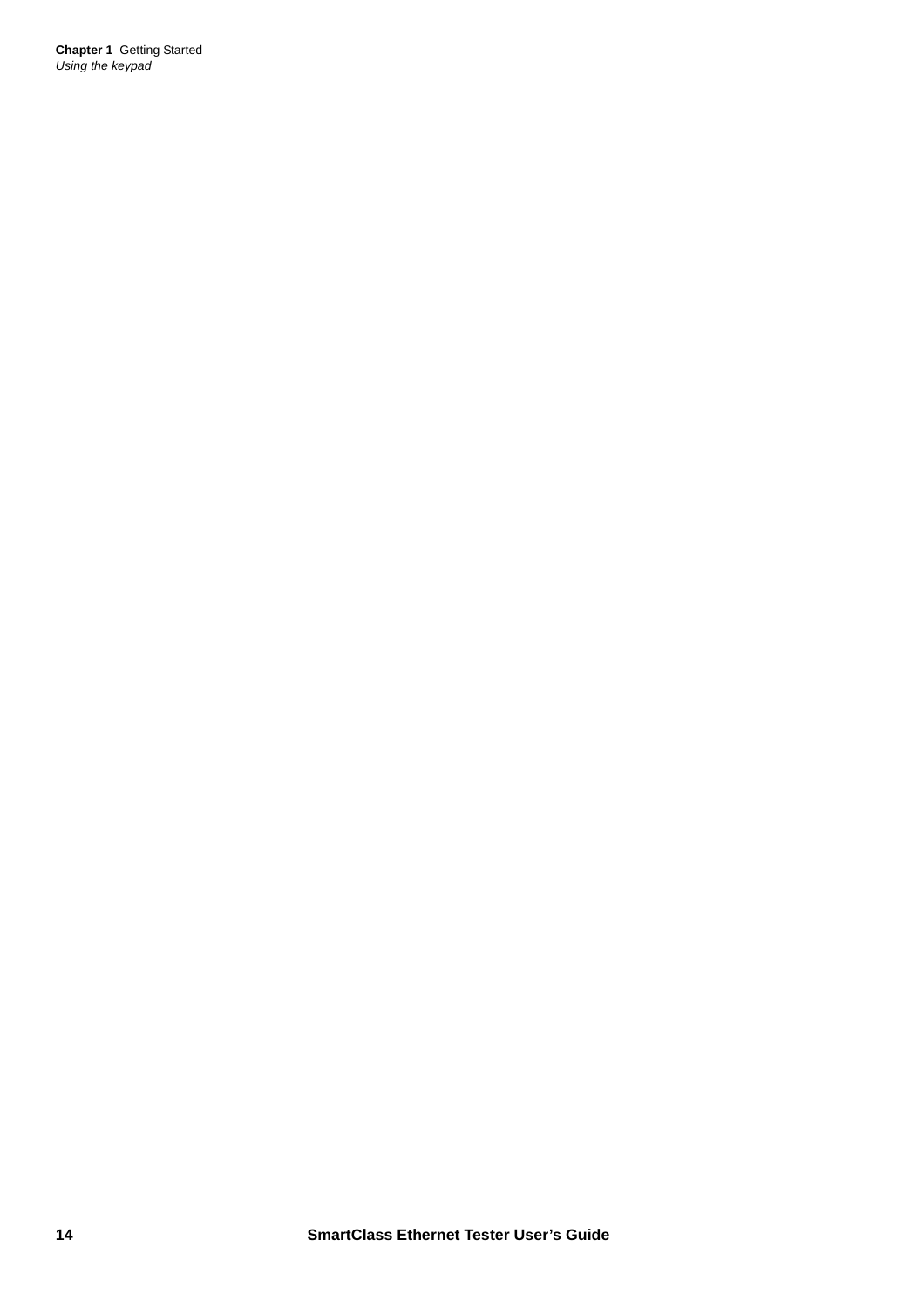# <span id="page-28-0"></span>**Instrument Settings**

This chapter describes how to configure the basic settings of the instrument. Topics discussed in this chapter include the following:

- ["Setting the language" on page 16](#page-29-0)
- ["Viewing software versions" on page 16](#page-29-1)
- ["Setting the date and time" on page 16](#page-29-2)
- ["Adjusting the contrast" on page 17](#page-30-1)
- ["Loading software upgrades" on page 17](#page-30-2)
- ["Enabling options" on page 18](#page-31-0)
- ["Verifying enabled options" on page 18](#page-31-1)
- ["Determining the specified battery type" on page 18](#page-31-2)
- ["Restoring factory defaults" on page 18](#page-31-3)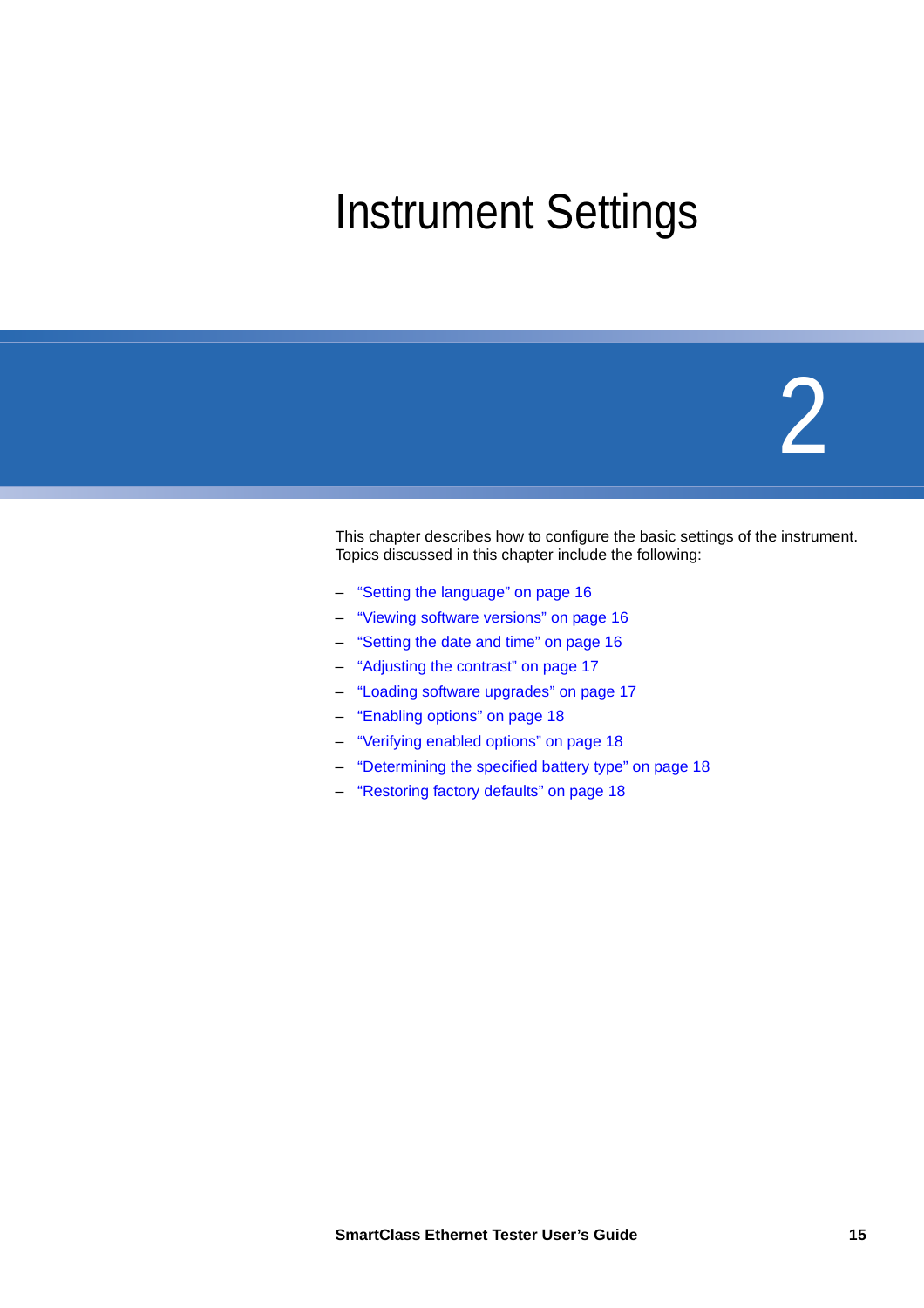# <span id="page-29-0"></span>**Setting the language**

The following instructions explain how to specify the language for your SmartClass Ethernet Tester.

#### **To specify the language for the SmartClass Ethernet tester**

- **1** Power ON your tester by pressing and holding the  $\bigcup$  key for 1 second. The SmartClass Ethernet splash screen appears briefly, and then the SmartClass Ethernet main menu appears.
- **2** Select **5 System Settings**. A menu appears listing each of the system settings.
- **3** Select **3 Language**. A menu appears listing the available languages.
- **4** Select the language. After a brief moment, the main menu appears, and options appear in the language you selected.

The language for the SmartClass Ethernet tester is specified.

#### **NOTE:**

If you select the wrong language by mistake, you can return to the language selection menu by selecting the last item on the Main Menu, and then **3**.

### <span id="page-29-1"></span>**Viewing software versions**

The Version Info screen displays the current version of the software loaded on your tester. It also displays the factory-assigned SCE ID number.

#### **To view internal software versions**

- **1** Select **System Settings** from the Main Menu.
- **2** Select **Version Info**.

The software version and SCE ID Number appear.

### <span id="page-29-2"></span>**Setting the date and time**

The Ethernet Tester has an internal clock that you can set to provide accurate time stamps for test results. By default, the clock uses a 12-hour format and presents dates in a MM/DD/YYYY format. You can optionally configure your tester to use a 24-hour time format or a DD/MM/YYYY date format.

#### <span id="page-29-3"></span>**Changing the date or time format** The following procedure describes how to change the date or time format on your tester.

#### **To change the date or time format**

- **1** Select **System Settings** from the Main Menu.
- **2** Select **Set Time/Date Format**.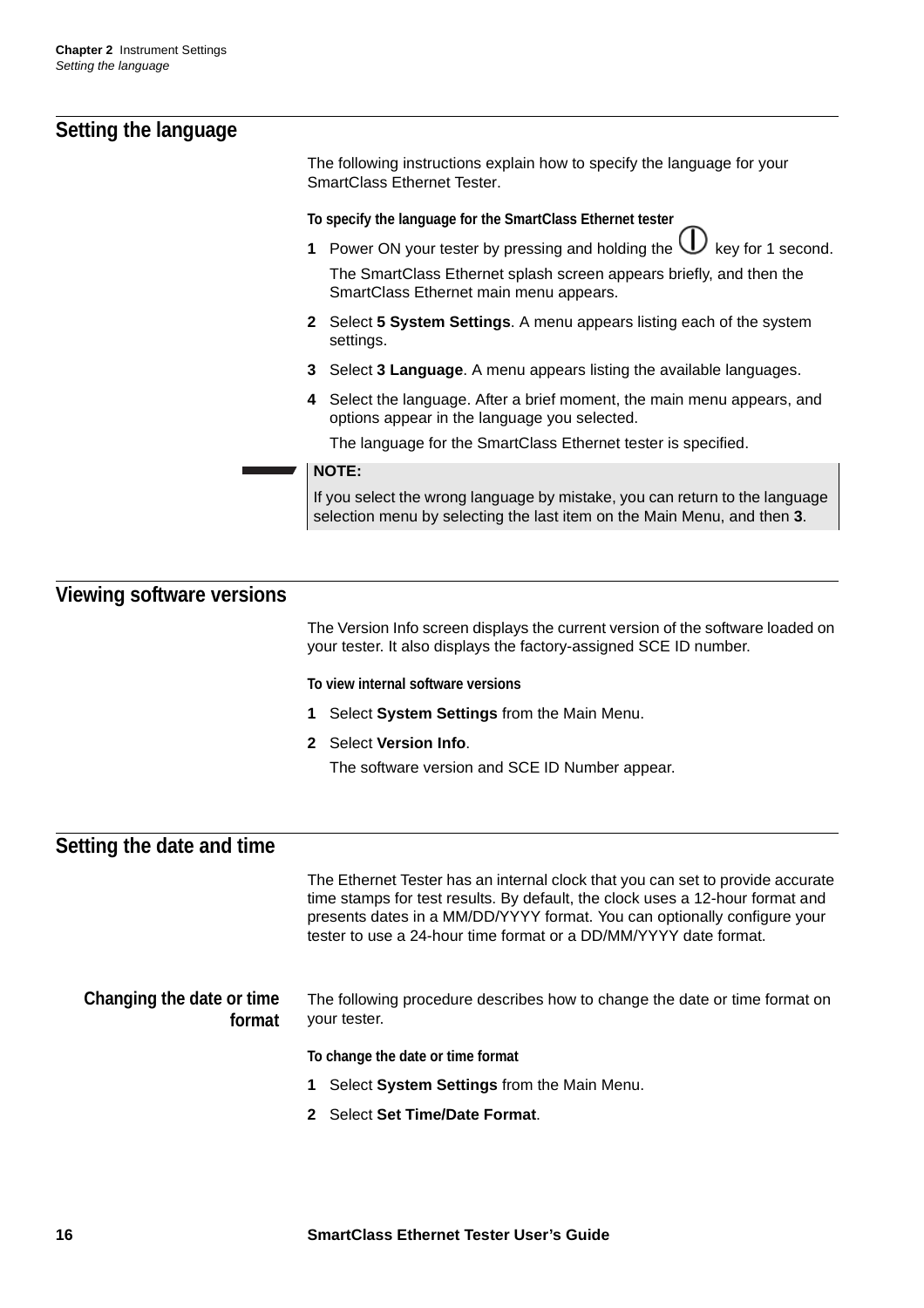<span id="page-30-0"></span>

|                          | Do one of the following:<br>3<br>To change the format used to display the time, select Time Format,<br>and then select the new format.<br>To change the format used to display the date, select Date Format,<br>and then select the new format.<br>The format is changed. |
|--------------------------|---------------------------------------------------------------------------------------------------------------------------------------------------------------------------------------------------------------------------------------------------------------------------|
| Setting the date or time | The following procedure describes how to set the date or time.                                                                                                                                                                                                            |
|                          | To set the date or time                                                                                                                                                                                                                                                   |
|                          | Select System Settings from the Main Menu.<br>1                                                                                                                                                                                                                           |
|                          | Select Set Time/Date.<br>$\mathbf{2}$                                                                                                                                                                                                                                     |
|                          | Do one of the following:<br>3                                                                                                                                                                                                                                             |
|                          | To set the time, select <b>Set Time</b> , and then enter the time.                                                                                                                                                                                                        |
|                          | To set the date, select <b>Set Date</b> , and then enter the date.<br>$\qquad \qquad -$                                                                                                                                                                                   |
|                          | The date or time is set.                                                                                                                                                                                                                                                  |

# <span id="page-30-1"></span>**Adjusting the contrast**

The following procedure describes how to adjust the contrast.

#### **To adjust the contrast**

- **1** Select **System Settings** from the Main Menu.
- **2** Select **Control Contrast**.
- **3** Change the contrast level using the right or left arrow key.
- **4** Press the **Cancel** key to return to the previous Menu.

The contrast is set. You can also press and hold the Backlight key, and then press the right and left arrows to adjust contrast of the display.

# <span id="page-30-2"></span>**Loading software upgrades**

You can upgrade the software on your tester using the JDSU One Expert™ Handheld Manager PC Client Utility. Instructions for loading software upgrades are provided in the One Expert User's Guide, which is provided as a PDF with the utility.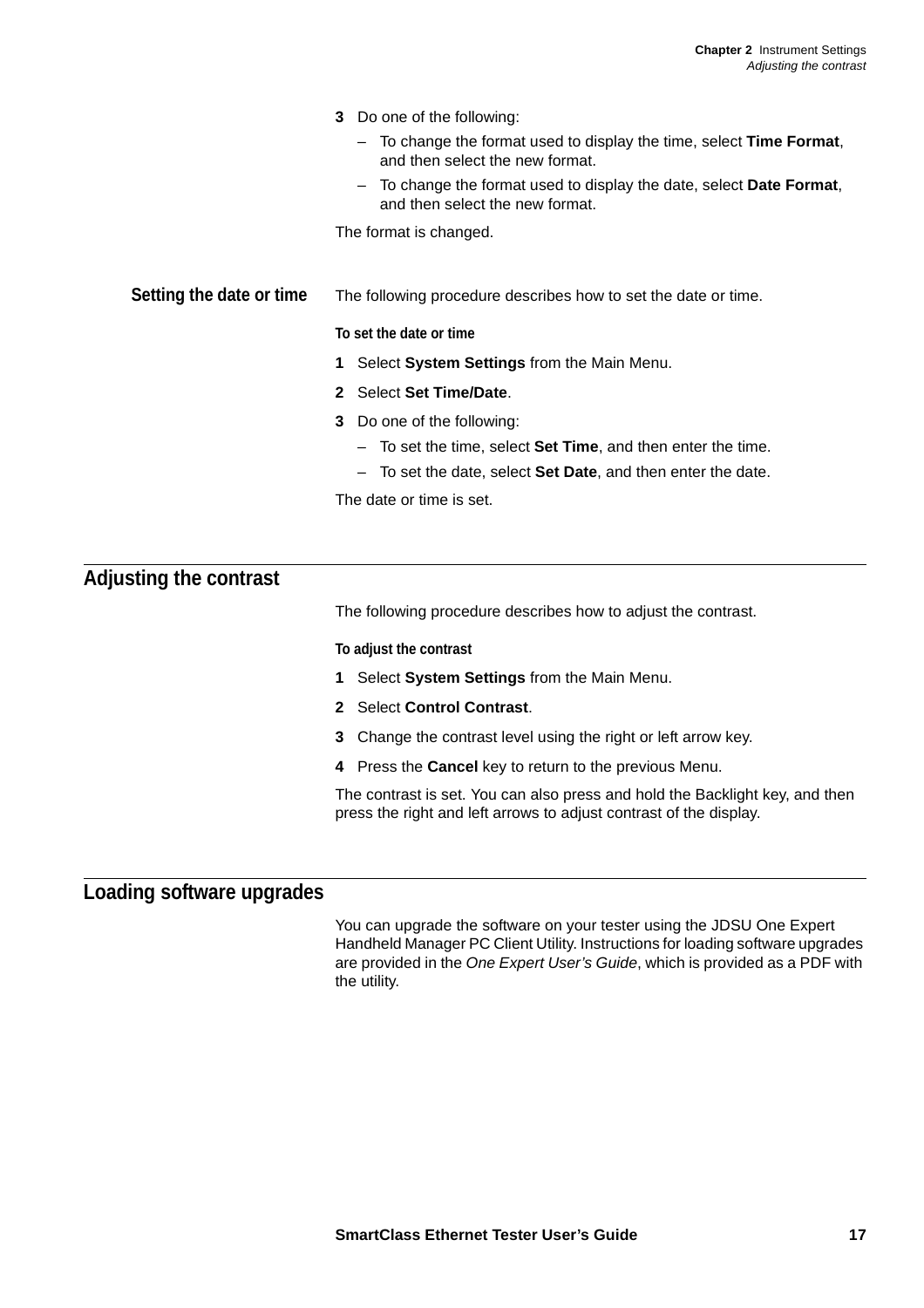# <span id="page-31-0"></span>**Enabling options**

The following procedure describes how to enable software options.

#### **To enable software options**

- **1** Select **System Settings** from the Main Menu, then select **Set Options**.
- **2** Use your keypad to enter the JDSU provided option code.
- **3** Press the **OK** key.

The option is enabled.

## <span id="page-31-1"></span>**Verifying enabled options**

After options are enabled, they are listed on the Set Options screen.

To verify which options are enabled

– Select **System Settings** from the Main Menu, then select **Set Options**.

The installed options are listed under **Installed:**. For a list of available options, see ["Options and accessories" on page 3.](#page-16-3)

## <span id="page-31-2"></span>**Determining the specified battery type**

The following procedure describes how to determine the type of battery you specified when you installed batteries in your tester (see "Replacing the [batteries" on page 97](#page-110-1)).

**To determine the specified battery type**

- **1** Select **System Settings** from the Main Menu.
- **2** Select **Battery Type**.

A screen briefly appears indicating the type of battery you specified, and then the System Settings menu appears.

## <span id="page-31-3"></span>**Restoring factory defaults**

The following procedure describes how to restore the Ethernet Tester to use factory default test application and system settings.

#### **To restore factory default settings**

- **1** Select **System Settings** from the Main Menu.
- **2** Select **Restore Factory Defaults**.
- **3** Select **Yes** to restore the settings, or **No** to keep the current settings.

Factory defaults are restored.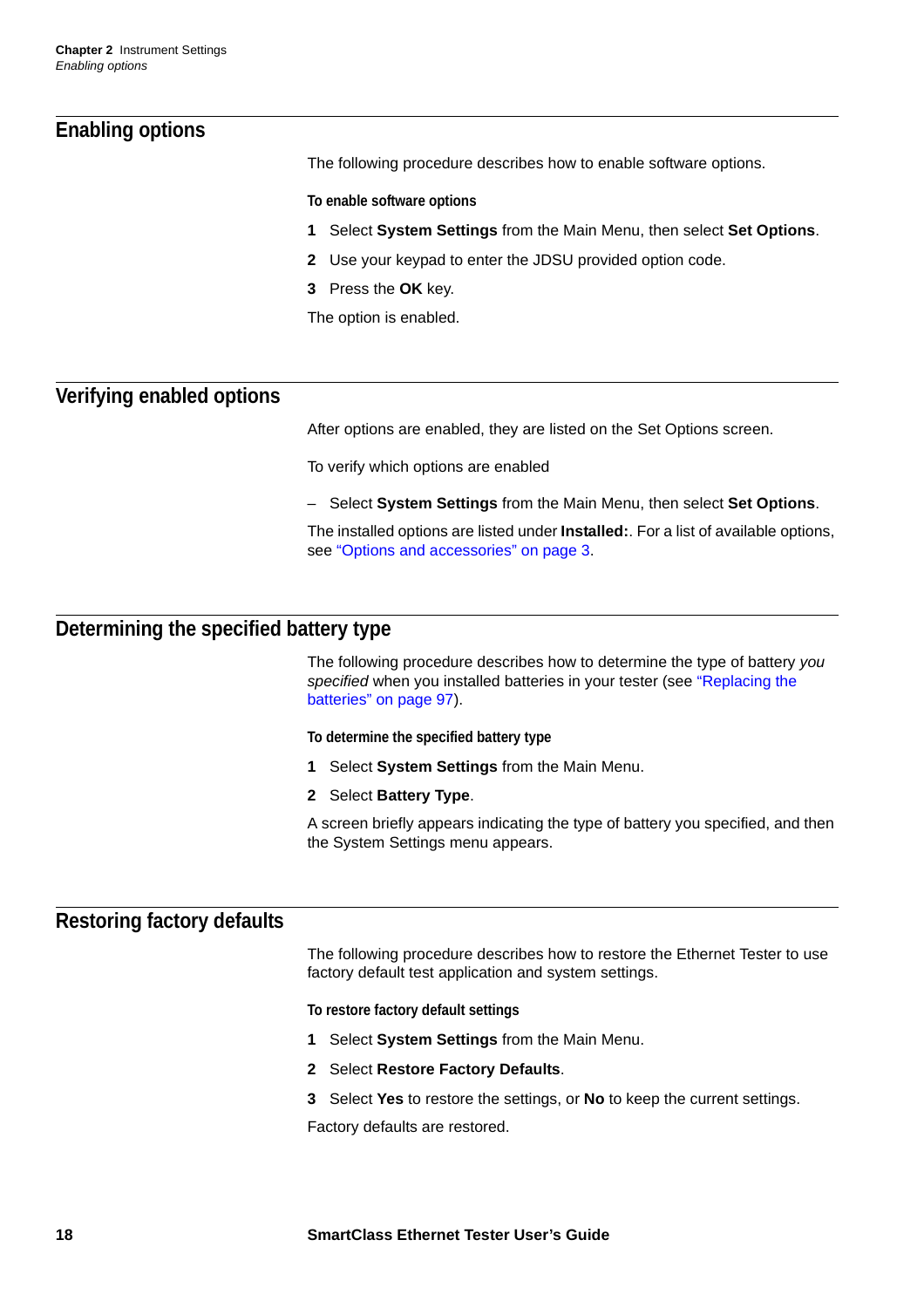# <span id="page-32-0"></span>**Ethernet Testing**

This chapter provides task-based instructions for turning up and troubleshooting Ethernet service using the SmartClass Ethernet Tester. Topics discussed in this chapter include the following:

- ["About Ethernet testing" on page 20](#page-33-0)
- ["Cable diagnostics" on page 20](#page-33-1)
- ["Measuring optical power" on page 21](#page-34-1)
- ["Launching an Ethernet test application" on page 22](#page-35-0)
- ["Initializing the link" on page 22](#page-35-1)
- ["Specifying L2 test application settings" on page 25](#page-38-0)
- ["Transmitting layer 2 traffic" on page 34](#page-47-0)
- ["BER testing" on page 34](#page-47-1)
- ["Measuring service disruption time" on page 35](#page-48-0)
- ["Inserting errors or pause frames" on page 35](#page-48-1)
- ["Transmitting layer 2 patterns" on page 36](#page-49-0)
- ["Loopback testing" on page 36](#page-49-1)
- ["Starting or restarting a test" on page 39](#page-52-0)
- ["Stopping traffic" on page 39](#page-52-1)
- ["Running a timed test" on page 39](#page-52-2)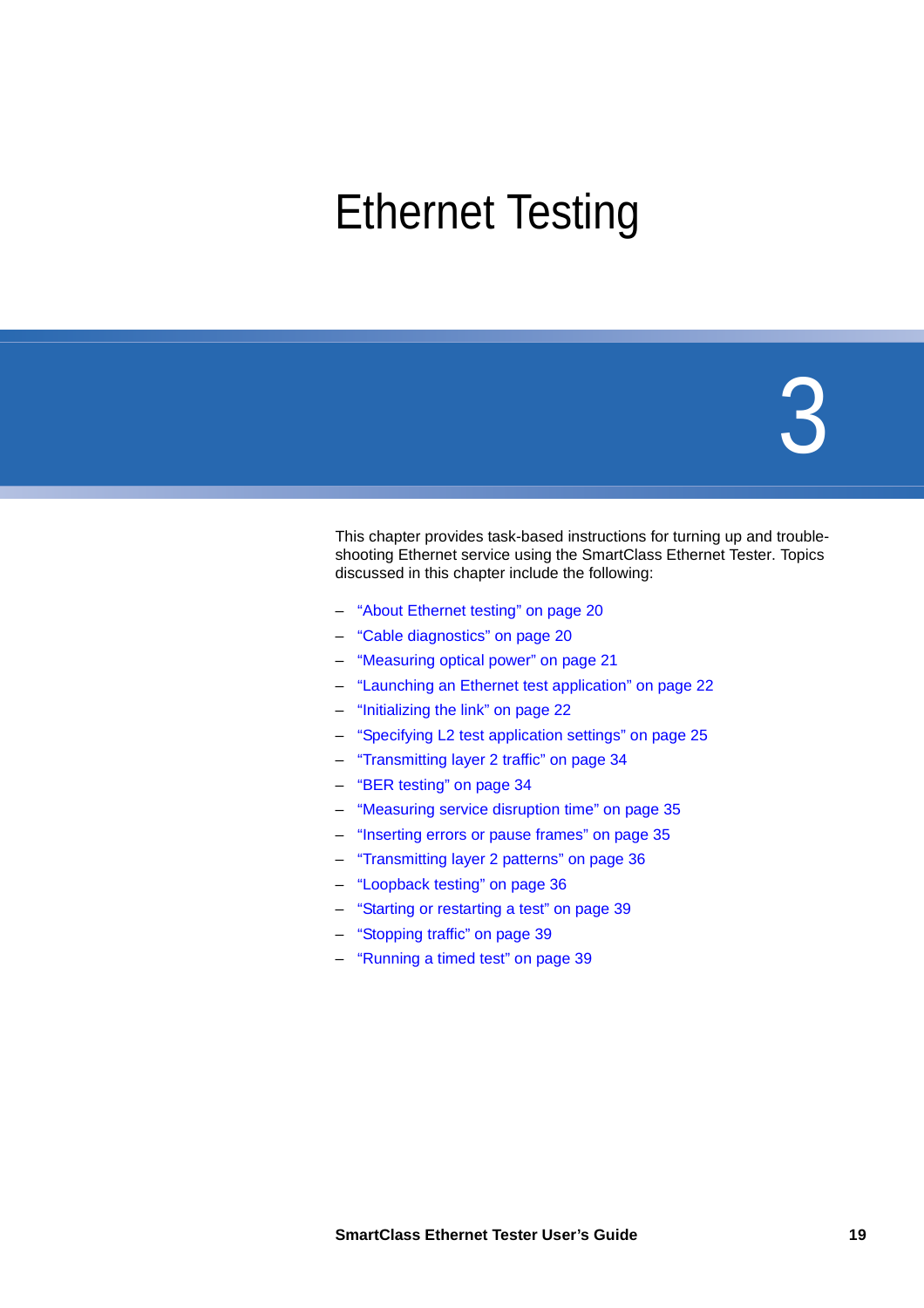# <span id="page-33-0"></span>**About Ethernet testing**

Using the SmartClass Ethernet Tester, you can turn up and troubleshoot Ethernet service by verifying connectivity, measuring throughput, and verifying that quality of service statistics conform to those specified in a customer's Service Level Agreement.

When testing in an end-to-end or loopback configuration, you can use a second SmartClass Ethernet Tester at the far end, or you can use another JDSU compliant Ethernet test set (a test set marketed by JDSU and designed to transmit an Acterna Test Packet payload). These packets carry a time stamp used to calculate a variety of test results. The FST-2802 TestPad, the T-BERD/ MTS 8000 Transport Module, the SmartClass Ethernet tester, and the HST with an Ethernet SIM can all be configured to transmit and analyze ATP payloads.

Before running Ethernet tests, consider the following:

- If you are preparing to run an electrical Ethernet test, you can optionally run diagnostics to determine the type of cable used to connect to the circuit (see ["Cable diagnostics" on page 20\)](#page-33-1).
- If you are preparing to run an optical Ethernet test, you can determine whether a signal is present, the optical receive level (in dBm), and the type of SFP you are using (see ["Measuring optical power" on page 21\)](#page-34-1).

#### **Ethernet testing involves the following key steps:**

- **1** Launching a test application (see ["Launching an Ethernet test application"](#page-35-0)  [on page 22](#page-35-0)).
- **2** Initializing the Ethernet link (see ["Initializing the link" on page 22\)](#page-35-1).
- **3** Specifying settings for the test application (see ["Specifying L2 test applica](#page-38-0)[tion settings" on page 25\)](#page-38-0).
- **4** Starting or restarting the test (see ["Starting or restarting a test" on](#page-52-0)  [page 39](#page-52-0)).
- **5** Observing the results associated with your test (see ["Viewing test results"](#page-93-3)  [on page 80](#page-93-3)).

## <span id="page-33-1"></span>**Cable diagnostics**

Before testing 10/100/1000 electrical Ethernet or IP, you can use the Ethernet Tester to examine the state of the cables used to transmit traffic on a 10/100/1000 electrical Ethernet circuit. Typically this involves out-of-service testing to determine the link status, the pair status of each MDI or MDI-X pair, the pair assignments for 1000M links, the polarity for each MDI pair, and the pair skew. If the link is inactive, you can also use the tester to determine the nature of the fault.

For details on the test results associated with cable diagnostics, see ["Cable](#page-105-4)  [Diagnostics results" on page 92.](#page-105-4)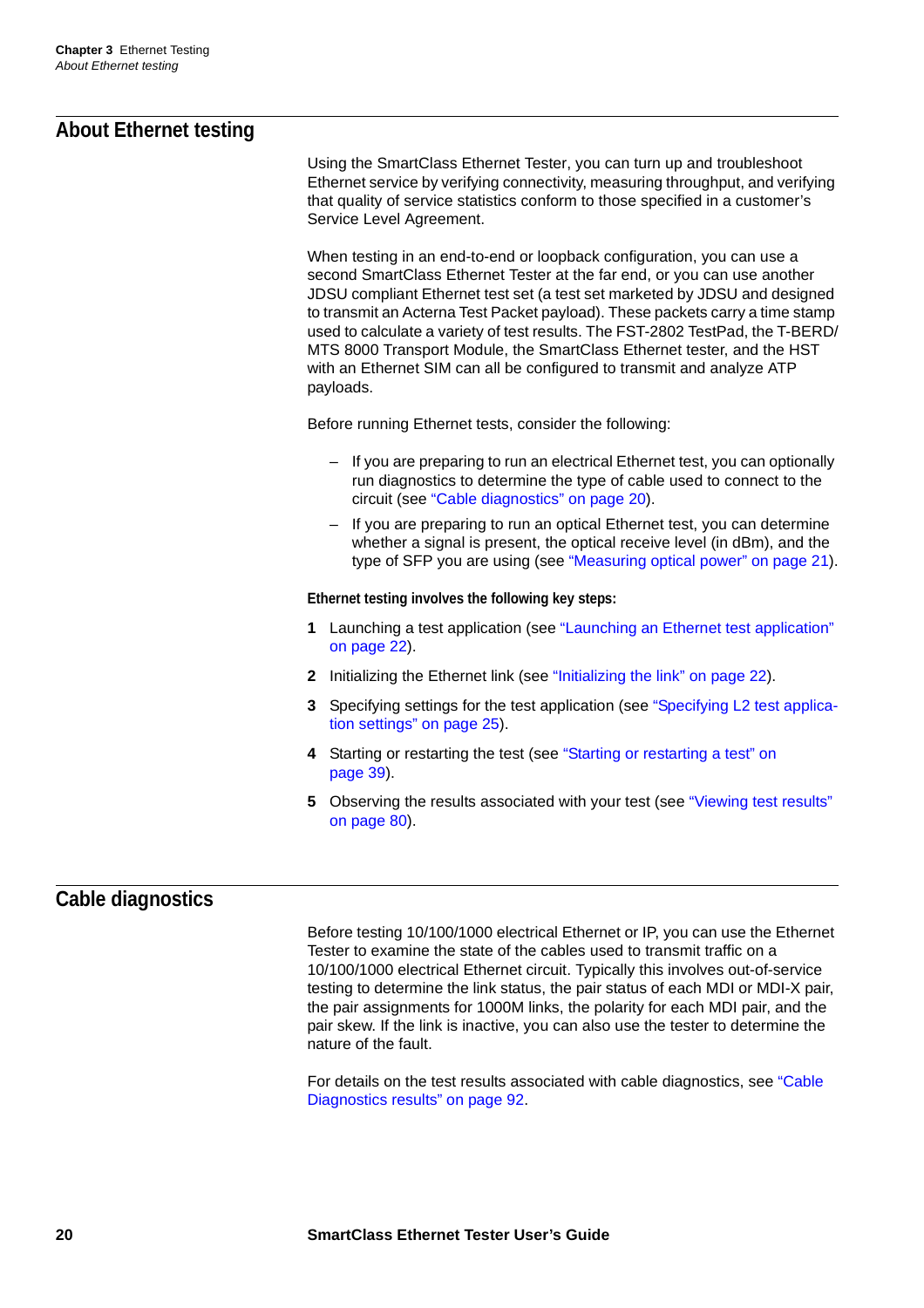#### <span id="page-34-0"></span>**Running cable diagnostics To run cable diagnostics**

- **1** Power on the Ethernet Tester, and connect it to the link.
- **2** On the Main Menu, select **Electrical Ethernet** or **Electrical IP**.

A menu of test applications for testing 10/100/1000 Mbps electrical Ethernet appears.

**3** Select the **Cable Test**.

A message briefly appears stating that the tester is launching the test application, then a test menu appears.

- **4** Select **Results**, and then select one of the following:
	- **Link Status** to determine whether or not the link is active, and, if so, what speed (line rate) is detected for traffic on the link.
	- **Cable Diagnostics** to observe the link results associated with the diagnostics, such as the MDI/MDIX Status or Pair Skew.
	- For details, see ["Cable Diagnostics results" on page 92](#page-105-4).

Cable diagnostics are complete.

## <span id="page-34-1"></span>**Measuring optical power**

Before testing 1000Base-X optical Ethernet or IP, you can use the Ethernet Tester to determine whether a signal is present, the optical receive level (in dBm), and the type of SFP you are using.

#### **To measure optical power**

- **1** Power on the Ethernet Tester, and connect it to the link.
- **2** On the Main Menu, select **Optical Ethernet** or **Optical IP**.

A menu of test applications for testing 1000Base-X optical Ethernet appears.

**3** Select the **Optical Pwr Test**.

A message briefly appears stating that the tester is launching the test application, then the Optical Signal result category appears, indicating whether a signal is present, the optical receive level, and the type of SFP detected by the tester.

Optical power is measured.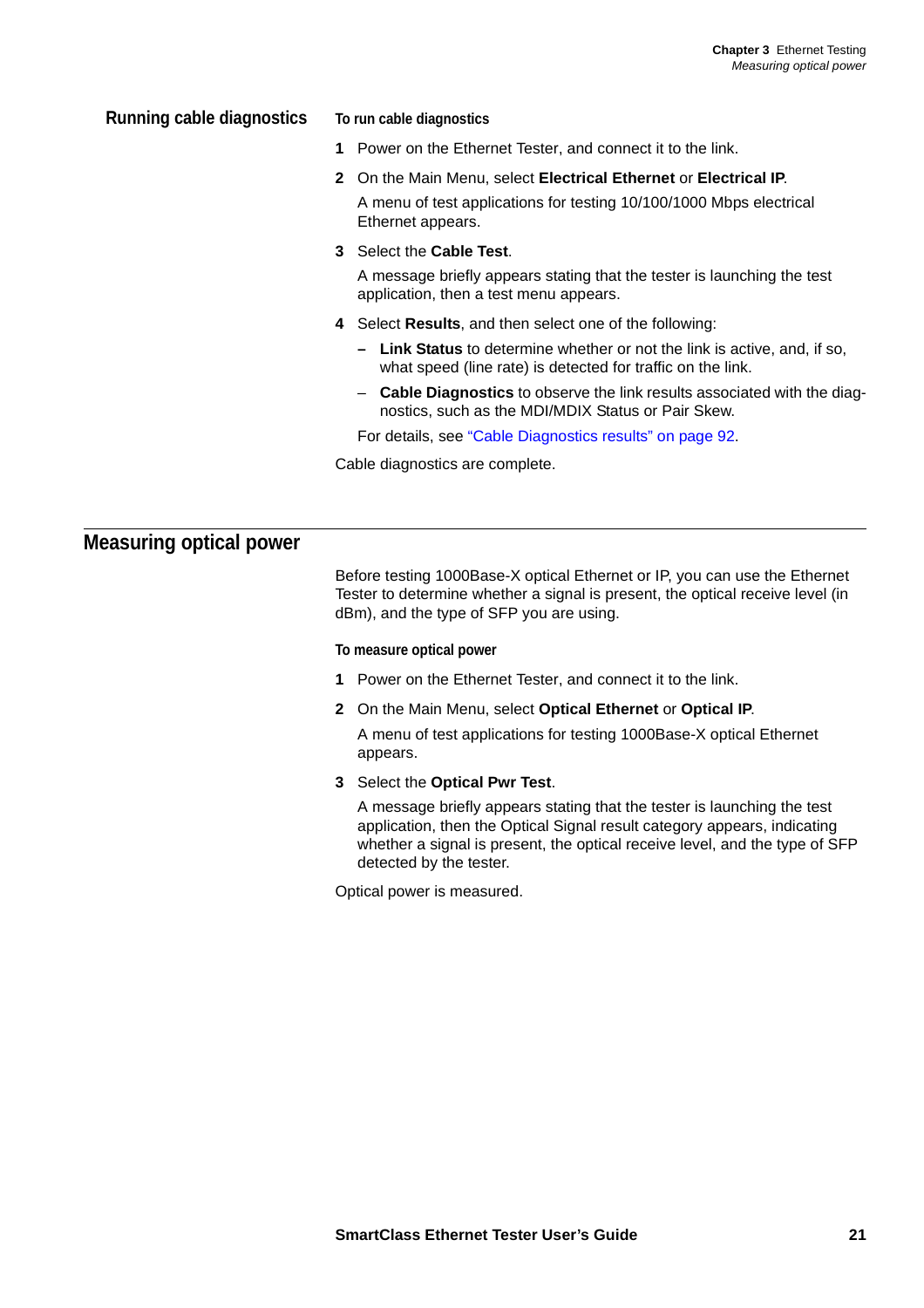# <span id="page-35-0"></span>**Launching an Ethernet test application**

The following procedure describes how to launch an Ethernet test.

#### **To launch an Ethernet test**

- **1** On the Main Menu, select one of the following:
	- **Electrical Ethernet**. Launches a menu of test applications for testing 10/100/1000 Mbps electrical Ethernet.
	- **Optical Ethernet**. Launches a menu of test applications for testing 1000 Mbps optical Ethernet.
- **2** Select one of the following test applications:
	- L2 Traffic Test
	- L2 RFC-2544 Test
	- L2 Asymmetric RFC-2544 Test
	- L2 Loopback Mode
	- L2 Pattern Test (Optical only)

A message briefly appears stating that the tester is launching the test application, and if you selected an optical test application, turns the laser ON.

A test menu appears for the application, listing the following options:

- Configuration. Select this option to configure your test.
- Results. Select this option to observe test results associated with your test.
- Action (\*). Select this option to perform key actions required for your test, such as starting or restarting a test, starting traffic or looping up a tester. You can also press the \*Action button at any time to view a menu of actions applicable to your test.
- Error. Select this option to insert errors or pause frames as you test.

You are ready to initialize the Ethernet link (see "Initializing the link" on [page 22\)](#page-35-1).

## <span id="page-35-1"></span>**Initializing the link**

Initializing an Ethernet link involves specifying the settings required to establish connectivity with another Ethernet device on a circuit (link), such as auto-negotiation, flow control, and speed and duplex settings (for 10/100 electrical Ethernet traffic only).

After specifying the link initialization settings, you are ready to connect the Ethernet Tester (or testers) to an access element on the circuit.

- If you enabled auto-negotiation on the Ethernet Tester, and another Ethernet device is on the circuit, the tester and the device automatically go through the auto-negotiation process. After auto-negotiation is complete, an Ethernet link is established, and idle traffic is transmitted over the circuit.
- If you disabled auto-negotiation on the Ethernet Tester, it immediately transmits idle traffic over the circuit.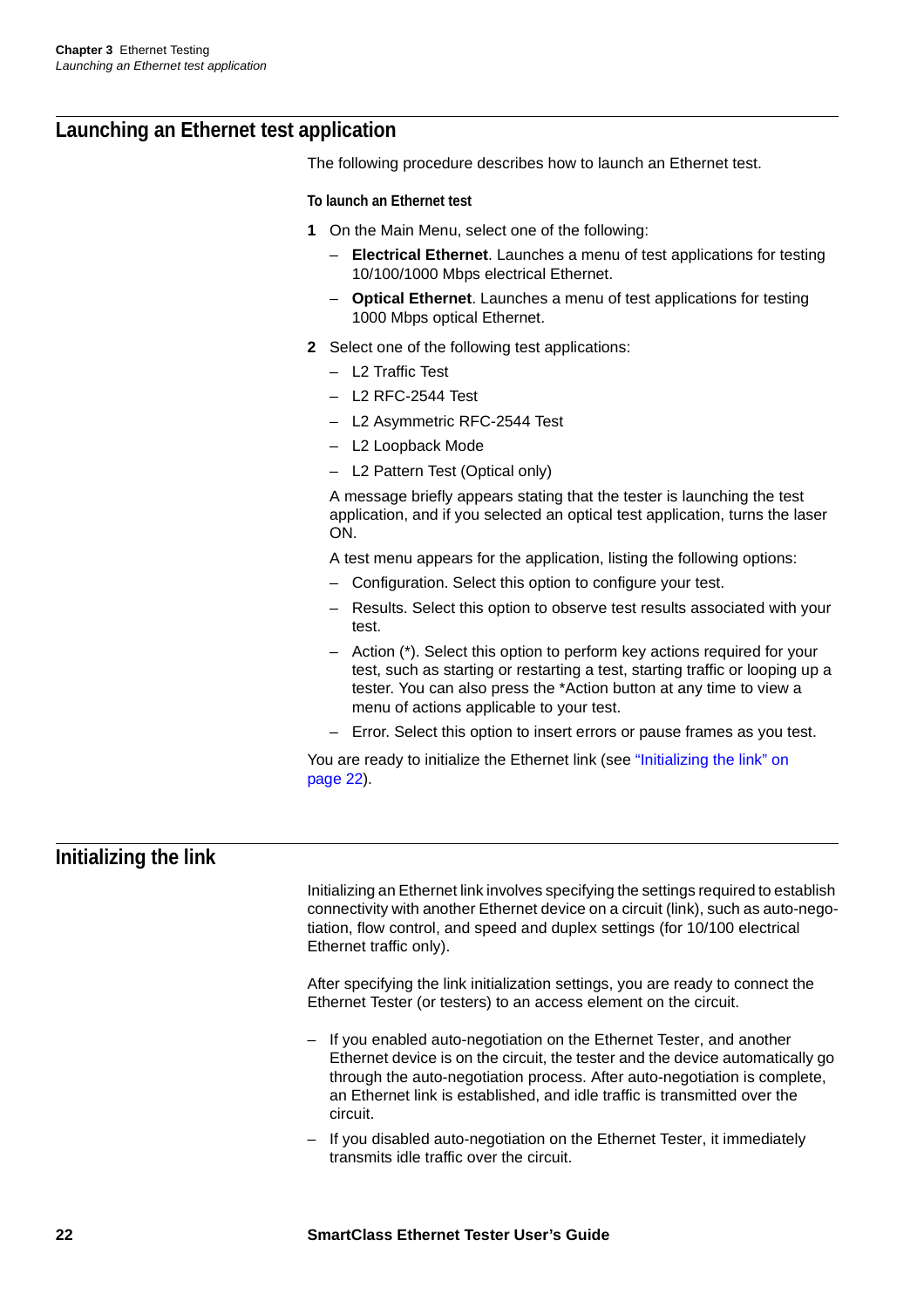#### **To initialize an Ethernet link**

- **1** Launch your test application:
	- For Ethernet tests, see ["Launching an Ethernet test application" on](#page-35-0)  [page 22.](#page-35-0)
	- For IP tests, see ["Launching an IP test application" on page 42](#page-55-0).
- **2** Select **Configuration**, and then select **Link Settings**.

A menu of link initialization settings appears.

**3** Specify values for the following:

| <b>Setting</b>      | <b>Parameters</b>                                                        | <b>Description/Applicability</b>                                                                                                                                                                                                                                                                            |
|---------------------|--------------------------------------------------------------------------|-------------------------------------------------------------------------------------------------------------------------------------------------------------------------------------------------------------------------------------------------------------------------------------------------------------|
| Auto Neg            | Enabled<br>Disabled                                                      | Enables the tester to auto-nego-<br>tiate it's capabilities with a link<br>partner. This setting is always<br>available.<br>NOTE: Auto-negotiation must<br>be enabled when testing<br>1000 Mbps electrical Ethernet.                                                                                        |
| Auto Neg Duplex     | Half<br>Full                                                             | During auto-negotiation, the tes-<br>ter advertises it is half or full<br>duplex capable. Available if<br>Auto-Neg is enabled.                                                                                                                                                                              |
| Auto Neg Rate       | 10<br>100<br>1000                                                        | When testing electrical Ethernet,<br>the tester advertises this as the<br>maximum rate supported during<br>auto-negotiation. Available if<br>Auto-Neg is enabled.                                                                                                                                           |
| Pause Capability    | Neither<br>$\overline{\phantom{0}}$<br><b>Both</b><br>Tx Only<br>Rx Only | When testing optical Ethernet,<br>during auto negotiation, the tes-<br>ter advertises this as its capabil-<br>ity to support pause frames.<br>Neither advertises it can not<br>transmit or detect received<br>pause frames. Both advertises<br>the tester can transmit and<br>detect received pause frames. |
| <b>Flow Control</b> | On<br>Off                                                                | Indicates whether you want the<br>tester to detect or ignore<br>received pause frames. Avail-<br>able only if Auto Neg is disabled<br>and Duplex setting is Full.                                                                                                                                           |
| Speed               | 10<br>100                                                                | Indicates the speed supported<br>(10 Mbps or 100 Mbps). Avail-<br>able only if Auto Neg is disabled<br>for a 10/100 electrical test.                                                                                                                                                                        |
| Duplex              | Half<br>Full                                                             | Indicates whether half or full<br>duplex traffic is supported. Avail-<br>able only if Auto Neg is disabled<br>for an electrical test.                                                                                                                                                                       |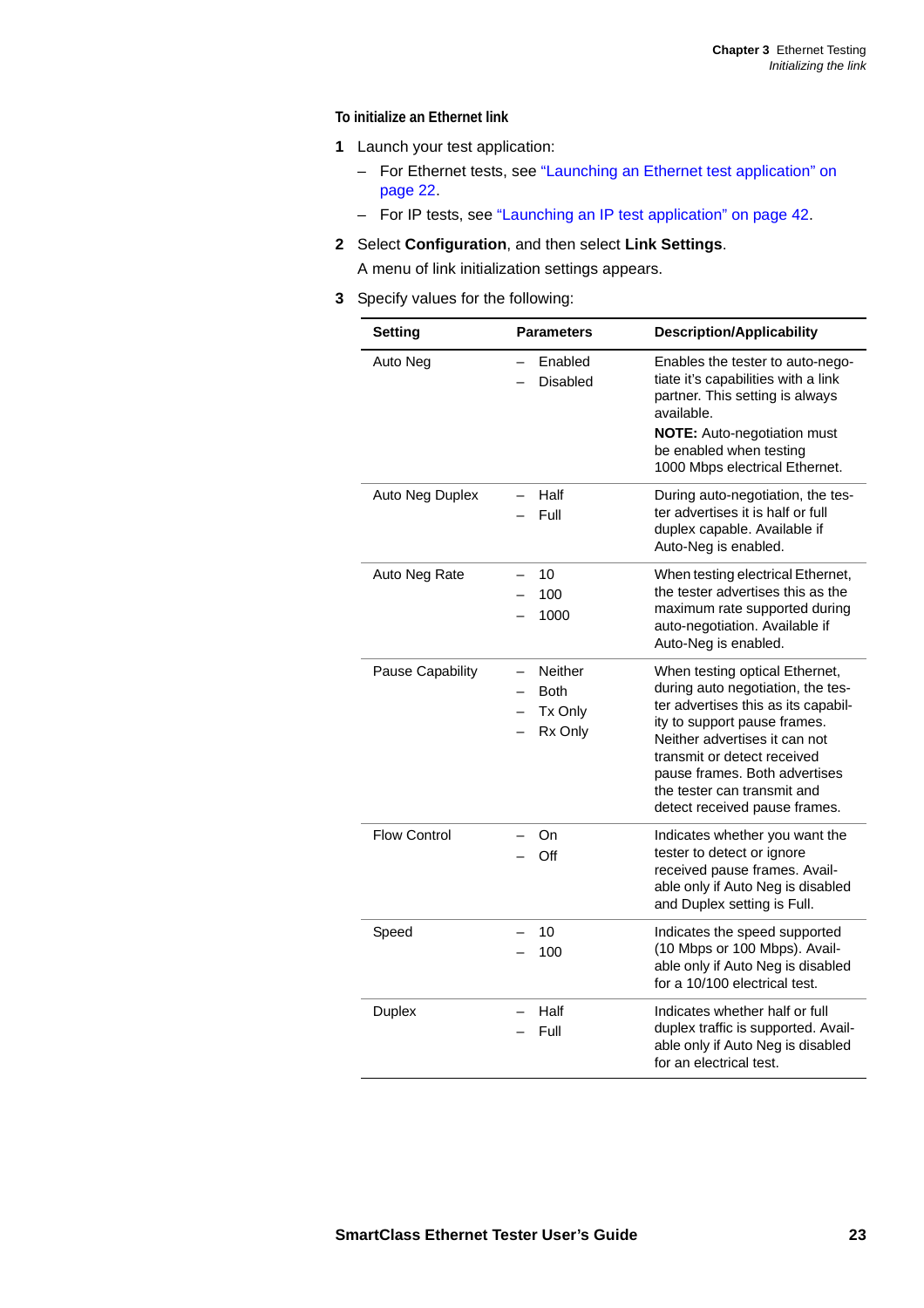| <b>Setting</b>     | <b>Parameters</b>                   | <b>Description/Applicability</b>                                                                                                                                                                                                                                                                                                                                                                                                                                                                                                                                     |
|--------------------|-------------------------------------|----------------------------------------------------------------------------------------------------------------------------------------------------------------------------------------------------------------------------------------------------------------------------------------------------------------------------------------------------------------------------------------------------------------------------------------------------------------------------------------------------------------------------------------------------------------------|
| RJ-45 Port Setting | MDI<br>MDI-X<br><b>Auto Sensing</b> | Indicates whether the RJ-45<br>port on your tester should oper-<br>ate as an MDI or an MDI-X<br>(crossover) port. If you select<br>Auto Sensing, the tester deter-<br>mines what type of port is con-<br>nected at the far end of the link,<br>and then configures the RJ-45<br>port on your tester to be com-<br>patible with the port on the far<br>end.<br>For example, if the port on the<br>far end is a MDI port, your tester<br>configures its RJ-45 port to<br>operate as a MDI-X crossover<br>port.<br>Available only when configuring<br>electrical tests. |
| Laser Enable       | On<br>Off                           | When testing optical Ethernet,<br>the laser is automatically on by<br>default. You can turn the laser<br>off using this setting.                                                                                                                                                                                                                                                                                                                                                                                                                                     |
| Pause Quanta       | User specified                      | Enter the quanta to be carried<br>by transmitted pause frames. To<br>determine the pause duration,<br>the receiving device performs<br>the following calculation:<br>10 Mbps electrical:<br>Quanta x 51.2 ms<br>100 Mbps electrical:<br>Quanta x 5.12 ms<br>1000 Mbps electrical and 1<br><b>GigE optical:</b><br>Quanta x 512 ns                                                                                                                                                                                                                                    |

- **4** If you need to specify other settings for the test, press **Cancel** to return to the Configuration menu; otherwise, proceed to step 5.
- **5** Verify that the Sync LED is green (indicating that the link is active).
- **6** Observe the Link Status results category for test results associated with link initialization (see ["Link Status results" on page 82\)](#page-95-0).

The link is initialized.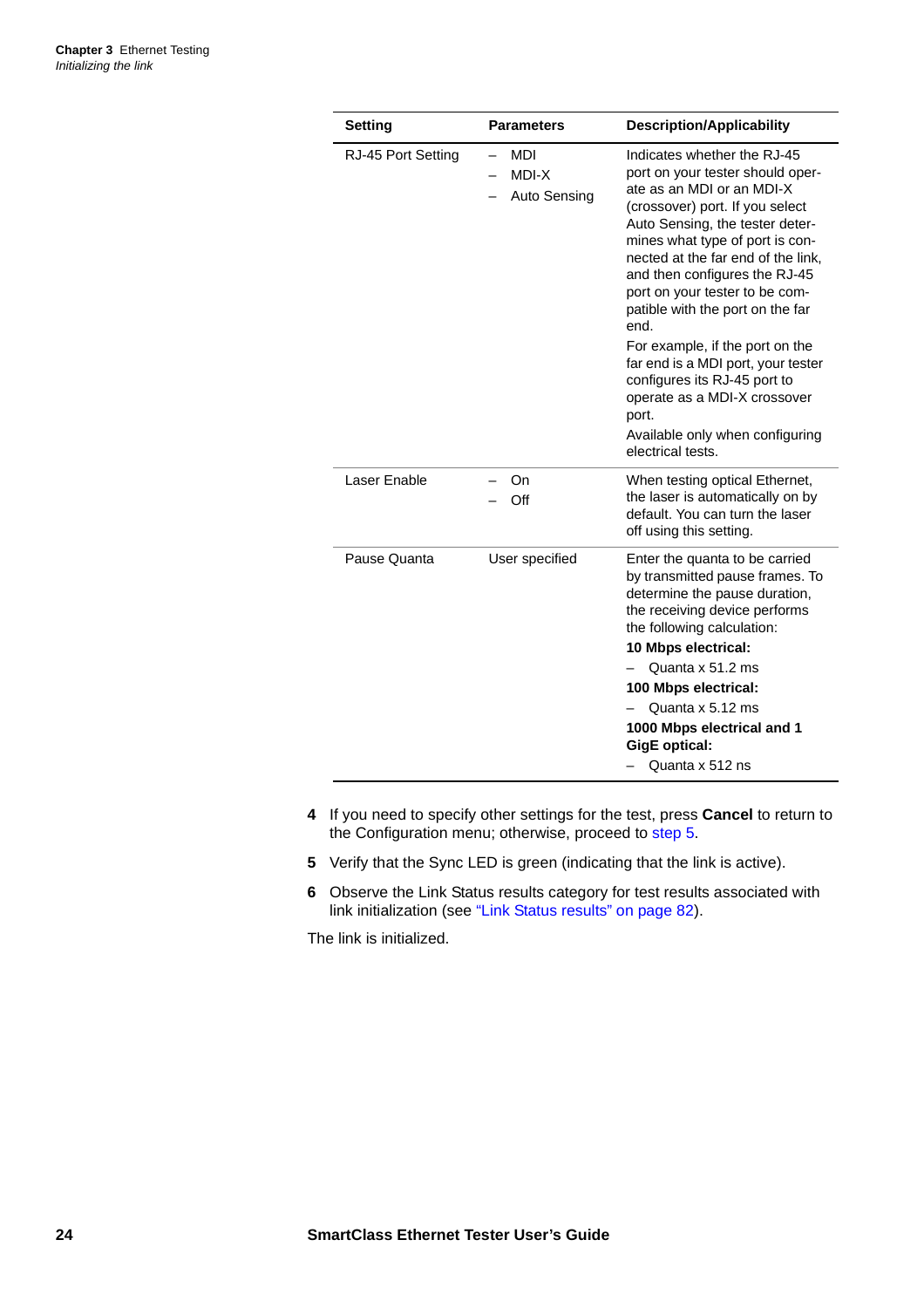## <span id="page-38-0"></span>**Specifying L2 test application settings**

Before transmitting traffic over a link, you can specify settings that characterize the traffic and indicate the type of traffic load to transmit. You can also specify settings that filter received traffic for analysis.

When you specify L2 settings for one test application, your tester retains the settings if you run a different test application. For example, if you turn auto-negotiation OFF and flow control ON for a L2 Traffic Test, auto-negotiation will be OFF, and flow control will be ON by default when you run a L2 Pattern Test.

<span id="page-38-1"></span>**Specifying Ethernet settings** Before you transmit layer 2 traffic, you can specify the frame characteristics of the traffic, such as the frame type and frame length. You also specify the destination address, and optionally, the source address for the transmitted traffic.

#### **To specify Ethernet settings**

- **1** If you haven't already done so, launch a layer 2 test application (see ["Launching an Ethernet test application" on page 22](#page-35-0)), and then establish a link (see ["Initializing the link" on page 22\)](#page-35-1).
- **2** On the Configuration menu, select **Ethernet Settings**, and then specify values for the following:

| <b>Setting</b>                                                                             | <b>Parameters</b>                                                                                                                                                                                                                                                                |
|--------------------------------------------------------------------------------------------|----------------------------------------------------------------------------------------------------------------------------------------------------------------------------------------------------------------------------------------------------------------------------------|
| Dest Addr Type                                                                             | Unicast - sends traffic to a single<br>destination address and network<br>device.<br>Multicast - sends traffic to a sin-                                                                                                                                                         |
|                                                                                            | gle destination address which<br>then distributes the frames to<br>multiple network devices, each<br>with its own destination address.                                                                                                                                           |
|                                                                                            | Broadcast - sends traffic to all<br>network devices on the link.                                                                                                                                                                                                                 |
| Dest MAC Addr<br>(applicable only if you specified a<br>Unicast or Multicast address type) | Type the address for Unicast or Mul-<br>ticast destinations.<br>If you specified Unicast as the<br>address type, the left most byte in<br>the address defaults to 00.<br>If you specified Multicast as the<br>address type, the left most byte in<br>the address defaults to 01. |
| Frame Type                                                                                 | <b>DIX</b><br>802.3                                                                                                                                                                                                                                                              |
| Frame Length                                                                               | Undersized<br><b>User Defined</b><br>Jumbo<br>Random, Select Random to send<br>frames with randomly generated,<br>predefined RFC 2544 traffic<br>lengths.                                                                                                                        |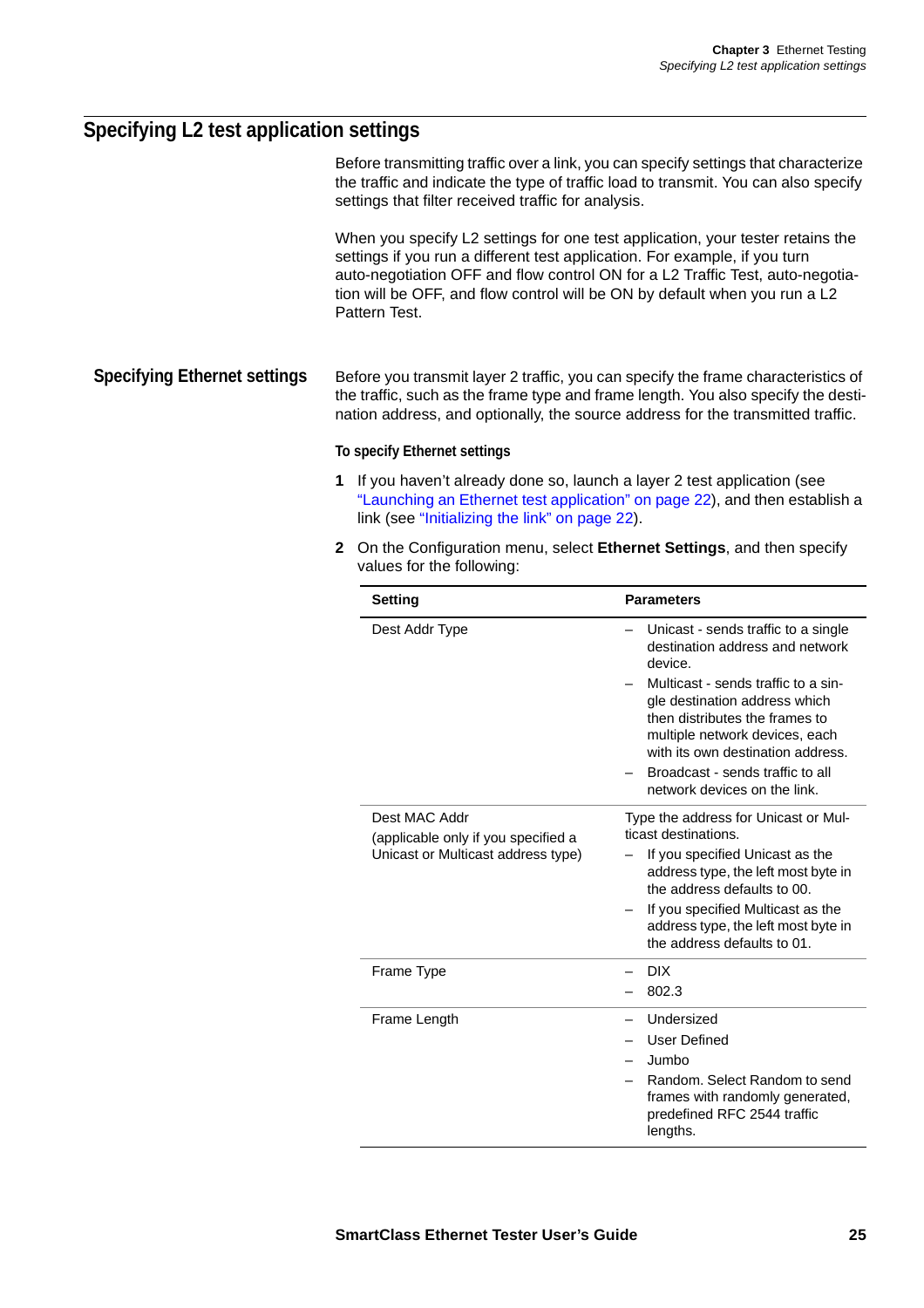| Setting                                                 | <b>Parameters</b>                                                                                                                                                                                                                                                    |
|---------------------------------------------------------|----------------------------------------------------------------------------------------------------------------------------------------------------------------------------------------------------------------------------------------------------------------------|
| User Length<br><b>Undersized Length</b><br>Jumbo Length | If you specified Undersized, User<br>Defined, or Jumbo as the Frame<br>Length, specify a value falling within<br>the range displayed on the user inter-<br>face.                                                                                                     |
| <b>Src MAC Type</b>                                     | Default - sends traffic with the<br>factory assigned MAC address as<br>the source address.<br>User Defined - sends traffic with<br>the user assigned MAC address<br>as the source address. If you<br>select User Defined, be certain to<br>specify the Usr Src Addr. |
| Usr Src Addr                                            | Type the source address to be car-<br>ried in transmitted frames.                                                                                                                                                                                                    |
| EtherType                                               | Enter a hex value representing the<br>protocol encapsulated in the frame.<br>Traffic must be configured with a<br>BERT payload and an all ones, all<br>zeros, or user-defined pattern to<br>specify an EtherType.                                                    |
| Unit Identifier                                         | Enter an ID for the tester using up to<br>ten characters. This ID appears in<br>the Link Status result category during<br>loopback testing.                                                                                                                          |

- **3** If you need to specify other settings for the test, press **Cancel** to return to the Configuration menu; otherwise, proceed to [step 4](#page-39-0).
- <span id="page-39-0"></span>**4** Press the **Start** key.

A message appears indicating that traffic has started.

The tester transmits traffic with the frame characteristics you specified.

## **Specifying network visibility settings**

The network visibility settings allow the SmartClass Ethernet Tester to be detected by other JDSU test instruments on the same subnet.

#### **To specify network visibility settings**

- **1** If you haven't already done so, launch a layer 2 test application (see ["Launching an Ethernet test application" on page 22](#page-35-0)), and then establish a link (see ["Initializing the link" on page 22\)](#page-35-1).
- **2** On the Configuration menu, select **Network Visibility**, and then specify values for the following:

| Setting         | <b>Parameters</b>                                                                                                                     |
|-----------------|---------------------------------------------------------------------------------------------------------------------------------------|
| Unit Identifier | Enter an ID for the tester using up to ten<br>characters. This ID appears on the far instru-<br>ment when the instrument is detected. |
| Source Addr     | Enter the source address for the tester.                                                                                              |
| Subnet Mask     | Enter the subnet mask address for traffic<br>generated by your tester.                                                                |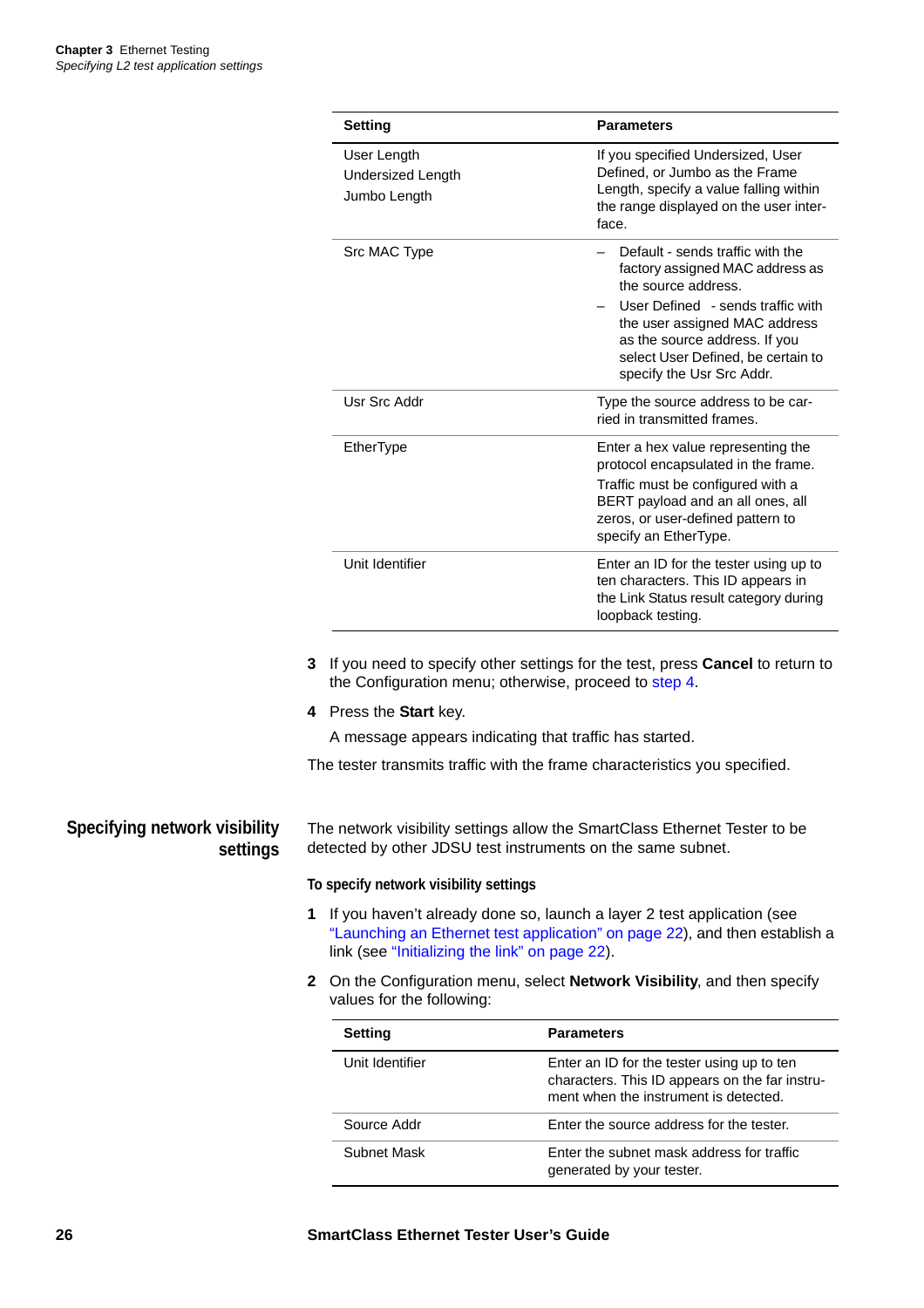| Setting          | <b>Parameters</b>                              |
|------------------|------------------------------------------------|
| Default Gateway  | Enter the default gateway address.             |
| J-Connect Enable | Select Yes to allow the tester to be detected. |

- **3** If you need to specify other settings for the test, press **Cancel** to return to the Configuration menu; otherwise, proceed to [step 4](#page-39-0).
- **4** Press the **Start** key.

The Link Counts menu appears.

The tester is now visible to other JDSU test instruments.

<span id="page-40-0"></span>**Specifying payload settings** Before you transmit layer 2 traffic, you can specify whether the traffic should carry a BERT payload or an Acterna payload. You must transmit an Acterna payload to measure round trip delay or service disruption time.

#### **To specify payload settings**

- **1** If you haven't already done so, launch a layer 2 test application (see ["Launching an Ethernet test application" on page 22](#page-35-0)), and then establish a link (see ["Initializing the link" on page 22\)](#page-35-1).
- **2** On the Configuration menu, select **Payload Settings**, and then specify values for the following:

| Setting                                                                                  | <b>Parameter</b>                                                                                                                                                                           |
|------------------------------------------------------------------------------------------|--------------------------------------------------------------------------------------------------------------------------------------------------------------------------------------------|
| Payload                                                                                  | Acterna<br><b>BERT</b><br>NOTE: If you indicated that you want to trans-<br>mit undersized frames when you specified the<br>Ethernet settings, you can not transmit an<br>Acterna payload. |
| Fill Byte<br>(applicable only if you speci-<br>fied an Acterna payload)                  | Enter the fill byte pattern carried in the pay-<br>load of the Acterna test packets using a hexa-<br>decimal format.                                                                       |
| <b>BERT Pattern</b><br>(applicable only if you speci-<br>fied a BERT payload)            | $2^{1/2}$<br>$2^{1/2}3 - 1$ lnv<br>$2^031 - 1$<br>2^31- Inv<br>All Ones<br>All Zeros<br>User Defined, and then enter the pattern<br>in hexadecimal format.                                 |
| User BERT Patt<br>(applicable only if you speci-<br>fied a User Defined BER<br>pattern). | Enter the BERT pattern carried in the payload<br>of the frames in hexadecimal format.                                                                                                      |

**3** If you need to specify other settings for the test, press **Cancel** to return to the Configuration menu; otherwise, proceed to [step 4](#page-43-0).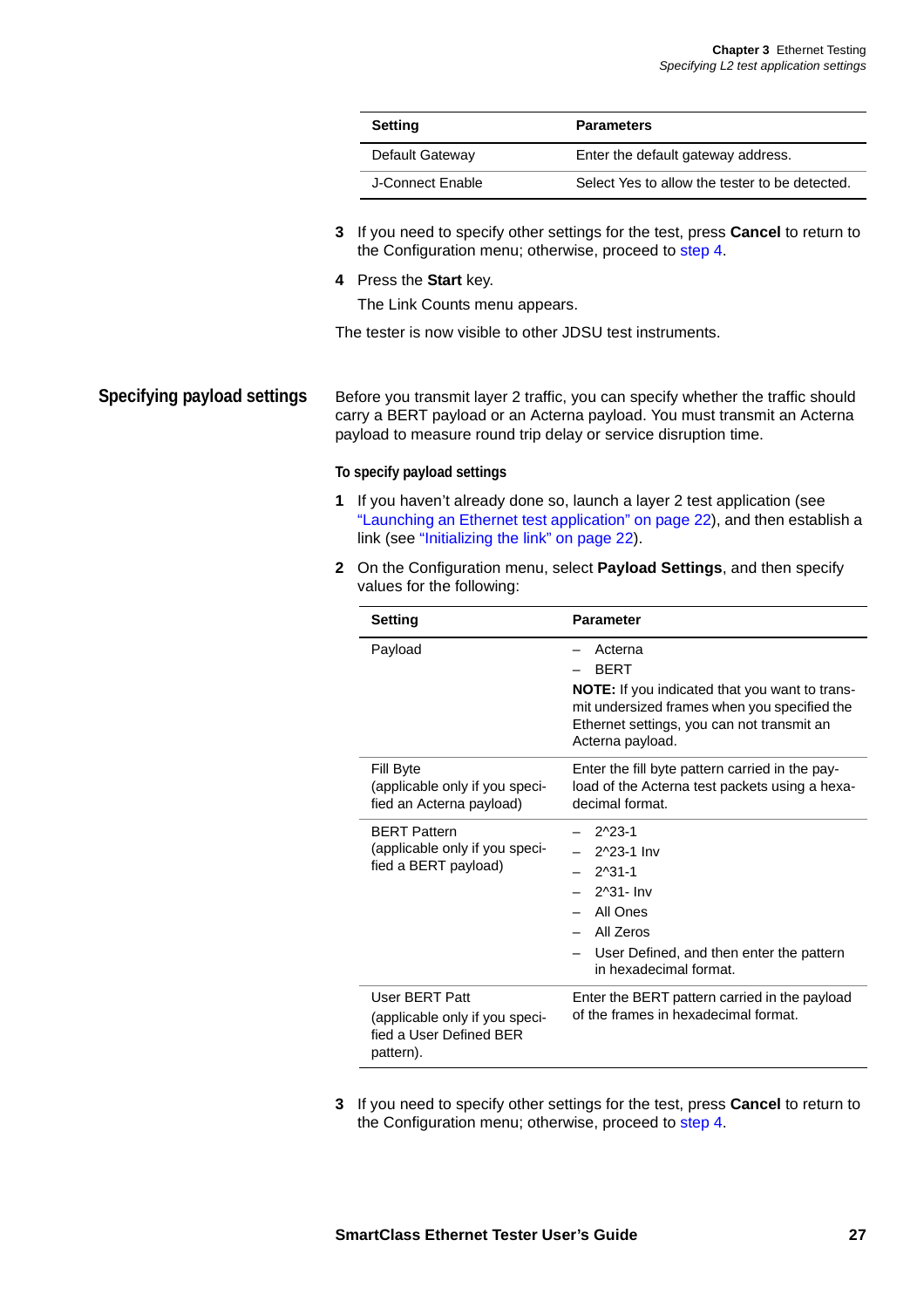**4** Press the **Start** key.

A message appears indicating that traffic has started.

The tester transmits traffic with the payload you specified.

#### <span id="page-41-1"></span><span id="page-41-0"></span>**Specifying VLAN or Q-in-Q settings**

Before transmitting layer 2 traffic, you can specify settings that indicate the tester should transmit VLAN (virtual LAN) or Q-in-Q tagged frames. This allows you to verify that an Ethernet link supports VLAN or Q-in-Q tagging. The tester can also analyze received traffic to verify that the required bandwidth is allocated to tagged frames on a link and determine that VLAN or Q-in-Q (SVLAN) prioritization is functioning properly.

#### **To specify VLAN or Q-in-Q settings**

- **1** If you haven't already done so, launch a layer 2 test application (see ["Launching an Ethernet test application" on page 22](#page-35-0)), and then establish a link (see ["Initializing the link" on page 22\)](#page-35-1).
- **2** On the Configuration menu, select **Tagging Settings**, and then specify values for the following:

| Setting                                                    | <b>Parameters</b>                                                                                                                                                                                                                                                                                               |
|------------------------------------------------------------|-----------------------------------------------------------------------------------------------------------------------------------------------------------------------------------------------------------------------------------------------------------------------------------------------------------------|
| Tagging                                                    | If you do not want to transmit<br>VLAN tagged frames, select<br>Non-Tagged.<br>To transmit VLAN tagged frames,<br>select Tagged, and then specify<br>the VLAN ID and User Priority for<br>the tagged frames.<br>To transmit Q-in-Q tagged<br>frames, select Q-in-Q, and then<br>specify the SVLAN ID, Priority, |
|                                                            | DEI, and TPI for the frames.                                                                                                                                                                                                                                                                                    |
| VLAN ID                                                    | Specify the VLAN ID for tagged                                                                                                                                                                                                                                                                                  |
| (available if Tagging is set to Tagged                     | frames, or the CVLAN ID for Q-in-Q                                                                                                                                                                                                                                                                              |
| or $Q-in-Q$ )                                              | tagged frames.                                                                                                                                                                                                                                                                                                  |
| <b>User Priority</b>                                       | Specify the priority for the tagged                                                                                                                                                                                                                                                                             |
| (available if Tagging is set to Tagged                     | frames, or the CVLAN priority for                                                                                                                                                                                                                                                                               |
| or Q-in-Q)                                                 | Q-in-Q tagged frames.                                                                                                                                                                                                                                                                                           |
| <b>SVLAN ID</b><br>(available if Tagging is set to Q-in-Q) | Specify the SVLAN ID for the frames.                                                                                                                                                                                                                                                                            |
| <b>SVLAN Priority</b>                                      | Specify the SVLAN priority for the                                                                                                                                                                                                                                                                              |
| (available if Tagging is set to Q-in-Q)                    | frames.                                                                                                                                                                                                                                                                                                         |
| SVLAN DEI                                                  | Specify the SVLAN DEI for the                                                                                                                                                                                                                                                                                   |
| (available if Tagging is set to Q-in-Q)                    | frames.                                                                                                                                                                                                                                                                                                         |
| <b>SVI AN TPI</b>                                          | Specify the SVLAN TPI for the                                                                                                                                                                                                                                                                                   |
| (available if Tagging is set to Q-in-Q)                    | frames.                                                                                                                                                                                                                                                                                                         |

**3** If you need to specify other settings for the test, press **Cancel** to return to the Configuration menu; otherwise, proceed to step 4.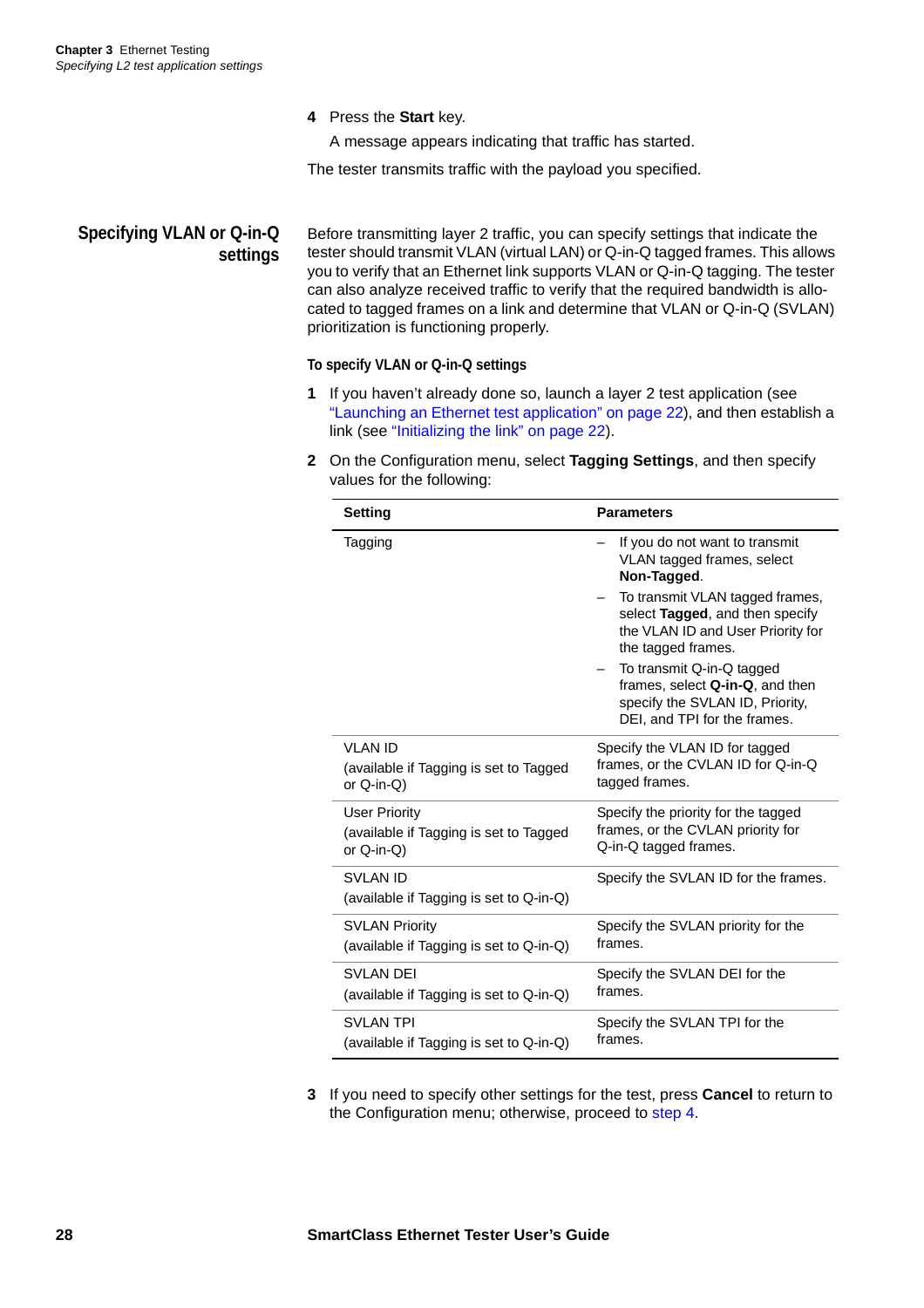**4** Press the **Start** key.

A message appears indicating that the test has started.

The tester transmits traffic with the VLAN or Q-in-Q settings you specified.

<span id="page-42-1"></span>**Configuring the traffic load** Before transmitting traffic, you can specify the type of traffic load the tester will transmit (Constant, Bursty, Ramp, or Flood) in 0.001% increments. The settings vary depending on the type of load.

#### **NOTE:**

If you configure the Ethernet Tester to transmit a constant, bursty, or ramped load of 100%, the tester is designed to transmit slightly less than 100% traffic (99.99% for 1G optical Ethernet, 99.98% for 10/100/1000 electrical Ethernet) as a safeguard against overrunning network elements that can not support 100%. If you are certain the elements can support true 100% traffic, configure your tester to transmit a flood load (see ["Transmitting a flooded](#page-45-0)  [load" on page 32\)](#page-45-0).

<span id="page-42-0"></span>

**Transmitting a constant load** With a **constant** load, the Ethernet Tester transmits frames continuously with a fixed bandwidth. See Figure 9.





When you setup a constant traffic load, you can specify the bandwidth as a percentage of the line rate (Percent) or in total Mbps (Bit Rate).

#### **To transmit a constant load of traffic**

- **1** If you haven't already done so, launch a layer 2 test application (see ["Launching an Ethernet test application" on page 22](#page-35-0)), and then establish a link (see ["Initializing the link" on page 22\)](#page-35-1).
- **2** On the Configuration menu, select **Traffic Settings**, and then specify values for the following settings:

| <b>Setting</b>                                     | <b>Parameters</b>                                                    |
|----------------------------------------------------|----------------------------------------------------------------------|
| Load Type                                          | Constant                                                             |
| Load Unit                                          | Percent<br><b>Bit Rate</b>                                           |
| Load Percent<br>(if Load Unit is Percent)          | Enter the bandwidth to transmit as a<br>percentage of the line rate. |
| Load Bit Rate (Mbps)<br>(if Load Unit is Bit Rate) | Enter the bandwidth to transmit in<br>Mbps.                          |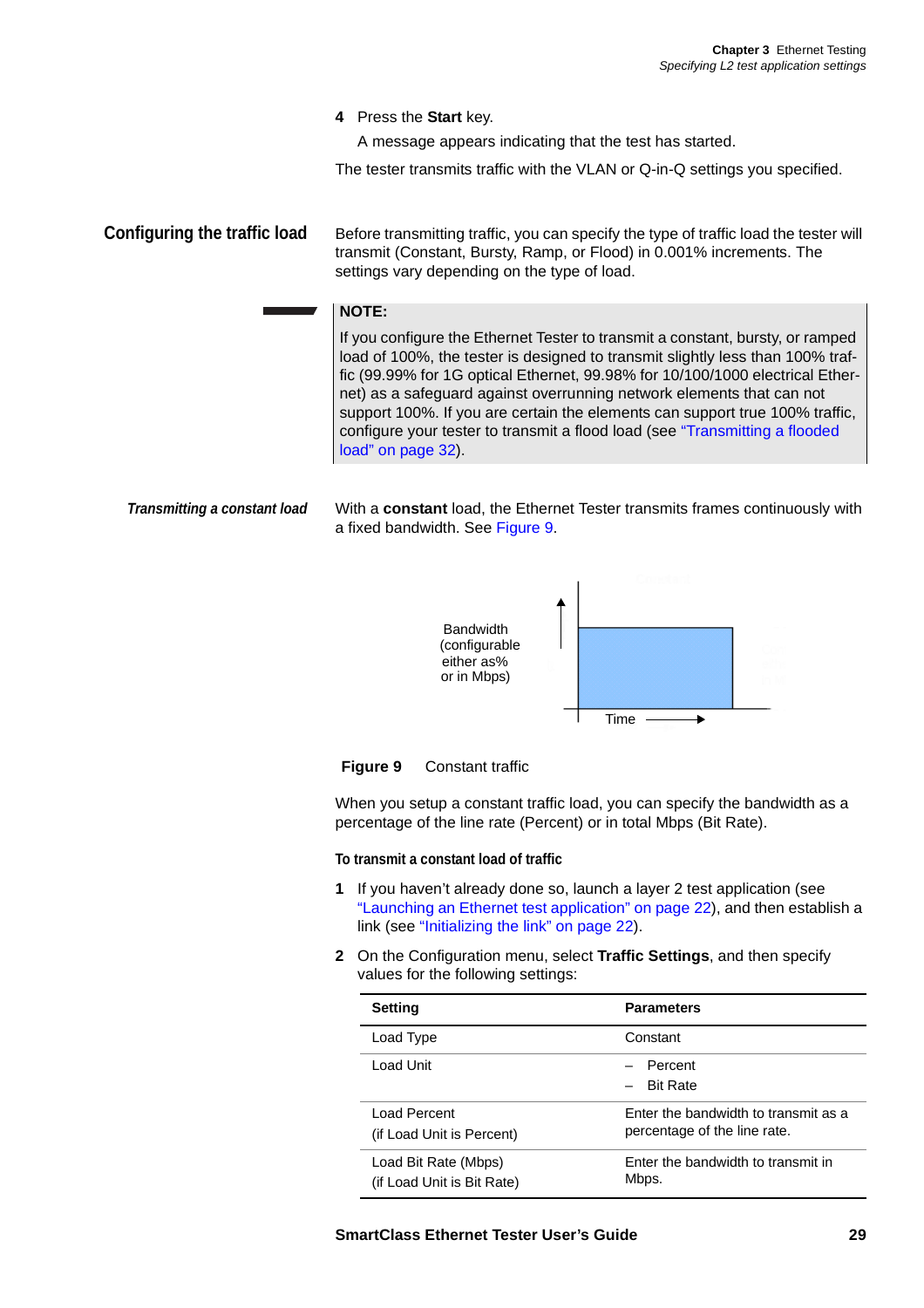- **3** If you need to specify other settings for the test, press **Cancel** to return to the Configuration menu; otherwise, proceed to [step 4](#page-43-0).
- <span id="page-43-0"></span>**4** Press the **Start** key.

A message appears indicating that traffic has started.

The tester transmits a constant rate of traffic.

**Transmitting a bursty load** With a **bursty** load, the tester transmits frames at up to 100% bandwidth for a specific time interval, followed by no frame transmissions for an interval (gap) calculated by your tester. See Figure 10.



#### **Figure 10** Bursty traffic

When you configure bursty traffic, you specify the burst bandwidth (as a percentage of the duty cycle), and the number of frames per burst. The tester then automatically calculates the burst gap for you.

#### **To transmit a bursty load of traffic**

- **1** If you haven't already done so, launch a layer 2 test application (see ["Launching an Ethernet test application" on page 22](#page-35-0)), and then establish a link (see ["Initializing the link" on page 22\)](#page-35-1).
- **2** On the Configuration menu, select **Traffic Settings**, and then specify values for the following settings:

| Setting               | <b>Parameters</b>                                                                                                                                    |
|-----------------------|------------------------------------------------------------------------------------------------------------------------------------------------------|
| Load Type             | <b>Burst</b>                                                                                                                                         |
| Burst Load %          | Enter the load to transmit during<br>bursts as a percentage of the line<br>rate.                                                                     |
| <b>Burst Size</b>     | Select the number of frames to trans-<br>mit in each burst of traffic, or select<br>User Defined.                                                    |
| User Burst Size       | If you selected a User Defined burst<br>size, enter the number of frames to<br>transmit in each burst of traffic, rang-<br>ing from 1 to 16,500,000. |
| <b>Burst Type</b>     | Select Fixed to specify a fixed num-<br>ber of bursts, or select Continuous.                                                                         |
| <b>Burst Quantity</b> | If you specify a Fixed Burst Type,<br>enter the number of bursts to trans-<br>mit, ranging from 1 to $65,535$ .                                      |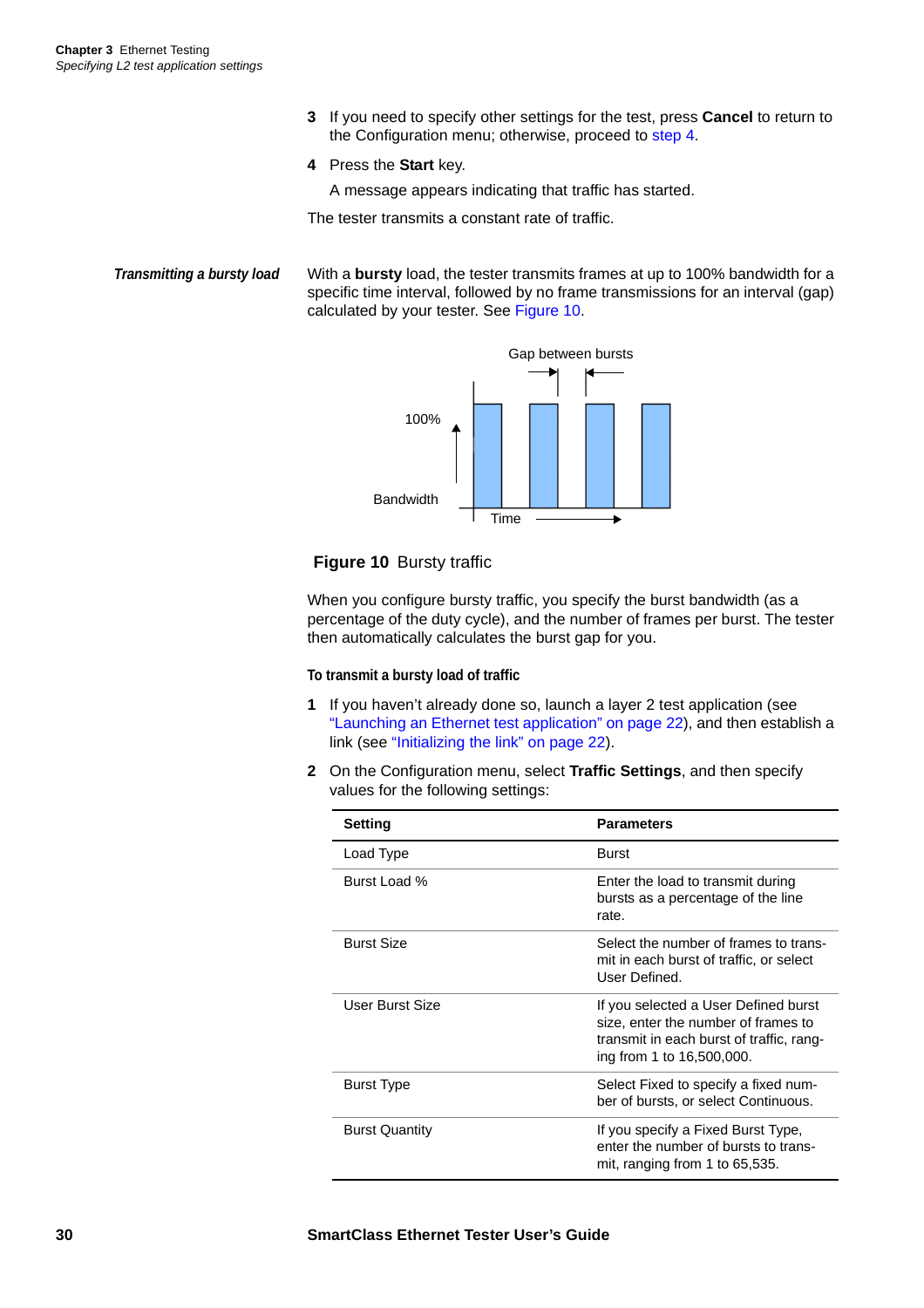- **3** If you need to specify other settings for the test, press **Cancel** to return to the Configuration menu; otherwise, proceed to [step 4](#page-44-0).
- <span id="page-44-0"></span>**4** Press the **Start** key.
	- A message appears indicating that traffic has started.

The tester transmits a bursty load of traffic.

**Transmitting a ramped load** With a **ramped** load, the Ethernet Tester gradually ramps (increases) the transmitted traffic load by 1 percent every 1 second until it detects errored, dropped, or pause frames. This allows you to easily verify the maximum throughput of a link.

> When you verify throughput by transmitting a ramped load, be certain to configure your tester to transmit an Acterna payload, and loop the far-end device back to the traffic originating tester (see ["Using the automatic loopback](#page-51-0)  [feature" on page 38\)](#page-51-0). Acterna frames carry a number which the tester uses to determine whether frames were dropped.

> The load increments to 100%, and then the tester continues to transmit traffic at 100% for the duration of your test. See Figure 11.





#### **NOTE:**

If you configure your tester to transmit undersized frames, the ramp will not stop when the frames are dropped because undersized frames are not looped back to the traffic originating tester.

#### **To transmit a ramped load of traffic**

- **1** If you haven't already done so, launch a layer 2 test application (see ["Launching an Ethernet test application" on page 22](#page-35-0)), and then establish a link (see ["Initializing the link" on page 22\)](#page-35-1).
- **2** On the Configuration menu, select **Traffic Settings**, and then specify **Ramp** as the load type.
- **3** If you need to specify other settings for the test, press **Cancel** to return to the Configuration menu; otherwise, proceed to [step 4](#page-43-0).
- **4** Press the **Start** key.

A message appears indicating that traffic has started.

The tester transmits a ramped load of traffic.

#### **SmartClass Ethernet Tester User's Guide 31**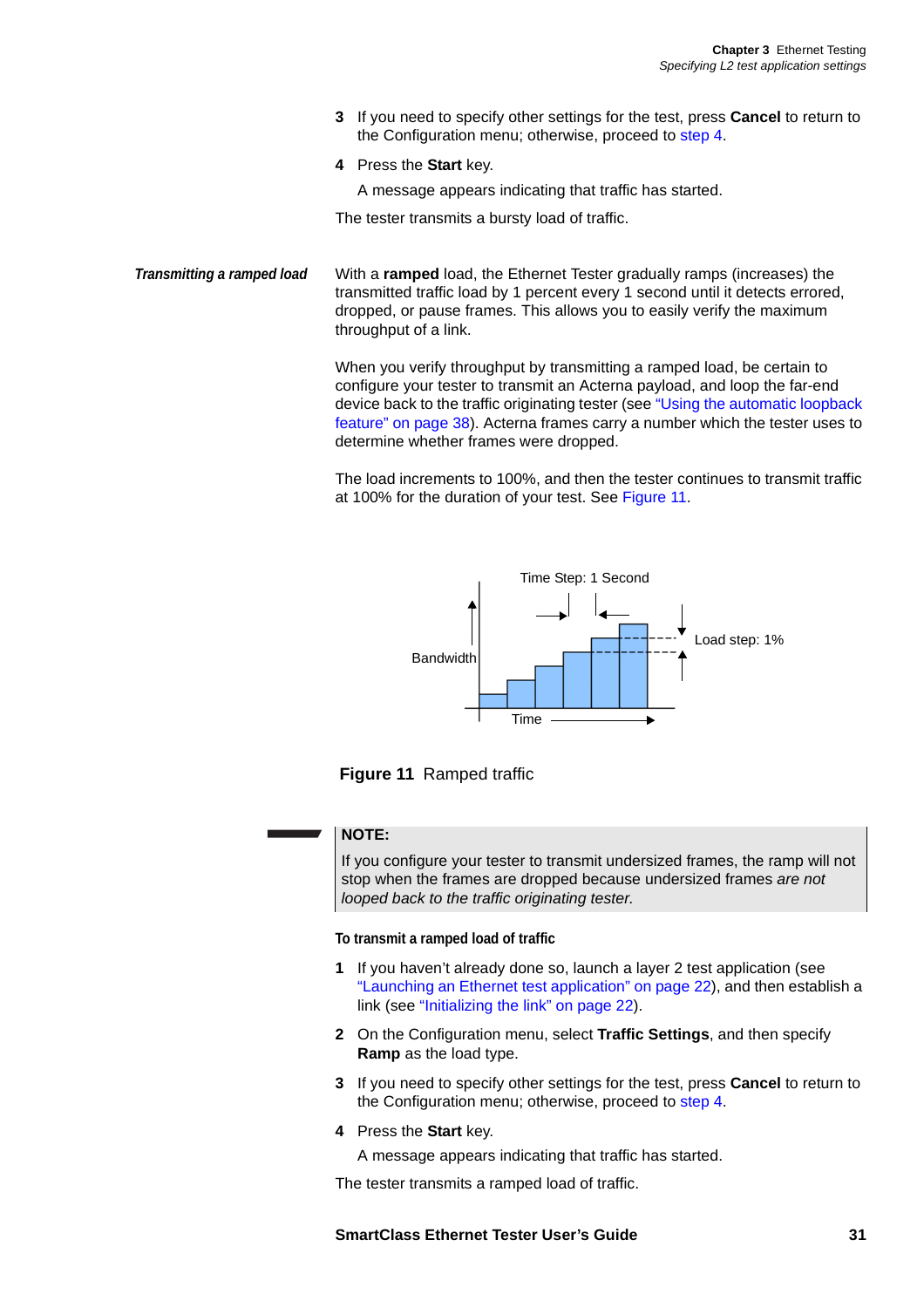#### <span id="page-45-0"></span>**Transmitting a flooded load** With a **flooded** load, the module transmits traffic at 100% of the interface rate.



True 100% traffic transmission may overrun certain network elements if the elements can not support it. If you are certain the elements can support 100% transmission, configure a flood load of traffic; otherwise, configure a constant load of traffic at 100% (see ["Transmitting a constant load" on](#page-42-0)  [page 29\)](#page-42-0). The RFC 2544 test transmits a constant load of traffic.

#### **To transmit a flooded load of traffic**

- **1** If you haven't already done so, launch a layer 2 test application (see ["Launching an Ethernet test application" on page 22](#page-35-0)), and then establish a link (see ["Initializing the link" on page 22\)](#page-35-1).
- **2** On the Configuration menu, select **Traffic Settings**, and then specify **Flood** as the load type.
- **3** If you need to specify other settings for the test, press **Cancel** to return to the Configuration menu; otherwise, proceed to [step 4](#page-43-0).
- **4** Press the **Start** key.

A message appears indicating that traffic has started.

The tester transmits a flooded load of traffic.

## <span id="page-45-2"></span><span id="page-45-1"></span>**Specifying Ethernet filter settings**

Before transmitting layer 2 traffic, you can specify settings that indicate the expected received payload and determine which frames will pass through the receive filter and be counted in the test result categories for layer 2 traffic.

For example, if you specified a particular VLAN ID as filter criteria, only incoming frames for the VLAN you specified will pass the filter and be analyzed. Local loopback will also only be performed on frames that pass the filter.

#### **NOTE:**

If you want to analyze all received traffic, verify that each of the filter settings is set to **Don't Care**.

#### **To specify filter settings**

**1** If you haven't already done so, launch a layer 2 test application (see ["Launching an Ethernet test application" on page 22](#page-35-0)), and then establish a link (see ["Initializing the link" on page 22\)](#page-35-1).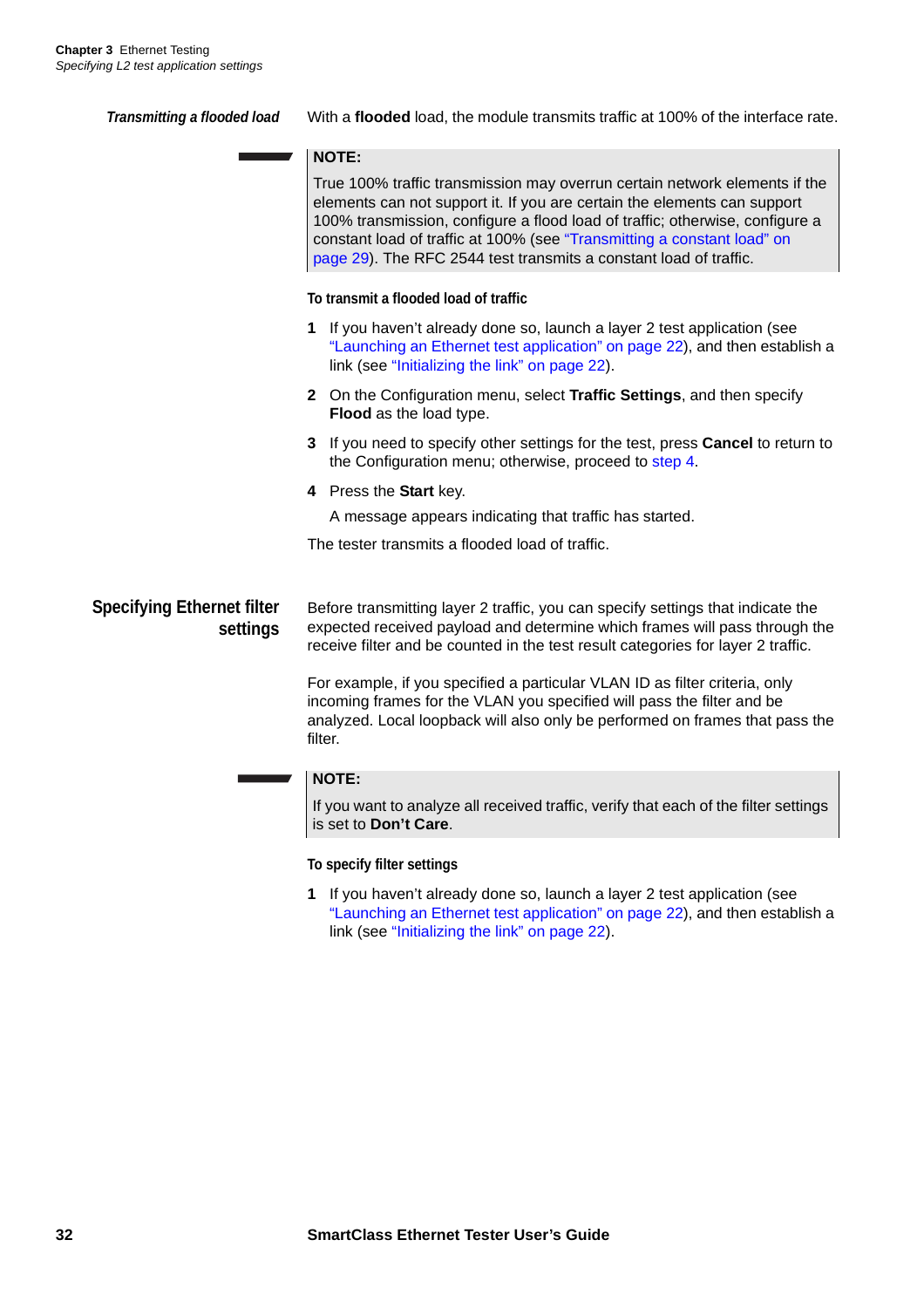| <b>Setting</b>                                                     | <b>Parameters</b>                                                                                       |
|--------------------------------------------------------------------|---------------------------------------------------------------------------------------------------------|
| Rx DA Type                                                         | To analyze frames for a specific type<br>of destination address, select:                                |
|                                                                    | Unicast                                                                                                 |
|                                                                    | Multicast                                                                                               |
|                                                                    | <b>Broadcast</b>                                                                                        |
|                                                                    | If you do not want to filter frames<br>based on the destination address<br>type, select:<br>Don't Care  |
|                                                                    |                                                                                                         |
| <b>Rx Dest MAC</b><br>(if Rx DA Type is Unicast or Multi-<br>cast) | To analyze frames sent to a specific<br>Unicast or Multicast address, enter<br>the destination address. |
| Rx SA Type                                                         | To analyze frames sent from a spe-<br>cific address, select:<br>Unicast                                 |
|                                                                    | If you do not want to filter frames<br>sent from a specific address, select:<br>Don't Care              |
| <b>Rx Src MAC</b><br>(if Rx SA Type is Unicast)                    | To analyze frames sent from a spe-<br>cific address, enter the source<br>address.                       |
| Rx Tagging                                                         | To analyze VLAN tagged frames,<br>select:                                                               |
|                                                                    | Tagged, and then specify the<br>VLAN ID and user priority for the<br>filtered frames.                   |
|                                                                    | To analyze Q-in-Q tagged frames,<br>select:                                                             |
|                                                                    | Q-in-Q, and then specify the<br>SVLAN ID, priority, and TPI for<br>the filtered frames.                 |
|                                                                    | If you do not want to filter frames<br>based on their tagged status, select:<br>Don't Care              |
| <b>Rx User Priority</b>                                            | To filter VLAN tagged frames based                                                                      |
| (if Rx Tagging is Tagged)                                          | on their user priority:                                                                                 |
|                                                                    | Select the priority from the menu.                                                                      |
|                                                                    | If you do not want to filter frames<br>based on their user priority, select:<br>Don't Care              |
|                                                                    |                                                                                                         |
| Rx VLAN ID<br>(if Rx Tagging is Tagged)                            | Specify the VLAN ID for analyzed<br>frames.                                                             |

**2** On the Configuration menu, select **Ethernet Filter**, and then specify values for the following settings:

- **3** If you need to specify other settings for the test, press **Cancel** to return to the Configuration menu; otherwise, proceed to [step 4](#page-46-0).
- <span id="page-46-0"></span>**4** Press the **Start** key.
	- A message appears indicating that the test has started.

The tester filters traffic using the settings you specified.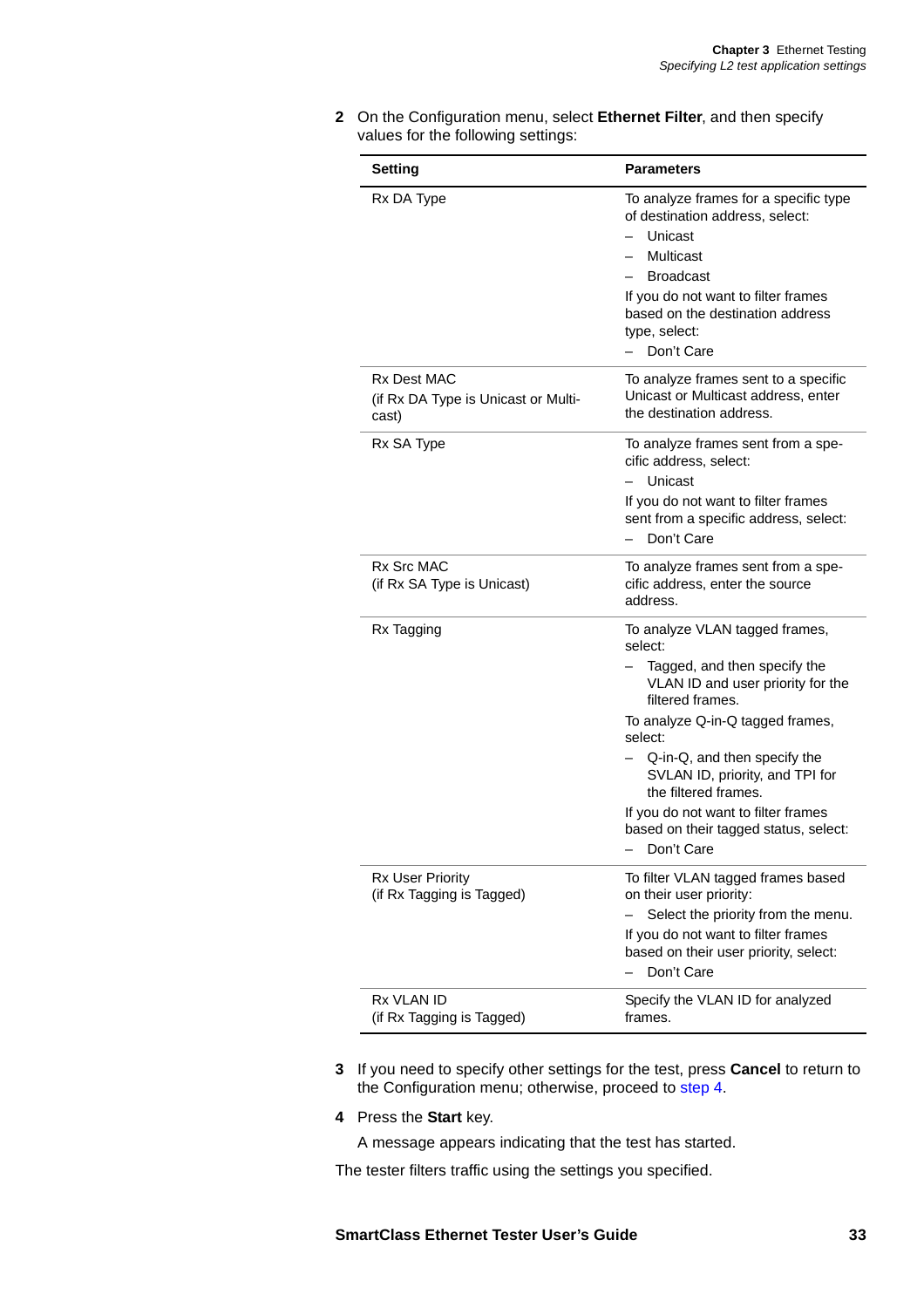## **Transmitting layer 2 traffic**

After you specify the test application settings, you are ready to transmit traffic over the link.

#### **To transmit traffic**

- **1** If you haven't already done so, launch a layer 2 test application (see ["Launching an Ethernet test application" on page 22](#page-35-0)), and then establish a link (see ["Initializing the link" on page 22\)](#page-35-1).
- **2** Configure the test (see ["Specifying L2 test application settings" on](#page-38-0)  [page 25](#page-38-0)).
- **3** Do one of the following:
	- Press the **Start** key.
	- Press the **Action** key, and then select **Start Traffic** or **Start Ramp**.
	- A message appears indicating that traffic has started.

The tester transmits traffic over the link.

## **BER testing**

If you are testing on a switched Ethernet network, when you perform an end-to-end test you can transmit BERT patterns in the frame payload to determine the ratio of erroneous bits to the total bits received.

#### **To transmit a BER pattern**

- **1** If you haven't already done so, launch a layer 2 test application (see ["Launching an Ethernet test application" on page 22](#page-35-0)), and then establish a link (see ["Initializing the link" on page 22\)](#page-35-1).
- **2** On the Configuration menu, select **Payload Settings**, specify a BERT payload, and then select the pattern to transmit in the payload (see ["Spec](#page-40-0)[ifying payload settings" on page 27](#page-40-0)
- **3** If you need to specify other settings for the test, press **Cancel** to return to the Configuration menu; otherwise, proceed to [step 4](#page-47-0).
- <span id="page-47-0"></span>**4** Press the **Start** key.

A message appears indicating that the test has started.

- **5** Verify that the Frame LED is green, indicating that frames have been detected.
- **6** Optional. If you want to insert a bit error, press the **Action** key, and then select **Insert Bit Error**.

The tester transmits traffic with the BERT pattern in the payload over the link. Results associated with BER testing appear in the BERT results category (see ["L2 BERT Stats results" on page 91](#page-104-0)).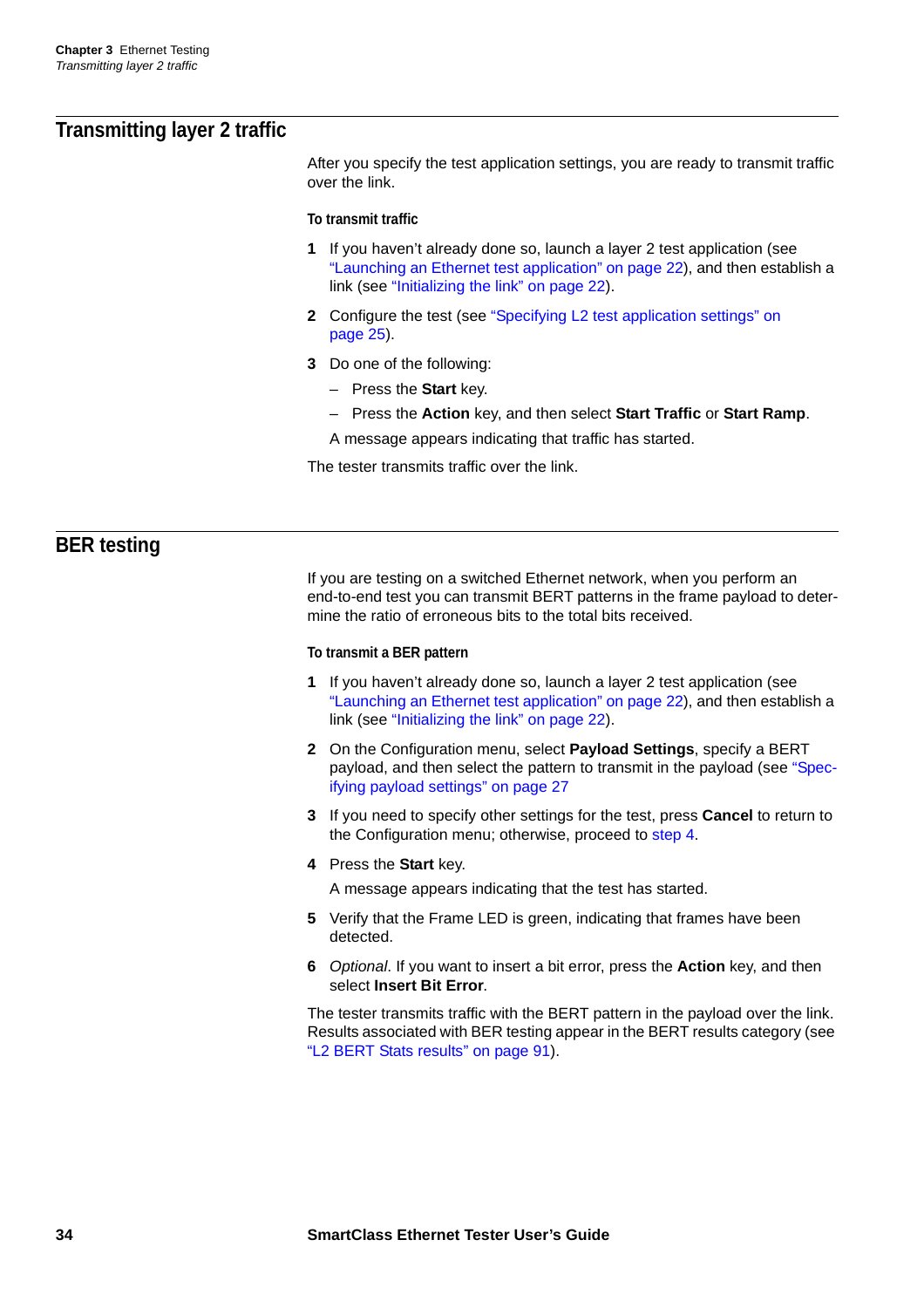## **Measuring service disruption time**

You can use two Ethernet Tester's in an end-to-end test to measure the service disruption time resulting from a switch in service to a protect line. The testers determine the amount of time it takes to re-establish a layer 2 link by measuring the maximum inter-frame gap that occurred (due to a loss of frames) while the service was disrupted. This allows you to verify that the gap did not exceed the 50 ms duration expected and specified in most service level agreements.

#### **To measure service disruption time**

- **1** If you haven't already done so, launch a layer 2 test application (see ["Launching an Ethernet test application" on page 22](#page-35-0)), and then establish a link (see ["Initializing the link" on page 22\)](#page-35-1).
- **2** Configure the near end tester for your test (see ["Specifying L2 test applica](#page-38-0)[tion settings" on page 25\)](#page-38-0).
- **3** Configure the far end tester for a CONSTANT load of traffic at the maximum bandwidth.
- **4** Do the following:
	- **a** Press the **Start** key.

A message appears indicating that traffic has started.

**b** Press the **Action** key, and then select **Restart**.

The tester measures service disruption time, and displays the measurement as the Service Disrupt (µs) result in the Link Stats category (see "Link Stats [results" on page 85](#page-98-0)).

### **Inserting errors or pause frames**

You can use the Ethernet Tester to insert errors or pause frames when you perform end-to-end and loopback tests. The following errors can be inserted when the tester is transmitting traffic:

- FCS errors.
- Bit errors. If you configured your tester to transmit a BERT payload, you can insert bit errors into the traffic stream.

Pause frames can be inserted at any time (the tester does not have to transmit traffic beforehand).

#### **To insert errors or pause frames**

- **1** If you haven't already done so, launch a layer 2 test application (see ["Launching an Ethernet test application" on page 22](#page-35-0)), and then establish a link (see ["Initializing the link" on page 22\)](#page-35-1).
- **2** Configure the near end tester for your test (see ["Specifying L2 test applica](#page-38-0)[tion settings" on page 25\)](#page-38-0), and then do the following:
	- **a** Press the **Start** key.
		- A message appears indicating that traffic has started.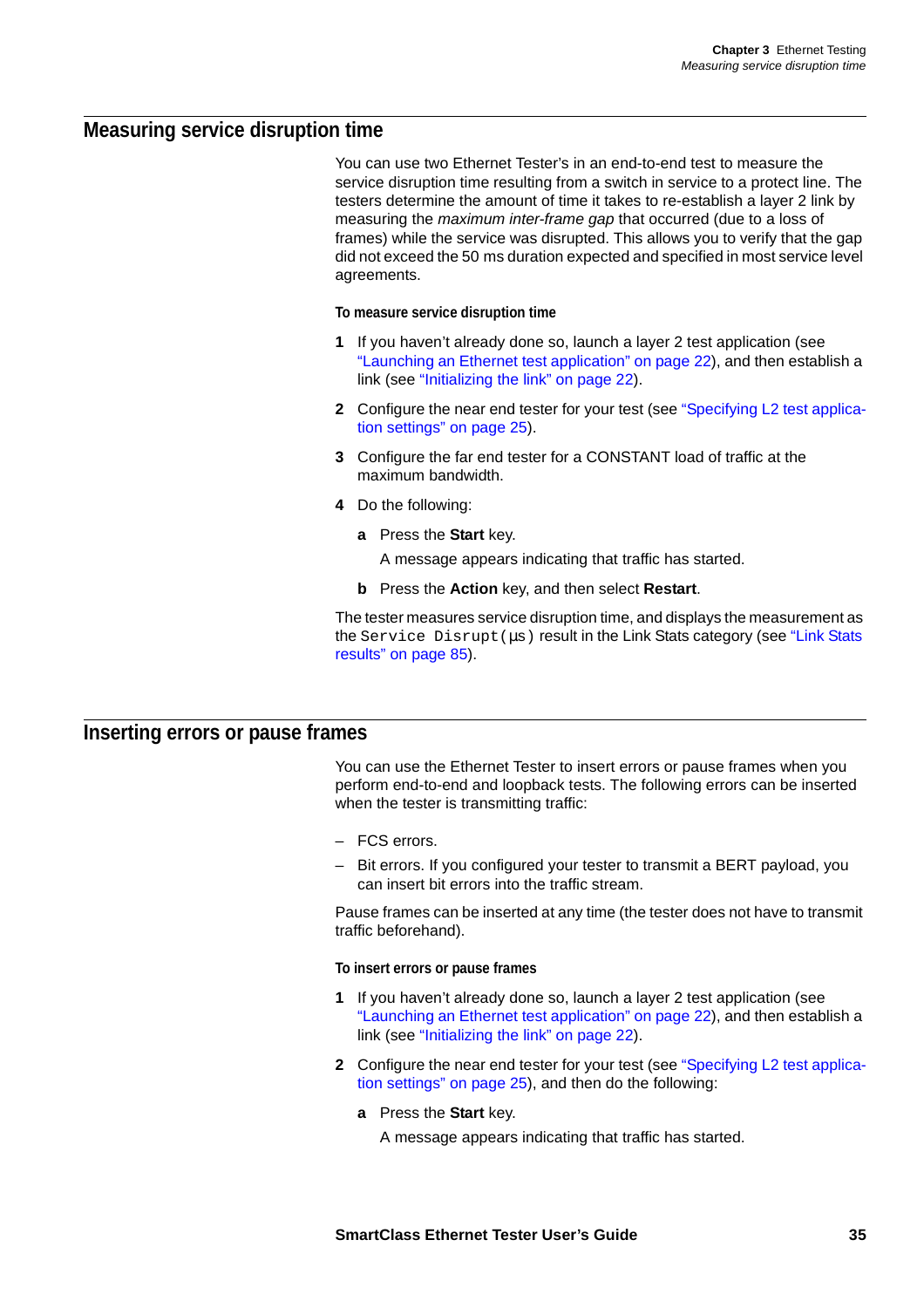**b** Display the Error menu, and then select the option corresponding to the type of error or frame you want to insert. For example, to insert an FCS error, select **Insert FCS Error**, or to insert a pause frame, select **Pause Frame**.

Errors or pause frames are inserted into the traffic stream.

## **Transmitting layer 2 patterns**

Using the Ethernet Tester, you can stress the jitter and noise characteristics of optical Gigabit Ethernet components and systems by transmitting continuous random test patterns (CRPAT), continuous jitter test patterns (CJPAT), and the compliant supply noise pattern (CSPAT).

#### **To transmit patterns**

- **1** Launch the L2 Pattern Test for Optical Ethernet (see ["Launching an](#page-35-0)  [Ethernet test application" on page 22](#page-35-0)), and then establish a link (see ["Initializing the link" on page 22\)](#page-35-1).
- **2** On the Configuration menu, select **Pattern**, and then specify one of the following patterns for the test:

| <b>Pattern</b> | <b>Emulates</b>                                                                                                               |
|----------------|-------------------------------------------------------------------------------------------------------------------------------|
| <b>CRPAT</b>   | A worst case scenario for deterministic jitter by transmit-<br>ting frames with a broad spectral content.                     |
| <b>CJPAT</b>   | Stress the timing margins in the received eye by expos-<br>ing the data sampling circuits to large systematic phase<br>jumps. |
| <b>CSPAT</b>   | Emulate a worse case scenario for power supply noise<br>within network transceivers.                                          |

- **3** If you need to specify other settings for the test (such as enabling a timed test or turning the laser off), press **Cancel** to return to the Configuration menu; otherwise, proceed to [step 4](#page-49-0).
- <span id="page-49-0"></span>**4** Press the **Start** key.

A message appears indicating that the test has started.

**5** Verify that the Frame LED is green, indicating that frames have been detected.

The tester transmits the pattern.

## **Loopback testing**

Depending on the software options loaded on your Ethernet Tester, you can:

– Operate the tester as a loopback device (looping all received traffic through the tester and back to the traffic originating tester) using the dedicated L2 Loopback application. This application is provided standard with every Ethernet Tester.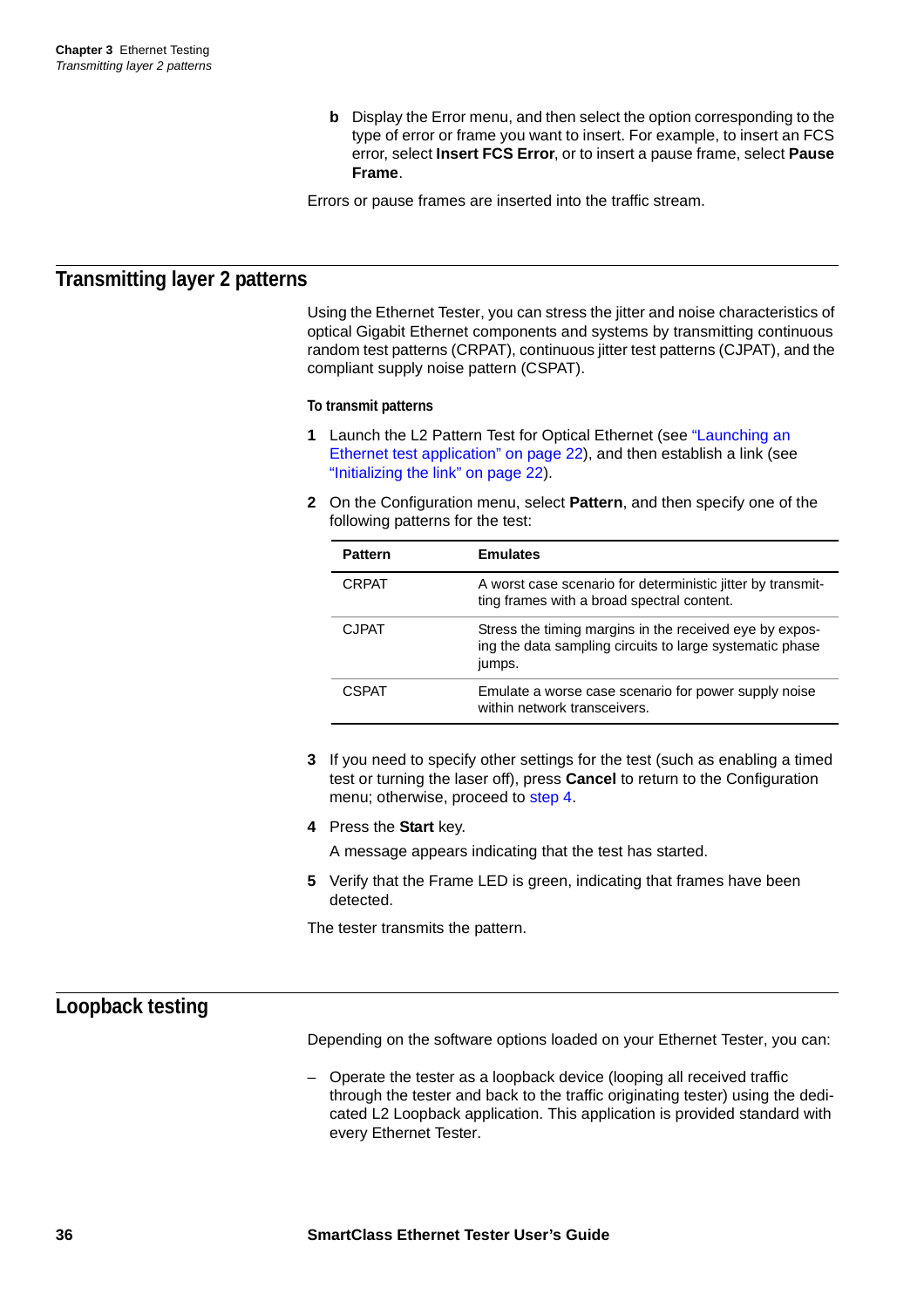- Respond to J-Proof loop up or loop down commands sent from other JDSU equipment, allowing the SmartClass Ethernet Tester to be the remote device in a J-Proof test. This feature is provided standard with every Ethernet Tester.
- Generate and loopback traffic using the L2 Traffic application for end-toend testing. The TRAFFIC option must be purchased and installed to generate and loopback traffic using this application.

#### **Using the L2 Loopback application** You can put your Ethernet Tester into loopback mode to loop traffic through the tester and back to a traffic originating tester. When you select this application, your tester simply operates as a loopback device.

#### **To loop traffic through your near end tester**

- **1** Launch the L2 Looback application (see ["Launching an Ethernet test appli](#page-35-0)[cation" on page 22\)](#page-35-0), and then establish a link (see ["Initializing the link" on](#page-35-1)  [page 22](#page-35-1)).
- **2** On the Configuration menu, select **Ethernet Settings**, and then specify values for the following:

| Setting         | <b>Parameters</b>                                                                                                                                         |
|-----------------|-----------------------------------------------------------------------------------------------------------------------------------------------------------|
| Src MAC Type    | - Factory Default - loops back traffic with the factory<br>assigned MAC address as the source address.<br>- User Defined - loops back traffic with a user |
|                 | assigned MAC address as the source address. If<br>you select User Defined, be certain to specify the<br>Usr Src Addr.                                     |
| Usr Src Addr    | Type the source address carried in transmitted<br>frames.                                                                                                 |
| Unit Identifier | Enter an ID for the tester using up to ten characters.                                                                                                    |

- **3** Optional. You can optionally specify VLAN or Q-in-Q settings for looped back traffic. See ["Specifying VLAN or Q-in-Q settings" on page 28.](#page-41-0)
- **4** Optional. You can optionally filter the traffic before looping it back. Only traffic that passes the filter criteria will be looped back to the traffic originating tester. See ["Specifying Ethernet filter settings" on page 32](#page-45-1).
- **5** Press the **Action** key, and then select one of the following:
	- **Enable LLB** This can be disabled with a loop down command from a remote tester.
	- **Enable Permanent LLB** This stays in place until you manually disable it and cannot be disabled with a loop down command from a remote tester.

To verify that the loopback is up, check the bottom of any result screen and view the LLB status, or check the LLB Status result in the Link Status category (see ["Viewing test results" on page 80](#page-93-0)). If the unit has responded to a J-Proof loop up command, the LLB status will be "Transparent". If you enabled Permanent LLB, the status will be "Permanent". If you enabled LLB, the status will be "Up".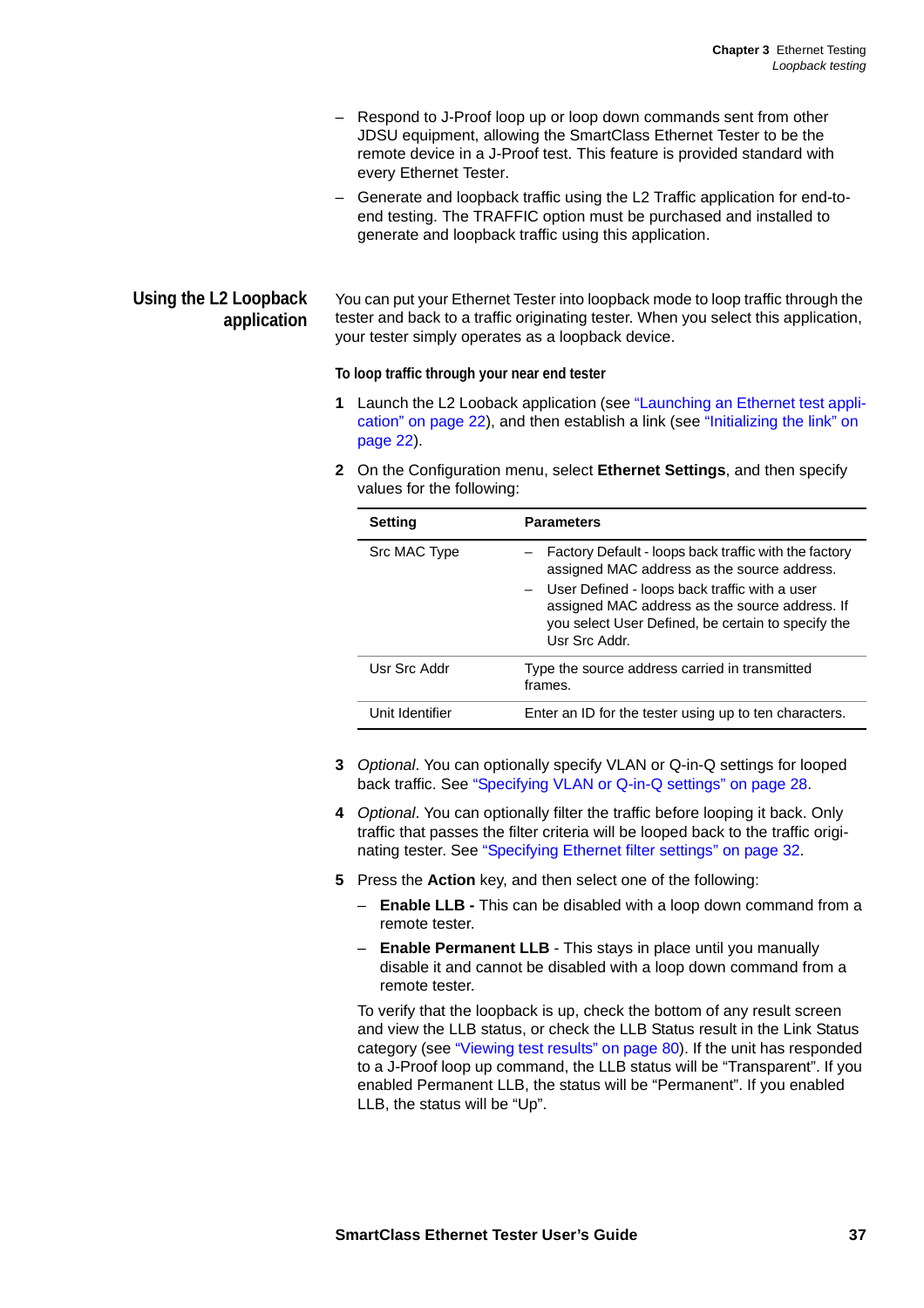- **6** On the far end tester, specify the near end tester's source MAC address as the destination address, and then transmit traffic over the link. When the near end tester receives the traffic, it will swap the destination address and the source address of every frame before looping them back to the transmitting tester.
- **7** On the near end tester, verify that the Frame LED is green, indicating that frames have been detected.

Traffic is looped through your tester.

#### <span id="page-51-0"></span>**Using the automatic loopback feature** You can perform an automatic loopback by selecting the Loop Up action on the traffic generating tester. The destination address for traffic generated by the near end tester is automatically populated with the source MAC address of the tester on the far end.

When you configure testers for an automatic loopback test, you can optionally specify text identifiers for each tester using up to ten characters (for example, "tester 001" and "tester 002"). The LLB ID appears in the Link Status result category.

#### **To perform an automatic loopback**

- **1** On the near end tester, do the following:
	- **a** Launch a layer 2 test (see ["Launching an Ethernet test application" on](#page-35-0)  [page 22\)](#page-35-0).
	- **b** Establish a link (see ["Initializing the link" on page 22\)](#page-35-1).
	- **c** Specify the settings for the traffic you will be looping through the tester on the far end (see ["Specifying L2 test application settings" on](#page-38-0)  [page 25\)](#page-38-0).
- **2** On the near end tester, press the **Action** key, and then do the following:
	- **a** Select **Loop Up** to loop up the tester on the far end. A message appears indicating that the Loop Up action has been executed.
	- **b** Observe the Link Status results to verify that the remote loop status is UP (see ["Viewing test results" on page 80\)](#page-93-0).
	- **c** Select **Start Traffic** to transmit traffic to the far end.
- **3** On the far end tester, verify that the Frame LED is green, indicating that the frames transmitted from the near end tester have been detected.

Traffic is transmitted and looped through the tester on the far end.

#### **To loop down the far end tester**

- **1** On the near end tester, press the **Start** key to stop traffic.
- **2** Press the **Action** key, and then select **Loop Down**.

The tester on the far end is looped down, and the remote loop status in the Link Status results changes to DOWN.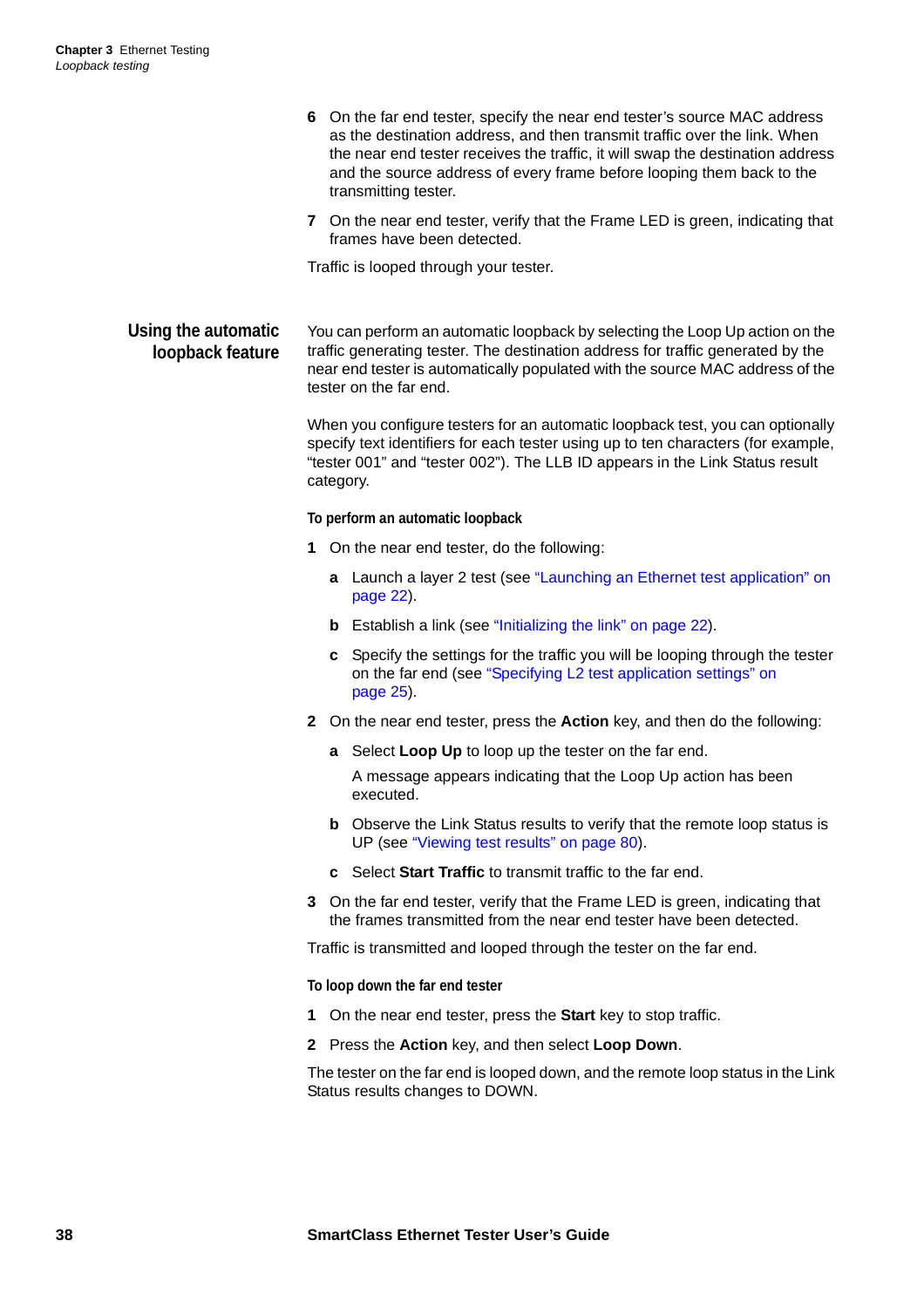## <span id="page-52-0"></span>**Starting or restarting a test**

After you initialize an Ethernet link and configure your test, you are ready to start or restart the test.

#### **To start or restart the test**

- **1** If you haven't already done so, launch your test application (see ["Launching an Ethernet test application" on page 22\)](#page-35-0), initialize the Ethernet link (see ["Initializing the link" on page 22](#page-35-1)), and configure the test (see ["Specifying L2 test application settings" on page 25\)](#page-38-0).
- **2** Press the **# Start** key.

The tester clears your test results, the test restarts, and the tester transmits the traffic you configured.

The test starts or restarts.

#### **NOTE**

You can also start or restart a test by pressing the Action key, and then selecting the corresponding option on the Action menu.

## <span id="page-52-1"></span>**Stopping traffic**

#### **To stop traffic**

– Press the **# Start** key.

#### **NOTE:**

The Start key is used to START and STOP traffic.

The tester stops transmitting traffic and freezes the results display.

## **Running a timed test**

You can run timed tests by enabling the test, specifying the duration for the test, and then starting the test. The test will run for the number of minutes you specified as the duration, and then it will stop automatically.

#### **To run a timed test**

- **1** If you haven't already done so, launch your test application (see ["Launching an Ethernet test application" on page 22\)](#page-35-0), initialize the Ethernet link (see ["Initializing the link" on page 22](#page-35-1)), and configure the test (see ["Specifying L2 test application settings" on page 25\)](#page-38-0).
- **2** On the Configuration menu, select **Timed Test**, and then do the following:
	- **a** Set the Timed Test Enable setting to ON.
	- **b** Specify the Time Duration (sec) in seconds.
- **3** Press the **Start** key to run the test.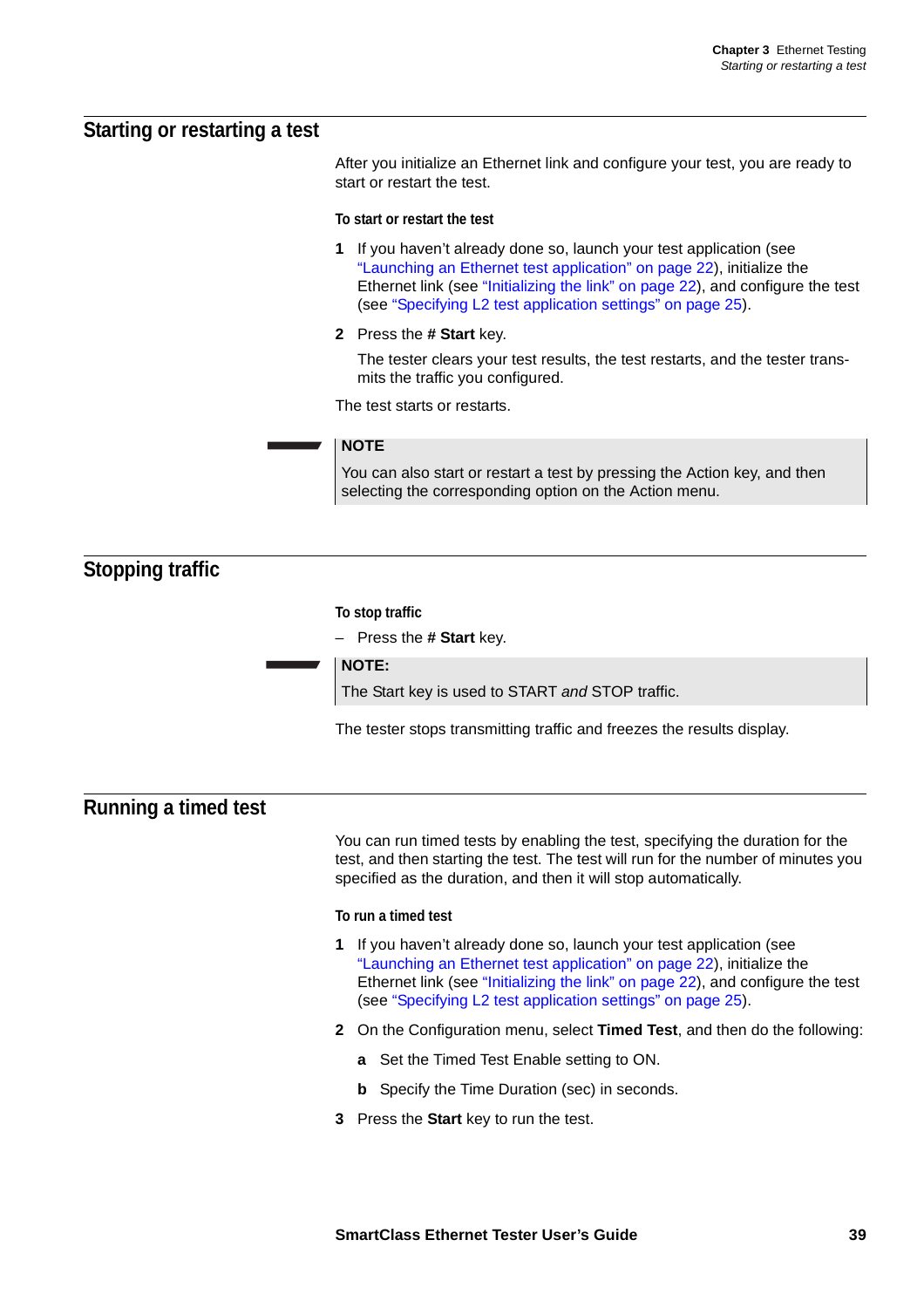**Chapter 3** Ethernet Testing Running a timed test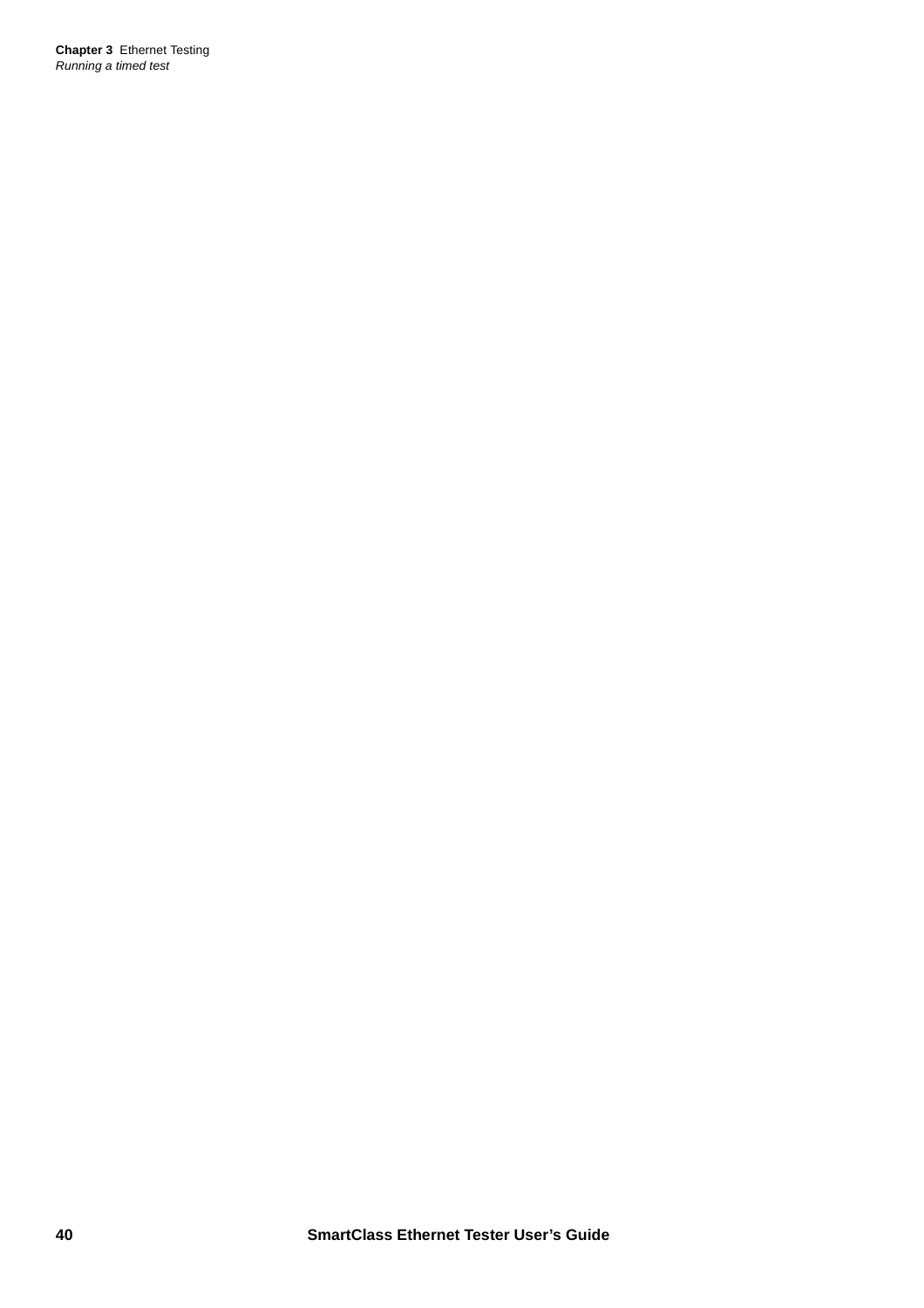# IP Testing



This chapter provides task-based instructions for turning up and troubleshooting IP service using the SmartClass Ethernet Tester. Topics discussed in this chapter include the following:

- ["About IP testing" on page 42](#page-55-1)
- ["Launching an IP test application" on page 42](#page-55-2)
- ["Initializing the Ethernet link" on page 43](#page-56-0)
- ["Specifying L3 test application settings" on page 43](#page-56-1)
- ["Transmitting layer 3 IP traffic" on page 48](#page-61-0)
- ["Inserting errors or pause frames" on page 49](#page-62-0)
- ["Loopback testing" on page 49](#page-62-1)
- ["Ping testing" on page 52](#page-65-0)
- ["Running TraceRoute" on page 54](#page-67-0)
- ["Starting or restarting a test" on page 55](#page-68-0)
- ["Stopping traffic" on page 55](#page-68-1)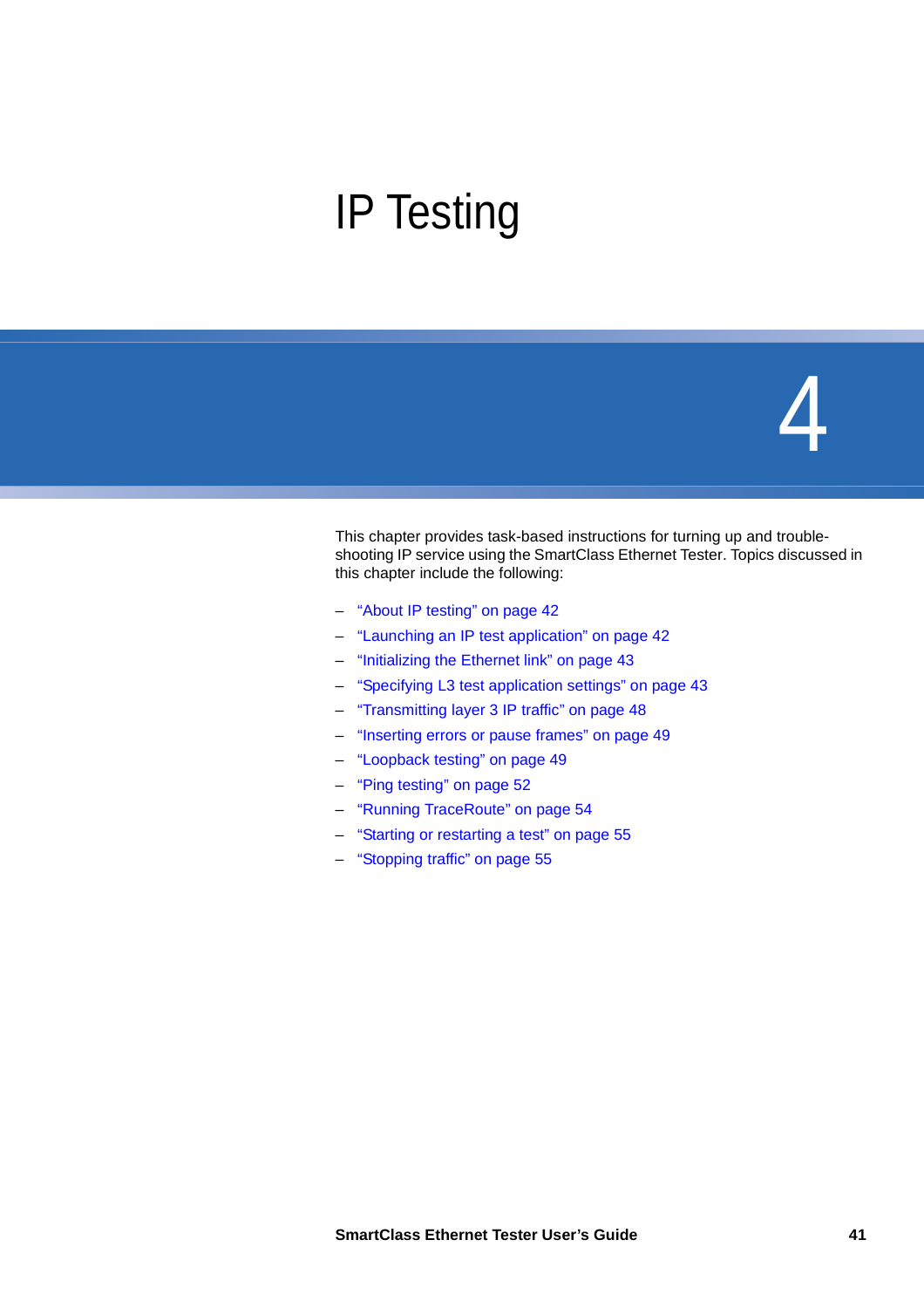## <span id="page-55-1"></span>**About IP testing**

Using the SmartClass Ethernet Tester, you can turn up and troubleshoot IP services on point-to-point unswitched and switched networks by verifying connectivity, measuring throughput, and verifying that quality of service statistics conform to those specified in a customer's Service Level Agreement.

Before running IP tests, consider the following:

- If you are preparing to run an electrical IP test, you can optionally run cable diagnostics to determine the type of cable used to connect to the circuit (see ["Cable diagnostics" on page 20\)](#page-33-0).
- If you are preparing to run an optical IP test, you can determine whether a signal is present, the optical receive level (in dBm), and the type of SFP you are using (see ["Measuring optical power" on page 21\)](#page-34-0).

IP testing involves the following key steps:

- **1** Launching a test application (see ["Launching an IP test application" on](#page-55-2)  [page 42](#page-55-2)).
- **2** Initializing the Ethernet link (see ["Initializing the link" on page 22\)](#page-35-2).
- **3** Specifying settings for the test application (see ["Specifying L3 test applica](#page-56-1)[tion settings" on page 43\)](#page-56-1).
- **4** Starting or restarting the test (see ["Starting or restarting a test" on](#page-52-0)  [page 39](#page-52-0)).
- **5** Observing the results associated with your test (see "Viewing test results" [on page 80](#page-93-0)).

## <span id="page-55-2"></span><span id="page-55-0"></span>**Launching an IP test application**

The following procedure describes how to launch an IP test.

#### **To launch an IP test**

- **1** On the Main Menu, select one of the following:
	- **Electrical IP**. Launches a menu of test applications for testing 10/100/1000 Mbps electrical IP.
	- **Optical IP**. Launches a menu of test applications for testing 1 GigE optical IP.
- **2** Select one of the following test applications:
	- L3 Traffic Test
	- L3 RFC 2544 Test
	- L3 Loopback Mode
	- Ping Test
	- TraceRoute Test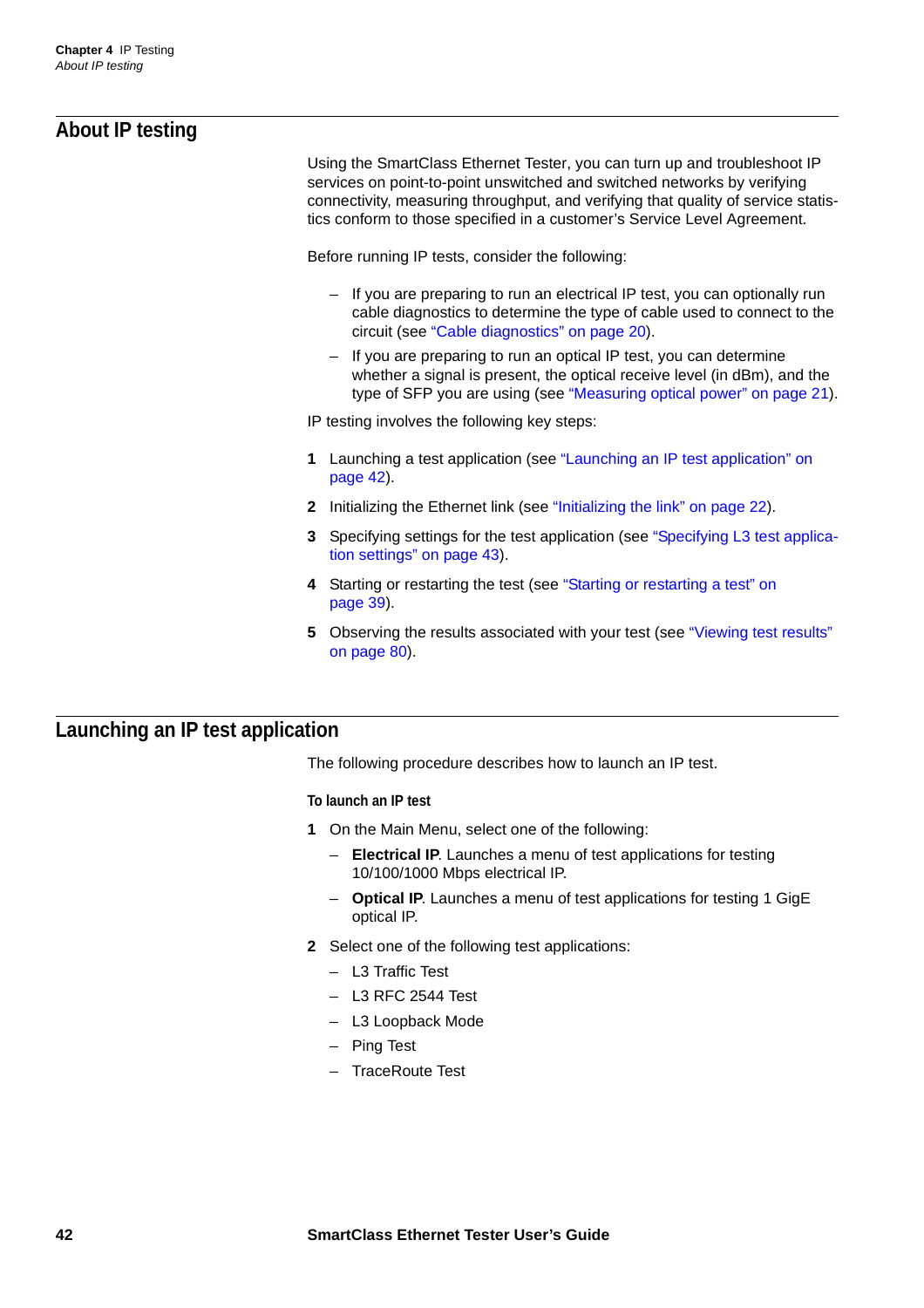A message briefly appears stating that the tester is launching the test application, then a test menu appears for the application, listing the following options:

- Configuration. Select this option to configure your test.
- Results. Select this option to observe test results associated with your test.
- Action (\*). Select this option to perform key actions required for your test, such as starting or restarting a test, starting traffic or looping up a tester. You can also press the Action button at any time to view a menu of actions applicable to your test.
- Error. Select this option to insert errors or pause frames as you test.

The tester launches the test application, and if you selected an optical test application, turns the laser ON. You are ready to initialize the Ethernet link (see ["Initializing the Ethernet link" on page 43](#page-56-0)).

## <span id="page-56-0"></span>**Initializing the Ethernet link**

Initializing an Ethernet link involves specifying the settings required to establish connectivity with another Ethernet device on a circuit (link), such as auto-negotiation, flow control, and speed and duplex settings (for 10/100 electrical traffic only). For details on link initialization, see ["Initializing the link" on page 22](#page-35-2) of [Chapter 3 "Ethernet Testing"](#page-32-0).

## <span id="page-56-1"></span>**Specifying L3 test application settings**

Before transmitting traffic over a link, you can specify settings that characterize the traffic and indicate the type of traffic load to transmit. You can also specify settings that filter received traffic for analysis.

**Specifying Ethernet settings** Before you transmit layer 3 IP traffic, you can specify the Ethernet characteristics of the traffic. This involves indicating whether you want to configure transmitted traffic using a frame or packet format, and specifying the frame type and frame or packet length. You can also optionally specify the source address for the transmitted traffic.

#### **To specify Ethernet settings**

- **1** If you haven't already done so, launch a layer 3 test application (see ["Launching an IP test application" on page 42](#page-55-2)), and then establish a link (see ["Initializing the link" on page 22](#page-35-2)).
- **2** On the Configuration menu, select **Ethernet Settings**, and then specify values for the following:

| <b>Setting</b> | <b>Parameters</b>     |
|----------------|-----------------------|
| Frame Type     | – DIX<br>$-802.3$     |
| Length Type    | - Frames<br>- Packets |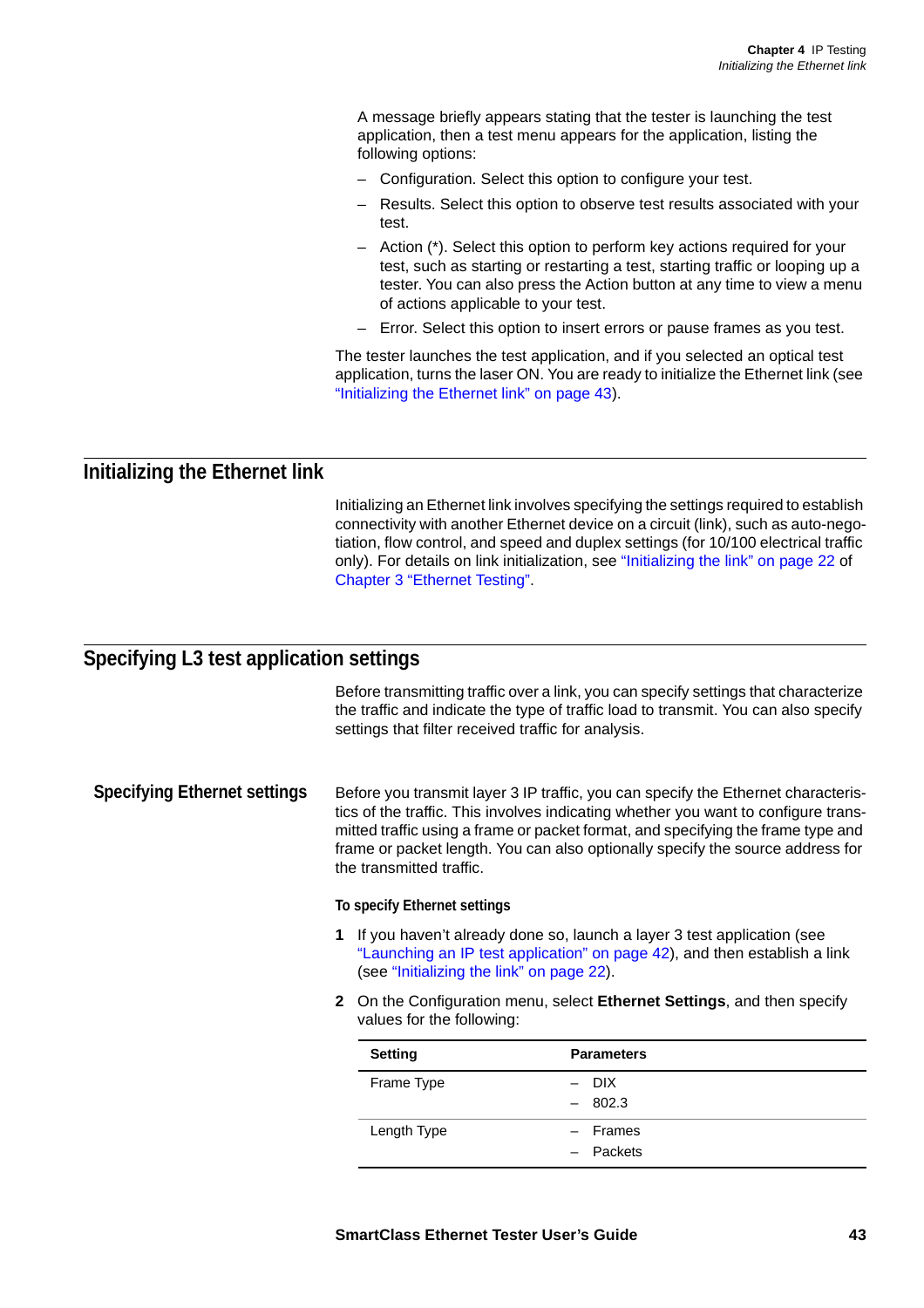| <b>Setting</b>              | <b>Parameters</b>                                                                                                                                                                                                                                                 |
|-----------------------------|-------------------------------------------------------------------------------------------------------------------------------------------------------------------------------------------------------------------------------------------------------------------|
| Frame Length                | User Defined<br>Jumbo<br>Random, Select Random to send frames<br>with randomly generated, predefined RFC<br>2544 traffic lengths.                                                                                                                                 |
| User Length<br>Jumbo Length | If you specified User Defined or Jumbo as the<br>Frame Length, specify a value falling within<br>the range displayed on the user interface.                                                                                                                       |
| Src MAC Type                | Default - sends traffic with the factory<br>assigned MAC address as the source<br>address.<br>User Defined - sends traffic with the user<br>assigned MAC address as the source<br>address. If you select User Defined, be<br>certain to specify the Usr Src Addr. |
| Usr Src Addr                | Type the source address carried in transmit-<br>ted frames.                                                                                                                                                                                                       |
| Unit Identifier             | Enter an ID for the tester using up to ten char-<br>acters. This ID is used to identify the tester<br>during loopback testing.                                                                                                                                    |

- **3** If you need to specify other settings for the test, press **Cancel** to return to the Configuration menu; otherwise, proceed to step 4.
- **4** Press the **Start** key.

A message appears indicating that the test has started.

The tester transmits traffic with the characteristics you specified.

**Specifying payload settings** Before you transmit layer 3 traffic, you can specify whether the traffic should carry an Acterna, or Fill Byte payload. You must transmit an Acterna payload to measure round trip delay, service disruption time, or out of sequence frames.

#### **To specify payload settings**

- **1** If you haven't already done so, launch a layer 3 test application (see ["Launching an IP test application" on page 42](#page-55-2)), and then establish a link (see ["Initializing the Ethernet link" on page 43\)](#page-56-0).
- **2** On the Configuration menu, select **Payload Settings**, and then specify values for the following settings:

| <b>Setting</b> | <b>Parameter</b>                                                                  |
|----------------|-----------------------------------------------------------------------------------|
| Payload        | - Acterna<br>$-$ Fill Byte                                                        |
| Fill Byte      | Enter the fill byte pattern carried in the<br>payload using a hexadecimal format. |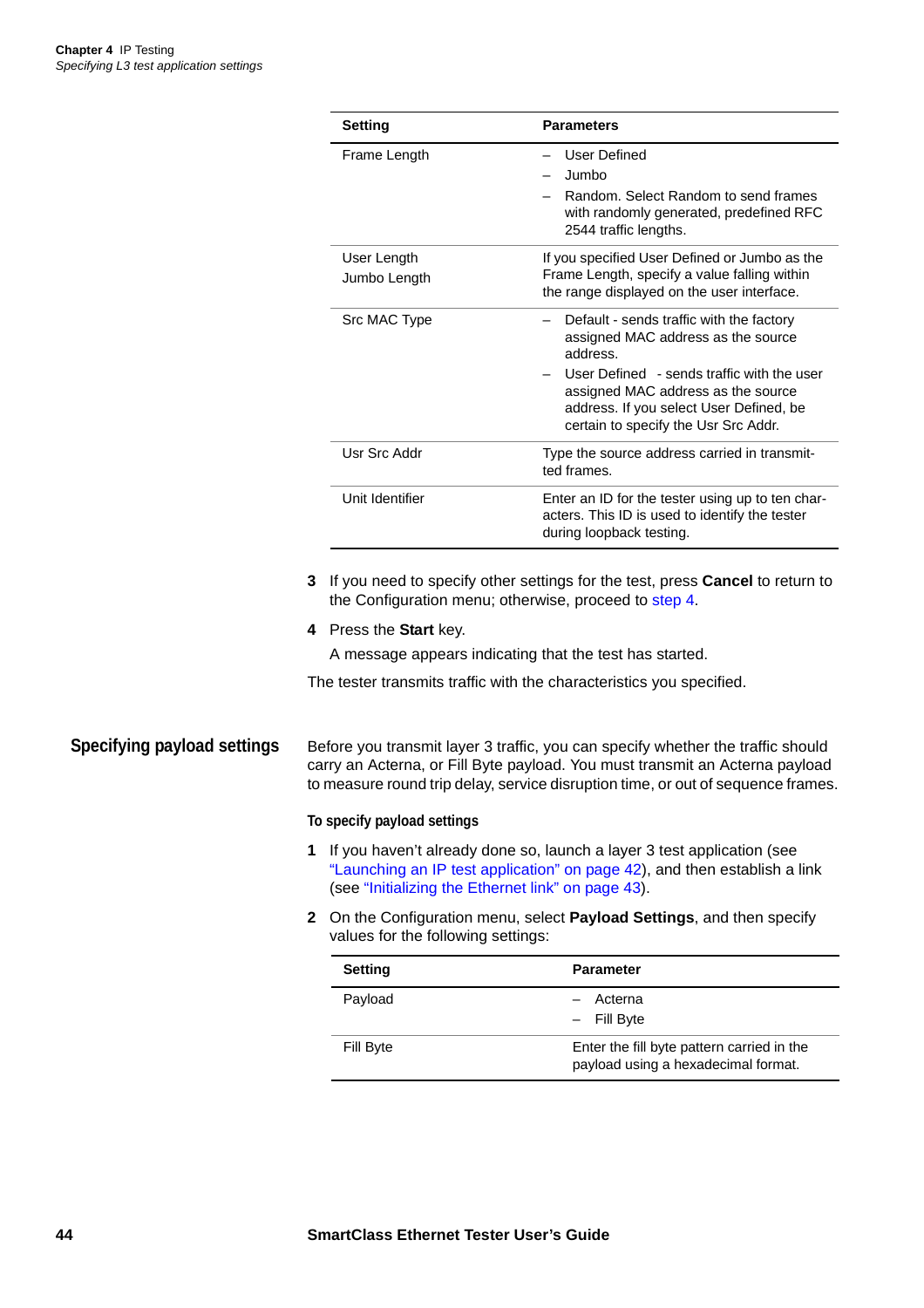- **3** If you need to specify other settings for the test, press **Cancel** to return to the Configuration menu; otherwise, proceed to [step 4](#page-58-0).
- <span id="page-58-0"></span>**4** Press the **Start** key.
	- A message appears indicating that the test has started.

The tester transmits traffic with the payload you specified.

#### **Specifying VLAN, Q-in-Q, or MPLS settings**

Before transmitting layer 3 traffic, you can specify settings that indicate the tester should transmit VLAN (virtual LAN), Q-in-Q, or MPLS tagged traffic. This allows you to verify that an Ethernet link supports the encapsulated traffic. The tester can also analyze received traffic to verify that the required bandwidth is allocated to tagged traffic on a link and determine that VLAN, Q-in-Q (SVLAN), or MPLS prioritization is functioning properly.

For details on VLAN and Q-in-Q tagging, see ["Specifying VLAN or Q-in-Q](#page-41-1)  [settings" on page 28](#page-41-1) of [Chapter 3 "Ethernet Testing".](#page-32-0)

#### **To specify MPLS settings**

- **1** If you haven't already done so, launch a layer 3 test application (see ["Launching an IP test application" on page 42](#page-55-2)), and then establish a link (see ["Initializing the link" on page 22](#page-35-2)).
- **2** On the Configuration menu, select **Tagging Settings**, and then specify values for the following:

| <b>Setting</b>                                   | <b>Parameters</b>                                                                                                                                                                                                                                                          |
|--------------------------------------------------|----------------------------------------------------------------------------------------------------------------------------------------------------------------------------------------------------------------------------------------------------------------------------|
| Tagging                                          | Select <b>MPLS</b> .                                                                                                                                                                                                                                                       |
| <b>MPLS EtherType</b>                            | Select one of the following:<br>Unicast<br>Multicast                                                                                                                                                                                                                       |
| Num MPLS Labels                                  | Indicate whether you want to transmit<br>traffic tagged with one or two MPLS<br>labels. The network will use the<br>label(s) to route the traffic.<br><b>NOTE:</b> The MPLS 2 settings only<br>appear if you indicate that you want<br>to tag the traffic with two labels. |
| MPLS 1 ID<br>MPLS 2 ID                           | Specify the label ID.                                                                                                                                                                                                                                                      |
| <b>MPLS 1 Priority</b><br><b>MPLS 2 Priority</b> | Specify the label priority.                                                                                                                                                                                                                                                |
| MPLS 1 TTL<br>MPLS 2 TTL                         | Specify the time to live (TTL).                                                                                                                                                                                                                                            |

**3** If you need to specify other settings for the test, press **Cancel** to return to the Configuration menu; otherwise, proceed to step 4.

#### **4** Press the **Start** key.

A message appears indicating that the test has started.

The tester transmits traffic with the MPLS settings you specified.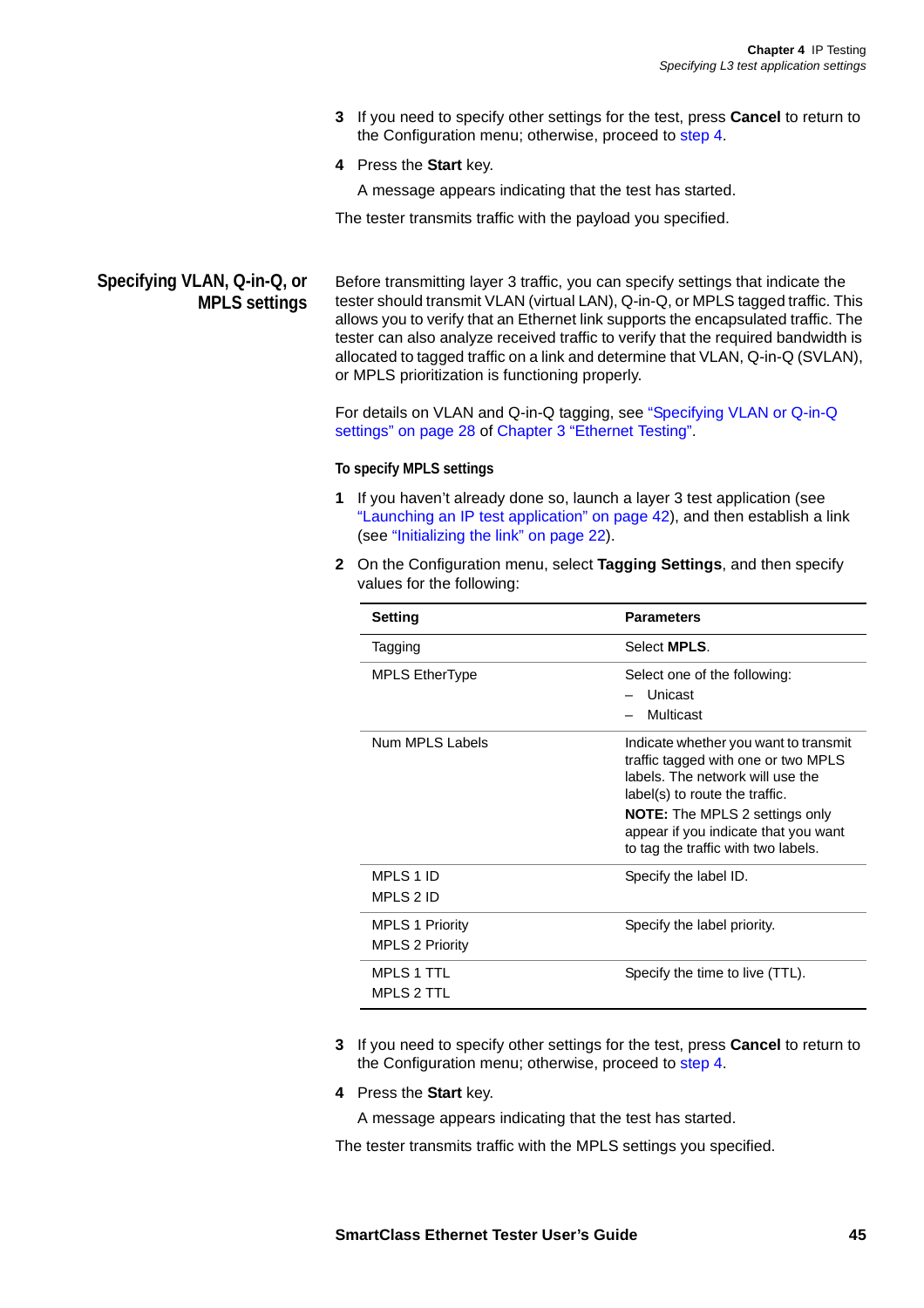| Configuring the traffic load  | Before transmitting layer 3 traffic, you can specify the type of traffic load the<br>tester will transmit (Constant, Bursty, Ramp, or Flood) in 0.001% increments.<br>The settings vary depending on the type of load. For details on traffic loads,<br>see "Configuring the traffic load" on page 29 of Chapter 3 "Ethernet Testing". |  |
|-------------------------------|----------------------------------------------------------------------------------------------------------------------------------------------------------------------------------------------------------------------------------------------------------------------------------------------------------------------------------------|--|
| <b>Snecifying IP settings</b> | Before transmitting layer 3 traffic you should specify settings that indicate                                                                                                                                                                                                                                                          |  |

**Specifying IP settings** Before transmitting layer 3 traffic, you should specify settings that indicate whether the tester has static or DHCP-assigned source IP, subnet, and gateway addresses.

#### **To specify IP settings**

- **1** If you haven't already done so, launch a layer 3 test application (see ["Launching an IP test application" on page 42](#page-55-2)), and then establish a link (see ["Initializing the Ethernet link" on page 43\)](#page-56-0).
- **2** On the Configuration menu, select **IP Settings**, and then specify values for the following settings:

| <b>Setting</b>       | <b>Parameter</b>                                                                                                                                                                                                                                                                                                                                                                                                                                                                                                                                                         |
|----------------------|--------------------------------------------------------------------------------------------------------------------------------------------------------------------------------------------------------------------------------------------------------------------------------------------------------------------------------------------------------------------------------------------------------------------------------------------------------------------------------------------------------------------------------------------------------------------------|
| ARP Mode             | Select one of the following:<br>If you want the unit to issue an ARP<br>request to determine the destination MAC<br>address of the tester's link partner, select<br>Enabled.<br>If you want to manually specify the desti-<br>nation MAC address (see "Specifying<br>Ethernet settings" on page 25), select Dis-<br>abled.<br>NOTE: This setting is not available if you con-<br>figured the traffic with MPLS tagging.                                                                                                                                                  |
| <b>MPLS ARP Mode</b> | Select one of the following:<br>If you want the unit to issue an ARP<br>request to determine the destination MAC<br>address of the tester's link partner, select<br>Enabled. If you enable ARP, you must<br>specify the source IP address for this hop,<br>and the destination IP and subnet<br>addresses for the next hop.<br>If you want to manually specify the desti-<br>nation MAC address (see "Specifying<br>Ethernet settings" on page 25), select Dis-<br>abled.<br>NOTE: This setting is not available if the traffic<br>is not configured using MPLS tagging. |
| Dest Addr            | Enter the destination IP address for traffic<br>transmitted by your tester.                                                                                                                                                                                                                                                                                                                                                                                                                                                                                              |
| Source Type          | Select one of the following:<br>Static - allows you to manually specify the<br>IP, subnet, and gateway addresses.<br>DHCP - allows a DHCP server to assign<br>$\qquad \qquad -$<br>an IP address to the tester. You can not<br>use DHCP if your traffic is configured<br>using MPLS tagging.                                                                                                                                                                                                                                                                             |
| Source Addr          | If the source IP type is Static, enter the source<br>IP address for traffic generated by your tester.                                                                                                                                                                                                                                                                                                                                                                                                                                                                    |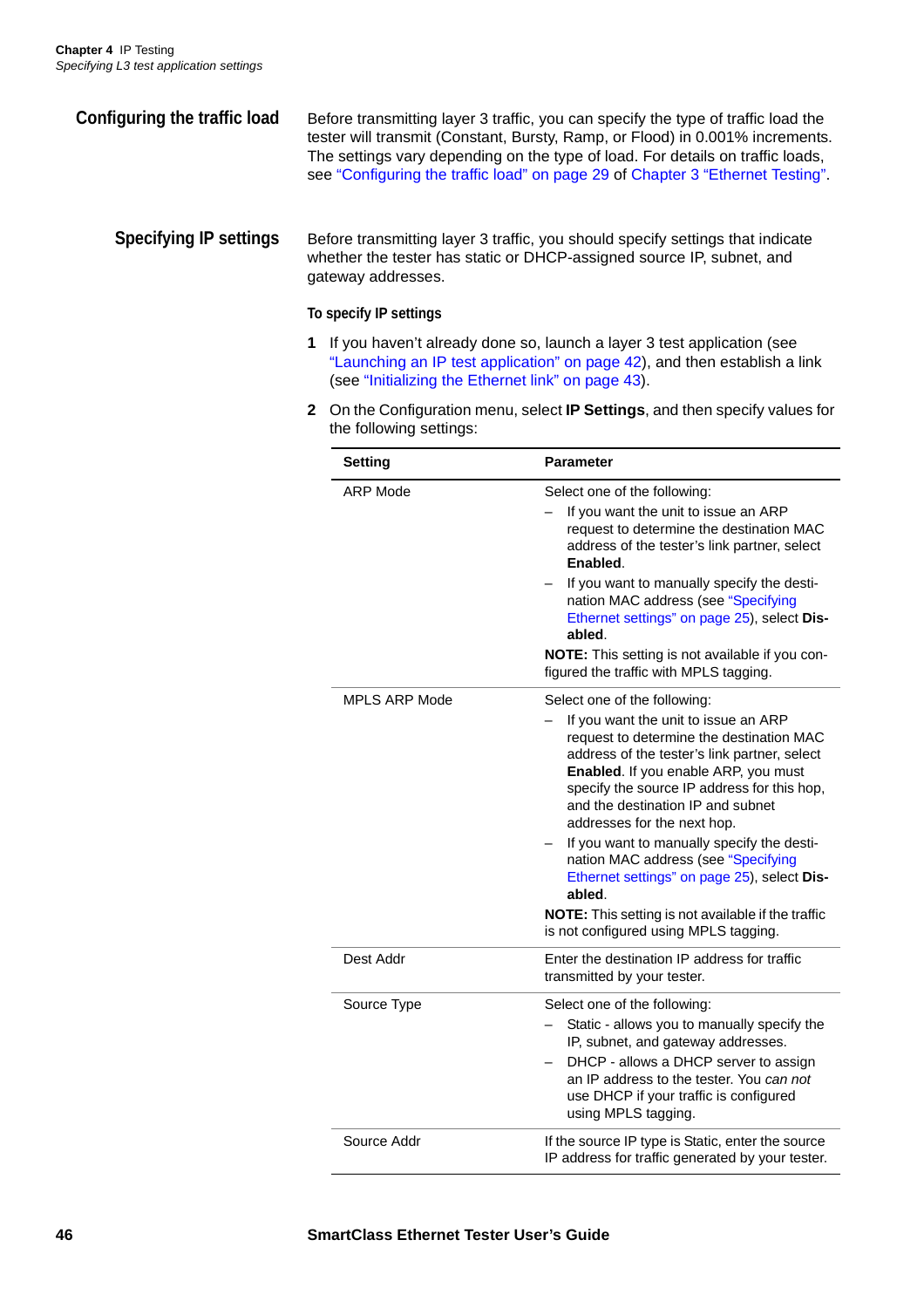| <b>Setting</b>                                      | <b>Parameter</b>                                                                                                                                              |
|-----------------------------------------------------|---------------------------------------------------------------------------------------------------------------------------------------------------------------|
| Subnet Mask                                         | If the source IP type is Static, enter the subnet<br>mask address for traffic generated by your<br>tester.                                                    |
| Default Gateway                                     | If the source IP type is Static, enter the default<br>gateway address.                                                                                        |
| This Hop Source IP<br>(MPLS ARP Mode is<br>Enabled) | Specify the source IP address for this hop.                                                                                                                   |
| Next Hop Dest IP<br>(MPLS ARP Mode is<br>Enabled)   | Specify the destination IP address for the next<br>hop.                                                                                                       |
| Next Hop Subnet<br>(MPLS ARP Mode is<br>Enabled)    | Specify the subnet address for the next hop.                                                                                                                  |
| Time To Live                                        | Specify the time after which a packet can be.<br>deleted by any device on a circuit as a num-<br>ber of hops. The default time to live setting is<br>64 hops. |
| <b>TOS Type</b>                                     | Select TOS or DSCP.                                                                                                                                           |
| <b>TOS</b><br>(TOS Type is TOS)                     | Enter the type of service using a binary for-<br>mat.                                                                                                         |
| <b>DSCP</b><br>(TOS Type is DSCP)                   | Select a DSCP value.                                                                                                                                          |

- **3** If you need to specify other settings for the test, press **Cancel** to return to the Configuration menu; otherwise, proceed to [step 4](#page-60-0).
- <span id="page-60-0"></span>**4** Press the **Start** key.
	- A message appears indicating that the test has started.

The tester transmits traffic with the settings you specified.

## <span id="page-60-1"></span>**Filtering received layer 3 traffic**

If you launched the L3 Traffic test, before transmitting traffic, you can specify settings that determine which frames or packets will pass through the receive filter and be counted in the test result categories for layer 3 IP traffic.

#### **NOTE:**

If you want to analyze all received traffic, verify that the Ethernet Filter and IP Filter settings are all **Don't Care**.

#### **To filter received layer 3 IP traffic**

- **1** If you haven't already done so, launch a layer 3 test application (see ["Launching an IP test application" on page 42](#page-55-2)), and then establish a link (see ["Initializing the link" on page 22](#page-35-2)).
- **2** If you want to filter traffic using layer 2 criteria, on the Configuration menu, select **Ethernet Filter**, and then specify the layer 2 settings; otherwise, proceed to [step 3](#page-61-1). For details, see ["Specifying Ethernet filter settings" on](#page-45-2)  [page 32](#page-45-2) of [Chapter 3 "Ethernet Testing".](#page-32-0)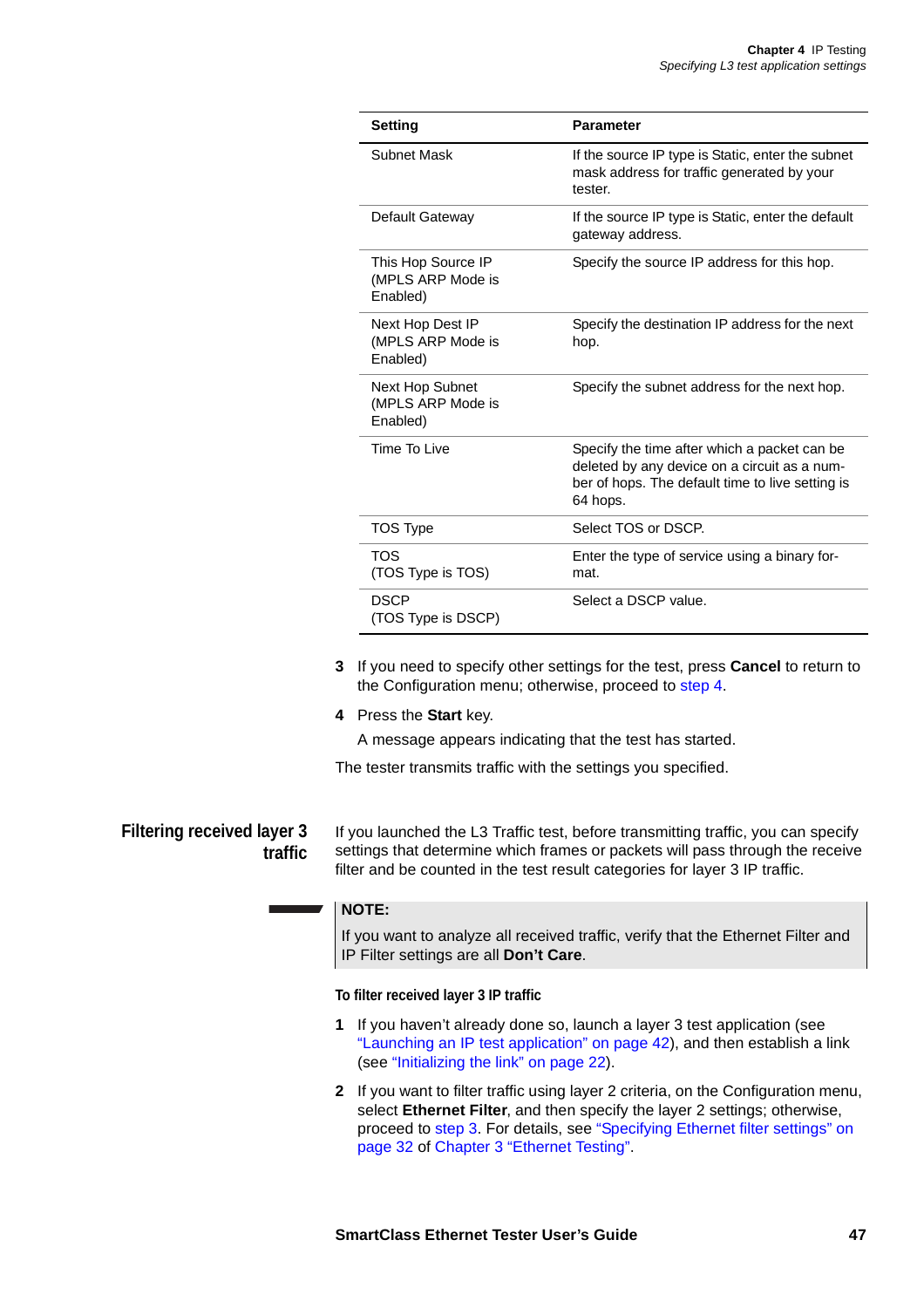<span id="page-61-1"></span>**3** If you want to filter traffic using source IP, source subnet, destination IP, or destination subnet address criteria, on the Configuration menu, select **IP Filter**, enable the filter, and then specify values for the following:

| <b>Setting</b>                                   | <b>Parameter</b>                                                                                                                   |
|--------------------------------------------------|------------------------------------------------------------------------------------------------------------------------------------|
| Src IP Filter                                    | Select Yes if you want to filter received traffic<br>using source IP address criteria; otherwise,<br>select Don't Care.            |
| Rx Src IP Addr<br>(if Src IP Filter is Yes)      | Enter the source address for filtered traffic.                                                                                     |
| <b>Src Subnet Filter</b>                         | Select Yes if you want to filter received traffic<br>using source subnet address criteria; other-<br>wise, select Don't Care.      |
| Rx Prefix Len<br>(If Src Subnet Filter is Yes)   | Enter the prefix length of the source subnet<br>address for filtered traffic.                                                      |
| Dest IP Filter                                   | Select Yes if you want to filter received traffic<br>using destination IP address criteria; other-<br>wise, select Don't Care.     |
| Rx Dest IP Addr<br>(if Dest IP Filter is Yes)    | Enter the destination address for filtered traf-<br>fic.                                                                           |
| <b>Dest Subnet Filter</b>                        | Select Yes if you want to filter received traffic<br>using destination subnet address criteria; oth-<br>erwise, select Don't Care. |
| Rx Dest Prefix Len                               | Enter the prefix length of the destination sub-<br>net address for filtered traffic.                                               |
| <b>TOS Filt Enable</b>                           | Select Yes if you want to filter received traffic<br>using TOS value criteria; otherwise, select<br>Don't Care.                    |
| <b>TOS Filter</b><br>(if TOS Filt Enable is Yes) | Enter the DSCP value for filtered traffic.                                                                                         |

- **4** If you need to specify other settings for the test, press **Cancel** to return to the Configuration menu; otherwise, proceed to [step 5](#page-61-2).
- <span id="page-61-2"></span>**5** Press the **Start** key.

A message appears indicating that the test has started.

The tester transmits traffic with the settings you specified.

## <span id="page-61-0"></span>**Transmitting layer 3 IP traffic**

After you configure the layer 3 IP settings, and, if ARP is enabled, your tester successfully determines the destination device's MAC address, you are ready to transmit traffic over the link.

#### **To transmit traffic**

- **1** If you haven't already done so, launch a layer 3 test application (see ["Launching an IP test application" on page 42](#page-55-2)), and then establish a link (see ["Initializing the link" on page 22](#page-35-2)).
- **2** Configure the test (see ["Specifying L3 test application settings" on](#page-56-1)  [page 43](#page-56-1)).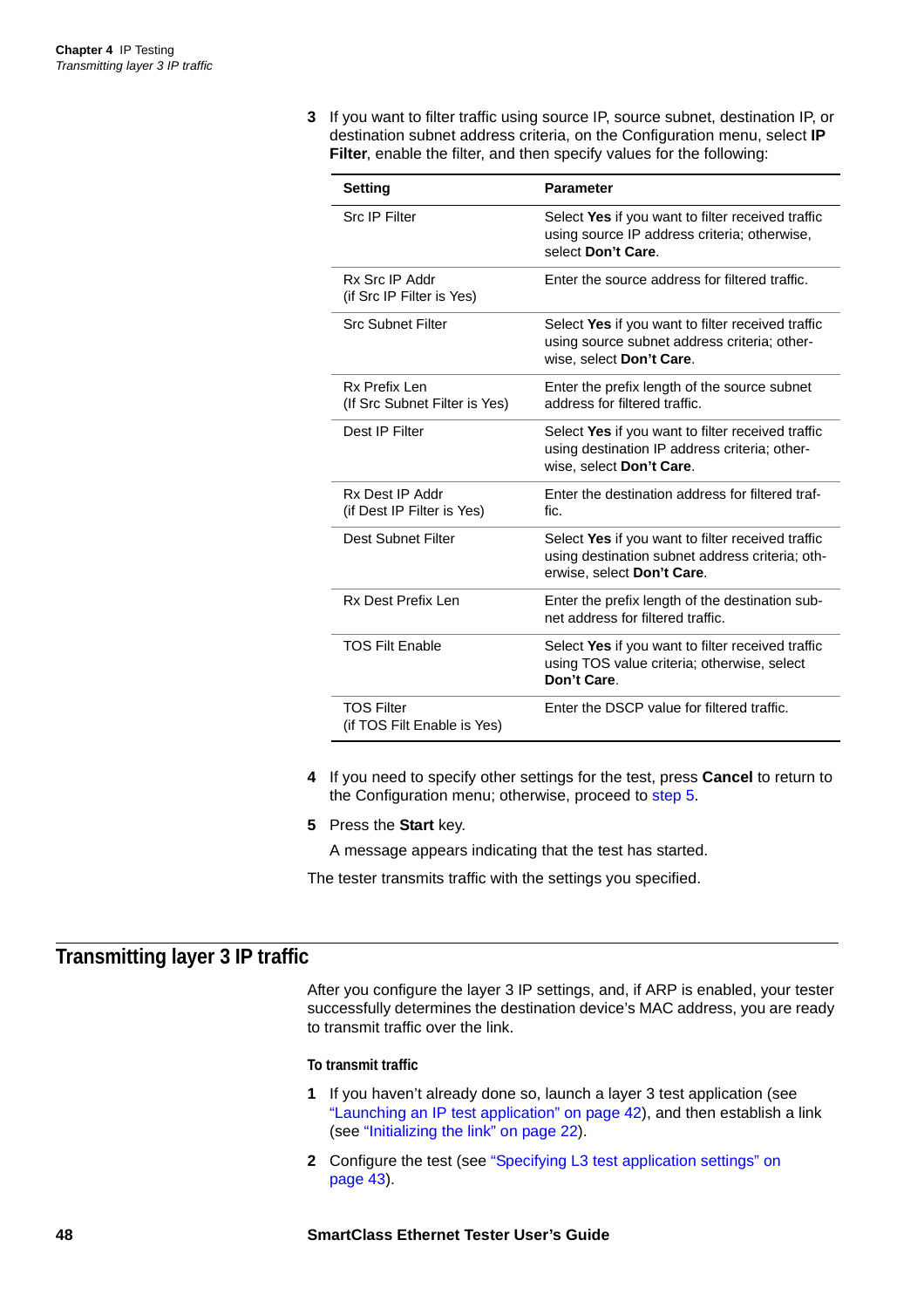- **3** Do one of the following:
	- Press the **Start** key.
	- Press the **Action** key, and then select **Start Traffic** or **Start Ramp**.
	- A message appears indicating that traffic has started.

The tester transmits traffic over the link.

## <span id="page-62-0"></span>**Inserting errors or pause frames**

You can use the Ethernet Tester to insert errors when you perform end-to-end and loopback tests. The following errors can be inserted when the tester is transmitting traffic:

- FCS errors
- IP Checksum
- Acterna payload errors. If you configured your tester to transmit an Acterna payload, you can insert ATP (Acterna payload) errors into the traffic stream.

Pause frames can be inserted at any time (the tester does not have to transmit traffic beforehand).

#### **To insert errors or pause frames**

- **1** If you haven't already done so, launch a layer 3 test application (see ["Launching an IP test application" on page 42](#page-55-2)), and then establish a link (see ["Initializing the link" on page 22](#page-35-2)).
- **2** Configure the near end tester for your test (see ["Specifying L3 test applica](#page-56-1)[tion settings" on page 43\)](#page-56-1), and then do the following:
	- **a** Press the **Start** key.

A message appears indicating that the test has started.

**b** Display the Error menu, and then select the option corresponding to the type of error or frame you want to insert. For example, to insert an FCS error, select **Insert FCS Error**, or to insert a pause frame, select **Insert Pause Frame**.

Errors or pause frames are inserted into the traffic stream.

## <span id="page-62-1"></span>**Loopback testing**

Depending on the software options loaded on your Ethernet Tester, you can:

- Operate the tester as a loopback device (looping all received traffic through the tester and back to the traffic originating tester) using the dedicated L3 Loopback application. This application is provided standard with every Ethernet Tester.
- Generate and loopback traffic using the L3 Traffic application for end-toend testing. The TRAFFIC option must be purchased and installed to generate and loopback traffic using this application.

Both testers must reside on the same segment (subnet) of the circuit.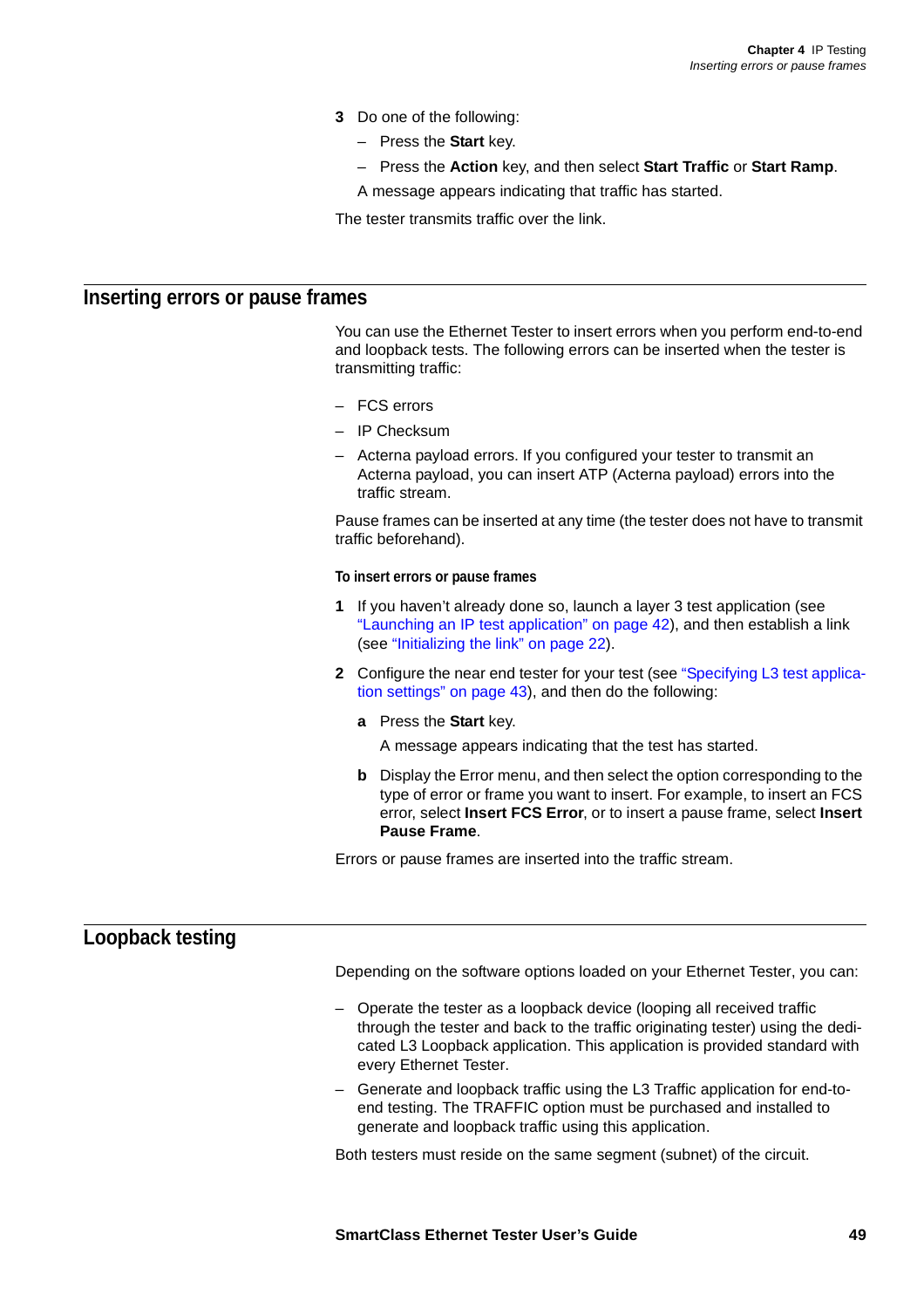## **Understanding MPLS loopbacks**

When looping back MPLS encapsulated traffic, labels are handled as follows:

- Before received traffic is passed through to the loopback unit's transmitter, the labels for the received traffic are automatically replaced with the labels specified for traffic transmitted from the loopback unit; therefore:
	- If your local unit is configured to transmit traffic with a second MPLS label, but the loopback unit is configured to transmit traffic with a single label, the out of sequence and lost frames counts reported by the local unit may increment if the incoming frame rate is too high.
	- If your local unit is configured to transmit traffic with a single MPLS label, but the loopback unit is configured to transmit traffic with a second label, the local unit's receive bandwidth utilization will exceed its transmitted bandwidth utilization.
	- If you are looping back multiple streams of MPLS traffic, you can specify unique labels for each individual stream, or you can specify the labels for one stream, and then copy them to the other streams.

Destination addresses are handled as follows:

- If you initiate a loopback from a local unit using the Loop Up button, and ARP is enabled on both units, you must specify the destination IP address and subnet mask for the next hop on the circuit.
- If both units are capable of transmitting traffic (in other words, neither unit is configured to be used as a dedicated loopback unit), and you use the LLB button on the loopback unit to loop traffic back to the local unit:
	- If ARP is enabled on both units you must manually specify the destination IP addresses for the traffic transmitted from the local unit and for the traffic looped back by the loopback unit.
	- If ARP is disabled on both units, you must also specify the destination MAC address for traffic transmitted by the local unit.
- If the loopback unit is a configured as a dedicated loopback tester, MPLS encapsulation must be enabled on the loopback unit, and the labels for the received traffic will automatically be replaced with the MPLS labels specified for the loopback unit.

#### **Using the L3 Loopback application** You can put your Ethernet Tester into loopback mode to loop traffic through the near end tester and back to a traffic originating tester. When you select this application, your tester simply operates as a loopback device.

#### **To loop traffic through your near end tester**

- **1** Launch the L3 Loopback Mode test (see ["Launching an IP test application"](#page-55-2)  [on page 42](#page-55-2)), and then establish a link (see ["Initializing the link" on](#page-35-2)  [page 22](#page-35-2)).
- **2** Optional. You can optionally filter the traffic before looping it back. Only traffic that passes the filter criteria will be looped back to the traffic originating tester. See ["Filtering received layer 3 traffic" on page 47](#page-60-1).
- **3** Press the **Action** key, and then select **Enable LLB**.

A message appears indicating that the LLB action has been executed. To verify that the local loopback is up, check the LLB Status result in the Link Status category (see ["Viewing test results" on page 80](#page-93-0)).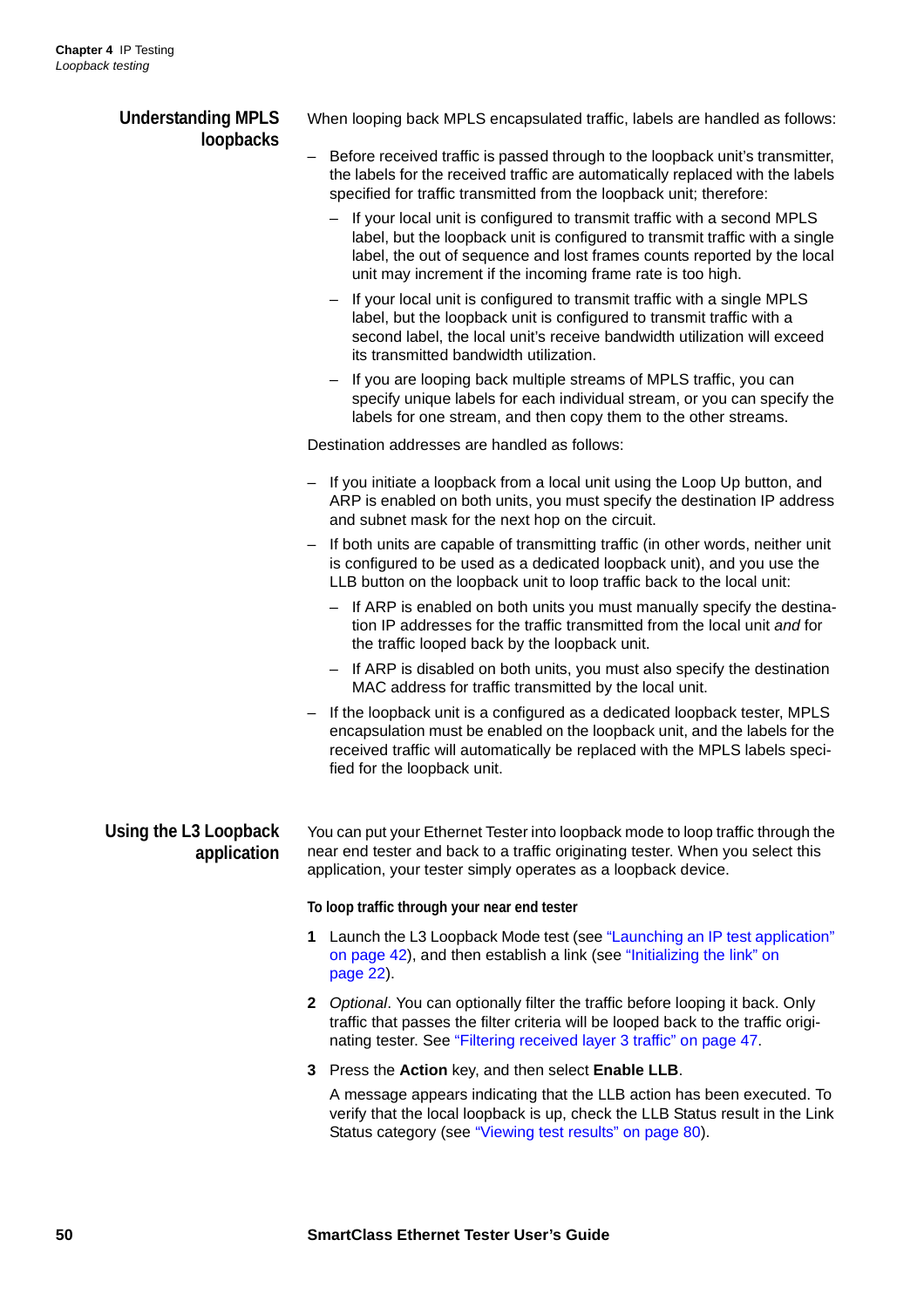**4** On the far end tester, at a minimum, specify the near end tester's source IP address as the destination IP address, and then transmit traffic over the link. Use the options on the Configuration menu to specify settings for the traffic to be looped back. See ["Specifying L3 test application settings" on](#page-56-1)  [page 43](#page-56-1)

On the near end tester, verify that the Frame LED is green, indicating that frames or packets have been detected. When the near end tester receives the traffic, it will:

- Swap the destination MAC and IP address and the source MAC and IP address of every frame or packet.
- If it receives layer 4 traffic, the tester will also swap the source and destination port numbers.
- Loop the traffic back to the far-end, traffic originating tester.

Traffic is looped through your tester.

**Using the automatic loopback feature** You can perform an automatic loopback by selecting the Loop Up action on the traffic generating tester. The destination address for traffic generated by the near end tester is automatically populated with the source MAC and IP address of the tester on the far end.

> When you configure testers for an automatic loopback test, you can optionally specify text identifiers for each tester using up to ten characters (for example, "tester 001" and "tester 002"). The LLB ID appears in the Link Status result category.

#### **To perform an automatic loopback**

- **1** On the near end tester, do the following:
	- **a** Launch the L3 Traffic test (see ["Launching an IP test application" on](#page-55-2)  [page 42\)](#page-55-2).
	- **b** Establish a link (see ["Initializing the link" on page 22\)](#page-35-2).
	- **c** Specify the settings for the traffic you will be looping through the tester on the far end (see ["Specifying L3 test application settings" on](#page-56-1)  [page 43\)](#page-56-1).
- **2** On the near end tester, press the **Action** key, and then do the following:
	- **a** Select **Loop Up** to loop up the tester on the far end.
	- **b** Observe the Link Status results to verify that the remote loop status is UP (see ["Viewing test results" on page 80\)](#page-93-0).
	- **c** Select **Start Traffic** to transmit traffic to the far end.
- **3** On the far end tester, verify that the Frame LED is green, indicating that the frames or packets transmitted from the near end tester have been detected.

Traffic is transmitted and looped through the tester on the far end.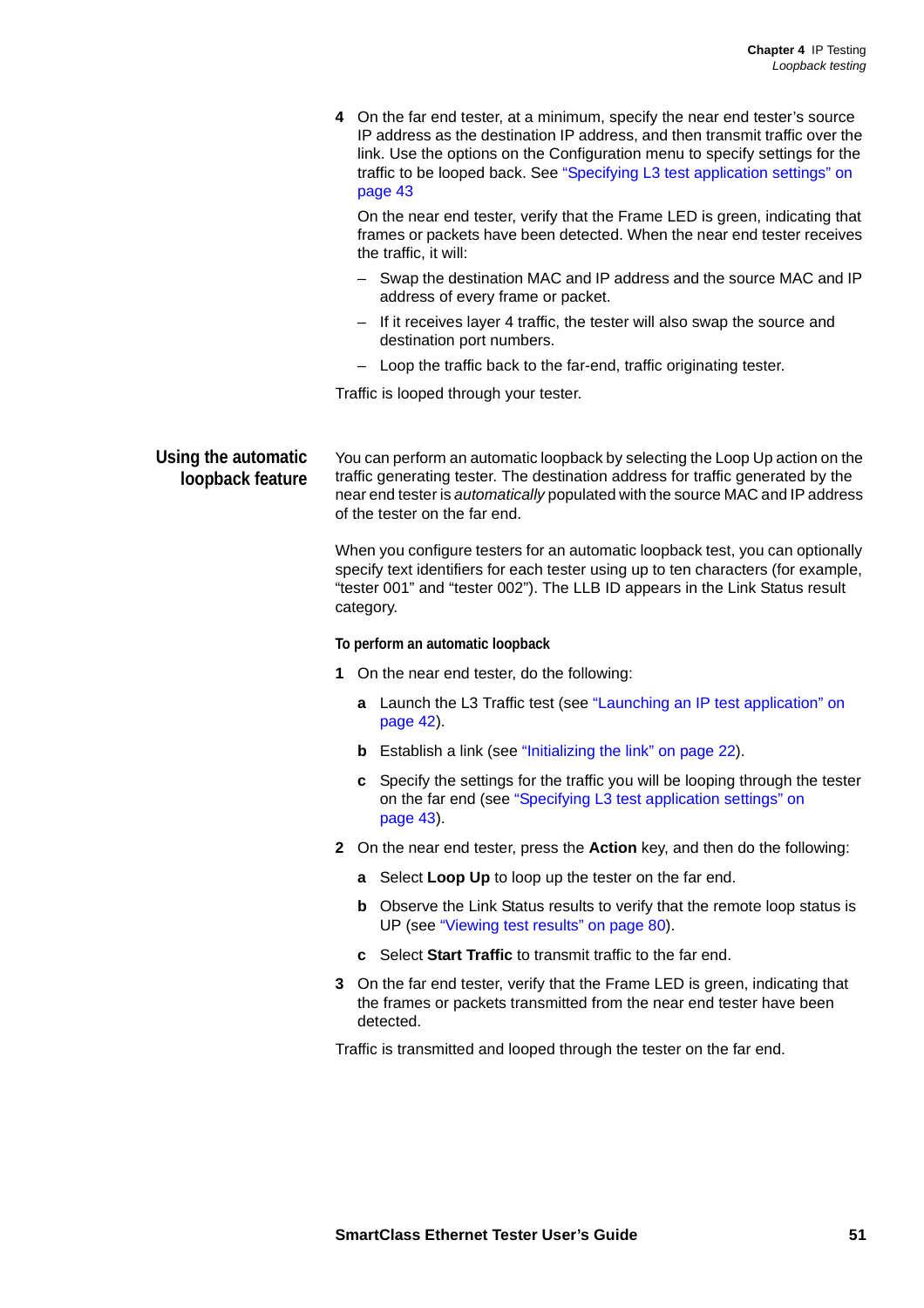#### **To loop down the far end tester**

- On the near end tester, press the **Action** key, and then select:
	- **Stop Traffic**
	- **Loop Down**

The tester on the far end is looped down, and the remote loop status in the Link Status results changes to DOWN.

## <span id="page-65-0"></span>**Ping testing**

Using the Ethernet Tester, you can verify connectivity with another Layer 3 or IP device by sending ping request packets to the device. The device then responds to the ping request with a ping reply (if the device is responsive).

Ping testing tells you if the destination device is responsive, how long it took the ping packet to travel to the destination device and back to the Ethernet Tester, and if ping packets were dropped or lost along the way.

#### **To send ping packets to another Ethernet device**

- **1** Launch the Ping test (see ["Launching an IP test application" on page 42](#page-55-2)), and then establish a link (see ["Initializing the link" on page 22\)](#page-35-2).
- **2** Optional. Specify the VLAN or Q-in-Q settings for the ping traffic (see ["Specifying VLAN or Q-in-Q settings" on page 28\)](#page-41-1).
- **3** On the Configuration menu, select **Ping Settings**, and then do the following:

| Setting         | <b>Parameter</b>                                                                                        |
|-----------------|---------------------------------------------------------------------------------------------------------|
| Dest Addr       | Enter the destination IP address of the device you are<br>pinging.                                      |
| Source Type     | Static - allows you to manually specify the IP, subnet,<br>and gateway addresses.                       |
|                 | DHCP - allows a DHCP server to assign an IP<br>address to the tester.                                   |
| Source Addr     | If the source IP type is Static, enter the source IP<br>address for traffic generated by your tester.   |
| Subnet Mask     | If the source IP type is Static, enter the subnet mask<br>address for traffic generated by your tester. |
| Default Gateway | If the source IP type is Static, enter the default gateway<br>address.                                  |
| <b>Tx Size</b>  | Enter the size of the ping packet(s) transmitted, ranging<br>from 46 to 1500 bytes.                     |
| TOS             | Enter the type of service in binary format.                                                             |

**a** Specify values for the following settings: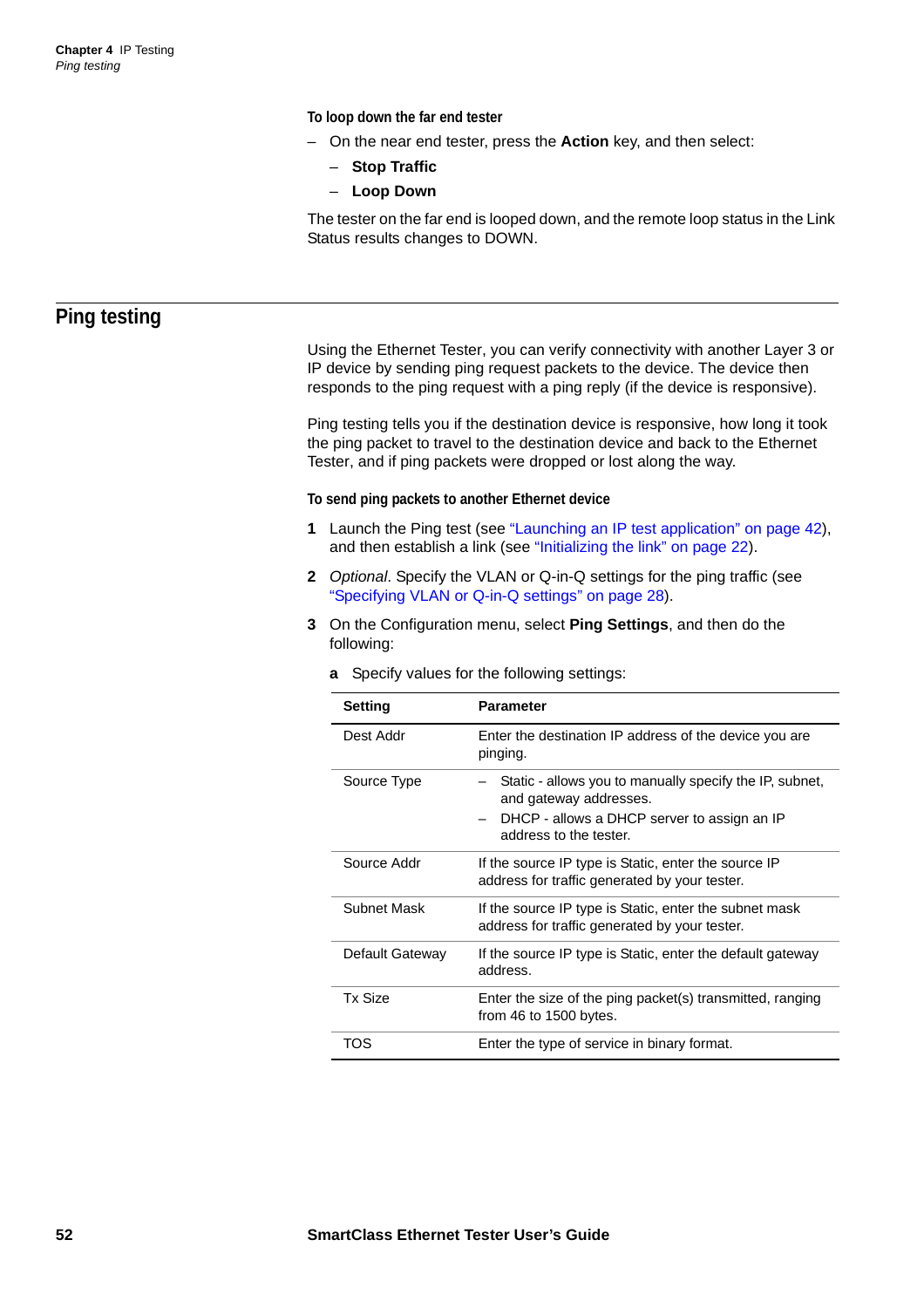| <b>Setting</b> | <b>Parameter</b>                                                                                                                                                          |
|----------------|---------------------------------------------------------------------------------------------------------------------------------------------------------------------------|
| Frame Type     | DIX.<br>802.3                                                                                                                                                             |
| Time To Live   | Specify the time after which a ping request or response<br>can be deleted by any device on a circuit as a number of<br>hops. The default time to live setting is 64 hops. |

- **b** Press **Cancel** to return to the Configuration menu.
- **4** On the Configuration menu, select **Traffic Settings**, and then do the following:
	- **a** Specify values for the following settings:

| <b>Setting</b>                                | <b>Parameter</b>                                                                                                                                                                                                                                                                                                                                                                                                                                                               |
|-----------------------------------------------|--------------------------------------------------------------------------------------------------------------------------------------------------------------------------------------------------------------------------------------------------------------------------------------------------------------------------------------------------------------------------------------------------------------------------------------------------------------------------------|
| Ping Type                                     | Specify how you want the tester to transmit pings:<br>Single - To send a single ping packet, select<br>Single.                                                                                                                                                                                                                                                                                                                                                                 |
|                                               | Multiple - To send a fixed number of ping<br>packets, select Multiple, and then type the<br>number of packets. The minimum number of<br>packets is 2; the maximum number of packets<br>is 1024.                                                                                                                                                                                                                                                                                |
|                                               | Continuous - To send a continuous stream of<br>ping packets at 1 second intervals, select<br>Continuous.                                                                                                                                                                                                                                                                                                                                                                       |
|                                               | PING FAST - To send a continuous stream of<br>ping packets at up to 100 ms intervals, select<br>PING FAST.                                                                                                                                                                                                                                                                                                                                                                     |
|                                               | The tester will attempt to send pings packets<br>at a rate of once every 100 ms; assuming a<br>response is received within 100 ms. If the unit<br>doesn't receive a reply within 100 ms, it will<br>wait up to one additional second for a reply. If<br>a reply is received, it will then send another<br>ping packet. Therefore, this setting may result<br>in very fast ping transmissions, or slower<br>transmissions, depending on the responsive-<br>ness of the network. |
| <b>Tx Count</b><br>(if Ping Type is Multiple) | Enter the number of ping packets to transmit.                                                                                                                                                                                                                                                                                                                                                                                                                                  |

- **b** Press **Cancel** to return to the Configuration menu.
- **5** To transmit a ping packet or packets, do one of the following:
	- Press the **Start** button.
	- Press the **Action** key, and then select **Start Ping**.

The Ethernet Tester transmits the ping packet or packets. Results associated with Ping testing appear in the Ping Stats results category (see ["Ping Stats](#page-105-0)  [results" on page 92](#page-105-0)).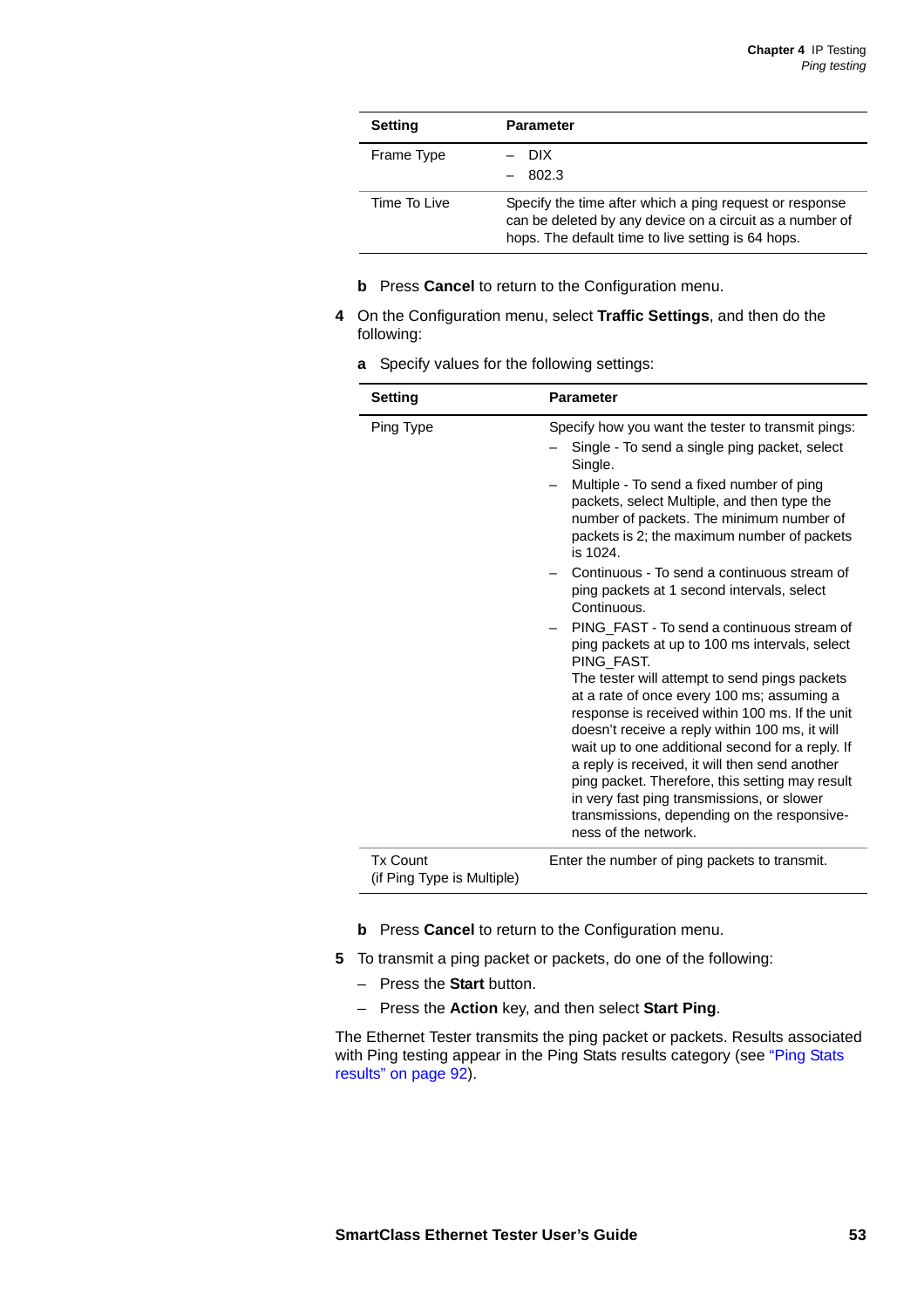## <span id="page-67-0"></span>**Running TraceRoute**

You can run the traceroute test to determine where problems in the network are occurring. Before running traceroute, you specify settings such as the destination IP address, the maximum number of hops, and the response time.

#### **To run traceroute**

- **1** Launch the TraceRoute test (see ["Launching an IP test application" on](#page-55-2)  [page 42](#page-55-2)), and then establish a link (see ["Initializing the link" on page 22\)](#page-35-2).
- **2** Optional. Specify the VLAN or Q-in-Q settings for the traffic (see ["Speci](#page-41-1)[fying VLAN or Q-in-Q settings" on page 28\)](#page-41-1).
- **3** On the Configuration menu, select **TR Settings**, and then do the following:
	- **a** Specify values for the following:

| <b>Setting</b>  | <b>Parameter</b>                                                                                                                                                   |
|-----------------|--------------------------------------------------------------------------------------------------------------------------------------------------------------------|
| Dest Addr       | Enter the destination IP address of the device you are<br>tracing the route to.                                                                                    |
| Source Type     | Static - allows you to manually specify the IP, subnet,<br>and gateway addresses.<br>DHCP - allows a DHCP server to assign an IP<br>address to the tester.         |
|                 |                                                                                                                                                                    |
| Source Addr     | If the source IP type is Static, enter the source IP<br>address for traffic generated by your tester.                                                              |
| Subnet Mask     | If the source IP type is Static, enter the subnet mask<br>address for traffic generated by your tester.                                                            |
| Default Gateway | If the source IP type is Static, enter the default gateway<br>address.                                                                                             |
| Frame Type      | <b>DIX</b><br>802.3                                                                                                                                                |
| Time To Live    | Specify the time after which a fragmented packet can be<br>deleted by any device on a circuit as a number of hops.<br>The default time to live setting is 64 hops. |
| Timeout (sec)   | Specify the time in seconds after which the tester will<br>abort the trace if it does not receive a response from a<br>hop.                                        |
| TOS             | Enter the type of service in binary format.                                                                                                                        |

- **b** Press **Cancel** to store the settings and return to the Configuration menu.
- **4** To start tracing the route, do one of the following:
	- Press the **Start** button.
	- Press the **Action** key, and then select **Start TraceRoute**.

The Ethernet Tester traces the route. Results associated with traceroute testing appear in the TraceRoute Log results category (see ["TraceRoute Log](#page-105-1)  [results" on page 92](#page-105-1)).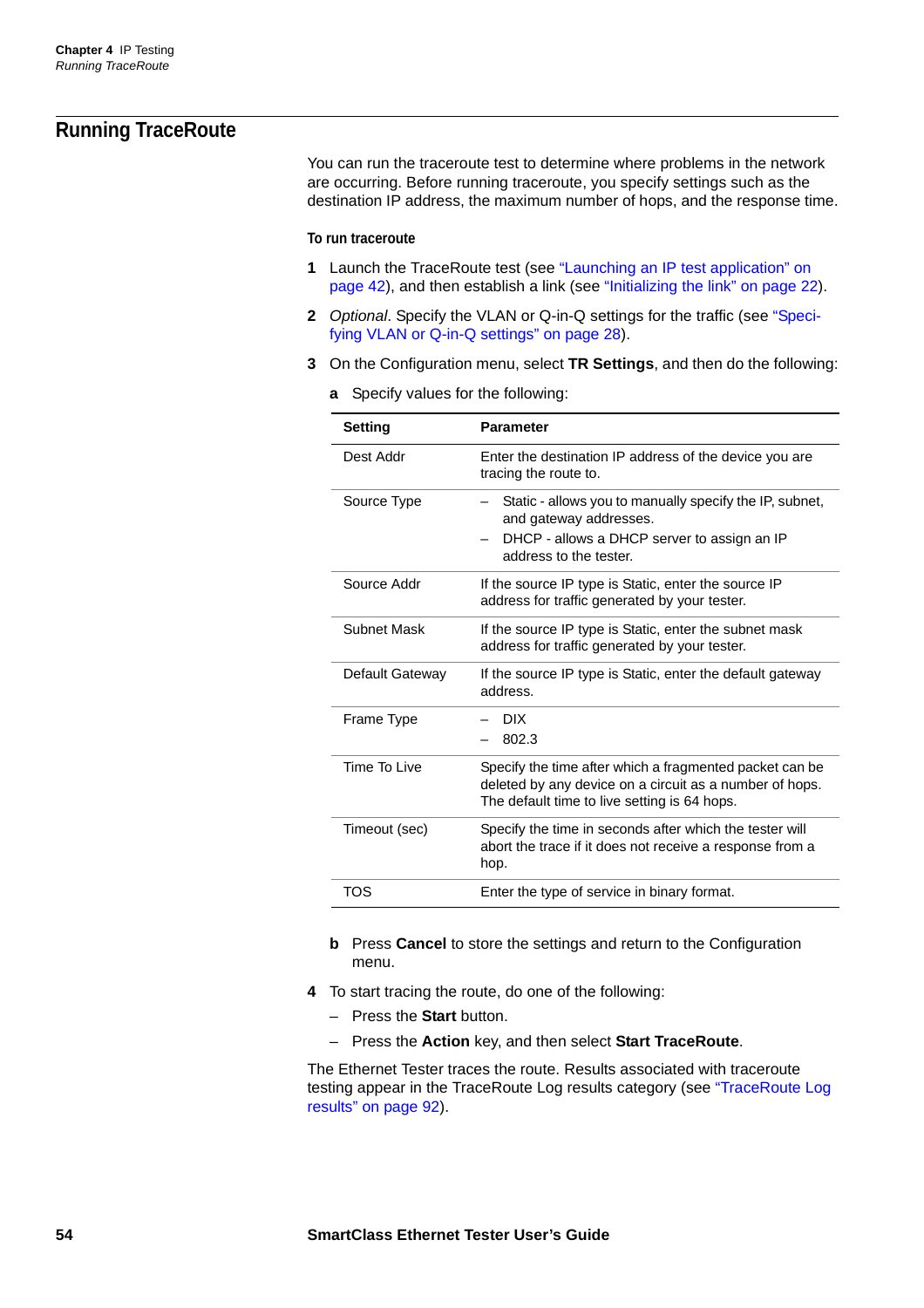## <span id="page-68-0"></span>**Starting or restarting a test**

For details on starting or restarting a test, see ["Starting or restarting a test" on](#page-52-0)  [page 39](#page-52-0) of [Chapter 3 "Ethernet Testing"](#page-32-0).

## <span id="page-68-1"></span>**Stopping traffic**

For details on stopping traffic, see ["Stopping traffic" on page 39](#page-52-1) of [Chapter 3 "Ethernet Testing"](#page-32-0).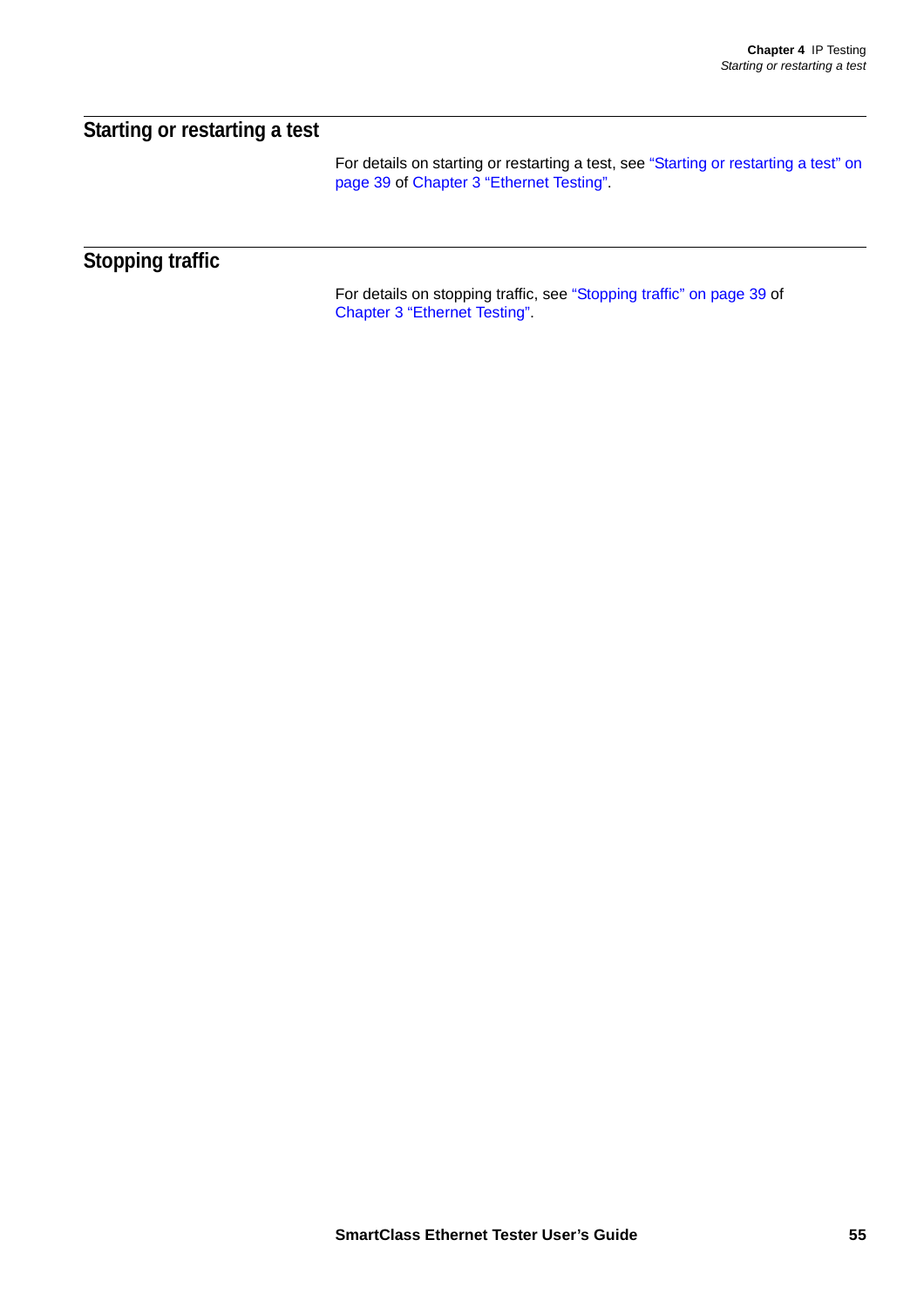**Chapter 4** IP Testing Stopping traffic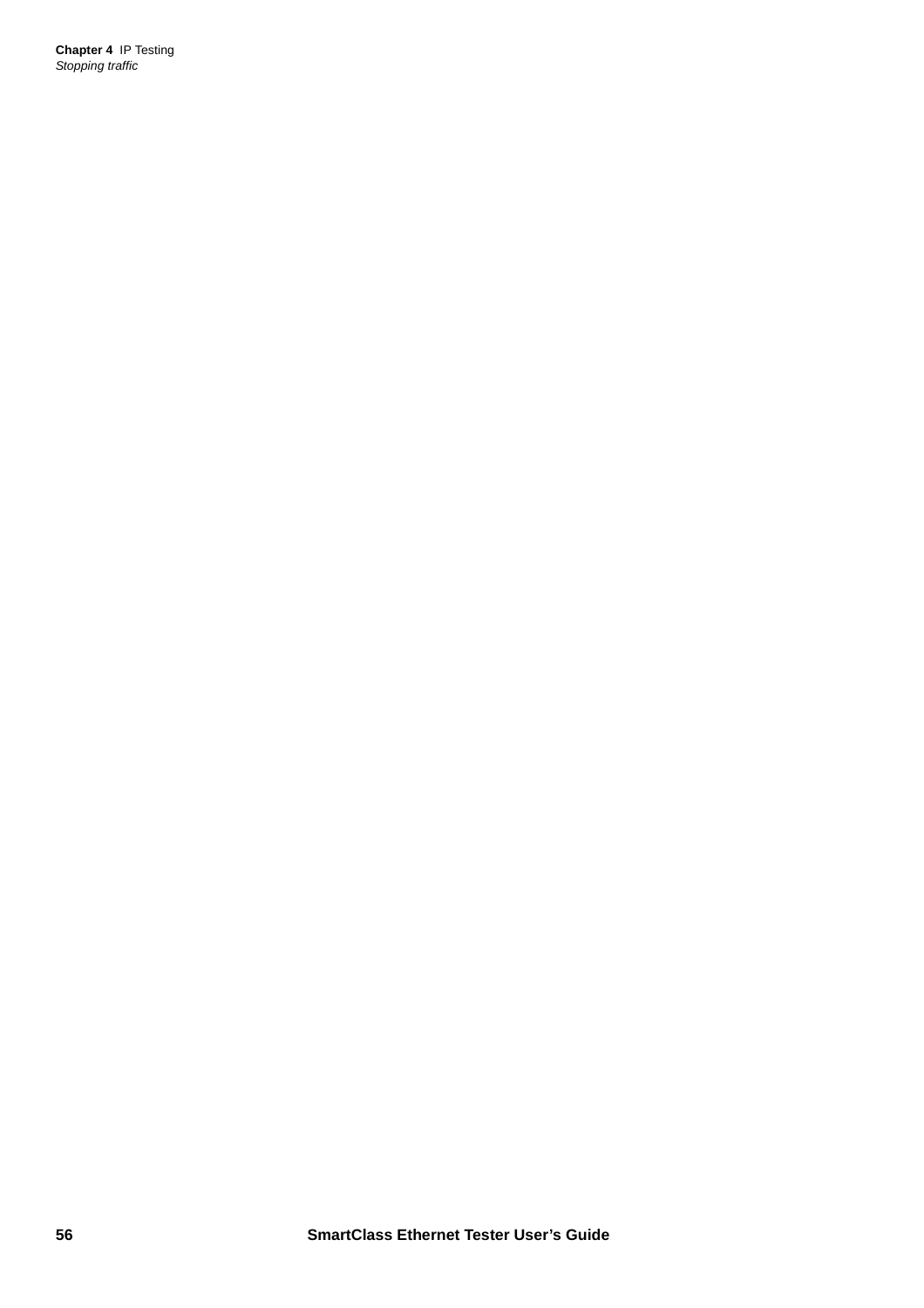# **Multiple Streams Testing**

5

This chapter provides step-by-step instructions for transmitting and analyzing multiple streams of Ethernet or IP traffic using the Ethernet Tester. Topics discussed in this chapter include the following:

- ["About multiple streams testing" on page 58](#page-71-0)
- ["Launching a multiple streams test application" on page 58](#page-71-1)
- ["Initializing the link for multiple streams" on page 59](#page-72-0)
- ["Specifying common stream settings" on page 60](#page-73-0)
- ["Enabling traffic streams and configuring the load" on page 61](#page-74-0)
- ["Configuring individual traffic streams" on page 61](#page-74-1)
- ["Copying a stream's settings to all streams" on page 63](#page-76-0)
- ["Transmitting multiple streams" on page 63](#page-76-1)
- ["Loopback testing" on page 63](#page-76-2)
- ["Viewing test results for a stream" on page 64](#page-77-0)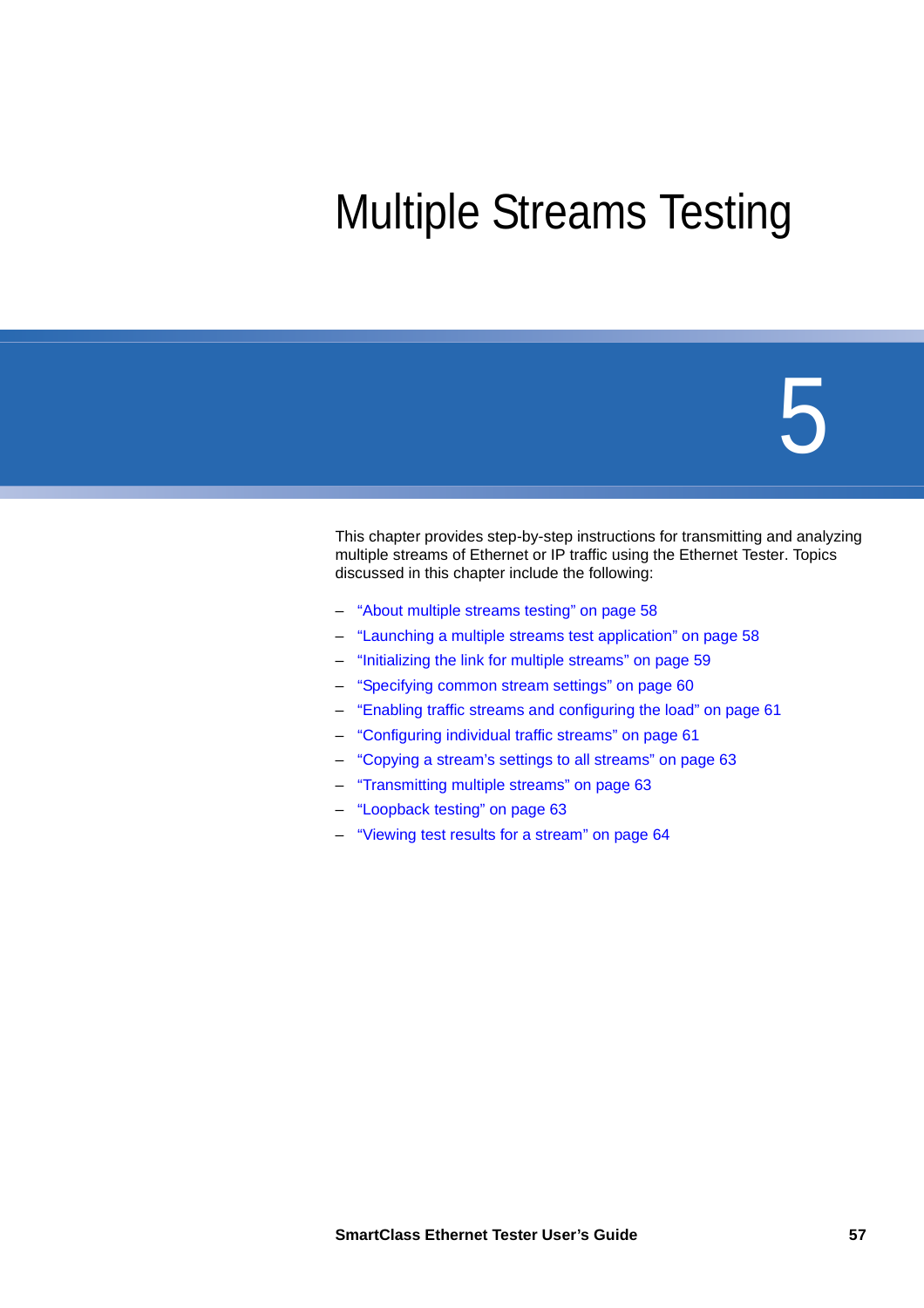## <span id="page-71-0"></span>**About multiple streams testing**

Using the Ethernet Tester, you can transmit up to eight streams of layer 2 Ethernet or layer 3 IP traffic carrying an Acterna Test Packet (ATP) payload. Before transmitting the streams, you can set up each stream to depict a particular type of traffic, and then verify that network routing and switching devices prioritize the traffic properly. You can also verify the bandwidth utilized and observe a count of transmitted, received, and lost frames or packets for each respective stream.

To simplify the setup of each stream, you can configure one stream, and then copy the settings to other enabled streams. Aggregate link statistics, link counts, and error statistics are provided, and results specific to each enabled stream are also available. For example, in addition to the bandwidth utilized by all enabled streams, you can observe the bandwidth utilization for a particular stream.

## <span id="page-71-1"></span>**Launching a multiple streams test application**

When testing multiple streams, you must select a layer 2 or layer 3 streams test.

#### **To launch a multiple streams test**

- **1** On the Main Menu, select one of the following:
	- **Electrical Ethernet**. Launches a menu of test applications for testing 10/100/1000 Mbps electrical Ethernet.
	- **Optical Ethernet**. Launches a menu of test applications for testing 1000 Mbps optical Ethernet.
	- **Electrical IP**. Launches a menu of test applications for testing 10/100/1000 Mbps electrical IP.
	- **Optical IP**. Launches a menu of test applications for testing 1 GigE optical IP.
- **2** Select one of the following test applications:
	- L2 Streams Test
	- L3 Streams Test

A message briefly appears stating that the tester is launching the test application, and if you selected an optical test application, turns the laser ON.

A test menu appears for the application.

The test is launched. You are ready to initialize the Ethernet link (see ["Initial](#page-35-2)[izing the link" on page 22\)](#page-35-2), and if applicable, the IP link.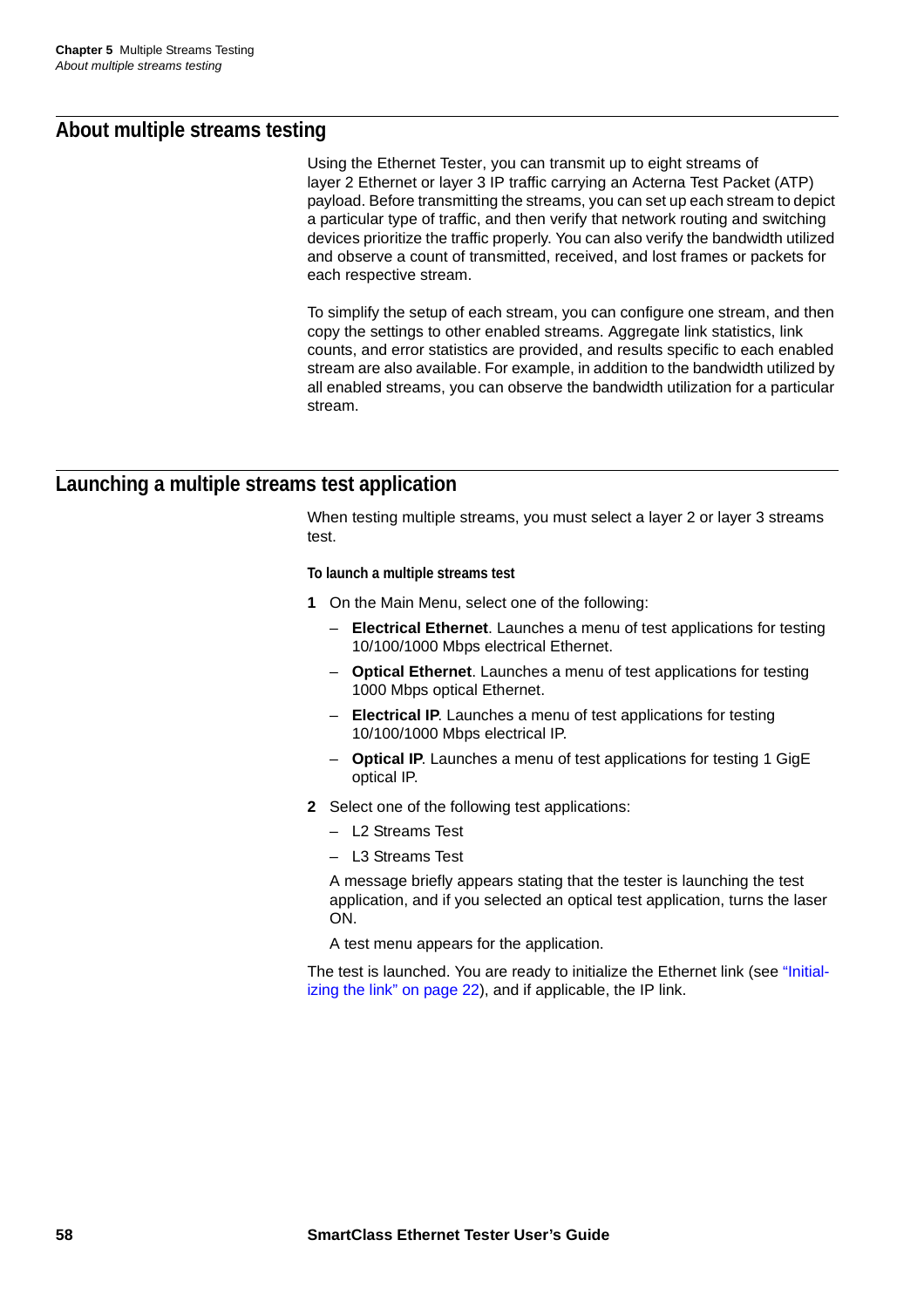# **Initializing the link for multiple streams**

After launching a multiple streams application, you must initialize the Ethernet link, and if applicable, specify setting to initialize the IP link.

## **To specify link initialization settings**

**1** Select **Configuration**, and then select **Link Settings**.

Specify the settings required to establish the Ethernet link (see "Initializing [the link" on page 22\)](#page-35-0).

**2** If you launched the L3 Streams test, on the Configuration menu, select I**P Init**, and then specify values for the following:

| <b>Setting</b>  | <b>Applicability</b>                                        | <b>Parameter</b>                                                                                                                                                                                                                                                                                                                                                                                                                                      |
|-----------------|-------------------------------------------------------------|-------------------------------------------------------------------------------------------------------------------------------------------------------------------------------------------------------------------------------------------------------------------------------------------------------------------------------------------------------------------------------------------------------------------------------------------------------|
| ARP Mode        | L <sub>3</sub> Streams                                      | Select one of the following:<br>If you want the unit to issue an<br>ARP request to determine the<br>destination MAC address of the<br>tester's link partner, select<br>Enabled.<br>If you want to manually specify<br>the destination MAC address<br>(see "Specifying Ethernet set-<br>tings" on page 25), select Dis-<br>abled.                                                                                                                      |
| Source IP Type  | L <sub>3</sub> Streams                                      | Select one of the following:<br>Static - allows you to manually<br>specify the source IP, subnet, and<br>gateway addresses used for all<br>enabled streams.<br>DHCP - if ARP is enabled, allows<br>a DHCP server to assign an IP<br>address to the tester for all<br>enabled streams. DHCP can not<br>be selected if ARP is disabled.<br>Static Per Stream - allows yo to<br>manually assign a unique source<br>IP address to each enabled<br>stream. |
| Source IP       | L3 Streams,<br>ARP Disabled,<br>Source IP Type<br>is Static | Enter the source IP address for all<br>enabled streams.                                                                                                                                                                                                                                                                                                                                                                                               |
| Subnet Mask     | L3 Streams,<br>ARP Disabled.<br>Source IP Type<br>is Static | Enter the subnet mask address for all<br>enabled streams.                                                                                                                                                                                                                                                                                                                                                                                             |
| Default Gateway | L3 Streams,<br>ARP Disabled.<br>Source IP Type<br>is Static | If the source IP type is Static, enter<br>the default gateway address for all<br>enabled streams.                                                                                                                                                                                                                                                                                                                                                     |

The link initialization settings are specified. You are ready to specify the common settings shared by all enabled traffic streams.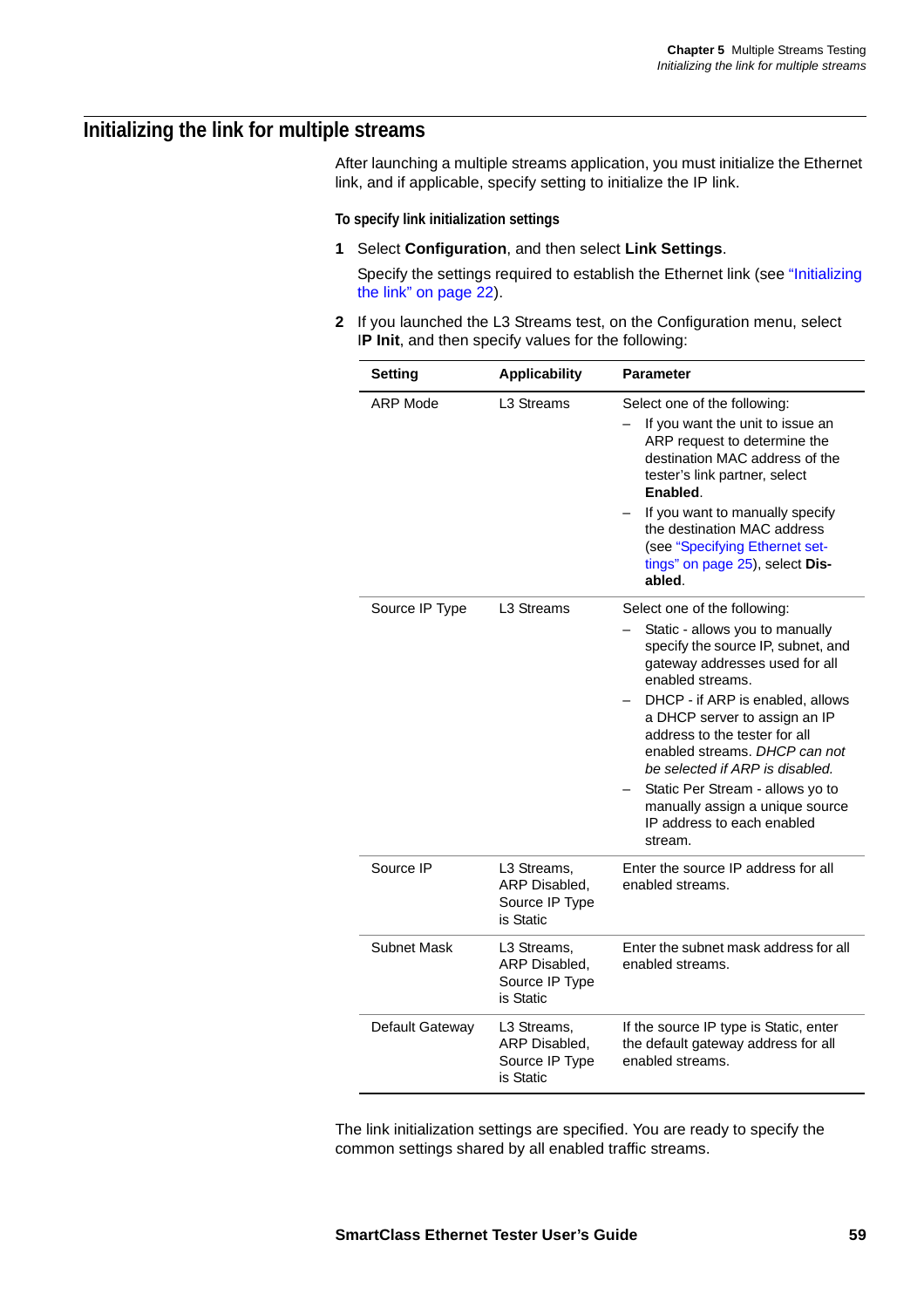# **Specifying common stream settings**

Before transmitting multiple traffic streams, you must specify the traffic characteristics that will apply to all enabled streams.

## **To specify common stream settings**

**1** Select **Configuration**, and then select **All Streams**.

A menu of settings that will apply to all enabled streams appears.

**2** Specify values for the following:

| <b>Setting</b>             | <b>Applicability</b>                                                                                                           | <b>Parameters</b>                                                                                                                                                                                                                                                                                         |
|----------------------------|--------------------------------------------------------------------------------------------------------------------------------|-----------------------------------------------------------------------------------------------------------------------------------------------------------------------------------------------------------------------------------------------------------------------------------------------------------|
| <b>Traffic Settings</b>    | L <sub>2</sub> and L <sub>3</sub> Streams                                                                                      | See "Enabling traffic streams<br>and configuring the load" on<br>page 61.                                                                                                                                                                                                                                 |
| Src MAC Mode               | L <sub>2</sub> Streams                                                                                                         | Single - Select Single if you<br>want all enabled streams to<br>use the same source MAC<br>address.<br>Per Stream - Select Per<br>Stream if you want to assign<br>a unique source MAC<br>address to each enabled<br>stream. For details, see<br>"Configuring individual traf-<br>fic streams" on page 61. |
| Src MAC Type               | L <sub>2</sub> and L <sub>3</sub> Streams<br>with SRC MAC<br>Mode set to Single                                                | Specify one of the following:<br>Default - Select Default to<br>use the factory default MAC<br>address.<br>User Defined - Select User<br>Defined if you want to spec-<br>ify your own source MAC<br>address for the streams.                                                                              |
| User Src Addr              | L <sub>2</sub> and L <sub>3</sub> Streams<br>with SRC MAC<br>Mode set to Single,<br>and SRC MAC<br>Type set to User<br>Defined | Specify the source MAC<br>address for the streams.                                                                                                                                                                                                                                                        |
| Unit Identifier            | L <sub>2</sub> and L <sub>3</sub> Streams                                                                                      | Specify the unit identifier car-<br>ried in the streams.                                                                                                                                                                                                                                                  |
| Fill Byte                  | L <sub>2</sub> and L <sub>3</sub> Streams                                                                                      | Specify the Fill Byte pattern car-<br>ried in the ATP payload of the<br>streams.                                                                                                                                                                                                                          |
| <b>Error Insert Stream</b> | L <sub>2</sub> and L <sub>3</sub> Streams                                                                                      | Specify the stream number that<br>you intend to insert errors into.<br>You can only insert errors into a<br>single stream at a time.<br>NOTE: More than one stream<br>must be enabled on the Traffic<br>Settings screen to activate this<br>setting.                                                      |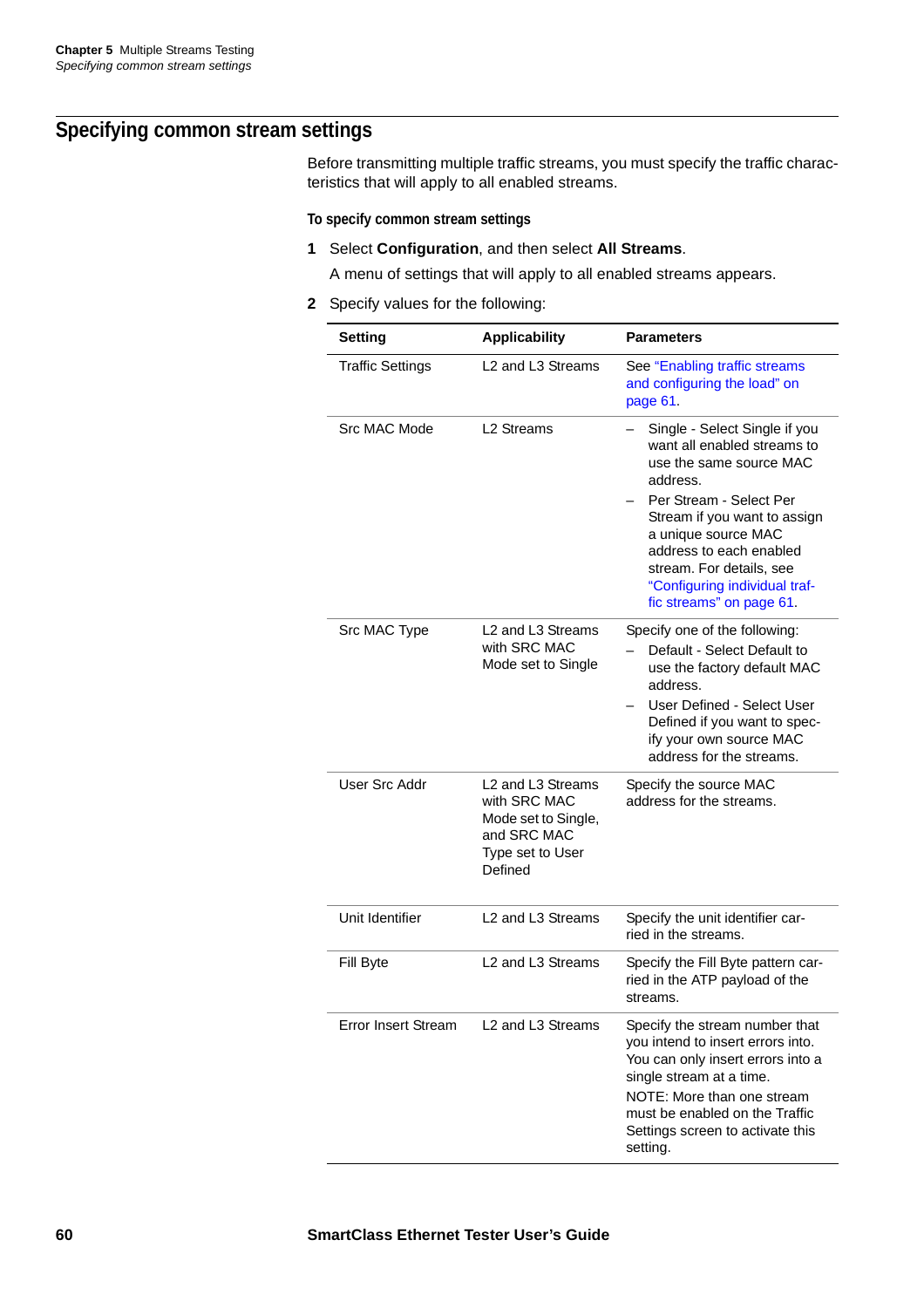# <span id="page-74-0"></span>**Enabling traffic streams and configuring the load**

Before transmitting multiple traffic streams, you must enable each individual stream you intend to transmit, and configure the traffic load for the streams.

#### **To enable traffic streams and configure the load**

**1** Select **Configuration**, and then select **All Streams**.

A menu of settings that will apply to all enabled streams appears.

**2** Select **Traffic Settings**, and then specify values for the following

| <b>Settings</b>                | <b>Parameters</b>                                                                                                                                                                                                                |
|--------------------------------|----------------------------------------------------------------------------------------------------------------------------------------------------------------------------------------------------------------------------------|
| Load Unit                      | Indicate whether you intend to specify the bandwidth<br>for each stream as a <b>Percent</b> of the line rate, or as a<br>Bit Rate (in Mbps).                                                                                     |
| Stream X Enable <sup>1</sup>   | To enable a particular stream, select Yes; other-<br>wise, select No.                                                                                                                                                            |
| Stream X Load % <sup>1</sup>   | If you indicated that the load unit was a percent<br>of the line rate, specify the percent carried by<br>this particular stream. The total percentage for<br>all enabled streams can not exceed 100%.                            |
| Stream X Bit Rate <sup>1</sup> | If you indicated that the load unit was a bit rate,<br>specify the rate carried by this particular stream<br>in Mbps. The total rate for all enabled streams<br>can not exceed the line rate for the circuit you<br>are testing. |

<span id="page-74-2"></span>1. Where X represents a specific stream number.

The traffic streams are enabled, and the load is configured. Proceed to ["Configuring individual traffic streams"](#page-74-1).

## **TIP:**

You can quickly distribute the traffic load equally for all enabled streams by pressing \*Action, and then selecting **Distribute Load**. For example, if you enabled Stream 1, and specified a load of 1000 Mbps, then enable Stream 2, you can quickly distribute the load evenly using the Distribute Load action. Each stream will be configured for a 500 Mbps load.

# <span id="page-74-1"></span>**Configuring individual traffic streams**

After you launch a multiple streams test, initialize the link, specify the traffic characteristics that apply to all streams, and enable each of the traffic streams you want to transmit, you specify the layer 2 and layer 3 characteristics for each stream (as appropriate). For example:

- If you are transmitting layer 2 streams, you simply specify the Ethernet settings for each stream.
- If you are transmitting layer 3 streams, you specify Ethernet and IP characteristics.
- If you want to use VLAN or Q-in-Q encapsulation for a particular stream, you specify the tagging settings.

## **SmartClass Ethernet Tester User's Guide 61**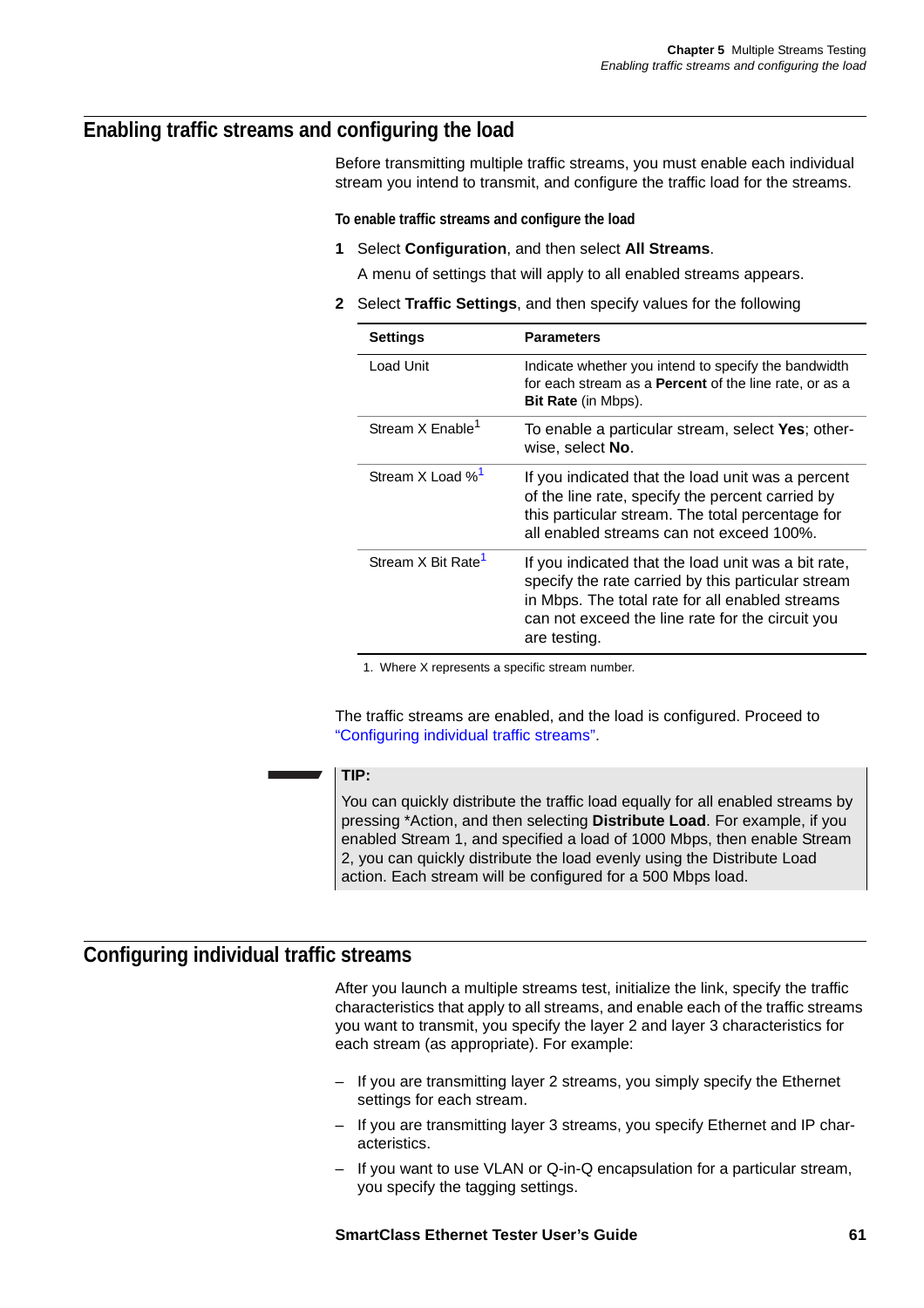– If you indicated that you want to specify a unique source MAC or IP address to each enabled stream, you do so when you configure the stream.

#### **To configure a specific traffic stream**

**1** Select **Configuration**, and then select **Stream X** where X represents the number of the stream you are want to configure.

A menu of settings that will apply to that specific stream appears.

- <span id="page-75-0"></span>**2** Select **Ethernet Settings**, and then specify the Ethernet settings:
	- If you launched a L2 Streams test, refer to ["Specifying Ethernet](#page-38-0)  [settings" on page 25](#page-38-0).
	- If you launched a L3 Streams test, refer to ["Specifying Ethernet](#page-56-0)  [settings" on page 43](#page-56-0).
- **3** If you launched a L3 Streams test, select **IP Settings**, and then specify values for the following:

| Setting         | <b>Applicability</b>                                     | <b>Parameter</b>                                                                                                                                           |
|-----------------|----------------------------------------------------------|------------------------------------------------------------------------------------------------------------------------------------------------------------|
| Dest IP         | L3 Streams                                               | Enter the destination IP address for<br>traffic transmitted by your tester.                                                                                |
| Source IP       | L3 Streams,<br>Source IP Type<br>is Static Per<br>Stream | Enter the source IP address for this<br>particular stream.                                                                                                 |
| Subnet Mask     | L3 Streams,<br>Source IP Type<br>is Static Per<br>Stream | Enter the subnet mask address for<br>this particular stream.                                                                                               |
| Default Gateway | L3 Streams,<br>Source IP Type<br>is Static Per<br>Stream | Enter the default gateway for this<br>particular stream.                                                                                                   |
| Time To Live    | L3 Streams                                               | Specify the time after which a packet<br>can be deleted by any device on a<br>circuit as a number of hops. The<br>default time to live setting is 64 hops. |
| TOS             | L3 Streams                                               | Enter the type of service in binary for-<br>mat.                                                                                                           |

- <span id="page-75-1"></span>**4** Select **Tagging Settings**, and then specify the settings used to encapsulate the traffic in the stream. For details, see ["Specifying VLAN or Q-in-Q](#page-41-0)  [settings" on page 28.](#page-41-0)
- **5** If you want to manually configure additional streams, repeat [step 2](#page-75-0) through [step 4](#page-75-1) for each enabled stream; otherwise, refer to ["Copying a](#page-76-0)  [stream's settings to all streams" on page 63](#page-76-0).

The traffic streams are configured.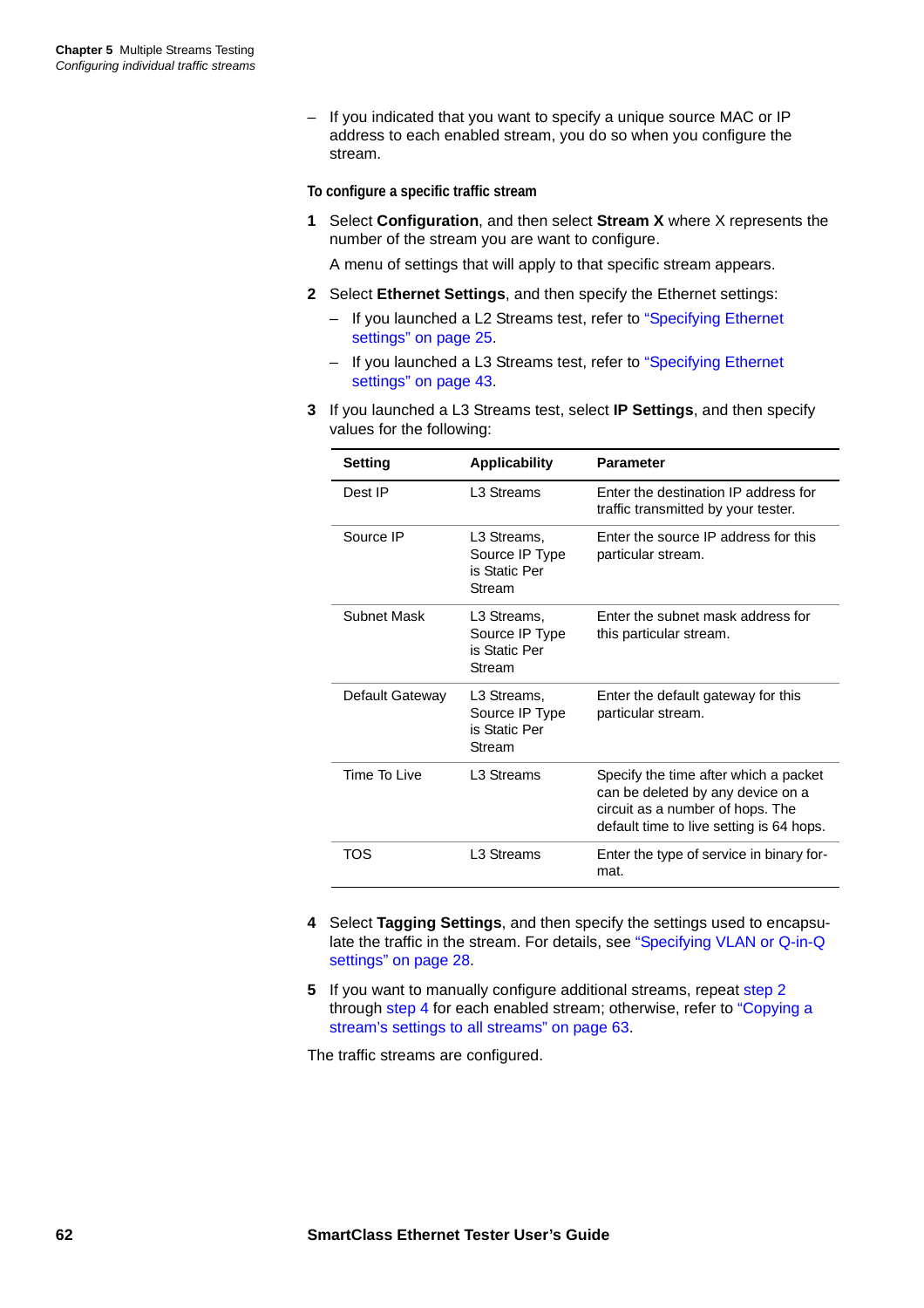# <span id="page-76-0"></span>**Copying a stream's settings to all streams**

After you configure a traffic stream, you can optionally copy the stream's settings to the remaining streams. If you indicated that you wanted to assign unique MAC or IP addresses to each stream, these addresses are not copied.

#### **To copy a traffic stream's settings**

– On the Stream X menu (where X represents the stream number), select **Stream Utilities**, and then select **Copy to All Streams**.

A message appears stating that the settings are being copied.

The settings are copied to every traffic stream. You can modify the copied settings manually if necessary.

## **Transmitting multiple streams**

After you enable and configure traffic streams, you are ready to transmit the streams over the link.

– Press the **\*Action** key, and then select **Start Traffic**.

The Ethernet Tester transmits the traffic streams.

- If you are transmitting multiple layer 3 IP streams, and you enabled ARP Mode, other actions will not be available until all enabled streams ARP successfully.
- If you indicated that you wanted to use a DHCP server to obtain IP addresses for each stream, actions will not be available until an IP address is assigned to the streams.
- If your actions are not available, you can determine whether ARP or DHCP was successful by observing the IP Config Status test results (see ["IP](#page-98-0)  [Config Status" on page 85\)](#page-98-0).

For details on ARP and DHCP settings, see ["Specifying IP settings" on](#page-59-0)  [page 46.](#page-59-0)

## <span id="page-76-1"></span>**Loopback testing**

Loopback testing allows you to transmit multiple streams of Ethernet or IP traffic from one Ethernet Tester (or another JDSU Ethernet test set), and then loop the streams back through a second unit on the far end of a circuit.

When looping back multiple streams of traffic, if an enabled stream does not successfully loop, the unit will not loop up the remaining streams. For example, if you are trying to loop up a series of four enabled streams, and stream one and stream two successfully loop, but stream three fails, the unit will not loop up stream three or stream four.

For step-by-step instructions, see ["Loopback testing" on page 36](#page-49-0) of [Chapter 3 "Ethernet Testing"](#page-32-0) or ["Loopback testing" on page 63](#page-76-1) of [Chapter 4 "IP Testing"](#page-54-0).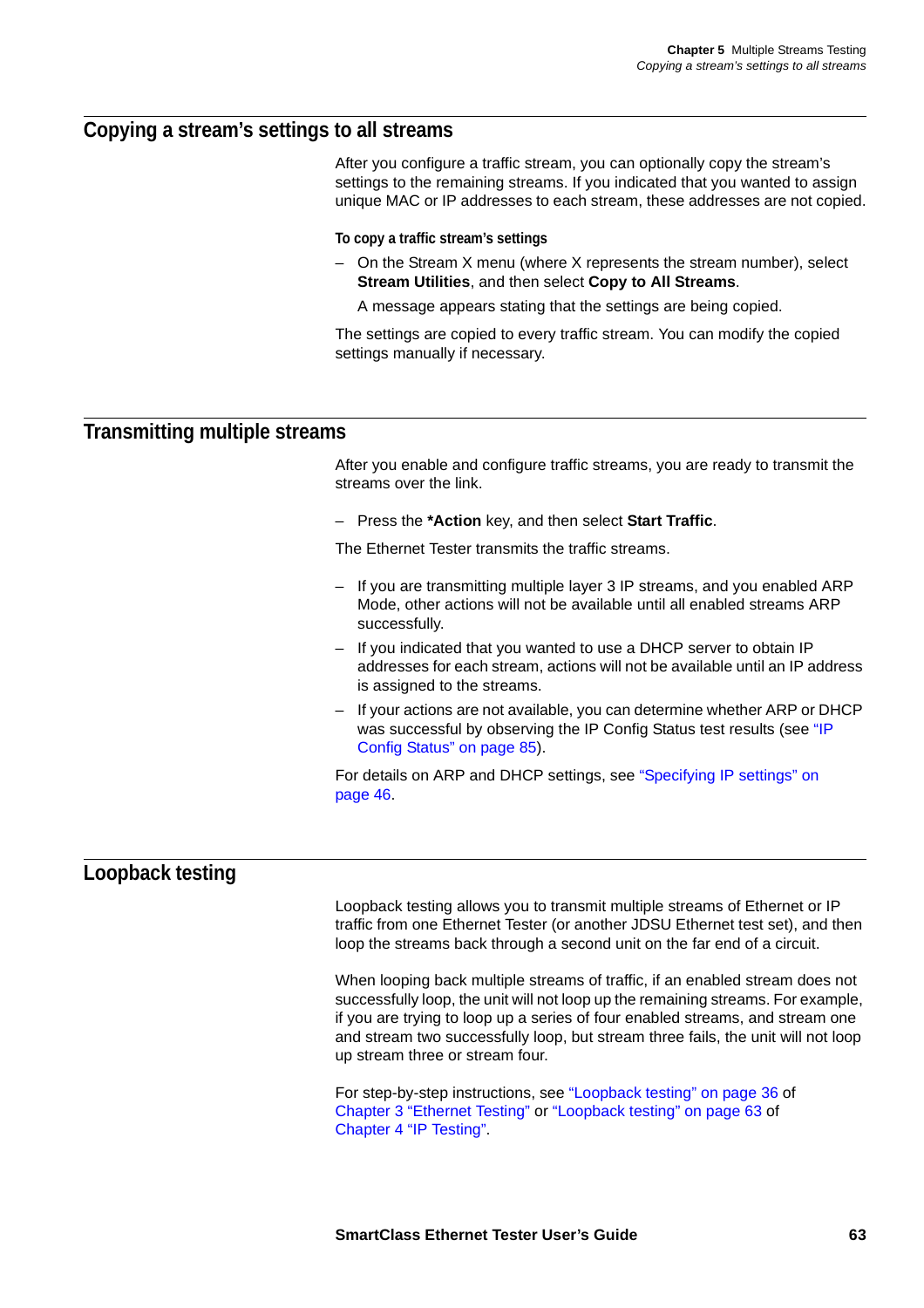# **Viewing test results for a stream**

After you start a test, the Summary category provides an overview of key test results. You can view test results for an individual traffic stream by selecting the Stream X category, where X represents the stream number.

## **To view test results for a particular stream**

**1** Select **Results**, and then select the stream you want to observe results for.

The test results for the stream appear. For descriptions of the test results associated with multiple stream testing, see ["Stream results" on page 90](#page-103-0).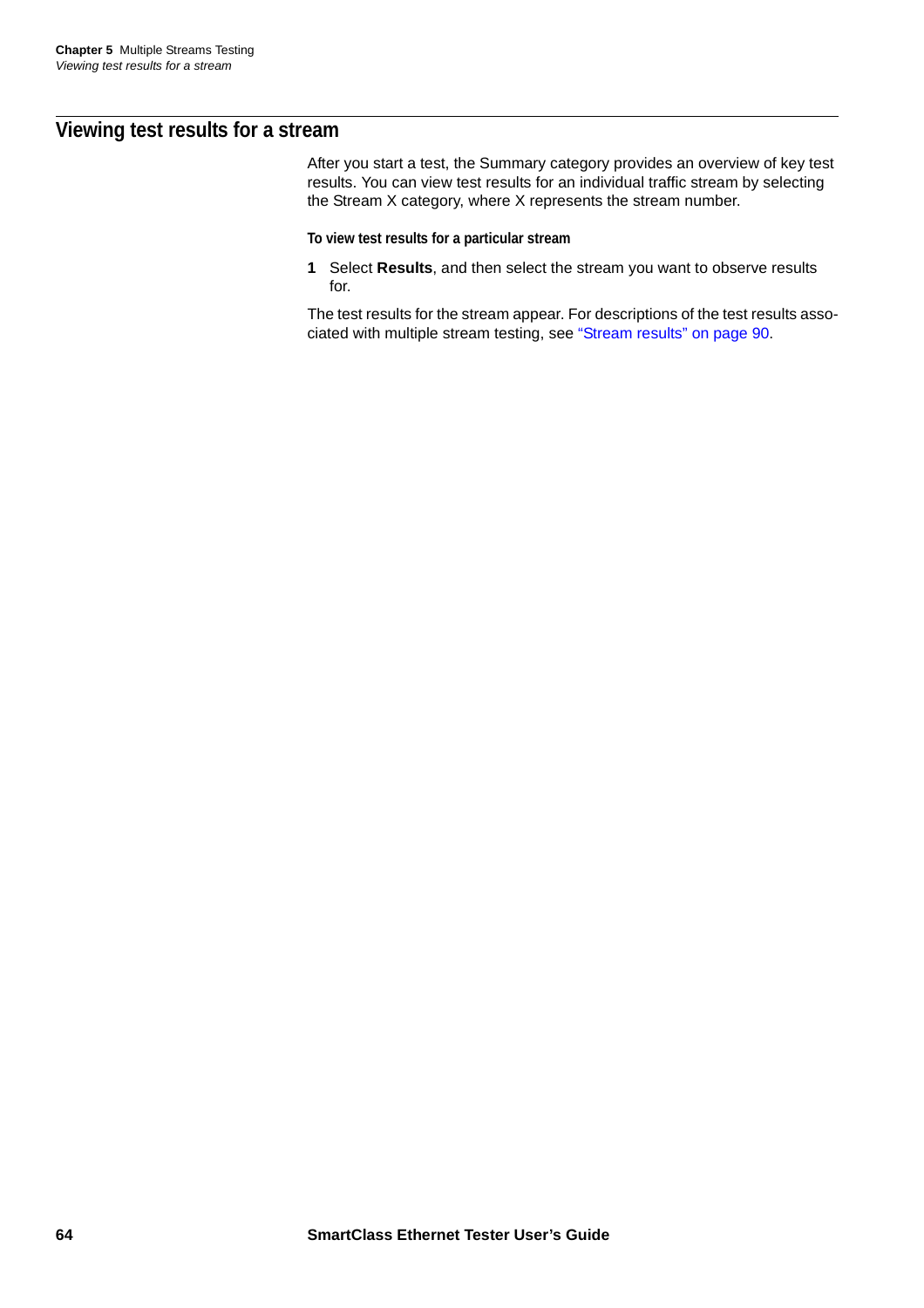# RFC 2544 testing



This chapter describes the automated RFC 2544 tests. Topics discussed in this chapter include the following:

- ["About RFC 2544 testing" on page 66](#page-79-0)
- ["Running an RFC 2544 test" on page 67](#page-80-0)
- ["Viewing the RFC 2544 log" on page 71](#page-84-0)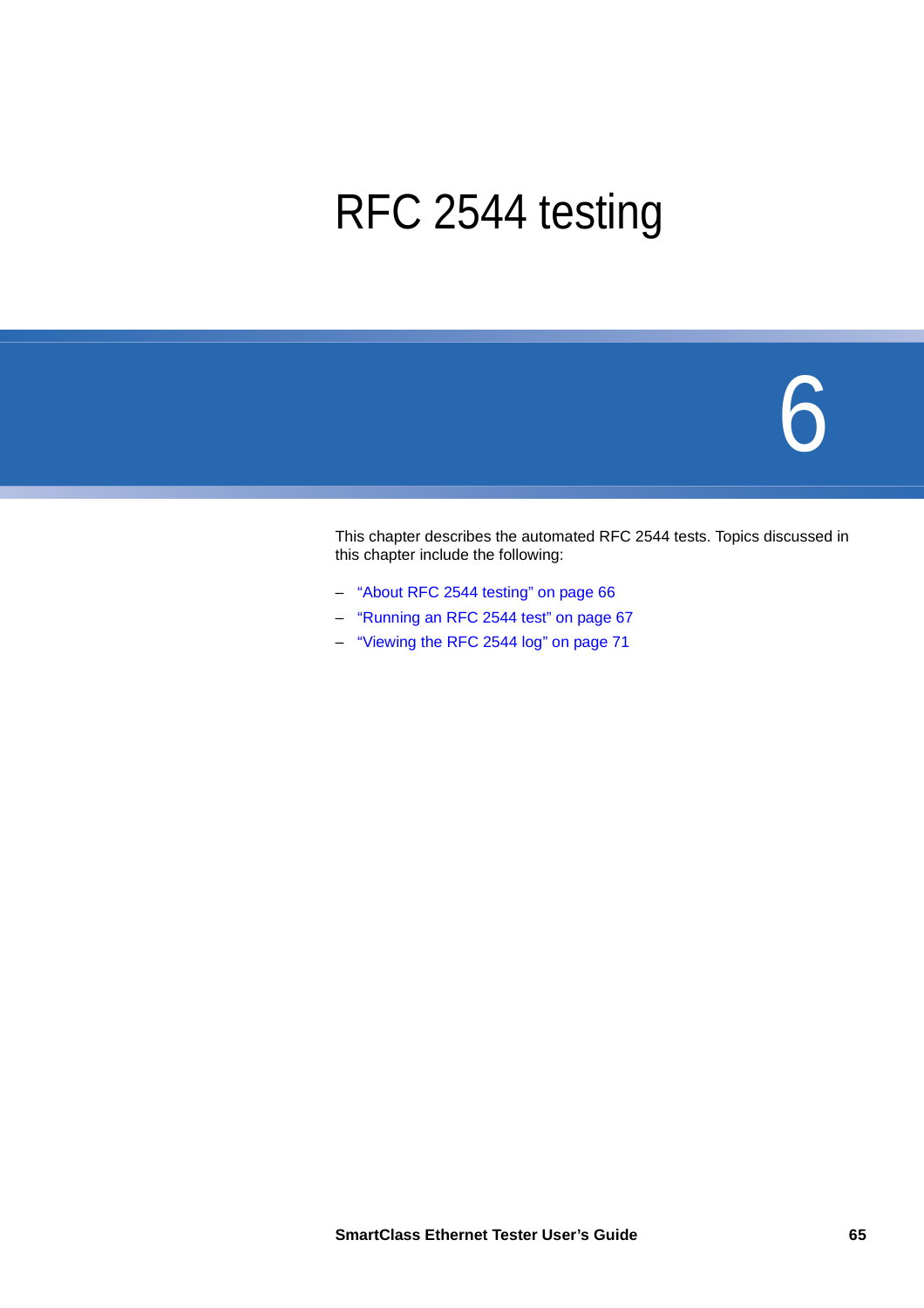# <span id="page-79-0"></span>**About RFC 2544 testing**

Using the Ethernet Tester, you can run RFC 2544 tests which automatically execute the procedures recommended in RFC 2544 for verifying throughput, measuring latency, determining the frame loss rate, and testing back to back frames. The tests then automatically generate a text file of results.

If you are testing on a switched Ethernet network, you must use two JDSU Ethernet test sets as end stations on the circuit.

Two types of RFC 2544 tests are available: symmetrical and asymmetrical.

**Symmetrical RFC 2544 test** The symmetrical RFC 2544 test is useful if the uplink and downlink speeds on the circuit you are testing are the same. When running this test, the tester on the near-end loops up a tester on the far end, then transmits traffic which is looped back to the near end.



**Figure 12** Symmetrical RFC Application

**Asymmetrical RFC 2544 test** The asymmetrical RFC 2544 test is useful if the uplink and downlink speeds on the circuit are different (as illustrated in [Figure 13 on page 67](#page-80-1)). The test can be run end-to-end; no loopback is required. When you configure the test, you indicate that you are testing Upstream or Downstream.

> **Upstream** - If you are testing Upstream, the master tester configures a slave tester to prepare it to receive traffic, sends traffic, then queries the slave for results concerning the upstream link.

> **Downstream** - If you are testing Downstream, the slave generates traffic (as configured on the master tester), and then transmits the traffic to the master. Results for the downstream link are then displayed on the master tester.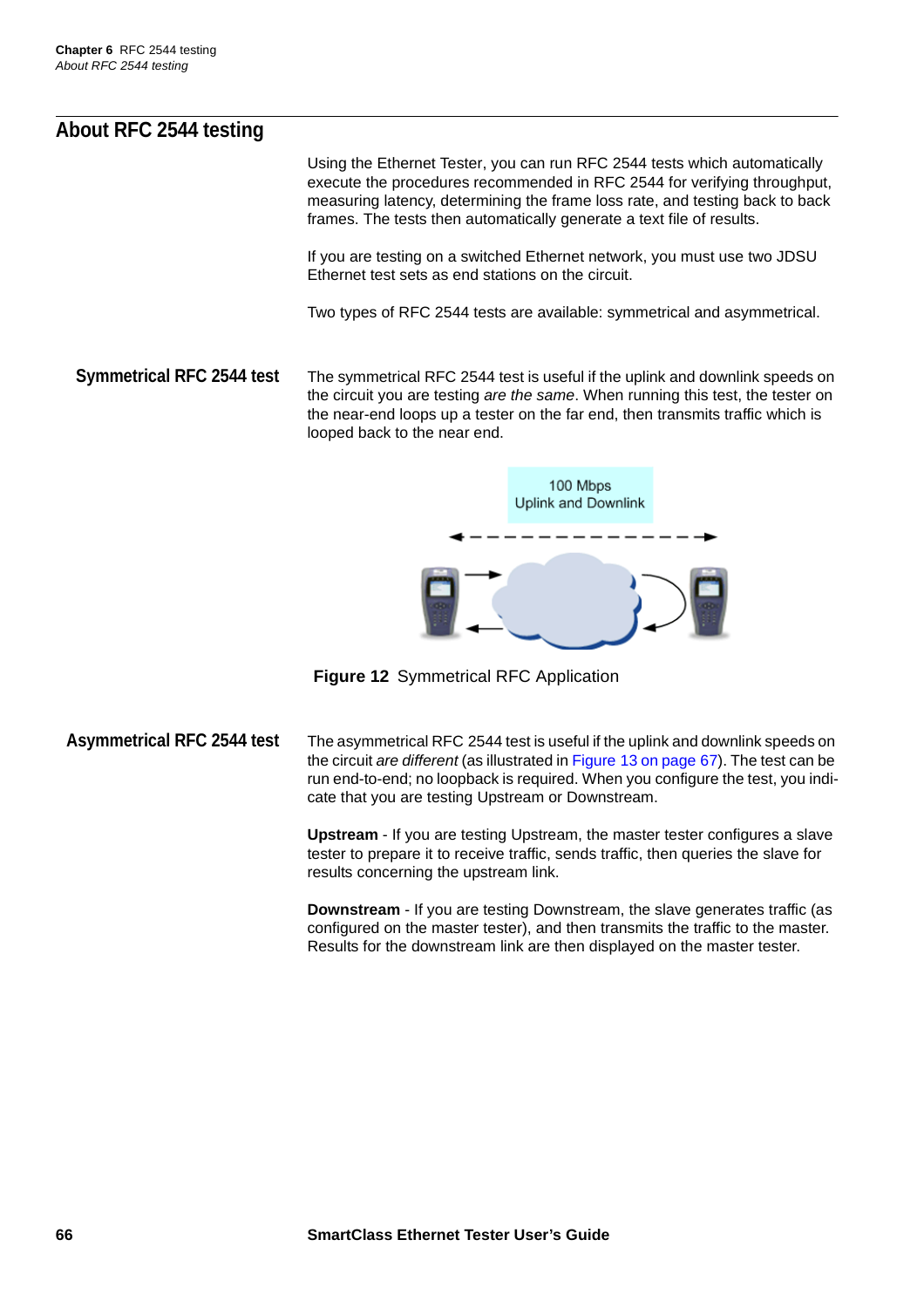Uplink and downlink results can then be observed on the testers.



<span id="page-80-1"></span>**Figure 13** Asymmetrical RFC Application

# <span id="page-80-0"></span>**Running an RFC 2544 test**

Running the symmetrical or asymmetrical RFC 2544 test involves specifying test application settings (on both testers if you are running the asymmetrical test), starting the test, and then observing the progress of the test in the RFC 2544 log.

## **NOTE:**

If running asymmetric tests, the far end unit must be one of the following:

- SmartClass Ethernet Tester running version 4.0.x or higher
- T-BERD/MTS 6000A MSAM or 8000 Transport Module running version 13.x or higher
- T-BERD/MTS 5800 version 2.2 or higher
- HST-3000 running version 7.30.x or higher

When running the RFC 2544 test, the tester always transmits a constant load of traffic.

#### **To run an RFC 2544 test**

- **1** On both testers, select one of the following on the Main Menu:
	- **Electrical Ethernet**. Launches a menu of test applications for testing 10/100/1000 Mbps electrical Ethernet.
	- **Optical Ethernet**. Launches a menu of test applications for testing 1 GigE optical Ethernet.
	- **Electrical IP**. Launches a menu of test applications for testing 10/100/1000 Mbps electrical IP.
	- **Optical IP**. Launches a menu of test applications for testing 1 GigE optical IP.

Be certain to select the same electrical or optical setting for both testers.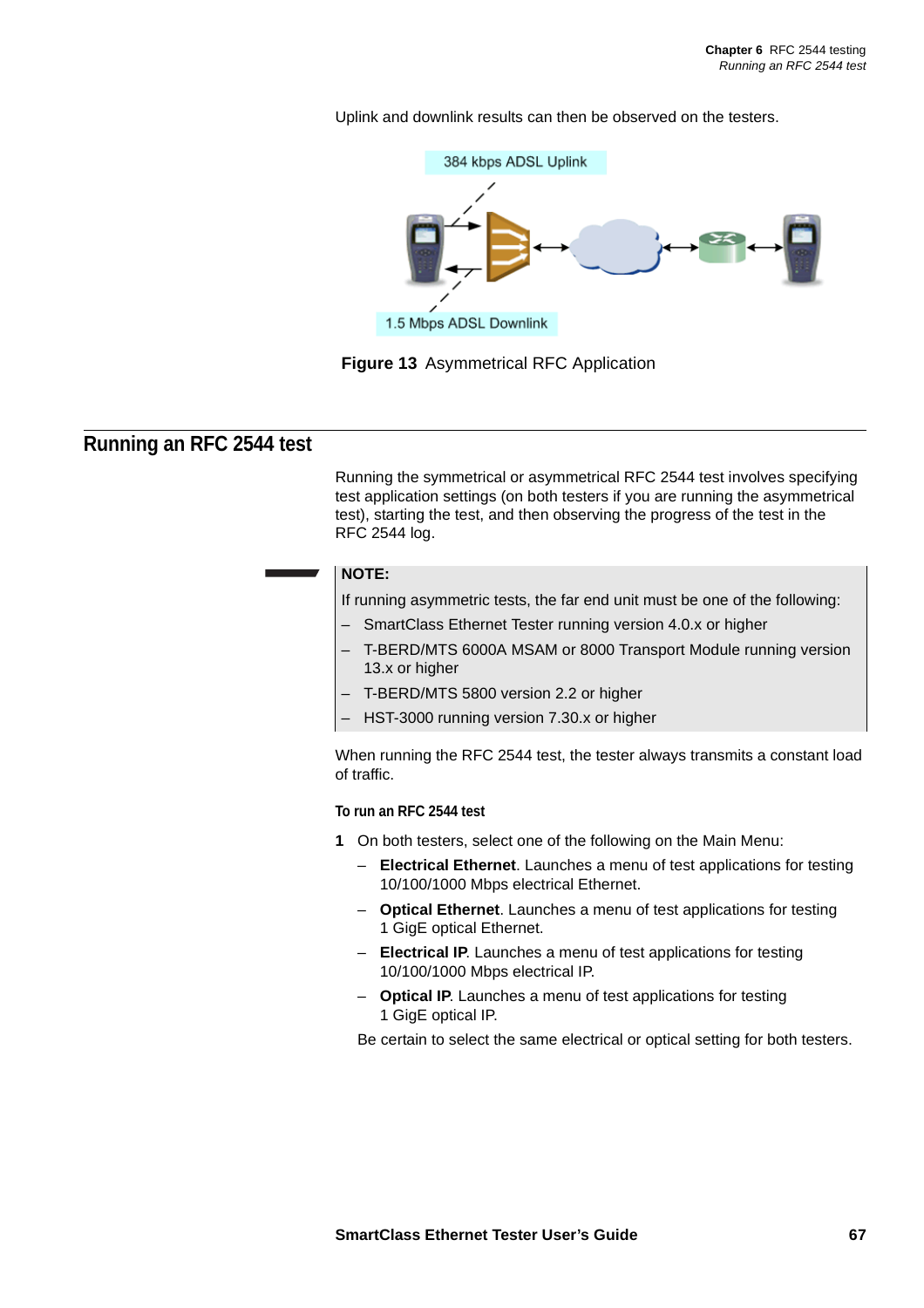- **2** Do one of the following:
	- If running symmetric tests, on both testers, select one of the following test applications:
		- L2 RFC 2544 Test
		- L3 RFC 2544 Test

Be certain to select the same application for both testers.

- If running asymmetric tests, on the near-end tester, select one of the following test applications:
	- L2 Asymmetrical RFC 2544 Test
	- L3 Asymmetrical RFC 2544 Test

On the far end tester, select a L2 or L3 Traffic application.

- **3** Initialize the link:
	- If you are running an L2 or L3 RFC test, initialize the Ethernet link (see ["Initializing the link" on page 22](#page-35-0)).
	- If you are running an L3 RFC test, specify the IP settings (see ["Speci](#page-59-0)[fying IP settings" on page 46](#page-59-0))
- **4** Specify the Ethernet and VLAN or Q-in-Q settings (see ["Specifying](#page-38-0)  [Ethernet settings" on page 25](#page-38-0) and ["Specifying VLAN or Q-in-Q settings"](#page-41-0)  [on page 28](#page-41-0)).

If you are running an asymmetrical test, the frame type and tag settings must match on the near end and far end testers.

- **5** If you are running a L3 RFC 2544 test, specify the IP settings (see ["Speci](#page-59-0)[fying IP settings" on page 46\)](#page-59-0).
- **6** Do one of the following:
	- If you are running an L2 RFC 2544 test, select the Frame Sizes option on the Configuration menu, and then select the size for the frames transmitted during testing. If you specify jumbo frames, specify the frame size in bytes.
	- If you are running an L3 RFC 2544 test, select the Packet Sizes or Frame Sizes option on the Configuration menu, and then select the size for the packets or frames transmitted during testing. If you specify jumbo frames, specify the frame size in bytes.
- <span id="page-81-1"></span>**7** If running a symmetric test, go to [step 8](#page-81-0).

If running an asymmetric test, press the Action key and then select **Connect**.

<span id="page-81-0"></span>**8** On the Configuration menu, select **RFC-2544 Test Setup**, and then select **Test Selection**.

A menu of each of the available tests appears. If you want to run a particular test during this test session, select **Yes**; otherwise, select **No**.

The menu selections will be greyed out if you are running an asymmetric test and not connected to the remote [\(step 7](#page-81-1) above).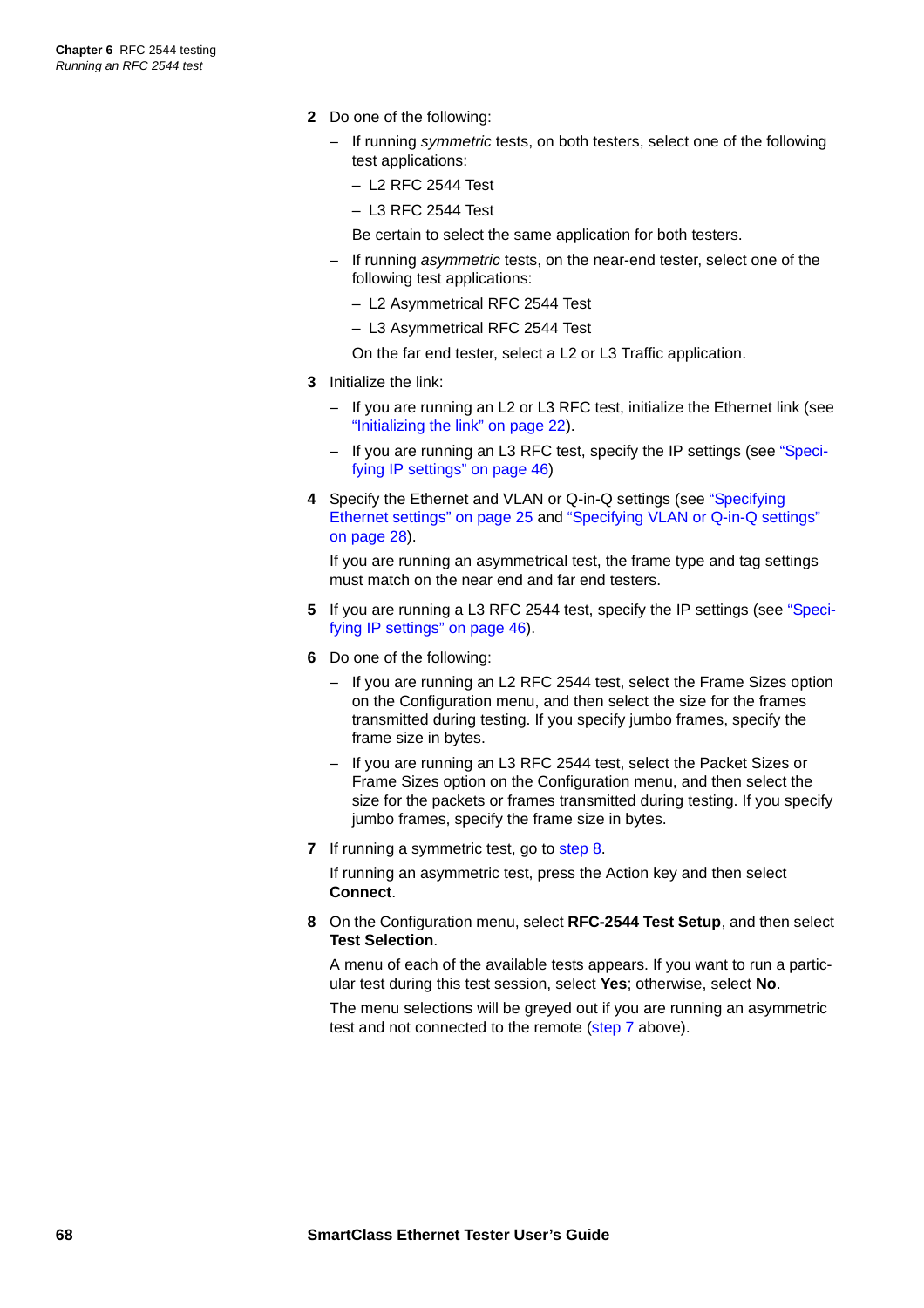| <b>Test/Parameter</b> | <b>Settings</b>                                                                                                                                                                                                                                                                                                                                                                                                                                                                                                                                                                                                                                                                                                                                                           |
|-----------------------|---------------------------------------------------------------------------------------------------------------------------------------------------------------------------------------------------------------------------------------------------------------------------------------------------------------------------------------------------------------------------------------------------------------------------------------------------------------------------------------------------------------------------------------------------------------------------------------------------------------------------------------------------------------------------------------------------------------------------------------------------------------------------|
| Throughput            | Specify:<br>Bandwidth Acc %. Specify the bandwidth accuracy<br>as a percentage of the line rate.<br>BW Loss Tol %. Specify the frame loss tolerance as<br>a ratio of lost frames to total frames transmitted. If<br>you specify anything exceeding 0.00%, the test will<br>not comply with the RFC 2544 standard.<br>Trial Duration (sec). Specify the duration of each<br>trial in seconds.<br>Show Pass/Fail. Specify whether the tester should<br>indicate whether the test passed or failed in the<br>RFC 2544 log.<br>Pass Threshold %. Specify the minimum bandwidth<br>for the circuit as a percentage of the line rate.<br>NOTE: If you are transmitting jumbo frames, allow<br>at least ten seconds after starting the test to reach<br>the bandwidth specified. |
| Latency (RTD)         | Specify:<br>Number of Trials. Specify the number of trials for<br>the test.<br>Trial Duration (sec). Specify the duration for each<br>-<br>trial in seconds.<br>Show P/F Status. Specify whether the tester should<br>indicate whether the test passed or failed in the<br>RFC 2544 log.<br>Pass Threshold (ms). Specify the maximum aver-<br>age delay measurement that the test will find<br>acceptable in milliseconds.                                                                                                                                                                                                                                                                                                                                                |
| <b>Packet Jitter</b>  | Specify:<br>Number of Trials. Specify the number of trials for<br>the test.<br>Duration (sec). Specify the duration for each trial in<br>seconds.<br>Show Pass/Fail. Specify whether the tester should<br>indicate whether the test passed or failed in the<br>RFC 2544 log.<br>Max Jitter (ms). Specify the maximum jitter mea-<br>surement that the test will find acceptable in milli-<br>seconds.                                                                                                                                                                                                                                                                                                                                                                     |
| Frame Loss            | Specify:<br>Bandwidth Gran. Specify the bandwidth granularity<br>ranging from 1 to 10.<br>Duration (sec). Specify the trial duration in seconds.                                                                                                                                                                                                                                                                                                                                                                                                                                                                                                                                                                                                                          |
| Back-To-Back          | Specify:<br>Frame Granularity. Specify the frame granularity<br>ranging from 1 to 1000.<br>Number of Trials. Specify the number of times the<br>tester will transmit back-to-back frames during the<br>course of the test.<br>Trial Duration (sec). Specify the duration for the test<br>in seconds.                                                                                                                                                                                                                                                                                                                                                                                                                                                                      |

**9** Press **Cancel** to return to the Test Setup menu. For each test you selected in [step 8](#page-81-0), specify the required settings: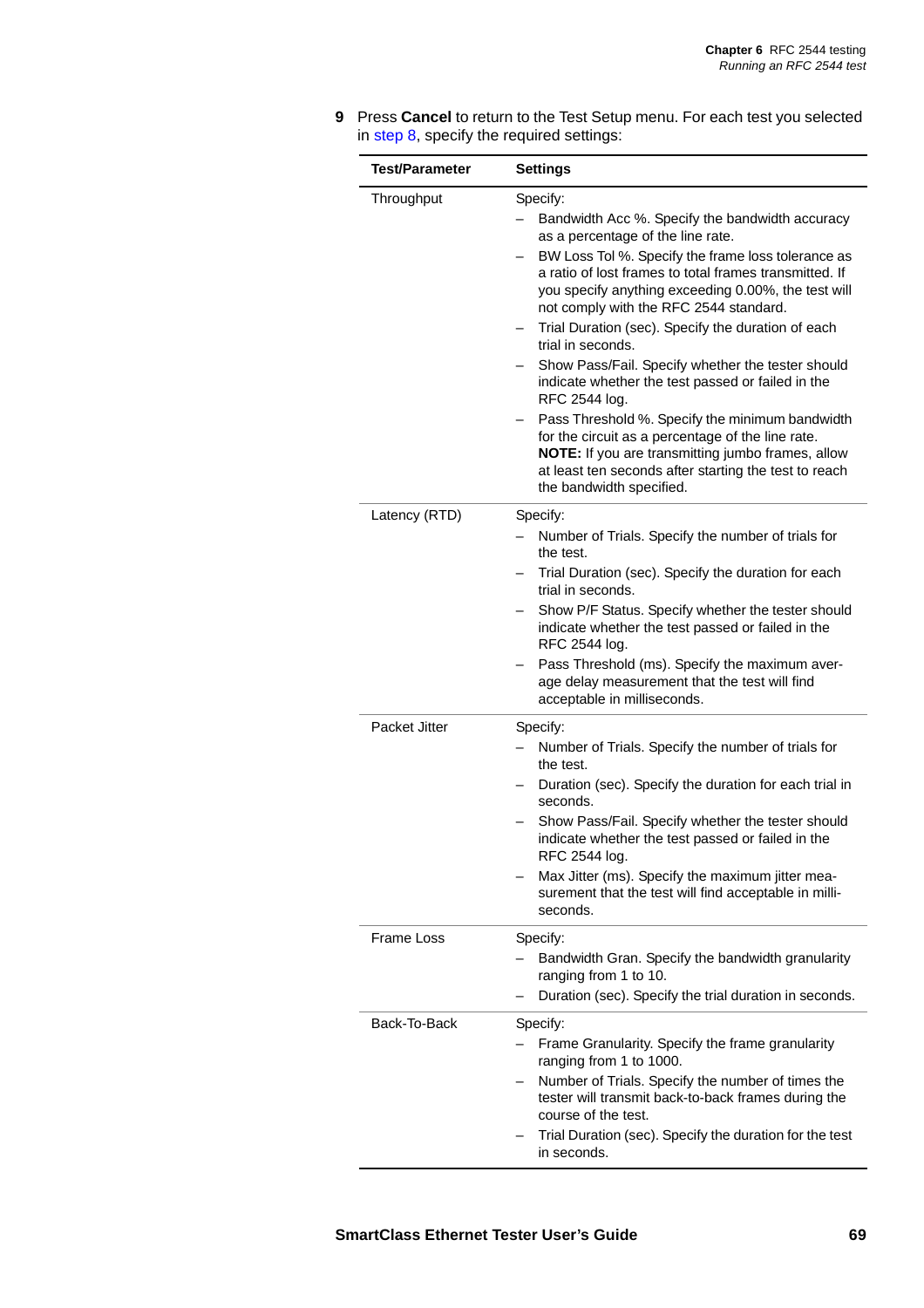| Test/Parameter                               | <b>Settings</b>                                                                                                                                                                                                            |
|----------------------------------------------|----------------------------------------------------------------------------------------------------------------------------------------------------------------------------------------------------------------------------|
| <b>Direction</b><br>(Asymmetric RFC<br>only) | Specify one of the following:<br>Upstream, to run the script for the upstream link.<br>Downstream, to run the script for the downstream<br>link.<br>Combined, to run the script for both directions.                       |
| Source Addr                                  | Enter the source IP address for the traffic.                                                                                                                                                                               |
| Subnet Mask                                  | Enter the subnet mask address for the traffic.                                                                                                                                                                             |
| Default Gateway                              | Enter the default gateway for the traffic.                                                                                                                                                                                 |
| Remote Srv Addr                              | Enter the default server address for the traffic.                                                                                                                                                                          |
| Max Bandwidth %                              | Specify the maximum bandwidth the tester will transmit<br>during the course of running each of the tests you<br>selected and configured.<br><b>NOTE:</b> The RFC 2544 test always transmits a constant<br>load of traffic. |

- **10** If you would like to include the customer name, technician's name, and the location of the test in the RFC 2544 log, on the Configuration menu, select **User Info**, then specify the information.
- **11** To start the test, press the **#Start key**.
	- If you are running the symmetrical RFC 2544 Test, the Master tester loops up the Slave tester at the far end, and then starts the test.
	- If you are running the asymmetrical RFC 2544 Test, and you indicated that you are testing Upstream, the Master tester configures the Slave tester to prepare it to receive traffic, sends traffic, and then queries the slave for results.
	- If you are running the asymmetrical test, you must reconnect after each test.
	- If you are running the asymmetrical RFC 2544 Test, and you indicated that you are testing Downstream, the Master tester configures the Slave tester to transmit traffic, the slave sends traffic, and results for the downstream link are available on the master.
	- The RFC 2544 log appears automatically (see ["Viewing the RFC 2544](#page-84-0)  [log" on page 71\)](#page-84-0).

After the RFC 2544 Test is complete, the tester creates a text file with an "RFC2544" prefix. For information on downloading text files to Excel, see the instructions provided with the JDSU One Expert<sup>TM</sup> Handheld Manager PC Client Utility. The Handheld Manager Utility can convert the text file to a .pdf file.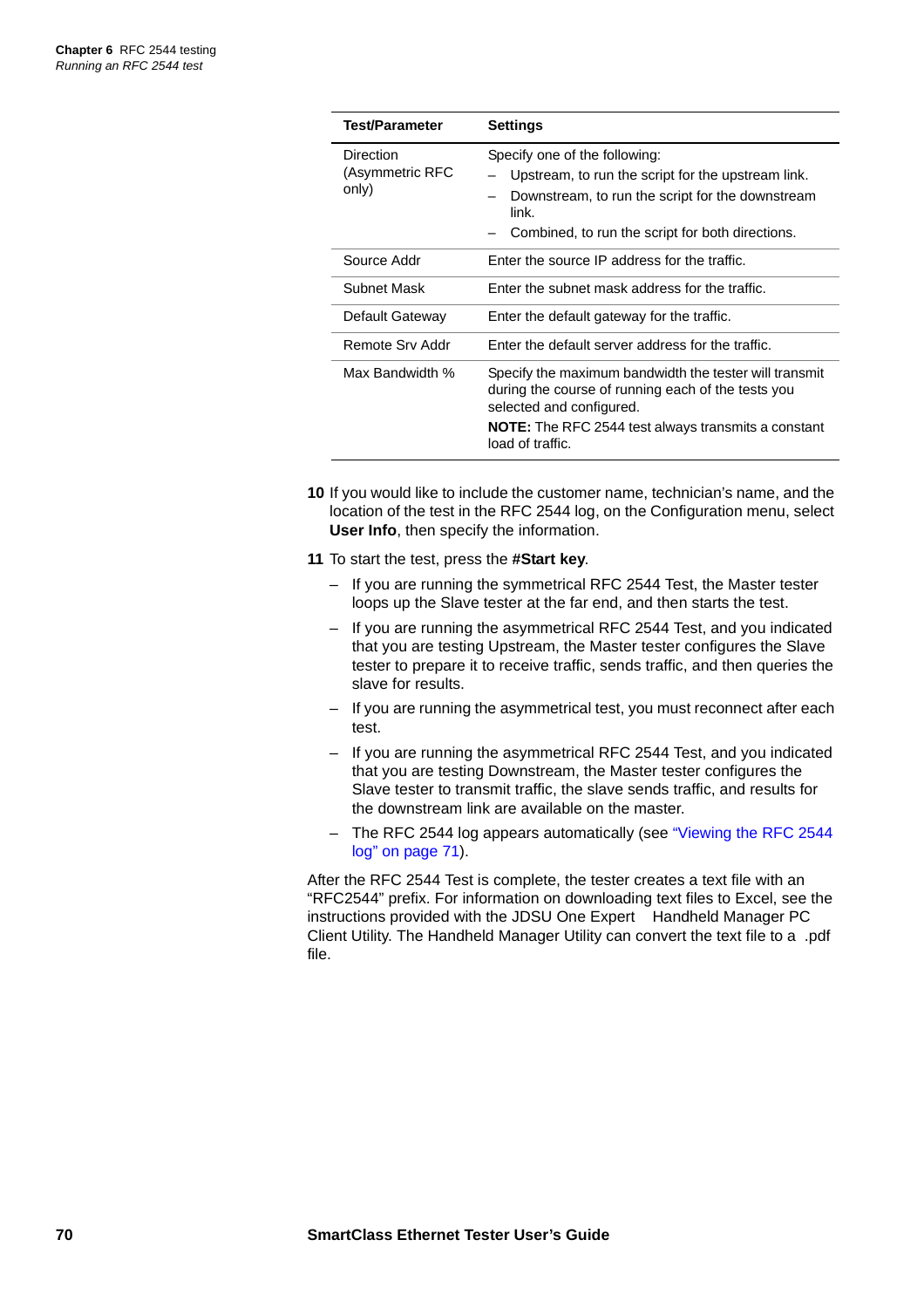# <span id="page-84-0"></span>**Viewing the RFC 2544 log**

After you start an RFC 2544 test, you can observe the progress and status of each test in the RFC 2455 log, which appears automatically when you start the test using the **#Start** key (unless you already have a result category displayed).

If you start test by pressing \*Action, and then selecting Start RFC-2544, you can display the log yourself using the following procedure.

#### **To view the RFC 2544 log**

– On the RFC-2544 Menu, select **Results**, and then select **RFC2544 Log**.

The log appears, indicating the progress of each test as it is executed, and displaying key results associated with each of the tests as they are completed.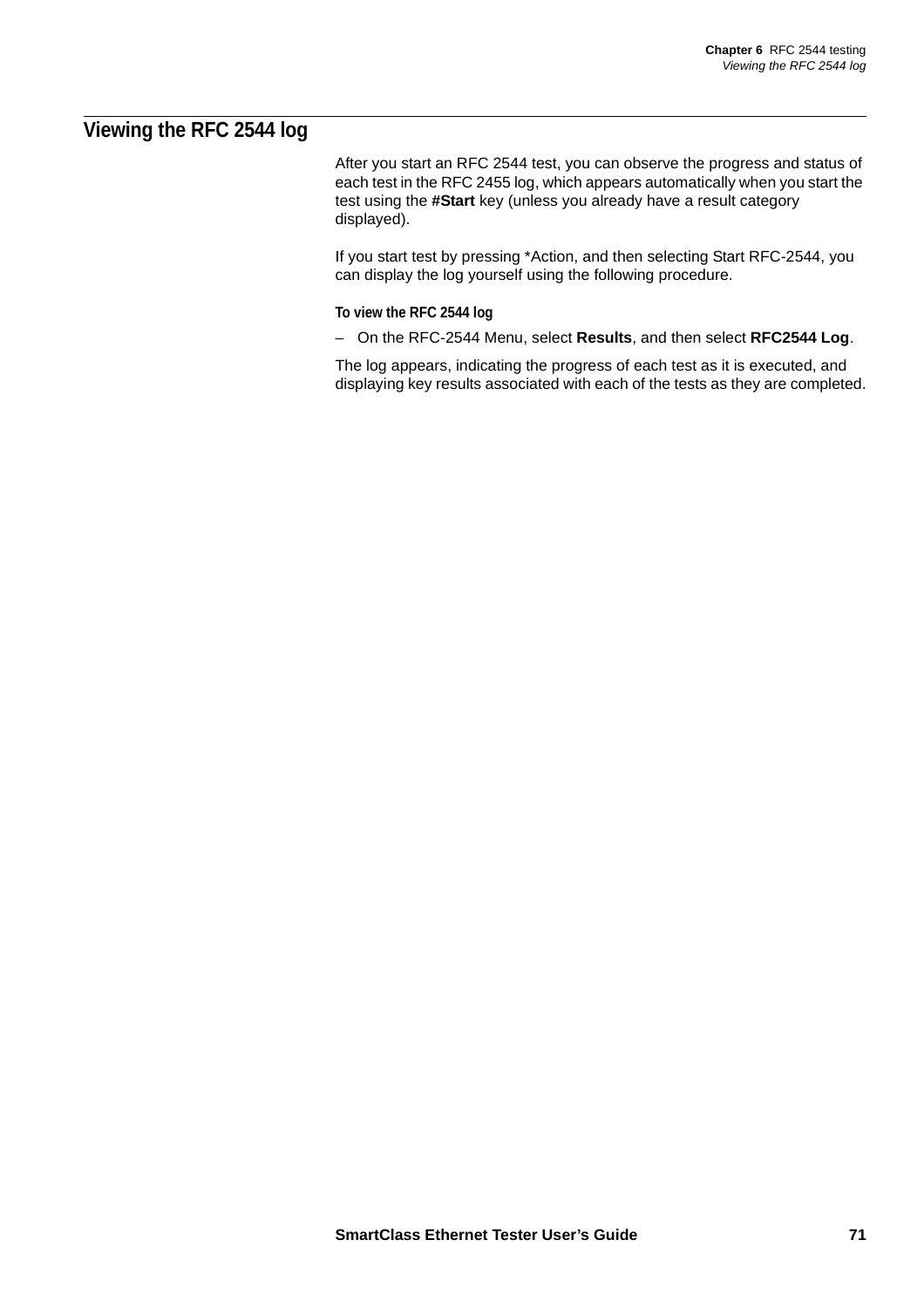**Chapter 6** RFC 2544 testing Viewing the RFC 2544 log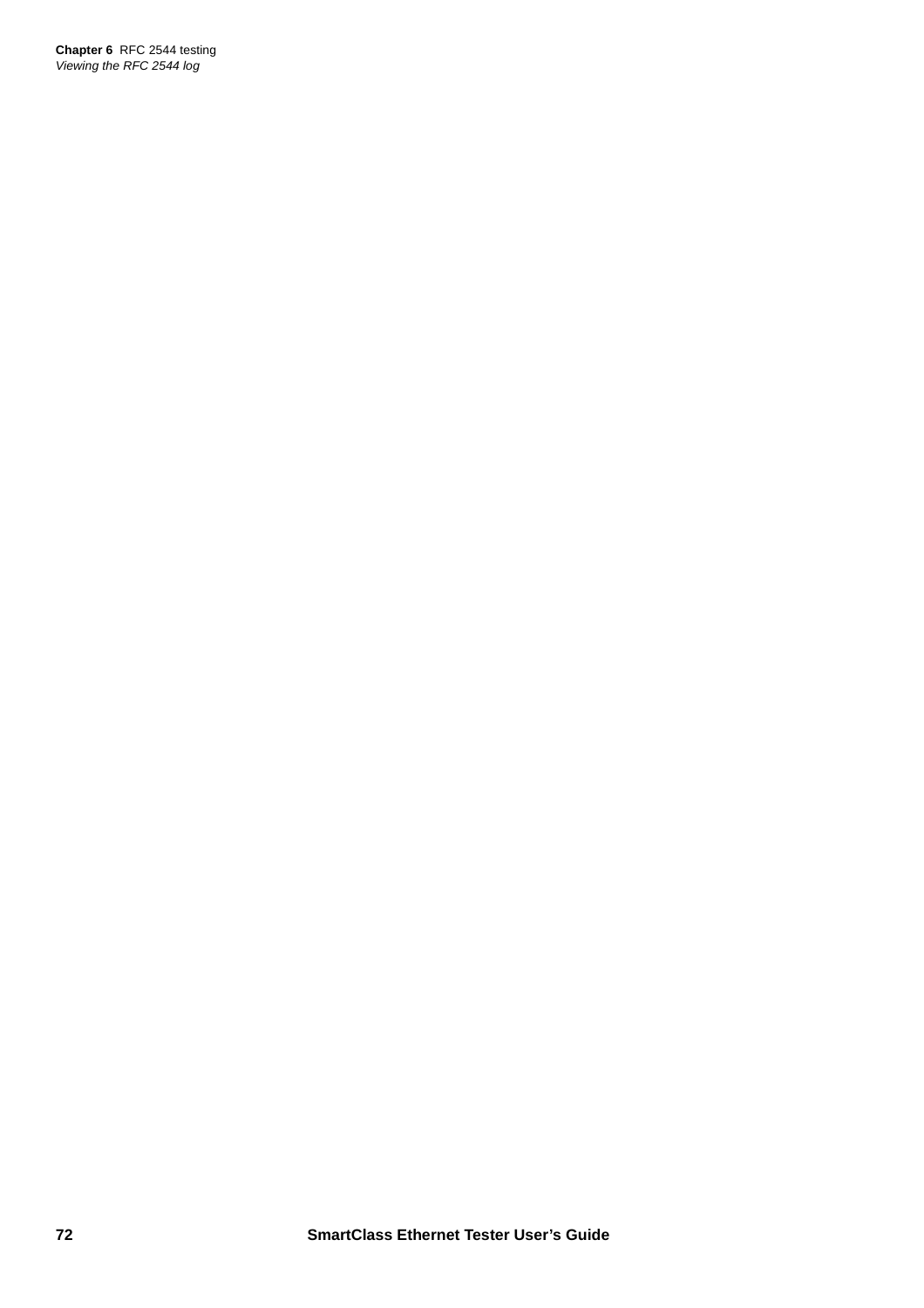# <span id="page-86-0"></span>**Managing Files**

This chapter provides task-based instructions for managing stored configurations and results on the SmartClass Ethernet Tester. Topics discussed in this chapter include the following:

- ["About configuration and result files" on page 74](#page-87-0)
- ["Saving configurations" on page 74](#page-87-1)
- ["Viewing saved configurations" on page 75](#page-88-1)
- ["Restoring saved configurations" on page 75](#page-88-0)
- ["Deleting saved configurations" on page 76](#page-89-1)
- ["Saving results" on page 76](#page-89-0)
- ["Viewing saved results" on page 77](#page-90-0)
- ["Deleting saved results" on page 77](#page-90-1)

7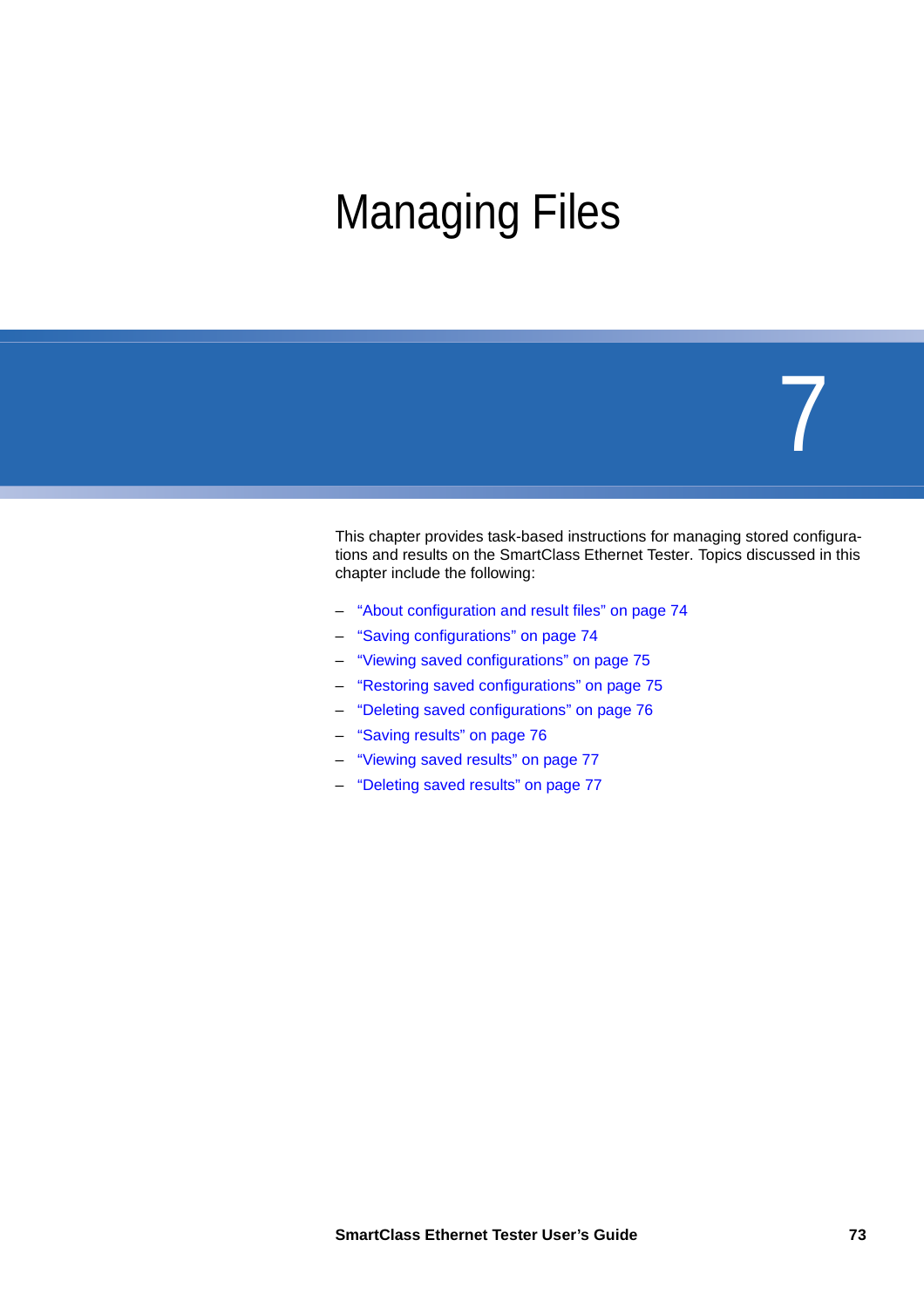# <span id="page-87-0"></span>**About configuration and result files**

You can define and then save test configurations with the settings that you expect to use on a frequent basis. After saving a configuration, you can restore it at any time to run another test using the same settings.

You can also save test results, and then view them later on your tester, or by downloading the test result file using the JDSU One Expert<sup>™</sup> Handheld Manager PC Client Utility.

## <span id="page-87-1"></span>**Saving configurations**

After you configure a test, you can save the configuration.

## **To save a test configuration**

- **1** If you haven't already done so, launch your test application (see ["Launching an Ethernet test application" on page 22](#page-35-1) or ["Launching an IP](#page-55-0)  [test application" on page 42\)](#page-55-0), initialize the Ethernet link (see ["Initializing](#page-35-0)  [the link" on page 22\)](#page-35-0), and then configure the test (see ["Specifying L2 test](#page-38-1)  [application settings" on page 25](#page-38-1) or ["Specifying L3 test application settings"](#page-56-1)  [on page 43](#page-56-1)).
- **2** On the Configuration menu, select **Save/Restore-View**. The Save/Restore-View menu appears.
- **3** Select **Save Config**.

A screen appears prompting you for a filename for the configuration file.

**4** Enter a filename, and then press **OK**.

The configuration file is saved with a suffix that indicates the type of application the configuration is used for. For example, if you save a configuration that will be used to run an optical layer 3 streams application, the following suffix is automatically appended to your filename:

O\_L3STR

## **NOTE:**

You can not view saved Multiple Streams or RFC 2544 configurations on the instrument itself. You can view all other configurations on your test instrument.

The JDSU One Expert<sup>™</sup> Handheld Manager PC Client Utility, provided with the SmartClass Ethernet tester, provides the ability to download these configurations to your laptop or PC if necessary, where you can then view them. The utility is also available as a free download on [www.jdsu.com.](http://www.jdsu.com)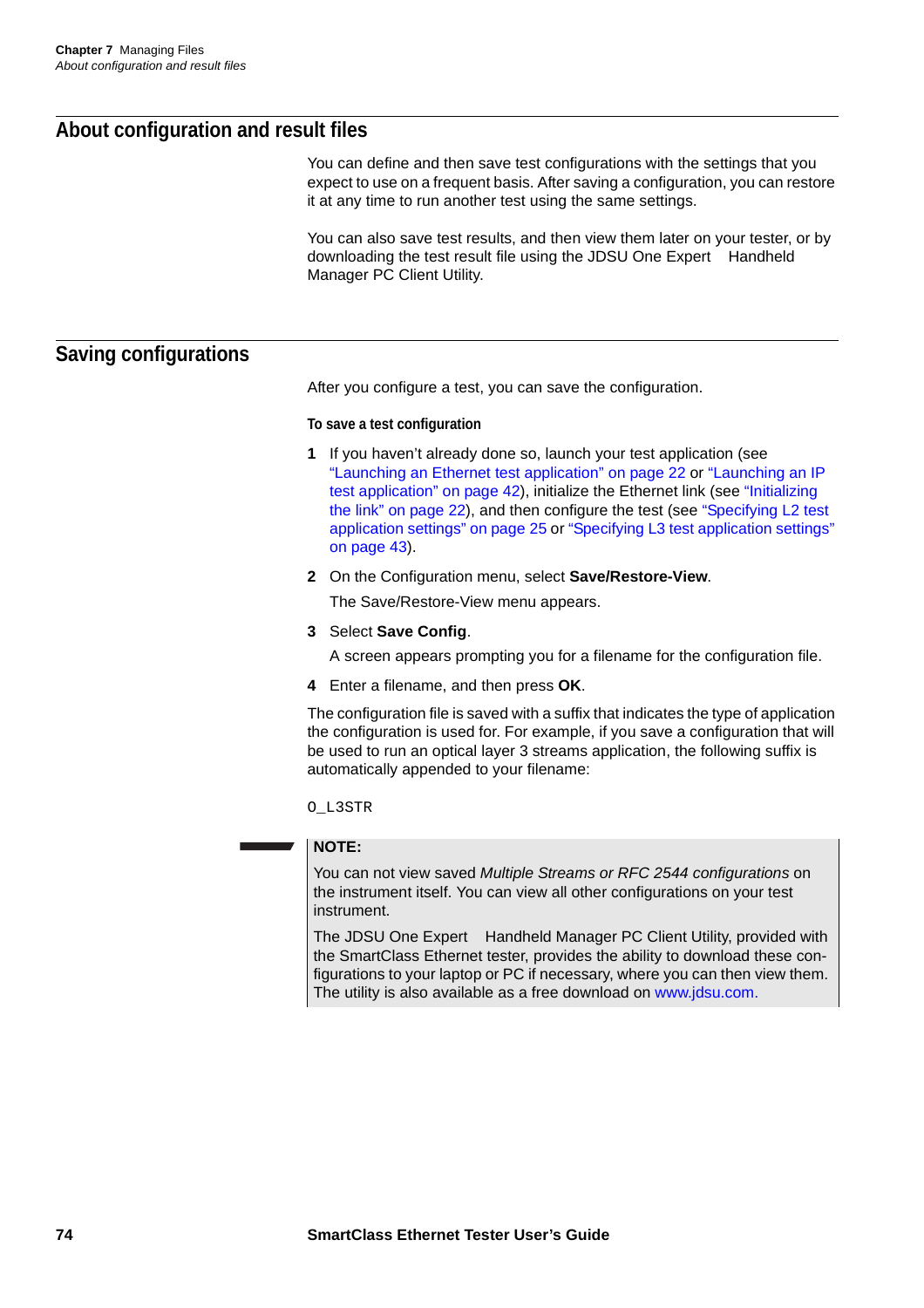# <span id="page-88-1"></span>**Viewing saved configurations**

The following procedure describes how to view saved configuration files.

## **To view saved configuration files**

**1** Select **File Manager** from the Main Menu.

The File Manager menu appears.

**2** Select **Config Files**.

A list of saved configuration files appears.

**3** Use the down arrow to scroll to and select the file you want to view, and then press **OK**.

The View Configs screen appears, listing the saved configuration, and grouping them by settings screen (as they appear on your tester when you configure a test).

**4** Use the up and down arrow keys to scroll through the settings. When you are finished, press **Cancel** to return to the previous screen.

The saved configurations were displayed.

## **TIP:**

You can also view configurations using the procedure provided in ["Restor](#page-88-0)[ing saved configurations" on page 75](#page-88-0), but press the **OK key** instead of the right arrow key.

# <span id="page-88-0"></span>**Restoring saved configurations**

You can restore saved configurations on your instrument.

## **To restore a saved test configuration**

- **1** If you haven't already done so, launch your test application.
- **2** On the Configuration menu, select **Save/Restore-View**. The Save/Restore-View menu appears.
- **3** Use the up and down arrows to highlight the saved configuration you want to restore, and then press the **right arrow key** provided on the front panel of the instrument (see Figure 14).



Right Arrow Key

**Figure 14** SmartClass Arrow Keys

The configuration file is restored.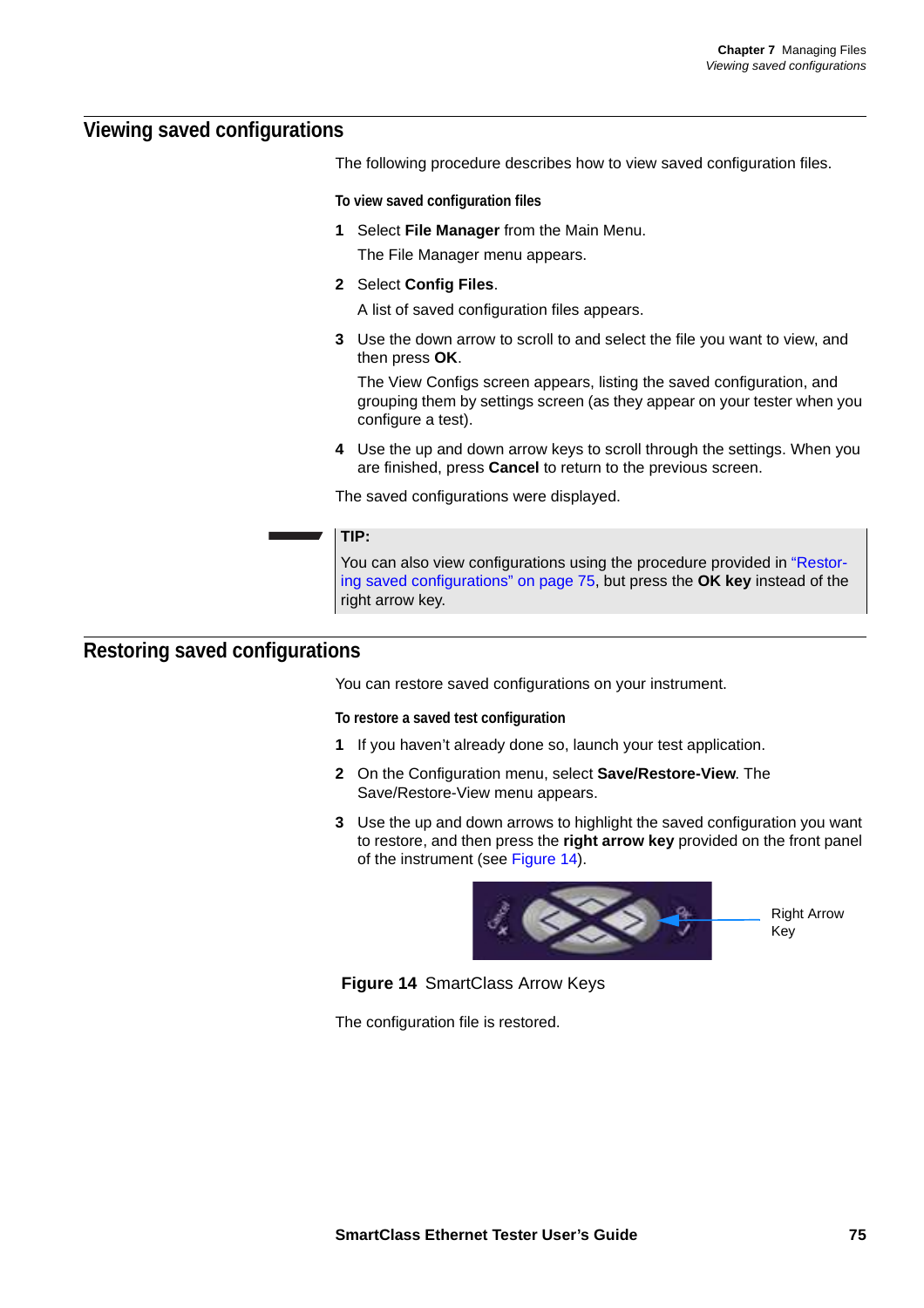# <span id="page-89-1"></span>**Deleting saved configurations**

You can delete saved configurations on your instrument.

#### **To delete a saved test configuration**

- **1** Select **File Manager** from the Main Menu. The File Manager menu appears.
- **2** Select **Config Files**. A list of saved configuration files appears.
- **3** Use the up and down arrows to highlight the configuration you want to delete, and then press the left arrow key provided on the front panel of the instrument (see Figure 15).

Left Arrow Key



**Figure 15** SmartClass Arrow Keys

**4** When prompted to confirm the deletion, select **Yes**.

The configuration file is deleted.

## **TIP:**

You can also delete configurations using the procedure provided in ["Restor](#page-88-0)[ing saved configurations" on page 75](#page-88-0), but press the **left arrow key** instead of the right arrow key.

# <span id="page-89-0"></span>**Saving results**

After running a test, you can save the results, and then view them, print them, or import them into Excel at a later time.

#### **To save test results**

**1** After your test is finished, display the Results menu, and then select **Save Results**.

A screen appears prompting you for a filename for the results file.

**2** Enter a filename, and then press **OK**.

The result file is saved.

The test results are stored.

For more information on downloading the results to Excel, see the instructions provided with the JDSU One Expert<sup>™</sup> Handheld Manager PC Client Utility.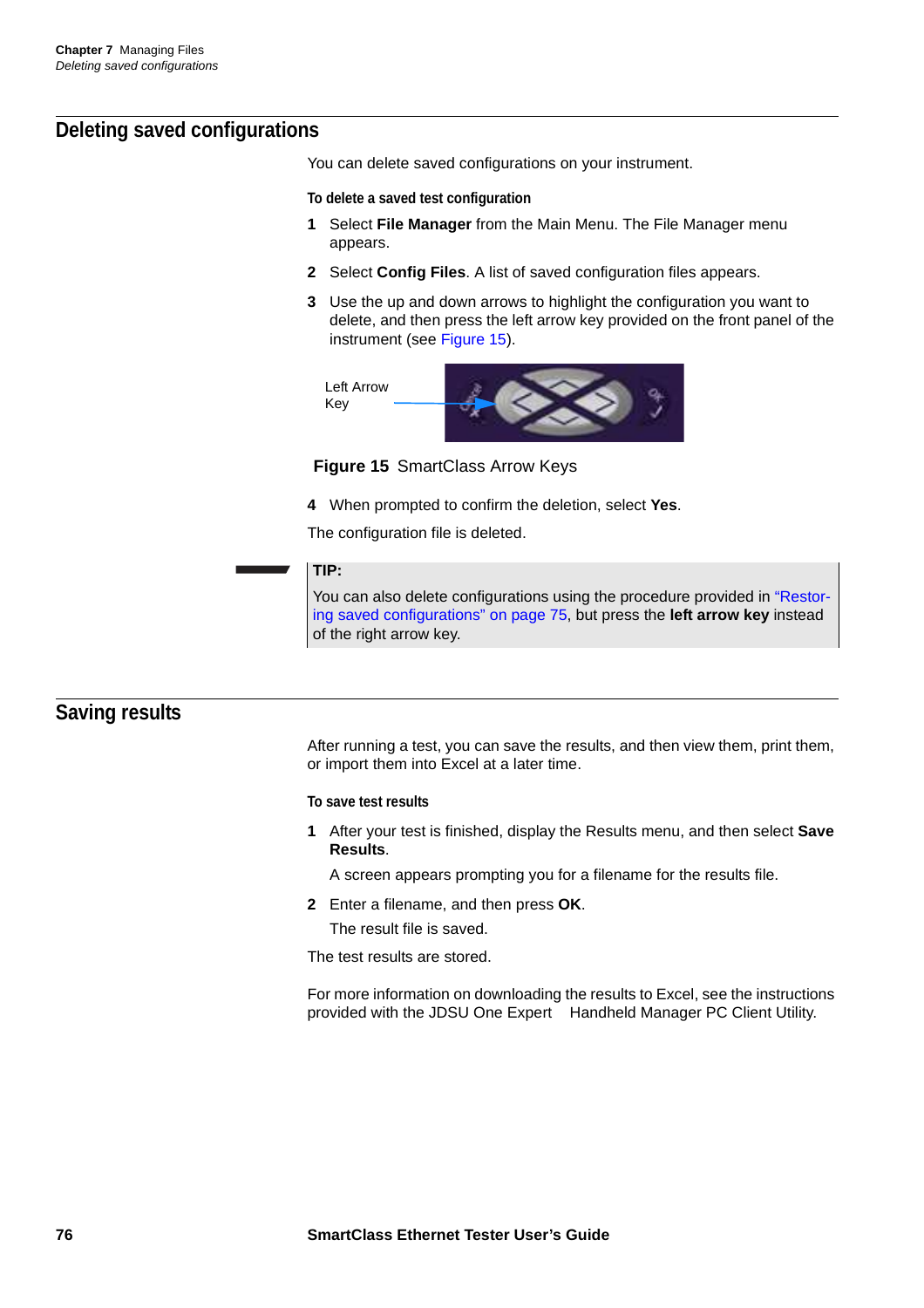# <span id="page-90-0"></span>**Viewing saved results**

The following procedure describes how to view saved result files.

## **To view saved result files**

**1** Select **File Manager** from the Main Menu.

The File Manager menu appears.

**2** Select **Result Files**.

A list of saved result files appears.

**3** Use the down arrow to scroll to and select the file you want to view, and then press **OK**.

The View Results screen appears, listing the saved test results, and grouping them by category. Figure 14 illustrates the View Results screen for saved Flectrical L3 Traffic Test results

| <b>View Result</b>                                                                 |       |
|------------------------------------------------------------------------------------|-------|
| <b>Electrical L3 Traffic Test</b><br>01/09/2008<br>02:48:22 AM<br>Ethernet_Summary |       |
| Sync Active                                                                        | Down  |
| <b>Sync History</b>                                                                | Ok    |
| <b>Link Active</b>                                                                 | Down  |
| Link History                                                                       | Ok    |
| <b>ARP Status</b>                                                                  |       |
| <b>DHCP Status</b>                                                                 | Stati |

**Figure 16** View Results screen

**4** Use the up and down arrow keys to scroll through the results. When you are finished, press **Cancel** to return to the previous screen.

The saved results were displayed.

## <span id="page-90-1"></span>**Deleting saved results**

The following procedure describes how to delete saved test result files.

## **To delete files**

**1** Select **File Manager** from the Main Menu.

The File Manager menu appears.

**2** Select **Result Files**.

A list of files appears.

**3** Use the down arrow to scroll to and select the file you want to delete, and then press the left arrow key.

A menu appears asking you to verify whether or not you want to delete the file.

**4** To delete the file, select **Yes**.

The file is deleted.

## **SmartClass Ethernet Tester User's Guide 77**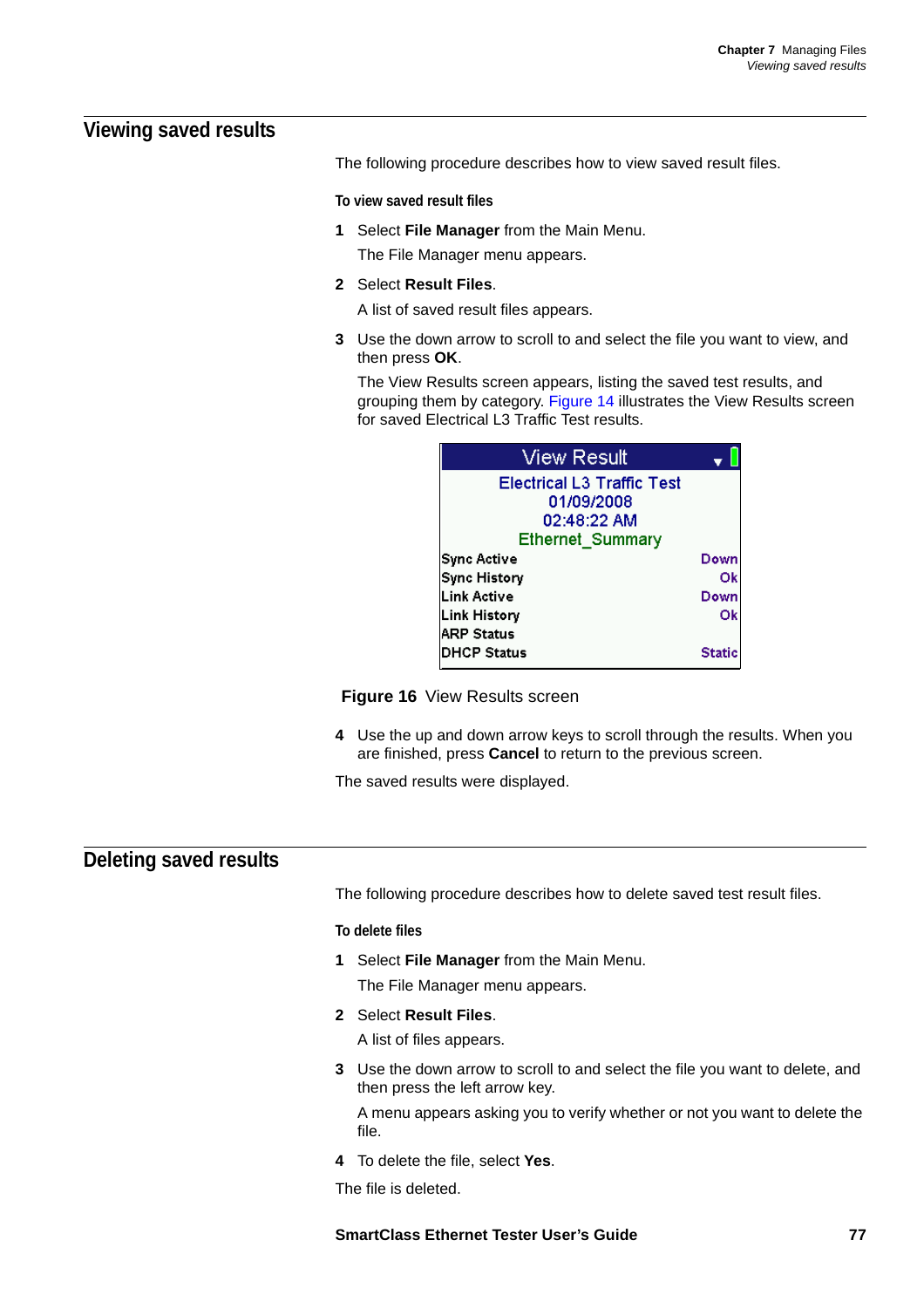**Chapter 7** Managing Files Deleting saved results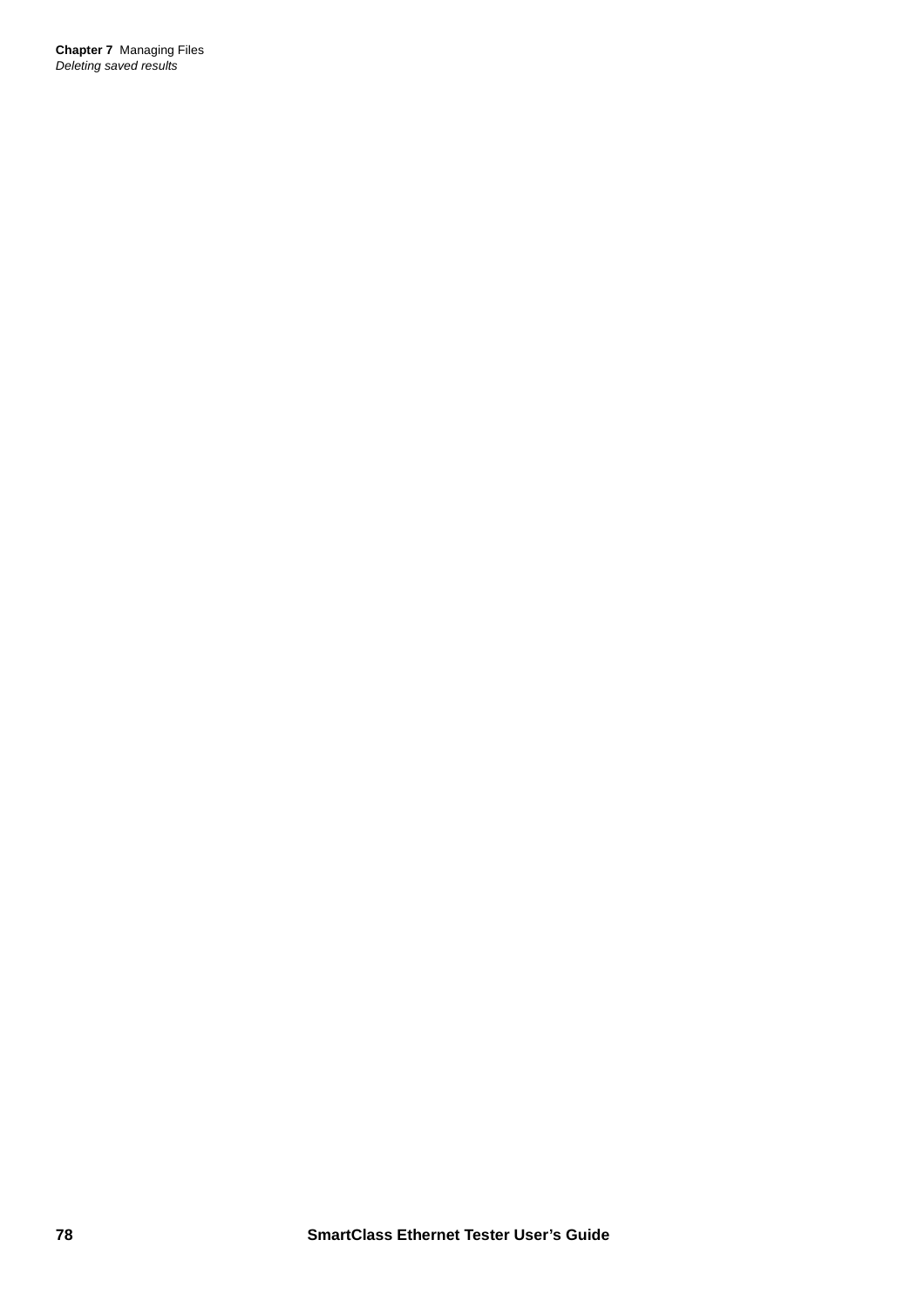# **Interpreting Test Results**



This chapter describes the test results that are gathered when running a test. Topics in this chapter include the following:

- ["LEDs" on page 80](#page-93-0)
- ["Viewing test results" on page 80](#page-93-1)
- ["Freezing test results" on page 81](#page-94-1)
- ["Summary results" on page 81](#page-94-0)
- ["Link Status results" on page 82](#page-95-0)
- ["IP Config Status" on page 85](#page-98-2)
- ["Link Stats results" on page 85](#page-98-1)
- ["Link Counts results" on page 87](#page-100-0)
- ["Error Stats results" on page 89](#page-102-0)
- ["Stream test results" on page 90](#page-103-1)
- ["L2 BERT Stats results" on page 91](#page-104-0)
- ["L2 Pattern Stats" on page 91](#page-104-1)
- ["Ping Stats results" on page 92](#page-105-0)
- ["TraceRoute Log results" on page 92](#page-105-1)
- ["Cable Diagnostics results" on page 92](#page-105-2)
- ["Optical Signal results" on page 94](#page-107-0)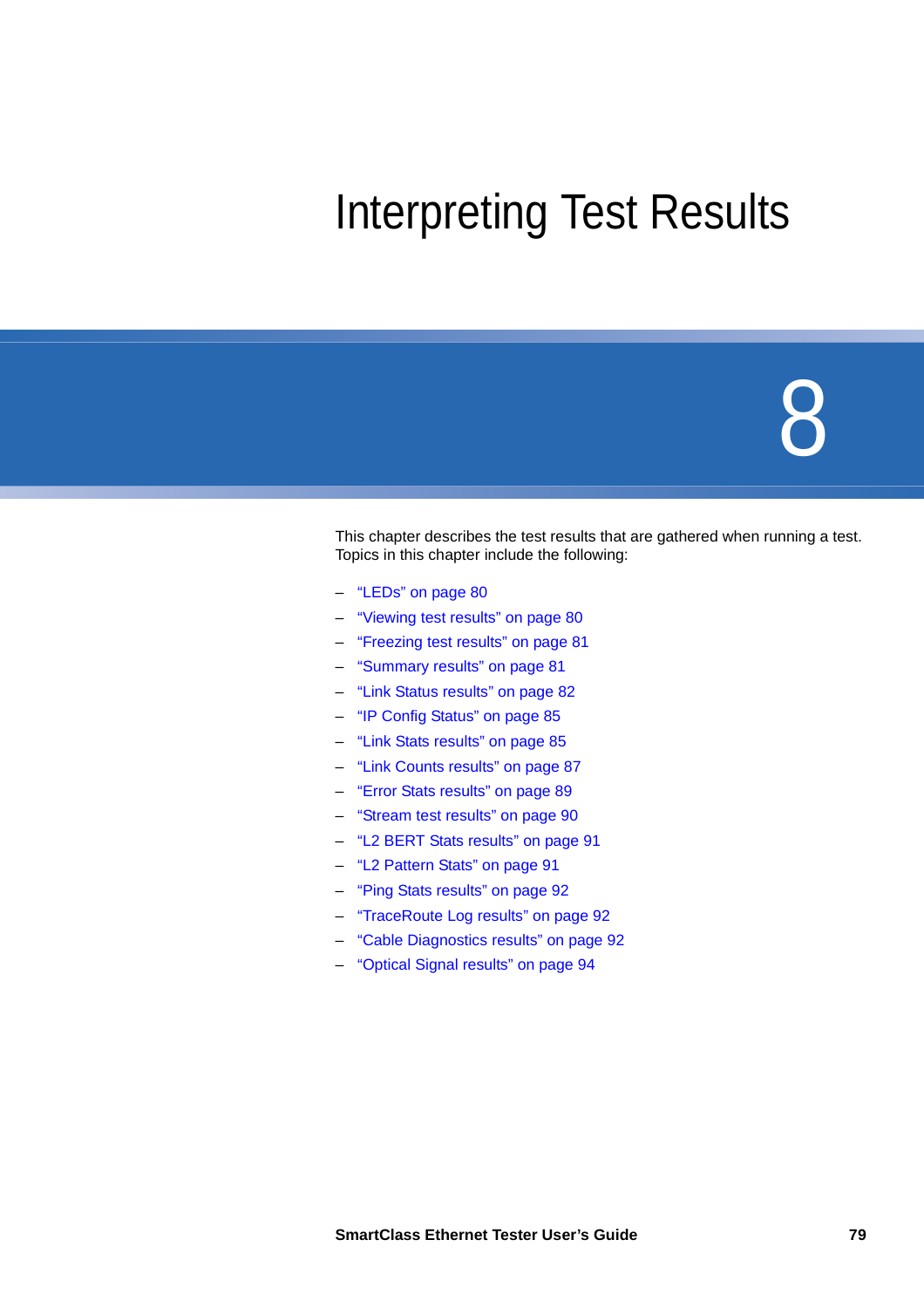# <span id="page-93-0"></span>**LEDs**

These status LEDs report the status of the tester. The function of each LED is described in Table 6

**Table 6** Status LEDs

| <b>LED</b>     | <b>Function</b>                                                                                                                                                                                                                                                                                                                                                                                                                                                                                                                                                                                                                                           |
|----------------|-----------------------------------------------------------------------------------------------------------------------------------------------------------------------------------------------------------------------------------------------------------------------------------------------------------------------------------------------------------------------------------------------------------------------------------------------------------------------------------------------------------------------------------------------------------------------------------------------------------------------------------------------------------|
| Sync           | Indicates the status of the link.<br>Solid green indicates that the link is active.<br>If the Sync LED is not illuminated, a link is not established.                                                                                                                                                                                                                                                                                                                                                                                                                                                                                                     |
| Frame          | Indicates the status of frame or packet detection.<br>Green indicates frames or packets are being detected in the<br>traffic stream.<br>If the Frame LED is not illuminated, frames are not detected.                                                                                                                                                                                                                                                                                                                                                                                                                                                     |
| Error          | Red indicates errors have been detected.                                                                                                                                                                                                                                                                                                                                                                                                                                                                                                                                                                                                                  |
| <b>Battery</b> | A multi-color LED that indicates the battery status.<br>Solid green indicates that an external source is powering<br>the tester.<br>When the LED changes to a solid red, indicates that the<br>battery is losing its charge, and has enough power to<br>operate for an additional ten minutes.<br>If your tester is powered using the AC adapter, on occa-<br>sion, a solid red LED may indicate that the adapter has<br>detected a fault condition. For details on correcting a fault<br>condition, see "Resolving problems" on page 100.<br>Solid amber indicates the battery is charging.<br>No color indicates that a battery is powering the tester. |

# <span id="page-93-1"></span>**Viewing test results**

After the a link is established between the SmartClass Ethernet Tester and another Ethernet device, the tester immediately accumulates and displays results in the Summary and Link Status result categories. After you start a test and transmit traffic, additional test results populate the remaining categories.

#### **To view test results**

- **1** If you haven't already done so, launch a test application (see ["Launching](#page-35-1)  [an Ethernet test application" on page 22](#page-35-1) or ["Launching an IP test applica](#page-55-0)[tion" on page 42](#page-55-0)), and then establish a link (see ["Initializing the link" on](#page-35-0)  [page 22](#page-35-0)).
- **2** Start the test (see ["Starting or restarting a test" on page 39\)](#page-52-0).
- **3** On the Main menu for the test, select **Results**.

A menu of result categories applicable to you test appears.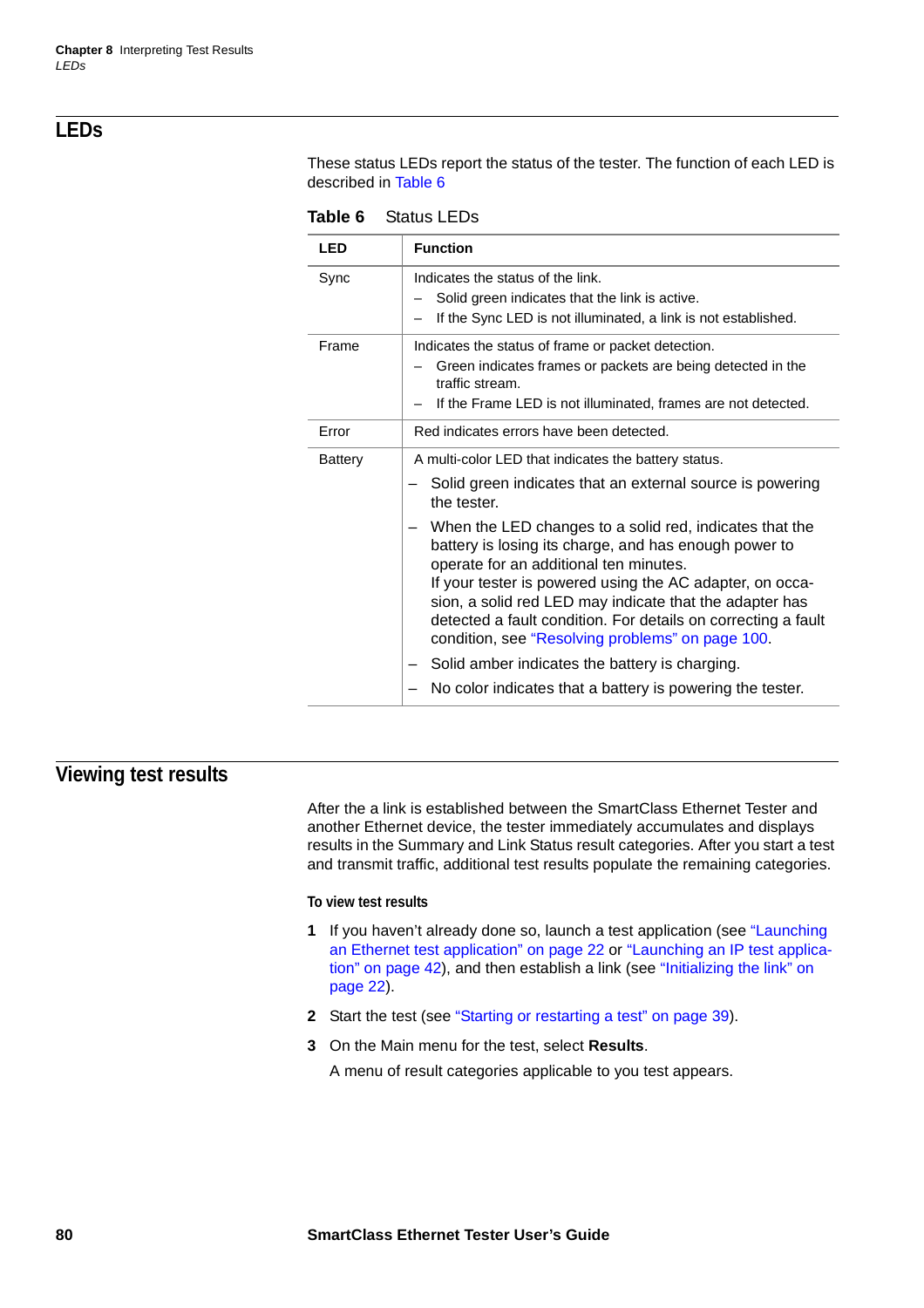**4** Select a result category.

Test results appear for the category you selected. After the test is complete and all results have accumulated, the status bar at the bottom of the results display blinks and indicates that the results are complete.

If you want to clear existing result values and then accumulate new values use the **Restart** action. You can also save the results, and then view, print, or export the results at a later time. For details, see [Chapter 7 "Managing Files"](#page-86-0).

## <span id="page-94-1"></span>**Freezing test results**

You can freeze the test results display at any time during the course of your test.

## **To freeze test results**

**1** On the Main menu for the test, select **Action (\*)**.

A menu of actions applicable to you test appears.

**2** Select **Freeze Results**.

A message appears indicating the tester is freezing results.

The results display freezes, and the status bar at the bottom of the result display blinks and indicates that results are frozen. Results continue to accumulate in the background.

To unfreeze the display, use the **Unfreeze Results** action.

## <span id="page-94-0"></span>**Summary results**

The Summary category automatically indicates whether errors were detected in the traffic stream, or that all results are OK. Key informational results are also provided.

[Table 7](#page-94-2) describes each of the results that may appear in the Summary category.

| Result      | <b>Description</b>                                                                                                                                                                                                                                                                                                                                         |
|-------------|------------------------------------------------------------------------------------------------------------------------------------------------------------------------------------------------------------------------------------------------------------------------------------------------------------------------------------------------------------|
| Errors      | Indicates whether errors are Present in the traffic stream, or if None<br>have been detected.                                                                                                                                                                                                                                                              |
| Link Active | Indicates whether the link is:<br>Up. Indicates that the link is currently up.<br>Down. Indicates that the link is currently down.<br>Lost. Indicates that the link is active, but that it came down at<br>one point since the test was started (or restarted). You can<br>determine the status of the link at any time by observing the<br>Status result. |

<span id="page-94-2"></span>**Table 7** Summary test results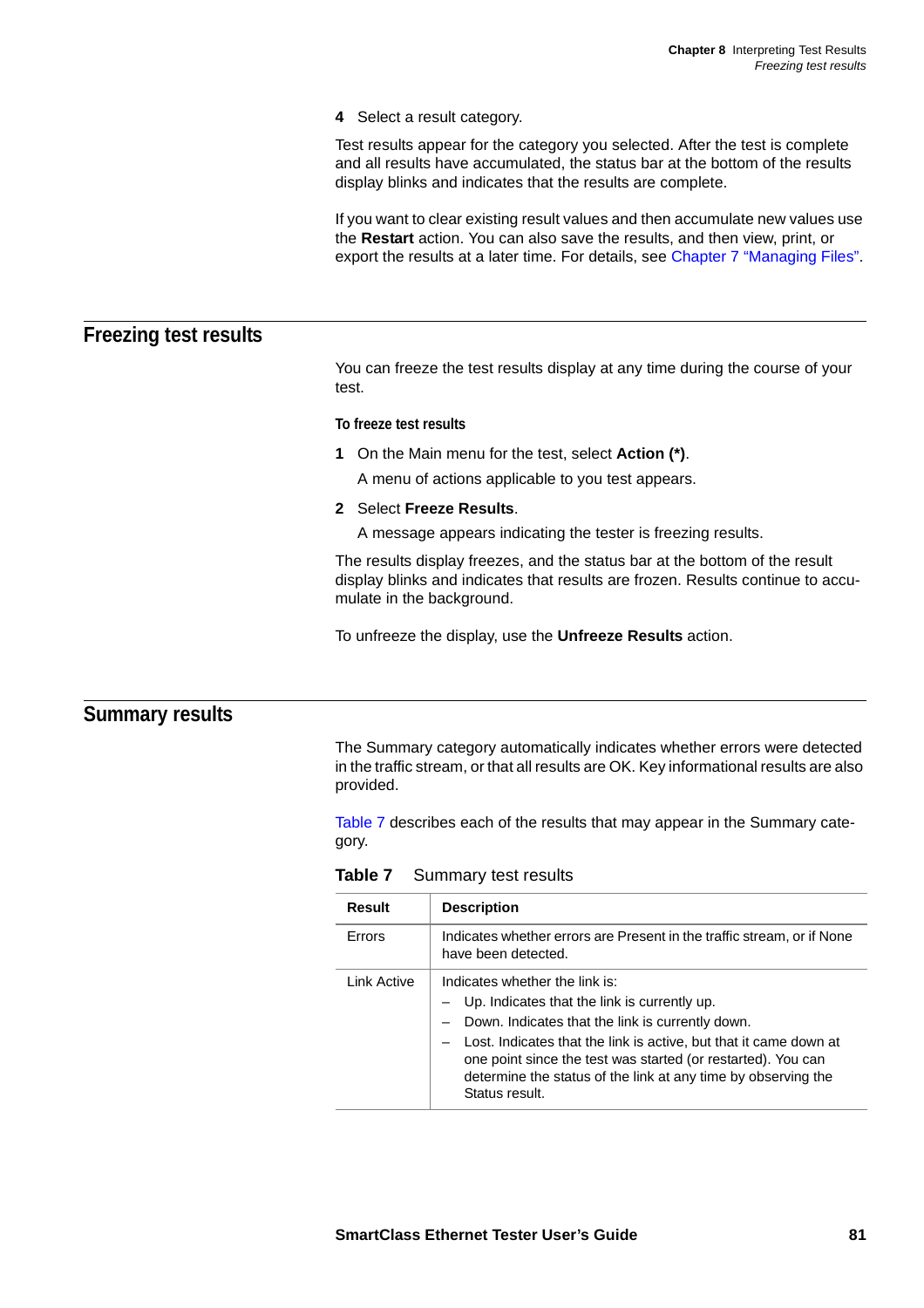| Result        | <b>Description</b>                                                                                                                                                                                                                                                                                                                                        |
|---------------|-----------------------------------------------------------------------------------------------------------------------------------------------------------------------------------------------------------------------------------------------------------------------------------------------------------------------------------------------------------|
| <b>Status</b> | Indicates the status of link initialization:<br>In Progress. Indicates the tester is in the process of initializing a<br>link with another Ethernet device.<br>Link Down, Indicates no link has been established.<br>Link Up. Indicates a link is established with another Ethernet<br>device.                                                            |
| Sync          | Indicates whether the tester has obtained synchronization with<br>another Ethernet device:<br>Up. Indicates the tester has obtained synchronization.<br>Down. Indicates the tester has not obtained synchronization.<br>Lost. Indicates that synchronization is obtained, but that it was<br>lost at one point since the test was started (or restarted). |

## Table 7 Summary test results (Continued)

# <span id="page-95-0"></span>**Link Status results**

The Link Status category displays results associated with link initialization and the auto-negotiation of capabilities between the Ethernet Tester and another Ethernet device or Ethernet Tester on the link. Results in this category appear after you connect the tester or testers to the circuit, and then initialize the link.

Table 8 describes the results that appear when initializing a link for 10/100/1G Ethernet testing.

| <b>Result</b>       | <b>Description</b>                                                                                                                                                                                                                                                                                                                       |
|---------------------|------------------------------------------------------------------------------------------------------------------------------------------------------------------------------------------------------------------------------------------------------------------------------------------------------------------------------------------|
| 1000Base-T FDX      | Indicates whether the Ethernet link partner is full duplex<br>capable at 1000Base-T (YES or NO).                                                                                                                                                                                                                                         |
| 1000Base-T HDX      | Indicates whether the Ethernet link partner is half duplex<br>capable at 1000Base-T (YES or NO).                                                                                                                                                                                                                                         |
| 100Base-TX FDX      | Indicates whether the Ethernet link partner is full duplex<br>capable at 100Base-TX (YES or NO).                                                                                                                                                                                                                                         |
| 100Base-TX HDX      | Indicates whether the Ethernet link partner is half duplex<br>capable at 100Base-TX (YES or NO).                                                                                                                                                                                                                                         |
| 10Base-T FDX        | Indicates whether the Ethernet link partner is full duplex<br>capable at 10Base-T (YES or NO).                                                                                                                                                                                                                                           |
| 10Base-T HDX        | Indicates whether the Ethernet link partner is half duplex<br>capable at 10Base-T (YES or NO).                                                                                                                                                                                                                                           |
| Duplex              | Indicates the negotiated duplex setting for the link (half or<br>full).                                                                                                                                                                                                                                                                  |
| <b>Flow Control</b> | Indicates whether flow control is ON or OFF.                                                                                                                                                                                                                                                                                             |
| Link Adv Status     | Indicates whether the tester has received a valid auto-<br>negotiation capability advertisement from the Ethernet<br>link partner and sent an acknowledgement.<br>IN PROGRESS. Indicates the tester is in the process<br>of negotiating with its link partner.<br>DONE. Indicates the tester has completed the negoti-<br>ation process. |

**Table 8** Electrical Link Status test results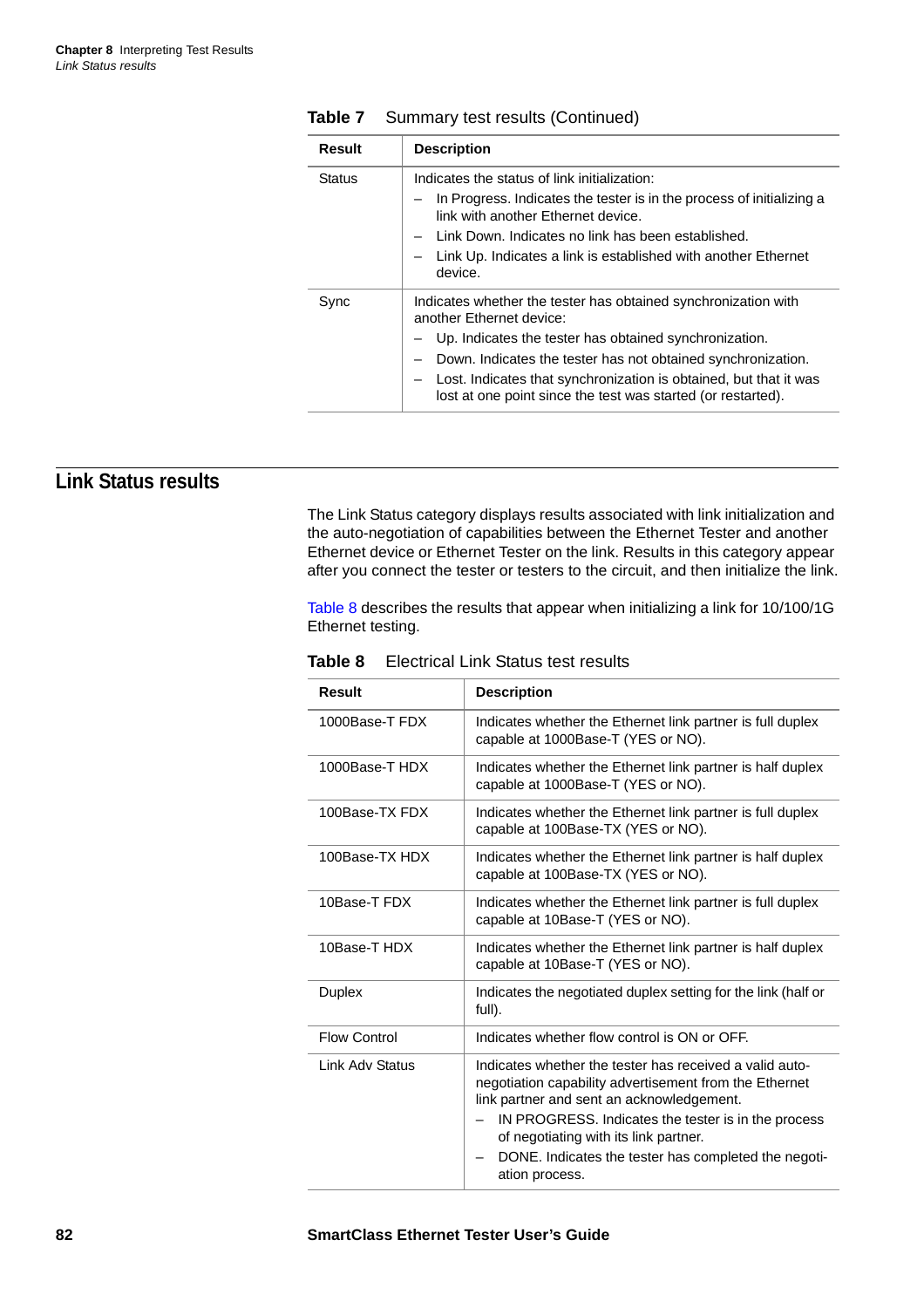| <b>Result</b>                                  | <b>Description</b>                                                                                                                                                                                                                                                                                                                                                                                                 |
|------------------------------------------------|--------------------------------------------------------------------------------------------------------------------------------------------------------------------------------------------------------------------------------------------------------------------------------------------------------------------------------------------------------------------------------------------------------------------|
| Link Config ACK                                | Indicates that the link partner has acknowledged the<br>receipt of a valid auto-negotiation capability advertise-<br>ment from the tester.                                                                                                                                                                                                                                                                         |
| <b>LLB Status</b>                              | Indicates the local loopback status:<br>Transparent: the unit has responded to a J-Proof loop<br>up command<br>Permanent: you enabled Permanent LLB<br>Up: you enabled LLB<br>Down: no loopback exists                                                                                                                                                                                                             |
| <b>LLB Unit ID</b>                             | Displays the tester identifier for the local loopback tester.                                                                                                                                                                                                                                                                                                                                                      |
| Master/Slave Res                               | If your tester is configured for 1000 Mbps testing, indi-<br>cates whether the tester is master or slave in relationship<br>to its link partner as determined during auto-negotiation.                                                                                                                                                                                                                             |
| <b>Remote Fault</b>                            | If supported by the Ethernet link partner, indicates a rea-<br>son for auto-negotiation failure.                                                                                                                                                                                                                                                                                                                   |
| Remote Loop Status                             | Indicates whether the link partner is looped Up or Down.                                                                                                                                                                                                                                                                                                                                                           |
| Remote Unit ID                                 | If the link partner has been looped up, displays its tester<br>identifier.                                                                                                                                                                                                                                                                                                                                         |
| Speed (Mbps)                                   | Indicates the negotiated speed setting for the link (10,<br>100, or 1000).                                                                                                                                                                                                                                                                                                                                         |
| Src MAC Addr                                   | Displays the source MAC address of the tester.                                                                                                                                                                                                                                                                                                                                                                     |
| Stream n Dest MAC<br>(L2 Streams Test<br>only) | Displays the configured destination MAC address for a<br>particular stream, where "n" represents the stream num-<br>ber.<br>If your tester is operating as a loopback device, the desti-<br>nation MAC address specified in the Ethernet Settings for<br>the tester appears for every stream listed.<br>This result does not appear when running single stream<br>Traffic tests, or when running L3 Streams tests. |

**Table 8** Electrical Link Status test results (Continued)

<span id="page-96-0"></span>Table 9 describes the results that appear when initializing a link for 1G Ethernet optical testing.

**Table 9** Optical Link Status test results

| Result              | <b>Description</b>                                                                                                                                                                                                                                                                                                                       |
|---------------------|------------------------------------------------------------------------------------------------------------------------------------------------------------------------------------------------------------------------------------------------------------------------------------------------------------------------------------------|
| <b>FDX Capable</b>  | Indicates whether the Ethernet link partner is full duplex<br>capable (YES or NO).                                                                                                                                                                                                                                                       |
| <b>Flow Control</b> | Indicates whether flow control is ON or OFF.                                                                                                                                                                                                                                                                                             |
| <b>HDX Capable</b>  | Indicates whether the Ethernet link partner is half duplex<br>capable (YES or NO).                                                                                                                                                                                                                                                       |
| Link Adv Status     | Indicates whether the tester has received a valid auto-<br>negotiation capability advertisement from the Ethernet<br>link partner and sent an acknowledgement.<br>IN PROGRESS. Indicates the tester is in the process<br>of negotiating with its link partner.<br>DONE. Indicates the tester has completed the negoti-<br>ation process. |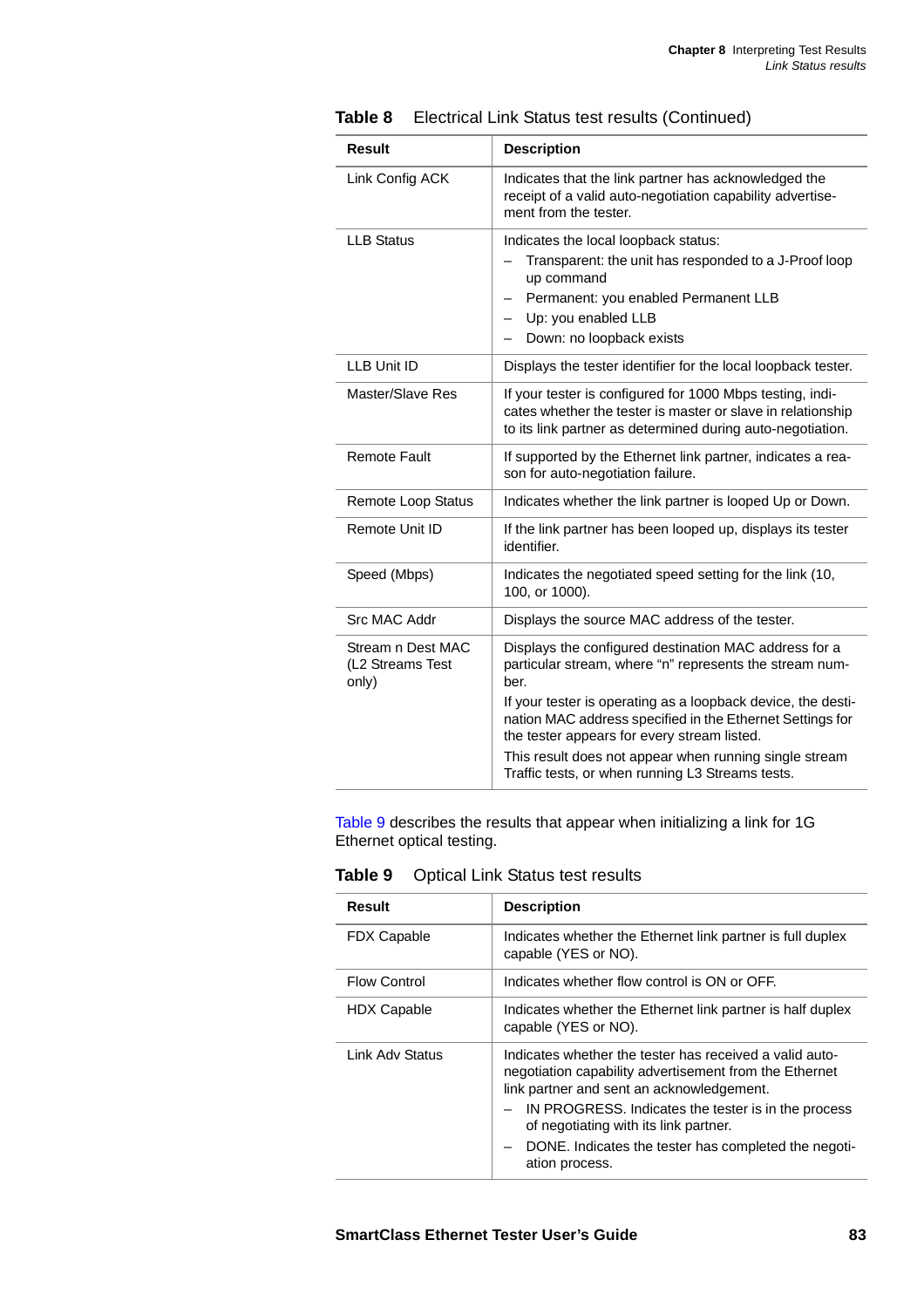| Result                                          | <b>Description</b>                                                                                                                                |
|-------------------------------------------------|---------------------------------------------------------------------------------------------------------------------------------------------------|
| Link Config ACK                                 | Indicates that the link partner has acknowledged the<br>receipt of a valid auto-negotiation capability advertise-<br>ment from the tester.        |
| Pause Capable                                   | Indicates whether the Ethernet link partner is capable of<br>receiving pause frames (RX), transmitting pause frames<br>$(TX)$ , or both $(RX/TX)$ |
| <b>Remote Fault</b>                             | If supported by the Ethernet link partner, indicates a rea-<br>son for auto-negotiation failure.                                                  |
| Remote Loop Status                              | Indicates whether the link partner is looped UP or<br>DOWN.                                                                                       |
| Remote Unit ID                                  | If the link partner has been looped up, displays its unit<br>identifier.                                                                          |
| Src IP Addr                                     | Displays the source IP address of the tester.                                                                                                     |
| <b>Src MAC Addr</b>                             | Displays the source MAC address of the tester.                                                                                                    |
| Stream n Dest MAC<br>(L2 Streams Test)<br>only) | See "Stream n Dest MAC (L2 Streams Test only)" on<br>page 83.                                                                                     |

## **Table 9** Optical Link Status test results (Continued)

# **IP Config Status results**

The IP Config Status category displays results associated with the assignment of static IP addresses, or the assignment if IP addresses by a DHCP server.

[Table 10](#page-97-0) describes the results that appear.

<span id="page-97-0"></span>

|  |  | Table 10 IP Config Status test results |
|--|--|----------------------------------------|
|--|--|----------------------------------------|

| Result                | <b>Description</b>                                                                                                       |
|-----------------------|--------------------------------------------------------------------------------------------------------------------------|
| <b>ARP Status</b>     | Indicates whether ARP successfully obtained the desti-<br>nation MAC address.                                            |
| <b>DHCP Status</b>    | Indicates whether DHCP successfully assigned the<br>source IP address carried in traffic transmitted by the tes-<br>ter. |
| Source IP Addr        | Displays the user-specified or DHCP-assigned source IP<br>address for traffic transmitted by the tester.                 |
| <b>IP Gateway</b>     | Displays the IP Gateway for transmitted traffic.                                                                         |
| <b>IP Subnet Mask</b> | Displays the IP Subnet Mask for transmitted traffic.                                                                     |
| Dest IP Addr          | Displays the destination IP address for transmitted traffic.                                                             |
| Dest MAC Addr         | Displays the destination MAC address for transmitted<br>traffic.                                                         |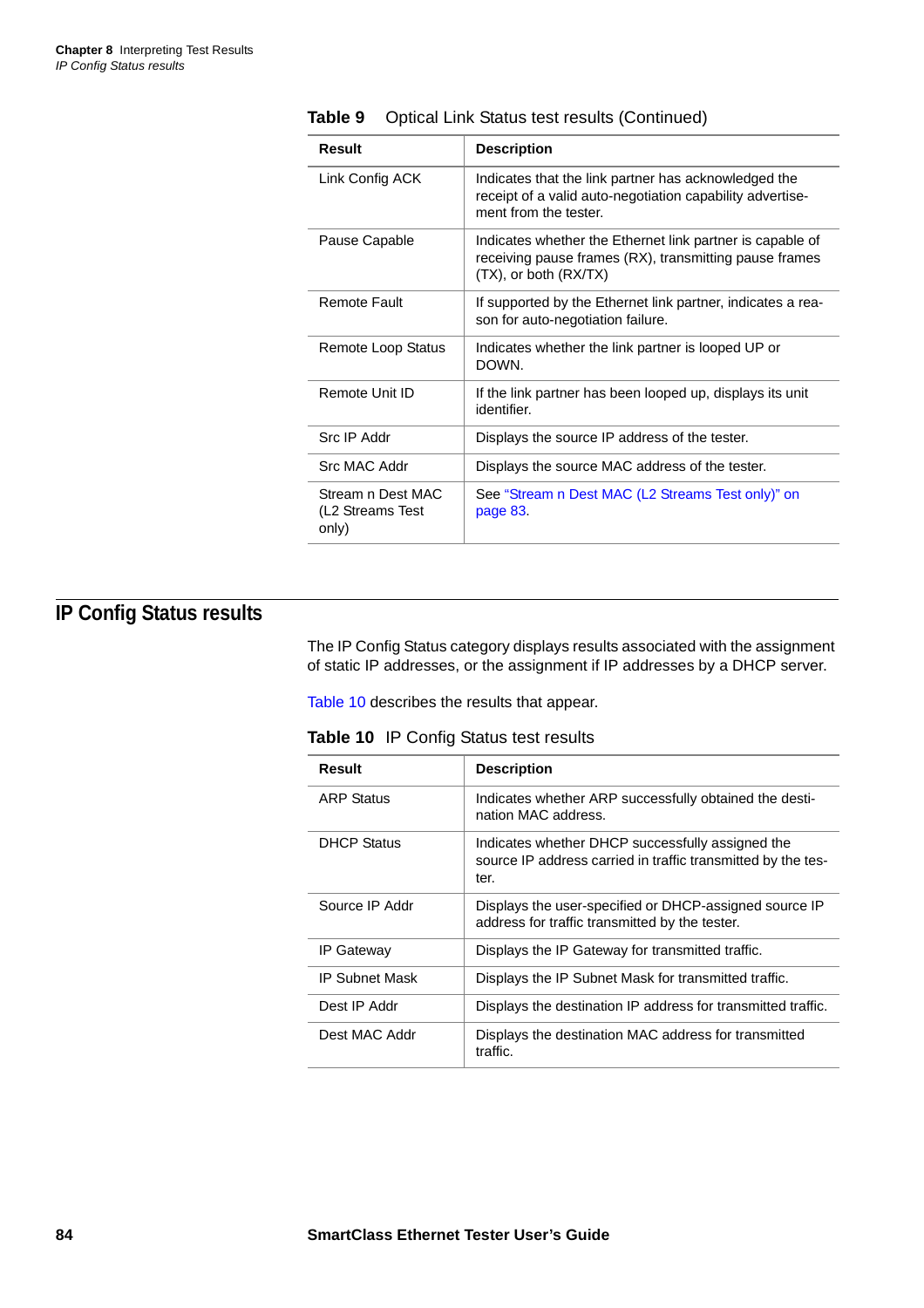# <span id="page-98-2"></span><span id="page-98-0"></span>**IP Config Status**

The IP Config Status category lists results associated with the assignment of static IP addresses, or the assignment of IP addresses by a DHCP server. Results in this category accumulate after you transmit traffic over the link. If you are running a L3 Streams test, results are provided for each enabled stream. [Table 11](#page-98-3) describes the results.

| Result                | <b>Description</b>                                                                                         |
|-----------------------|------------------------------------------------------------------------------------------------------------|
| <b>ARP Status</b>     | Indicates whether ARP successfully determined the far end<br>device's MAC address.                         |
| <b>DHCP Status</b>    | Indicates whether DHCP successfully assigned a source IP<br>address to the tester or streams.              |
| Dest IP Addr          | Displays the Destination IP address for the traffic.                                                       |
| Dest MAC Addr         | Displays the hardware (MAC) address of either the gate-<br>way or the destination host as resolved by ARP. |
| <b>IP Gateway</b>     | Displays the static Gateway address or the address<br>assigned by the DHCP server.                         |
| <b>IP Subnet Mask</b> | Displays the static Subnet mask or the address assigned<br>by the DHCP server.                             |
| Source IP Addr        | Displays the static IP address or the address assigned by<br>the DHCP server.                              |

<span id="page-98-3"></span>**Table 11** IP Config Status test results

# <span id="page-98-1"></span>**Link Stats results**

The Link Stats category lists link statistics such as the average frame or packet rate, maximum frame or packet rate, and the maximum, minimum, and average round trip delay measurements. Table 12 describes the results that appear in the Statistics category.

**Table 12** Link Stats test results

| Result          | <b>Description</b>                                                                                                                                             |
|-----------------|----------------------------------------------------------------------------------------------------------------------------------------------------------------|
| Delay, Avg (us) | The average round trip delay calculated in microsec-<br>onds. You must originate an Acterna payload to mea-<br>sure round trip delay.                          |
| Delay, Max (us) | The maximum round trip delay calculated in microsec-<br>onds. You must originate an Acterna payload to mea-<br>sure round trip delay.                          |
| Delay, Min (us) | The minimum round trip delay calculated in microsec-<br>onds. You must originate an Acterna payload to mea-<br>sure round trip delay.                          |
| Frame Rate, Avg | The average rate of received frames, expressed in<br>frames per second. The average is calculated over the<br>time period elapsed since the last test restart. |
| Frame Rate, Cur | The current rate of received frames, expressed in frames<br>per second. This measurement is an average taken over<br>the prior second of test time.            |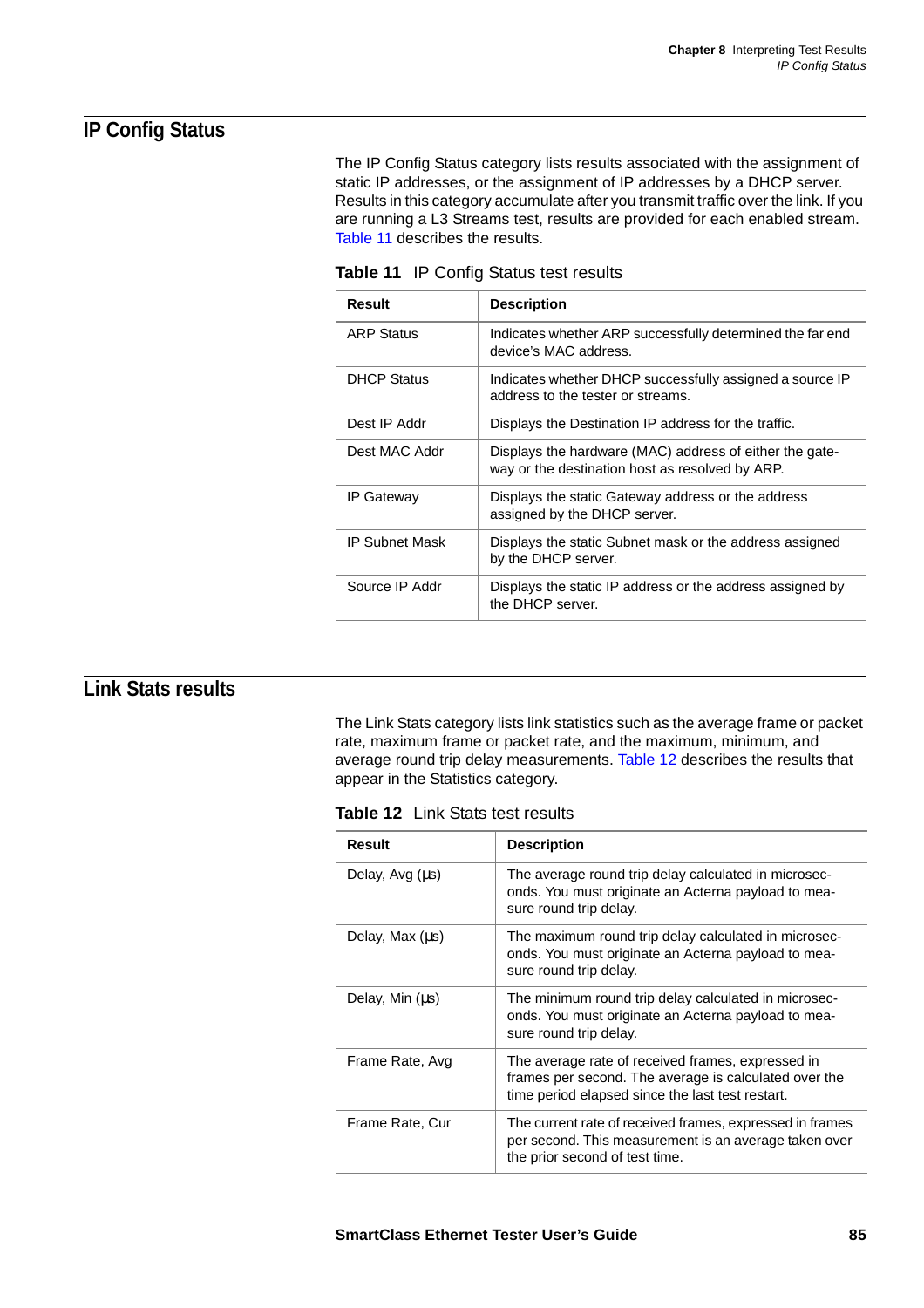| <b>Result</b>            | <b>Description</b>                                                                                                 |
|--------------------------|--------------------------------------------------------------------------------------------------------------------|
| Frame Rate, Max          | The maximum rate of received frames over a one sec-<br>ond period, expressed in frames per second.                 |
| Frame Rate, Min          | The minimum rate of received frames over a one second<br>period, expressed in frames per second.                   |
| Frame Size, Avg          | The average size of frames received since frame detec-<br>tion.                                                    |
| Frame Size, Max          | The maximum size of frames received since frame<br>detection.                                                      |
| Frame Size, Min          | The minimum size of frames received since frame detec-<br>tion.                                                    |
| MPLS Label Depth,<br>Max | Displays the maximum number of MPLS labels for all<br>frames received since starting the test.                     |
| MPLS Label Depth,<br>Min | Displays the minimum number of MPLS labels for all<br>frames received since starting the test.                     |
| MPLS1 ID                 | Displays label 1 of the last received MPLS encapsulated<br>frame.                                                  |
| <b>MPLS1 Priority</b>    | Displays the label 1 priority of the last received MPLS<br>encapsulated frame.                                     |
| <b>MPLS1 TTL</b>         | Displays the label 1 TTL of the last received MPLS<br>encapsulated frame.                                          |
| MPLS2 ID                 | Displays label 2 of the last received MPLS encapsulated<br>frame.                                                  |
| <b>MPLS2 Priority</b>    | Displays the label 2 priority of the last received MPLS<br>encapsulated frame.                                     |
| <b>MPLS2 TTL</b>         | Displays the label 2 TTL of the last received MPLS<br>encapsulated frame.                                          |
| Pkt Jtr, Avg (µs)        | The smoothed average value of the packet delay varia-<br>tion since starting the test, calculated in microseconds. |
| Pkt Jtr, Inst (µs)       | The current Packet Jitter measured over the prior sec-<br>ond of test time.                                        |
| Pkt Jtr, Max Avg (µs)    | The maximum Pkt Jtr, Avg (µs) measured since starting<br>the test, expressed in microseconds.                      |
| Pkt Jtr, Peak $(\mu s)$  | The highest packet delay variation measured since start-<br>ing the test, calculated in microseconds.              |
| Rx Mbps, Cur L1          | The current bandwidth of received traffic calculated over<br>the prior second of test time.                        |
| Rx Mbps, Cur L2          | The current data rate of received traffic calculated over<br>the prior second of test time.                        |
| Svc Disrupt (µs)         | The service disruption time (maximum inter-frame gap)<br>calculated in microseconds.                               |
| SVLAN DEI                | Displays the SVLAN DEI of the last received Q-in-Q<br>tagged frame.                                                |
| SVLAN ID                 | Displays the SVLAN ID of the last received Q-in-Q<br>tagged frame.                                                 |
| <b>SVLAN Priority</b>    | Displays the SVLAN priority of the last received Q-in-Q<br>tagged frame.                                           |

| <b>Table 12</b> Link Stats test results (Continued) |  |
|-----------------------------------------------------|--|
|-----------------------------------------------------|--|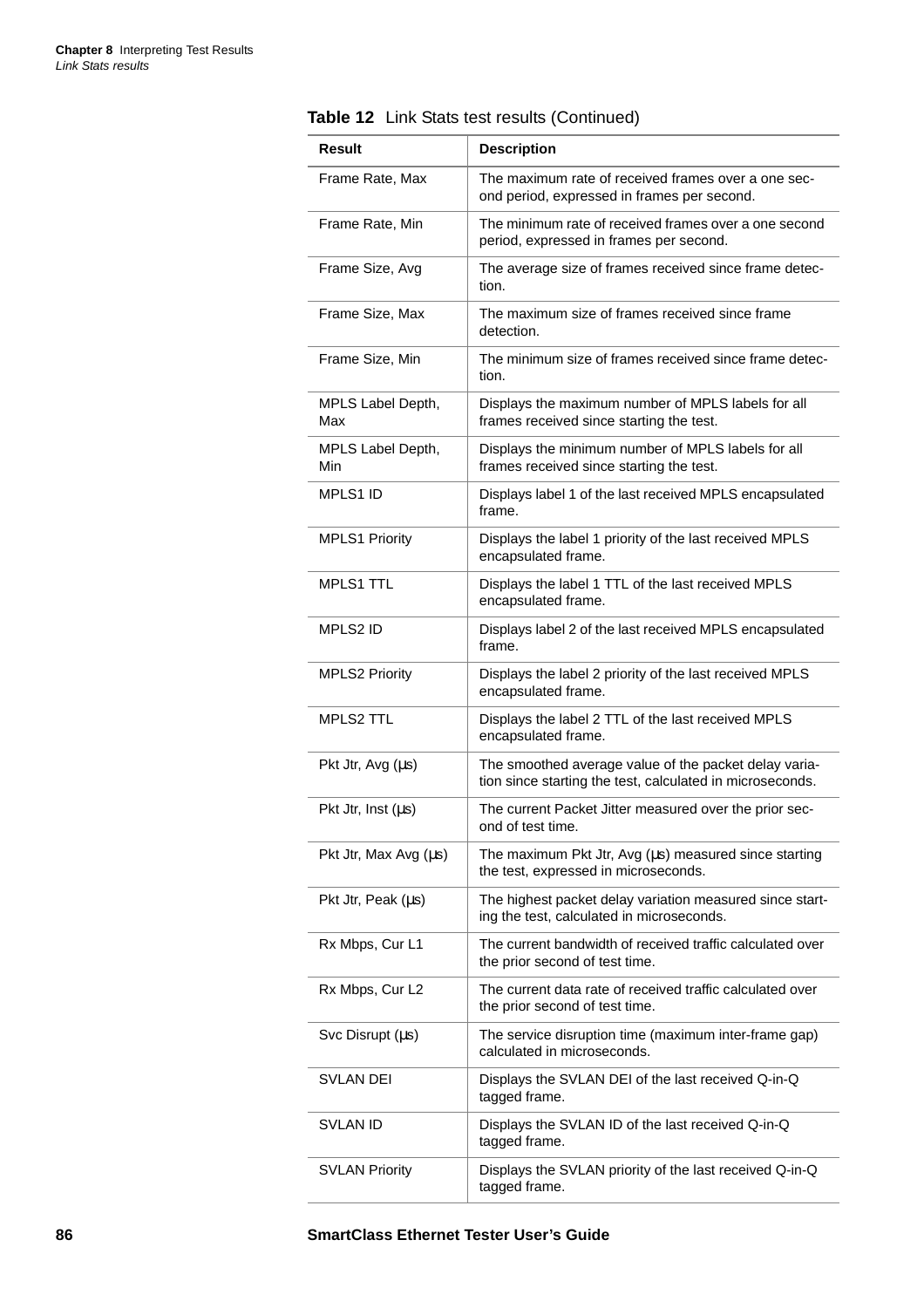| Result          | <b>Description</b>                                                                                                                                                                                                                          |
|-----------------|---------------------------------------------------------------------------------------------------------------------------------------------------------------------------------------------------------------------------------------------|
| Tx Mbps, Cur L1 | The current bandwidth of transmitted traffic calculated<br>over the prior second of test time.                                                                                                                                              |
| Tx Mbps, Cur L2 | The current data rate of transmitted traffic calculated<br>over the prior second of test time.                                                                                                                                              |
| Util %, Avg     | The average bandwidth utilized by the received traffic,<br>expressed as a percentage of the line rate of available<br>bandwidth since the test started. The average is calcu-<br>lated over the time period elapsed since the test started. |
| Util %, Cur     | The current bandwidth utilized by the received traffic<br>expressed as a percentage of the line rate of available<br>bandwidth. This measurement is an average taken over<br>the prior second of test time.                                 |
| Util %, Max     | The maximum bandwidth utilized by the received traffic<br>since the test started expressed as a percentage of the<br>line rate of available bandwidth.                                                                                      |
| Util %, Min     | The minimum bandwidth utilized by the received traffic<br>since the test started expressed as a percentage of the<br>line rate of available bandwidth.                                                                                      |
| VLAN ID         | Displays the VLAN ID of the last received VLAN tagged<br>frames.                                                                                                                                                                            |

**Table 12** Link Stats test results (Continued)

# <span id="page-100-0"></span>**Link Counts results**

The Link Counts category lists counts such as the number of received frames or packets, number of transmitted frames or packets, and number of unicast, multicast, or broadcast frames. The Received Frames and Received Packets results include errored frames and packets; all other results count valid frames or packets only. Results in this category accumulate after you transmit or receive layer 2 Ethernet or layer 3 IP traffic over the link. [Table 13](#page-100-1) describes the results that appear in the category.

<span id="page-100-1"></span>**Table 13** Link Counts test results

| Result               | <b>Description</b>                                                                                                                                       |
|----------------------|----------------------------------------------------------------------------------------------------------------------------------------------------------|
| >1518/1526           | A count of received Ethernet frames over 1518 bytes,<br>including 1519 to 1526 byte VLAN or Q-in-Q frames,<br>since starting the test.                   |
| 1024-1518/1526       | A count of received Ethernet frames from 1024 to 1518<br>bytes, including 1519 to 1526 byte VLAN or Q-in-Q<br>frames, inclusive since starting the test. |
| 128-255 Byte Frames  | A count of received Ethernet frames with lengths<br>between 128 and 255 bytes, inclusive since starting the<br>test.                                     |
| 256-511 Byte Frames  | A count of received Ethernet frames with lengths<br>between 256 and 511 bytes, inclusive since starting the<br>test.                                     |
| 512-1023 Byte Frames | A count of received Ethernet frames with lengths<br>between 512 and 1023 bytes, inclusive since starting<br>the test.                                    |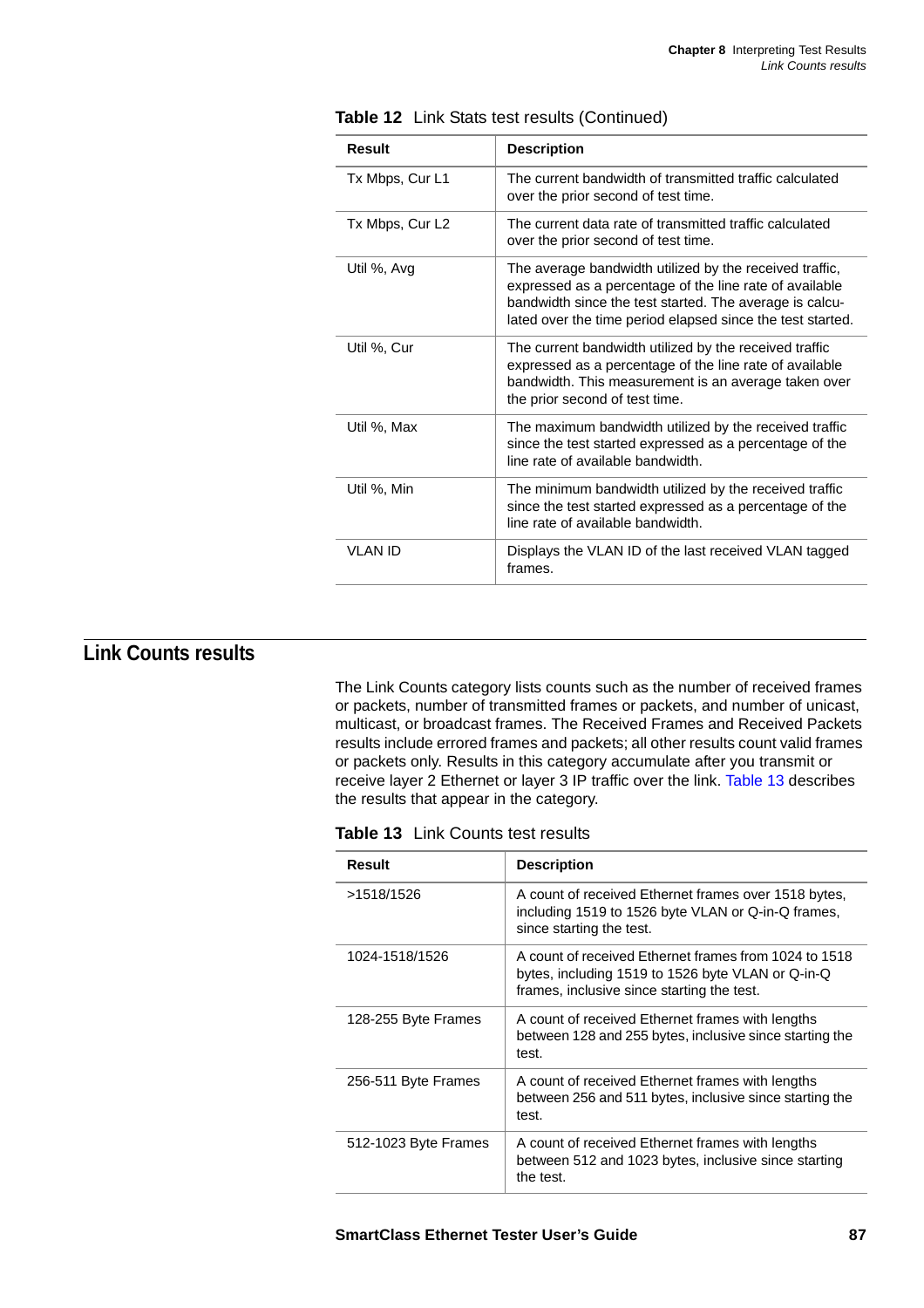| <b>Result</b>              | <b>Description</b>                                                                                                                                                                                                                                                                                        |  |
|----------------------------|-----------------------------------------------------------------------------------------------------------------------------------------------------------------------------------------------------------------------------------------------------------------------------------------------------------|--|
| 64 Byte Frames             | A count of received Ethernet frames with a length of 64<br>bytes since starting the test.                                                                                                                                                                                                                 |  |
| 65-127 Byte Frames         | A count of received Ethernet frames with lengths<br>between 65 and 127 bytes, inclusive since starting the<br>test.                                                                                                                                                                                       |  |
| <b>All Received Frames</b> | A count of all frames received since starting the test,<br>including errored frames.                                                                                                                                                                                                                      |  |
| All Received Packets       | A count of all packets received since starting the test,<br>including errored packets.                                                                                                                                                                                                                    |  |
| <b>Broadcast Frames</b>    | The number of Ethernet broadcast frames received<br>since starting the test.                                                                                                                                                                                                                              |  |
| <b>Multicast Frames</b>    | The number of Ethernet multicast frames received<br>since starting the test.                                                                                                                                                                                                                              |  |
| Pause Frames               | A count of PAUSE frames received from a remote<br>Ethernet device since starting the test. PAUSE frames<br>are utilized for flow control and alert the transmitting<br>device that it must reduce the outgoing frame rate or<br>risk a receiver overflow on the far end, resulting in<br>dropped traffic. |  |
| Q-in-Q Frames              | A count of Q-in-Q tagged frames received since start-<br>ing the test.                                                                                                                                                                                                                                    |  |
| <b>Received Frames</b>     | A count of all frames received meeting filter criteria<br>since starting the test, including errored frames.                                                                                                                                                                                              |  |
| <b>Received Packets</b>    | A count of packets received meeting filter criteria since<br>starting the test, including errored packets.                                                                                                                                                                                                |  |
| <b>Rx Acterna Frames</b>   | A count of Acterna test frames received since starting<br>the test.                                                                                                                                                                                                                                       |  |
| Rx Frame Bytes             | A count of the total filtered bytes received within an<br>Ethernet frame from the Destination MAC Address to<br>the FCS, inclusive.                                                                                                                                                                       |  |
| Rx MPLS Frames             | A count of MPLS encapsulated frames received since<br>starting the test.                                                                                                                                                                                                                                  |  |
| Span Tree Frames           | A count of received 802.1d spanning tree frames since<br>frame detection.                                                                                                                                                                                                                                 |  |
| <b>Transmitted Frames</b>  | A count of frames transmitted since starting the test.                                                                                                                                                                                                                                                    |  |
| <b>Transmitted Packets</b> | A count of packets transmitted since starting the test.                                                                                                                                                                                                                                                   |  |
| <b>Tx Acterna Frames</b>   | A count of Acterna test frames transmitted since start-<br>ing the test.                                                                                                                                                                                                                                  |  |
| Tx Frame Bytes             | A count of the total bytes transmitted within an Ethernet<br>frame from the Destination MAC Address to the FCS,<br>inclusive.                                                                                                                                                                             |  |
| <b>Unicast Frames</b>      | The number of Ethernet unicast frames received since<br>starting the test.                                                                                                                                                                                                                                |  |
| <b>VLAN Frames</b>         | A count of VLAN-tagged frames as defined in IEEE<br>802.1 p/q received since starting the test.                                                                                                                                                                                                           |  |

**Table 13** Link Counts test results (Continued)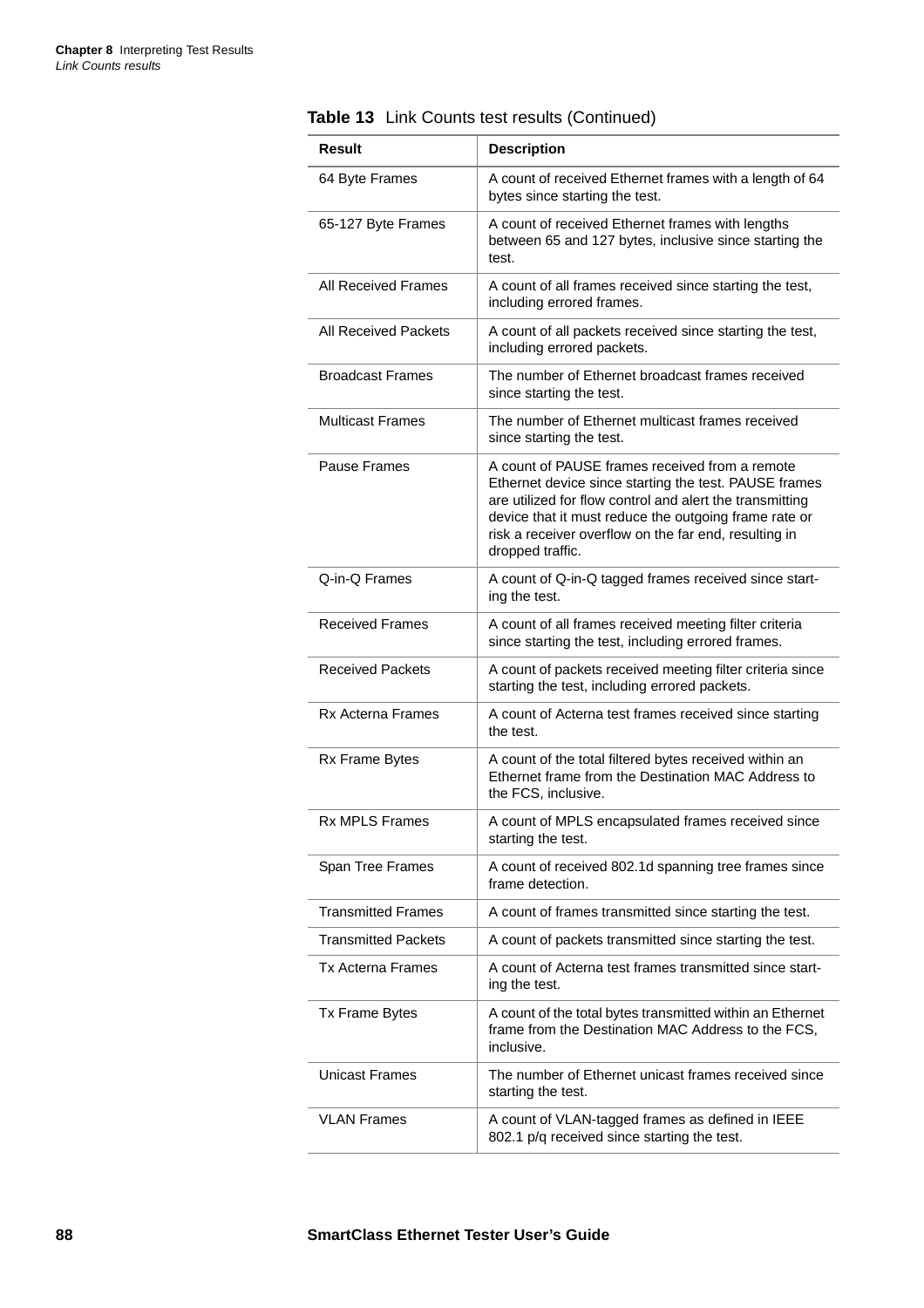# <span id="page-102-0"></span>**Error Stats results**

The Error Stats category lists error statistics such as the number of FCS errored frames, runts, and out of sequence (Oos) frames. Results in this category accumulate after you transmit or receive traffic over the link. [Table 14](#page-102-1) describes the Error Stats results.

<span id="page-102-1"></span>

| Table 14 Error Stats test results |  |  |
|-----------------------------------|--|--|
|-----------------------------------|--|--|

<span id="page-102-2"></span>

| <b>Result</b>             | <b>Description</b>                                                                                                                                                                                                                                                                                                                                                                                                                                                                                                                                                                                                    |
|---------------------------|-----------------------------------------------------------------------------------------------------------------------------------------------------------------------------------------------------------------------------------------------------------------------------------------------------------------------------------------------------------------------------------------------------------------------------------------------------------------------------------------------------------------------------------------------------------------------------------------------------------------------|
| <b>Errored Frames</b>     | A count of the total number of errored frames received.                                                                                                                                                                                                                                                                                                                                                                                                                                                                                                                                                               |
| <b>FCS Errored Frames</b> | A count of Ethernet frames containing Frame Check<br>Sequence (FCS) errors. When receiving Ethernet jumbo<br>frames containing FCS errors, the FCS error count does<br>not increment. Instead, these frames are counted as<br>Jabbers.                                                                                                                                                                                                                                                                                                                                                                                |
| <b>Frame Loss Ratio</b>   | The ratio of frames lost to the number of frames<br>expected.                                                                                                                                                                                                                                                                                                                                                                                                                                                                                                                                                         |
| IP Checksum               | A count of received IP packets with a checksum error in<br>the header.                                                                                                                                                                                                                                                                                                                                                                                                                                                                                                                                                |
| IP Packet Length          | A count of the number of IP packets received with errors<br>in the length field.                                                                                                                                                                                                                                                                                                                                                                                                                                                                                                                                      |
| Jabbers                   | A count of received frames that have a byte value greater<br>than the maximum 1518 frame length (or 1522 bytes for<br>VLAN tagged frames, or 1526 bytes for Q-in-Q frames)<br>and an errored FCS.                                                                                                                                                                                                                                                                                                                                                                                                                     |
| <b>Lost Frames</b>        | A count of lost Acterna test frames. For example, if the<br>tester detects sequence numbers: 1, 2, 3, 6, 7, 8, (frames<br>4 and 5 were not detected), the lost frame count is incre-<br>mented by two (frames 4 and 5 are lost). If the tester then<br>detects sequence numbers 9, 10, 14, 15, 16 (frames 11,<br>12, and 13 are missing), the lost frame count is incre-<br>mented by three, resulting in a total count of five lost<br>frames.<br>NOTE: If the tester receives errored frames containing<br>errors in the sequence number field, the Lost Frames<br>count will be incorrect.                         |
| OoS Frames                | A count of each instance where the tester detects out of<br>sequence Acterna test frames. For example, if the tester<br>detects sequence numbers: 1, 2, 3, 6, 7, 8, (frame 6 is<br>detected immediately following frame 3), the out of<br>sequence count is incremented by one, resulting in a<br>count of one instance of out of sequence frames. If the<br>tester then detects sequence numbers 9, 10, 14, 15, 16<br>(frame 14 is detected immediately following frame 10),<br>the out of sequence number is incremented again by<br>one, resulting in a total count of two instances of out of<br>sequence frames. |
| Payload Errors            | A count of received IP packets with Acterna payload<br>errors.                                                                                                                                                                                                                                                                                                                                                                                                                                                                                                                                                        |
| Runts                     | A count of frames under the minimum 64 byte frame<br>length containing Frame Check Sequence (FCS) errors.                                                                                                                                                                                                                                                                                                                                                                                                                                                                                                             |
| <b>Undersized Frames</b>  | A count of frames under the minimum 64 byte frame<br>length with no FCS errors.                                                                                                                                                                                                                                                                                                                                                                                                                                                                                                                                       |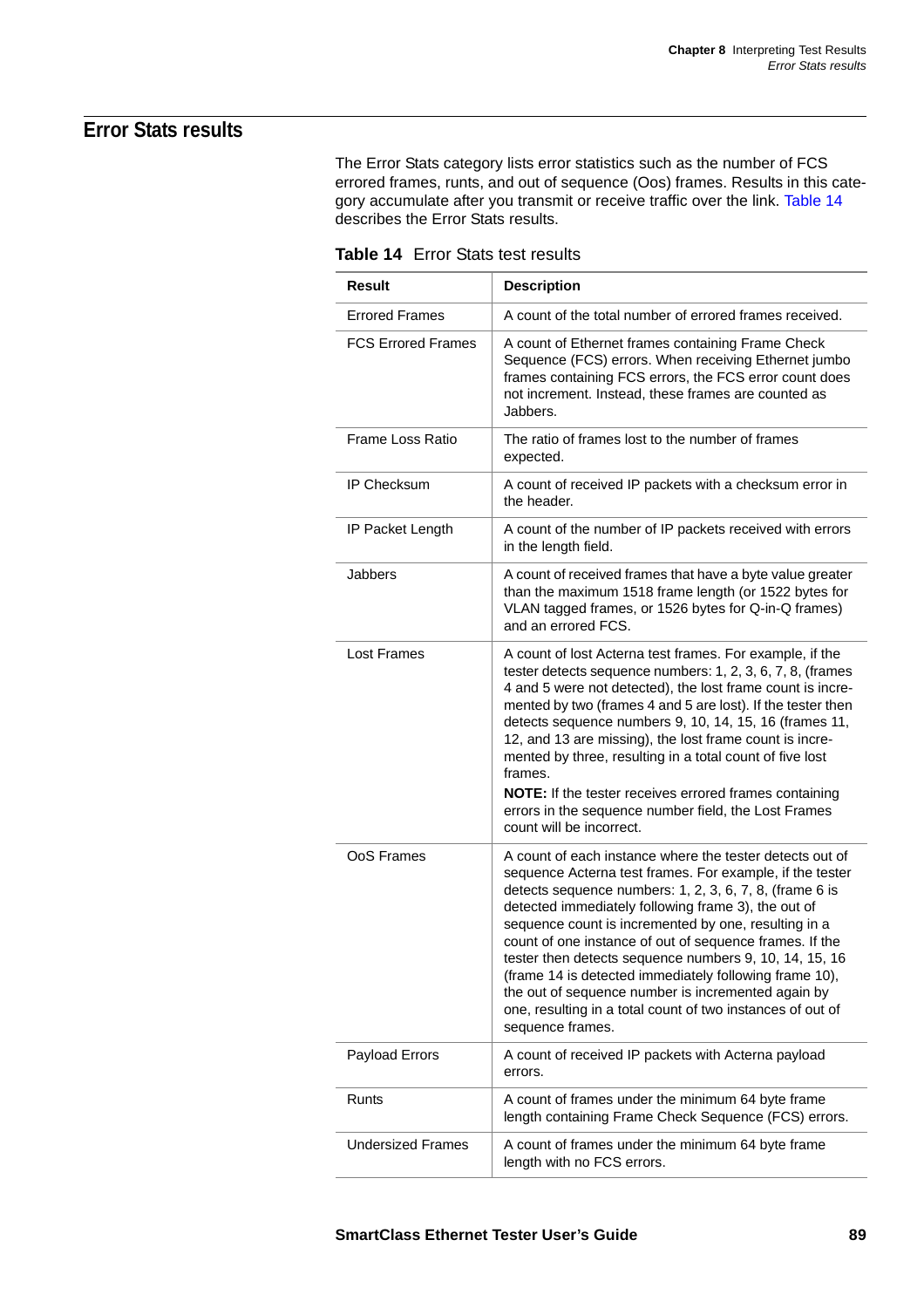# <span id="page-103-0"></span>**Stream results**

The Stream category lists statistics for specific streams such as the bandwidth utilized by the stream and a count of received Acterna frames. [Table 15](#page-103-1) describes the results that appear in the Stream category.

| Result                   | <b>Description</b>                                                                                                                                                                                                                |
|--------------------------|-----------------------------------------------------------------------------------------------------------------------------------------------------------------------------------------------------------------------------------|
| Delay, Avg (µs)          | The average round trip delay for the stream calculated in<br>microseconds. You must originate an Acterna payload to<br>measure round trip delay.                                                                                  |
| Delay, $Cur$ ( $\mu s$ ) | The current round trip delay calculated in microseconds.<br>You must originate an Acterna payload to measure<br>round trip delay.                                                                                                 |
| Frame Loss Ratio         | The ratio of frames lost to the number of frames<br>expected for the stream.                                                                                                                                                      |
| <b>Lost Frames</b>       | A count of lost Acterna test frames for the stream. For a<br>detailed description, see "Lost Frames" on page 89.                                                                                                                  |
| Pkt Jtr, Avg (µs)        | The smoothed average value of the packet delay varia-<br>tion for the stream since the last test restart, calculated<br>in microseconds                                                                                           |
| <b>Rx Acterna Frames</b> | Count of received Acterna frames for the stream since<br>the test started.                                                                                                                                                        |
| Rx Mbps, Cur L1          | The current bandwidth of received traffic for the stream<br>calculated over the prior second of test time.                                                                                                                        |
| Rx Mbps, Cur L2          | The current data rate of received traffic for the stream<br>calculated over the prior second of test time.                                                                                                                        |
| Rx Dest MAC              | The destination MAC address carried in the received<br>stream.                                                                                                                                                                    |
| Rx Source MAC            | The source MAC address carried in the received stream.                                                                                                                                                                            |
| Util %, Avg              | The average bandwidth utilized by the stream,<br>expressed as a percentage of the line rate of available<br>bandwidth since the test started. The average is calcu-<br>lated over the time period elapsed since the test started. |
| Util %, Cur              | The current bandwidth utilized by the stream expressed,<br>as a percentage of the line rate of available bandwidth.<br>This measurement is an average taken over the prior<br>second of test time.                                |

<span id="page-103-1"></span>**Table 15** Stream test results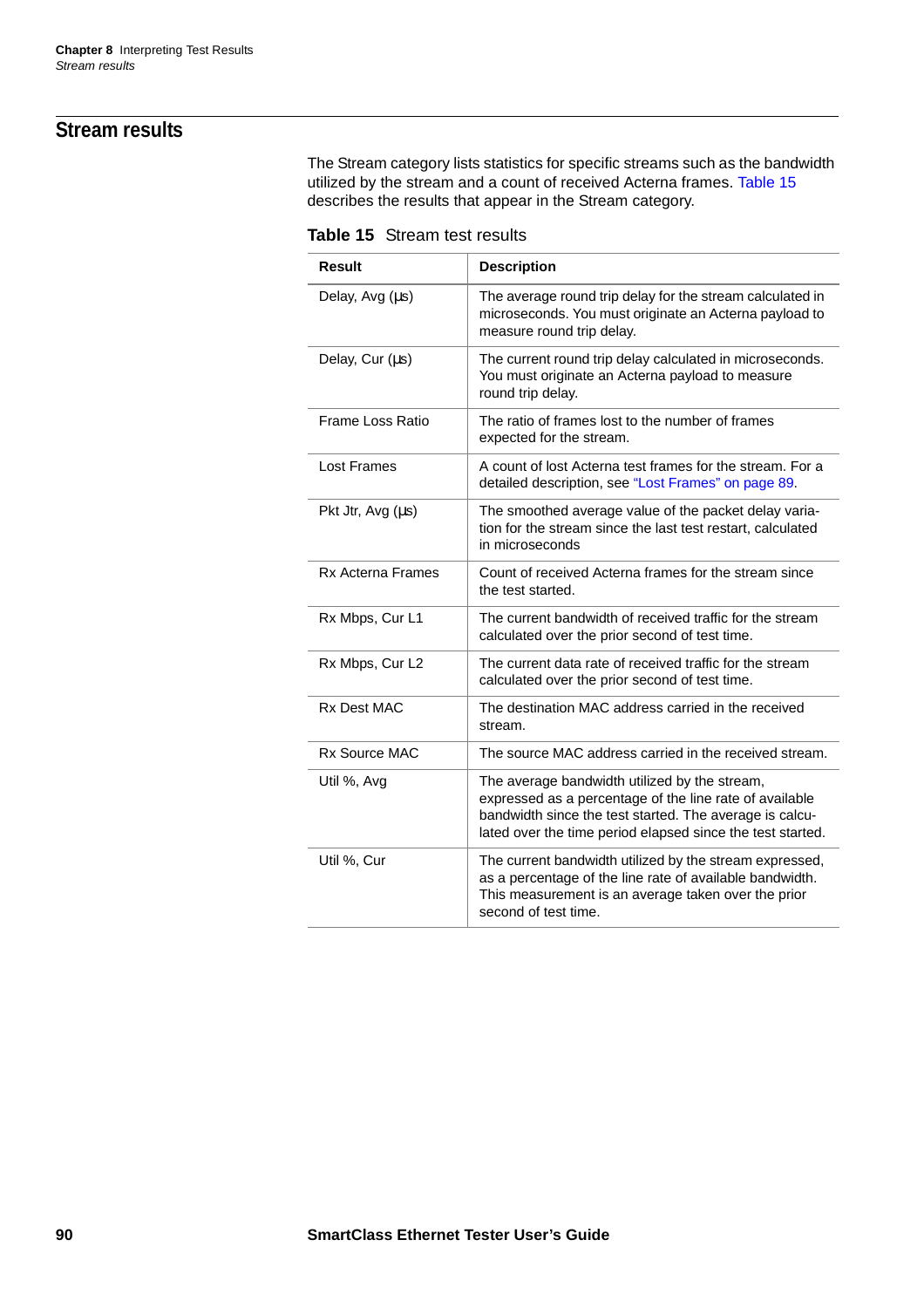| Result      | <b>Description</b>                                                                                                                           |
|-------------|----------------------------------------------------------------------------------------------------------------------------------------------|
| Util %, Max | The maximum bandwidth utilized by the stream since the<br>test started expressed as a percentage of the line rate of<br>available bandwidth. |
| Util %, Min | The minimum bandwidth utilized by the stream since the<br>test started expressed as a percentage of the line rate of<br>available bandwidth. |

Table 15 Stream test results (Continued)

# <span id="page-104-0"></span>**L2 BERT Stats results**

The BERT category lists results associated with BER testing. Traffic must be configured with a BERT payload to observe the results in [Table 16.](#page-104-2)

<span id="page-104-2"></span>Table 16 L2 BERT Stats test results

| Result                | <b>Description</b>                                                                                                                                                                                        |
|-----------------------|-----------------------------------------------------------------------------------------------------------------------------------------------------------------------------------------------------------|
| <b>Bit Error Rate</b> | The ratio of pattern bit errors to received pattern bits<br>since initially acquiring frame synchronization.<br><b>NOTE:</b> This ratio is determined using only the bits in the<br>payload of the frame. |
| <b>Bit Errors</b>     | A count of the number of received bits in a recognized<br>pattern that do not match the expected value since ini-<br>tially acquiring frame synchronization.                                              |
| Error-Free Sec        | A count of the number of error-free seconds during which<br>error analysis has been performed since initial pattern<br>synchronization.                                                                   |
| Error-Free Sec %      | Number of error-free seconds divided by the number of<br>seconds during which error analysis has been performed<br>since initial pattern synchronization, expressed as a per-<br>centage.                 |
| Pattern Sync          | The data contained inside the payload is synchronized<br>with a BERT pattern.                                                                                                                             |
| Seconds               | The number of seconds since the test started.                                                                                                                                                             |
| <b>Total Bits</b>     | The total number of bits received since initial pattern syn-<br>chronization.                                                                                                                             |

# <span id="page-104-1"></span>**L2 Pattern Stats**

When running a L2 Pattern test, a count of the total number of frames received, and the total number of frames transmitted since the test started is provided in the L2 Pattern Stats category.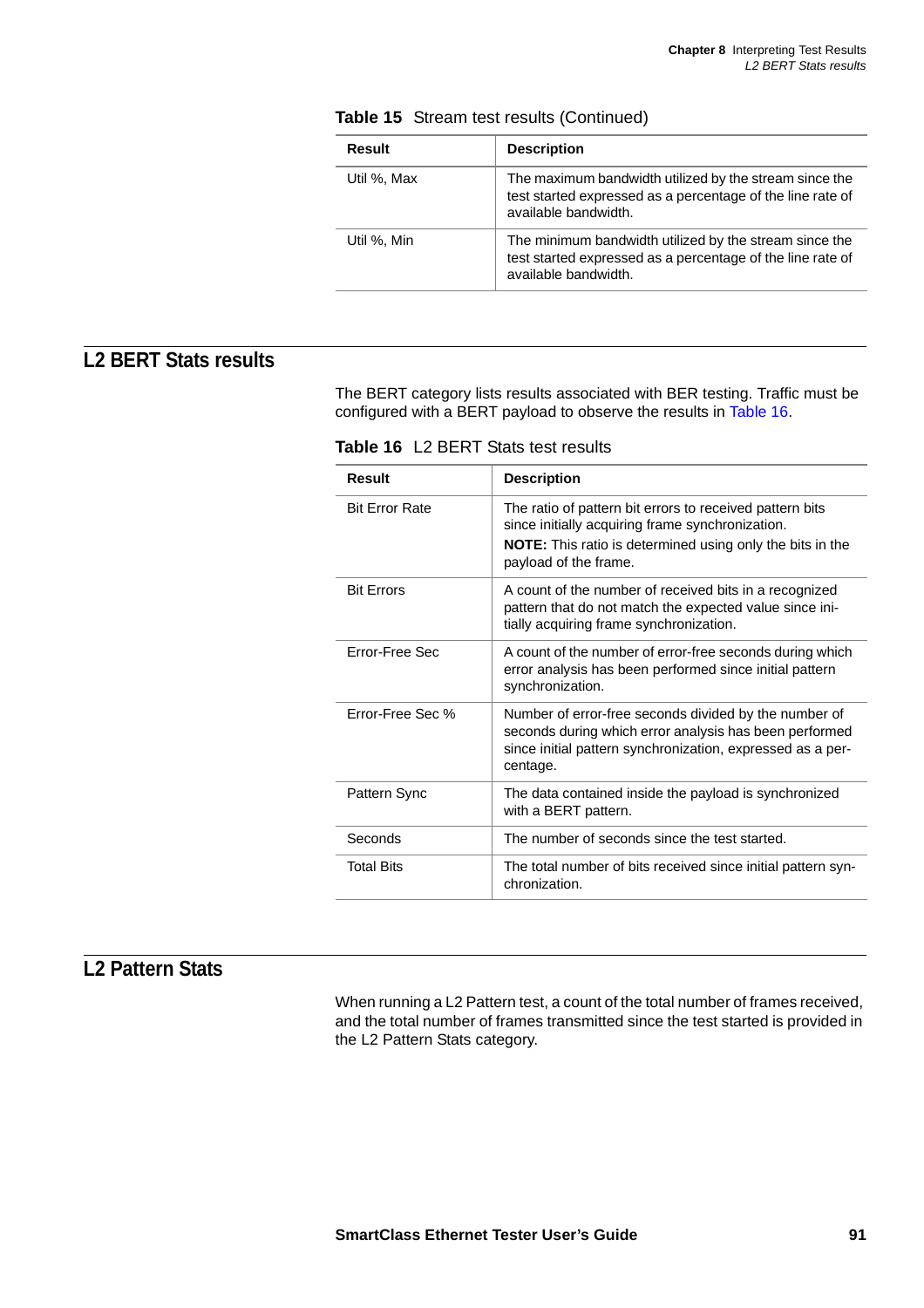# <span id="page-105-0"></span>**Ping Stats results**

The Ping category lists results associated with Ping testing. [Table 16](#page-104-2) describes the Ping Stats results.

| <b>Result</b>      | <b>Description</b>                                                                                                                                                                     |
|--------------------|----------------------------------------------------------------------------------------------------------------------------------------------------------------------------------------|
| IP Delay, Avg (ms) | The average round trip delay for all pings sent and suc-<br>cessfully received by the tester since the last test restart.<br>Calculated in milliseconds.                               |
| IP Delay, Cur (ms) | The current round trip delay for the last ping sent and<br>successfully received by the tester. Calculated in millisec-<br>onds.                                                       |
| IP Delay, Max (ms) | The maximum round trip delay for the pings sent and<br>successfully received by the tester. Calculated in millisec-<br>onds.                                                           |
| IP Delay, Min (ms) | The minimum round trip delay for the pings sent and suc-<br>cessfully received by the tester. Calculated in millisec-<br>onds.                                                         |
| Lost Pings         | Count of Ping requests sent by the tester for which<br>replies were not received.                                                                                                      |
| <b>Replies Rx</b>  | Count of the Ping replies received by the tester in<br>response to the ping requests sent by the tester. Each<br>time a ping reply is received, this counter is incremented<br>by one. |
| <b>Requests Rx</b> | Count of the Ping requests received by the tester (in<br>other words, requests sent to the tester's IP address)<br>from another Layer 3 device on the network.                         |
| <b>Requests Tx</b> | Count of the ping requests sent from the tester.                                                                                                                                       |

**Table 17** Ping Stats test results

# <span id="page-105-1"></span>**TraceRoute Log results**

The Traceroute category displays the hop number, average delay, and IP address to Trace for each hop. After the trace is complete, the results display indicates that it is complete.

## <span id="page-105-2"></span>**Cable Diagnostics results**

After running the electrical Ethernet Cable test, if the link is active, the type of cable your tester detected appears in the Cable Diagnostics result category.

- **Link Status category** After running the electrical Ethernet Cable test, the Link Status category indicates one of the following:
	- An active 10M or 100M link is established. If a 10M or 100M link is established, the MDI/MDIX status (see ["MDI or MDIX Pair Status result" on](#page-106-0)  [page 93](#page-106-0)) is reported.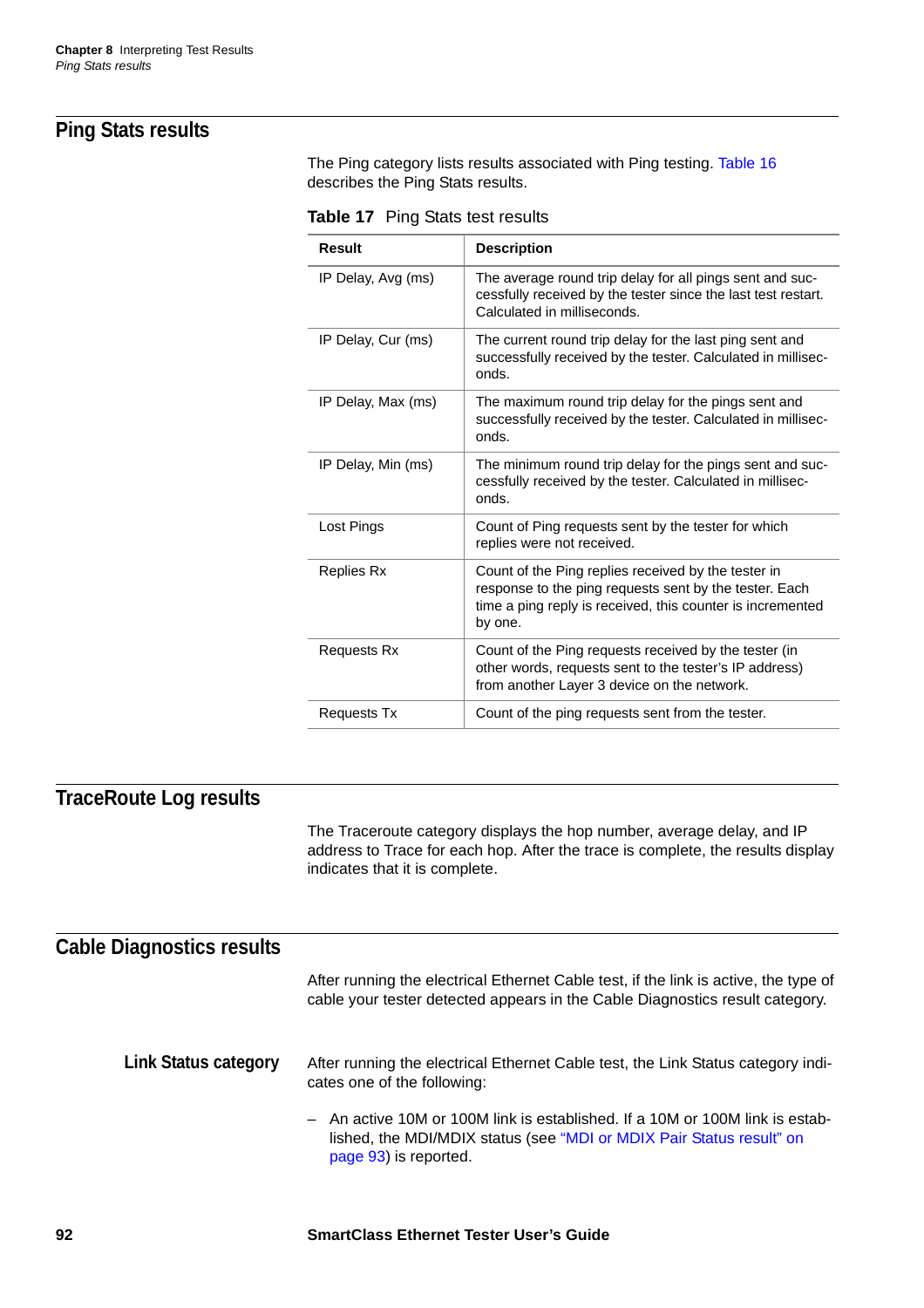- An active 1000M link is established. If a 1000M link is established, the pair status, polarity, and pair skew for each MDI pair is reported in the Cable Diagnostics category. See ["1000M Pair Swap results" on page 93,](#page-106-2) ["Polarity result" on page 94](#page-107-2) and ["Pair Skew result" on page 94.](#page-107-3)
- The link is inactive. If the link is inactive, the Ethernet Tester indicates the type of fault and the fault's relative distance from the tester in the Cable Diagnostics category (see ["Fault results" on page 94\)](#page-107-1).

<span id="page-106-0"></span>**MDI or MDIX Pair Status result** The MDI/MDIX Status result indicates the resolved wiring (MDI, or MDIX) of the near end Ethernet Tester's RJ-45 jack. For example, if the far end can not auto-configure its interface, (in other words, the wiring is fixed), this result can help you determine whether a straight through or crossover cable is being used or the MDI/MDIX wiring of the far end port.

- You must know the fixed MDI/MDIX status of the far end port to determine the type of cable using the near end MDI/MDIX Status result. For example, if you know that the far end port is fixed at MDI, and the near end port detects MDIX, then you can conclude that a straight through cable is used.
- You must know the cable type used to determine the MDI/MDIX status of the far end port using the near end MDI/MDIX Status result. For example, if you know you are using a straight through cable, and the near end port detects MDIX, you can conclude that the wiring at the far end port is MDI.

[Table 18](#page-106-1) illustrates each of the possible resolutions.

| Far end port | Cable            | Near end port |
|--------------|------------------|---------------|
| <b>MDIX</b>  | straight through | MDI           |
| MDI          | cross over       | MDI           |
| MDI          | straight through | <b>MDIX</b>   |
| <b>MDIX</b>  | cross over       | <b>MDIX</b>   |

## <span id="page-106-1"></span>**Table 18** SmartClass Ethernet MDI/MDIX Resolution

<span id="page-106-2"></span>**1000M Pair Swap results** The Pair Swap results for 1000M links provide the current pair assignments for the link. MDI pairs for 1000M links are assigned during the process of autonegotiation; therefore, if for any reason the link becomes inactive, and then the link is re-established, the pair assignments could potentially change. For example, the first time you establish a link after auto-negotiation, the following pairs could be assigned:

## **Table 19** MDI pair assignments

| <b>MDIO</b> | MD <sub>1</sub> | MDI <sub>2</sub> | MD <sub>13</sub> |
|-------------|-----------------|------------------|------------------|
| 1-2         | $3-6$           | 4-5              | 7-8              |

If the link goes down (becomes inactive), and then is re-established, the following pairs could be assigned:

## **Table 20** MDIX pair assignments

| <b>MDIO</b> | MD <sub>1</sub> | MD <sub>12</sub> | MD <sub>13</sub> |
|-------------|-----------------|------------------|------------------|
| $3-6$       | $1 - 2$         | o<br>-0          | 4-5              |

## **SmartClass Ethernet Tester User's Guide 93**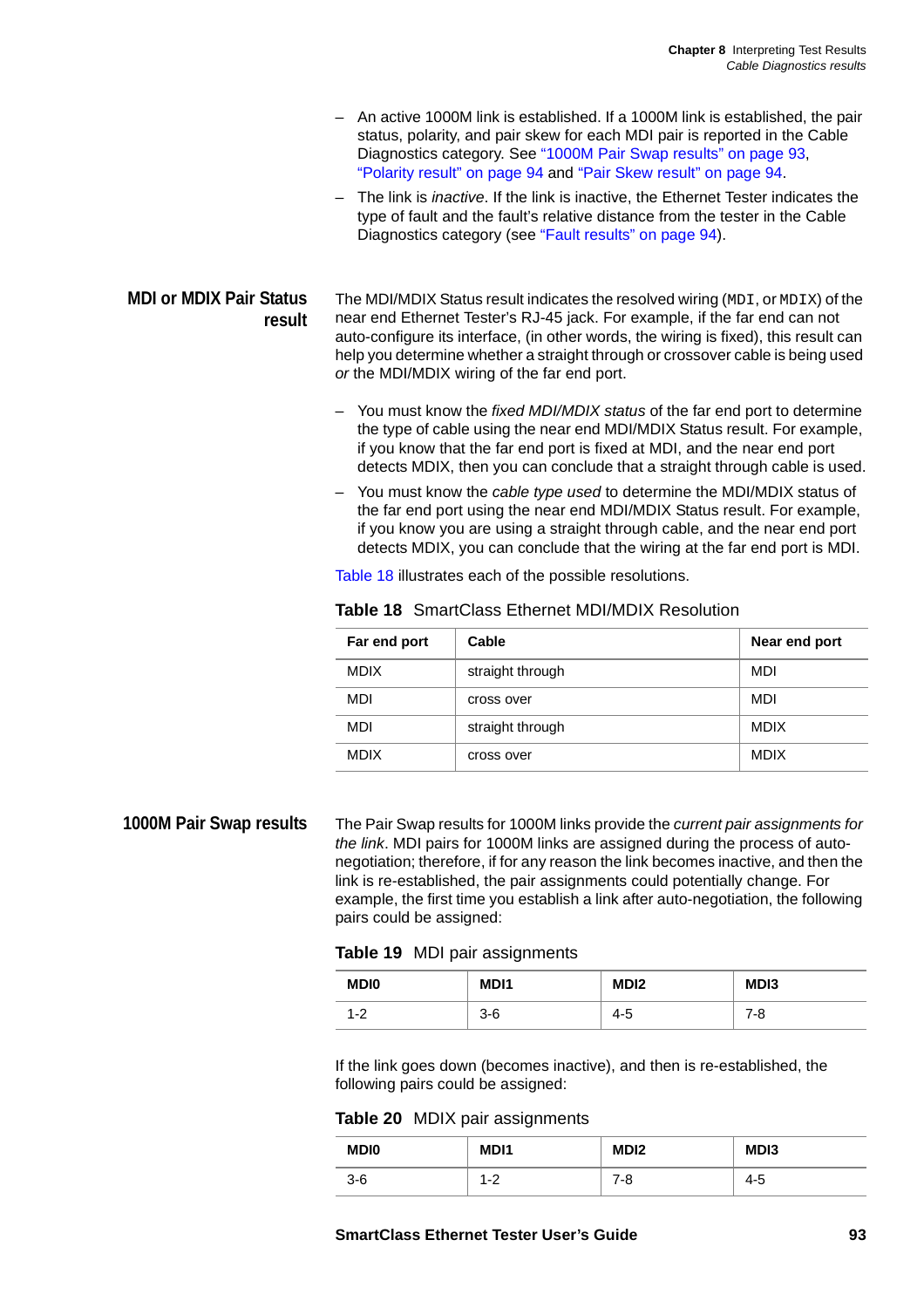<span id="page-107-2"></span>

| <b>Polarity result</b> | The Polarity result indicates the polarity of each MDI pair on active 1000M      |
|------------------------|----------------------------------------------------------------------------------|
|                        | links, indicating how each pair is physically wired to the Ethernet Tester port. |
|                        |                                                                                  |

- Normal (+) indicates a normal polarity for the pair.
- Inverted (-) indicates an inverted polarity for the pair.
- <span id="page-107-3"></span>**Pair Skew result** The Pair Skew result is a measurement of timing differences between the MDI pairs on active 1000M links. Timing differences may occur for a variety of reasons. For example, if different insulating materials are used on the pairs, a variance in the signal velocity (skew) may occur. If the skew is significant, transmission of the signal may be impaired to such a degree that the received signal can not be synchronized.

Pair skew is reported in +/- 8ns increments.

<span id="page-107-1"></span>**Fault results** If a link is inactive, and a fault is detected, the Ethernet Tester indicates the type of fault detected (Open, Short, or Unknown) and the fault's relative distance from the tester within +/- 1 meter.

> If you do not connect the cable to a far end device (completing the circuit), you can also use the Open detection feature to measure the length of a cable.

Fault types are defined as follows:

**Open**—Indicates there is a cut on the pair (or that the cable is not connected to a device at the far end of the circuit), and that the tester has detected an impedance exceeding 333 ohms. The distance from the near end tester to the end of the cable (or the cut) is also provided.

**Short**—Indicates a positive and negative line on the same pair are touching, and that the tester has detected an impedance less than 33 ohms.

**Unknown**—Indicates the tester has detected impedance outside of the ranges stated for Open and Short faults, or that the cable is properly terminated into another Ethernet port. Unknown does not necessarily indicate that a fault was detected.

## **NOTE:**

If the far end of the cable is connected to a powered down IP phone, and the phone is an older model, there is a filter that connects between pairs 1-2 and 3-6 in the phone. Depending on the characteristics of the filter, your tester may report a fault for pairs 1-2 and 3-6.

# <span id="page-107-0"></span>**Optical Signal results**

After running the Optical Pwr test, the Optical Signal category automatically appears listing results that indicate whether a signal is present, the type of SFP detected by the tester (or No SFP or an Unsupported SFP), and the received signal level in dBm.

The Optical Signal category is not applicable when running electrical Ethernet tests.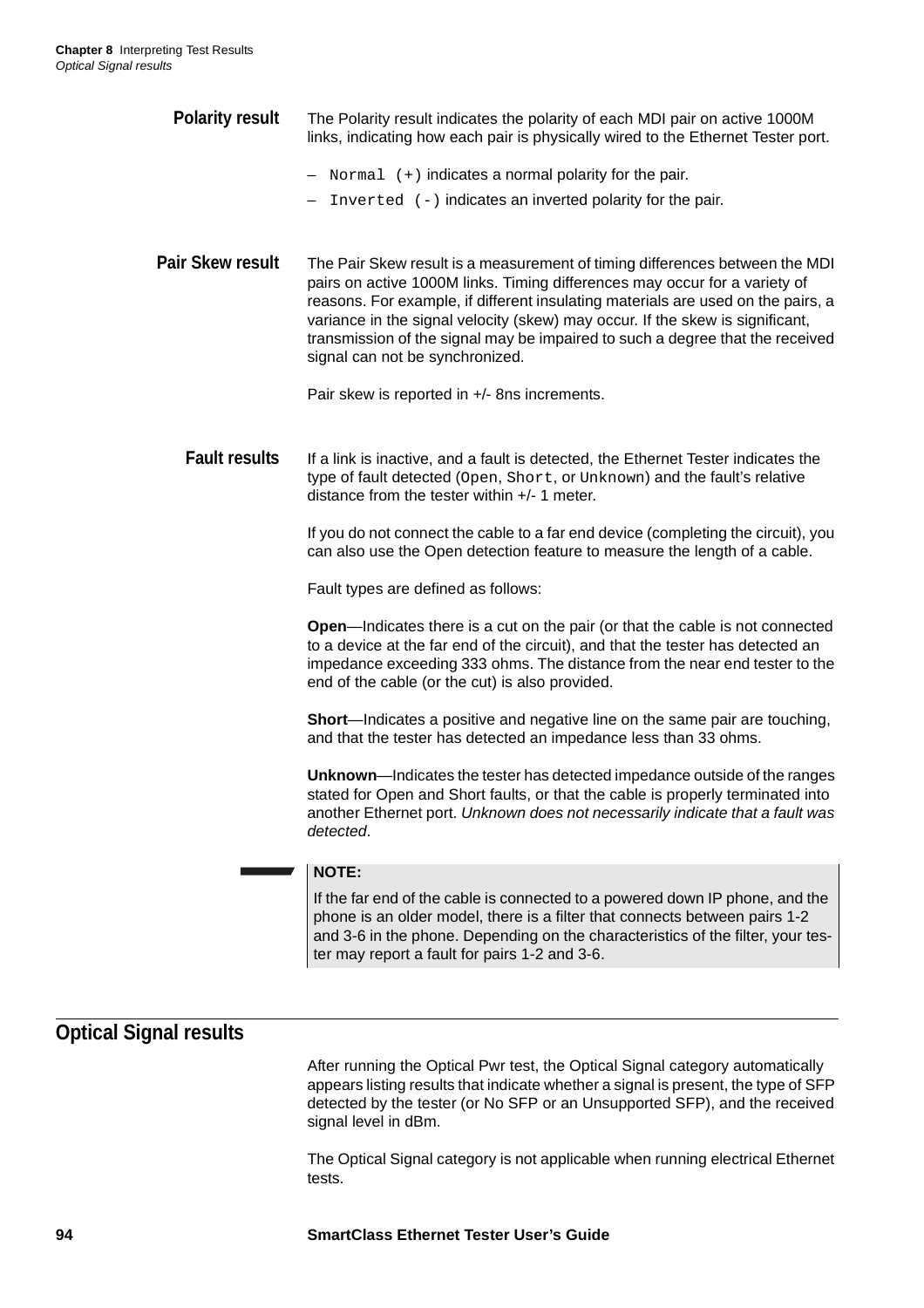# **Maintaining the Batteries**



This chapter describes how to maintain the Ethernet Tester's batteries. Topics discussed in this chapter include the following:

- ["Prolonging battery life" on page 96](#page-109-1)
- ["Recharging the batteries" on page 96](#page-109-0)
- ["Replacing the batteries" on page 97](#page-110-0)



### **WARNING: EXPLOSION HAZARD**

Charging non-rechargeable (disposable) or other type of rechargeable (non-NiMH) may cause them to leak, rupture, or explode, causing injury. Do not charge alkaline batteries. Charge only nickel metal hydride (NiMH) batteries.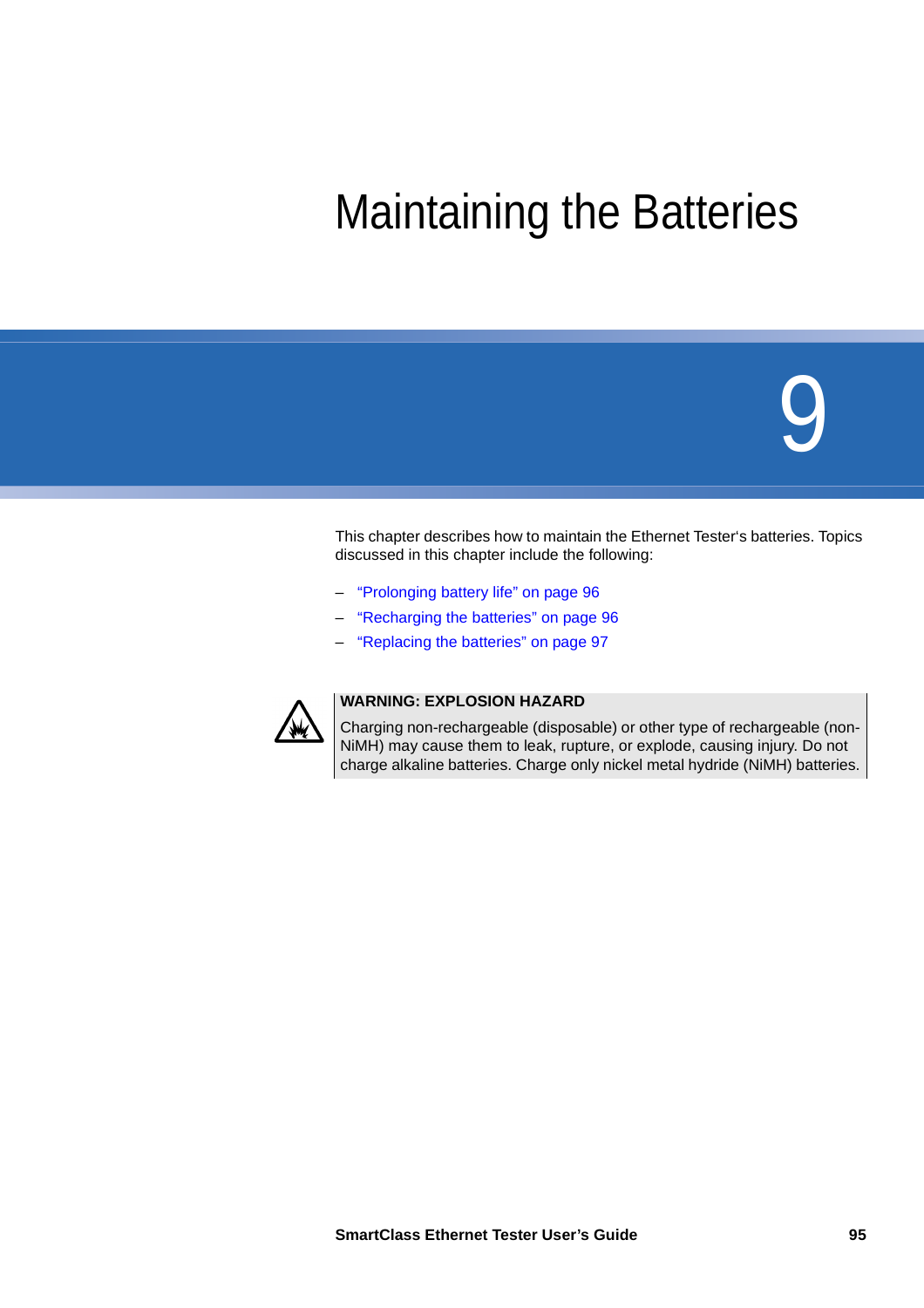## <span id="page-109-1"></span>**Prolonging battery life**

The SmartClass Tester uses four (4) AA batteries. Either alkaline or rechargeable NiMH batteries can be used.

To prolong the life span of any batteries, follow the guidelines below:

- Do not mix battery types (do not use Alkaline and rechargeable at the same time).
- Do not mix old batteries and new batteries.
- When not connected to the tester, store the batteries in a cool, dry, and clean environment. Do not leave the batteries in a car or truck, particularly during extremely hot or cold weather.
- The first time you use the SmartClass Tester, or after prolonged storage, use the AC adapter to power the tester and charge NiMH batteries only.
- If the battery capacity is depleted or if the batteries have been stored for a prolonged period, charge the batteries before use.
- If charging the batteries while they are in the tester, use the JDSU AC adapter to power the tester.
- The charger will not charge the batteries when it is extremely hot or cold.
- Always carry fully charged spare batteries.
- If the tester will be stored (and unused) for more than 4 weeks, and the AC adapter is not plugged in to an AC power supply, remove the batteries from the tester.
- Always dispose of batteries properly.

The following section describes how to recharge and replace the batteries.

### <span id="page-109-2"></span><span id="page-109-0"></span>**Recharging the batteries**

When the Battery LED lights red, the batteries should be charged or replaced.

#### **NOTE:**

You can test a circuit and recharge the batteries at the same time. If you do not want to interrupt the current test, you may leave the power on and connect the AC power adapter.

If you have an external battery charger, follow the instructions for that charger. If charging the batteries in the tester, follow the procedure outlined below.

#### **To charge the batteries**

- **1** Connect one end of the AC adapter to the connector on the bottom of the Ethernet Tester.
- **2** Connect the other end of the AC adapter to an AC power supply.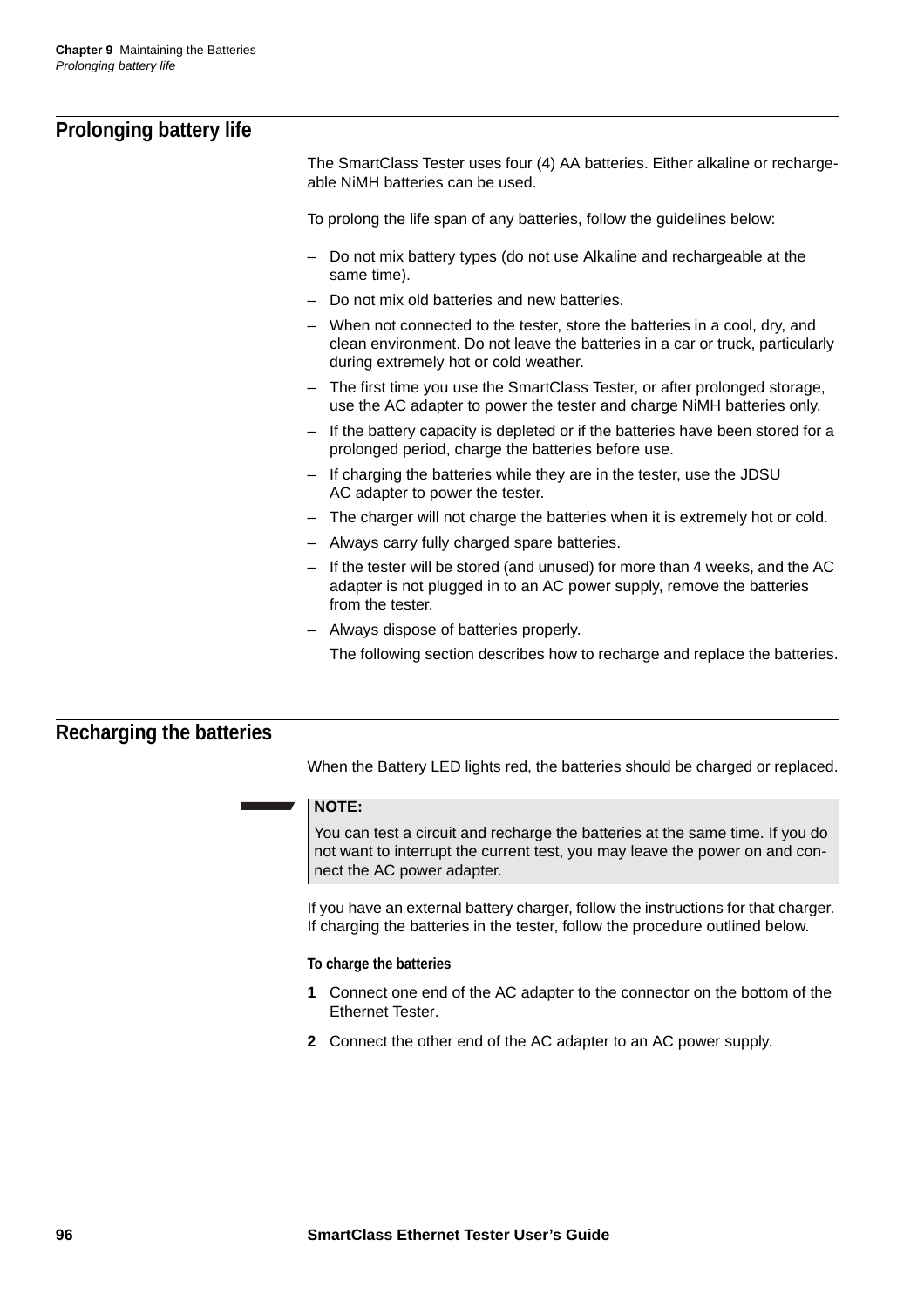**NOTE:** If the AC adapter is connected to the tester and to an AC power supply, and the Battery LED is red, the charger has detected a fault condition, or the battery has less than ten minutes of power remaining. For details on correcting this condition, see ["Resolving problems" on](#page-113-0)  [page 100.](#page-113-0)



### **WARNING: ELECTRICAL SHOCK**

Electrical shock may result in serious injury or death. Be sure the AC Adapter is connected to the correct voltage mains. Do not use outdoors or in wet locations. Use only the AC Adapter supplied with the test set.

**3** Let the SmartClass charge for 2 to 4 hours depending on the voltage level. The **Batt** LED is amber when the tester is charging the battery.

Charging the batteries is complete when the Batt LED is green.

## <span id="page-110-0"></span>**Replacing the batteries**

The battery compartment is located on the back of the tester, as shown in [Figure 17.](#page-110-1)



**Figure 17** Back of SmartClass

<span id="page-110-1"></span>The following procedure describes how to replace the batteries.

#### **To replace the batteries**

**1** Turn the power off.



#### **CAUTION: INSTRUMENT DAMAGE**

Failure to turn the power off before removing the batteries from the Ethernet Tester could damage internal components and/or corrupt the software. Always power down the tester before removing the batteries.

**2** Disconnect the AC adapter.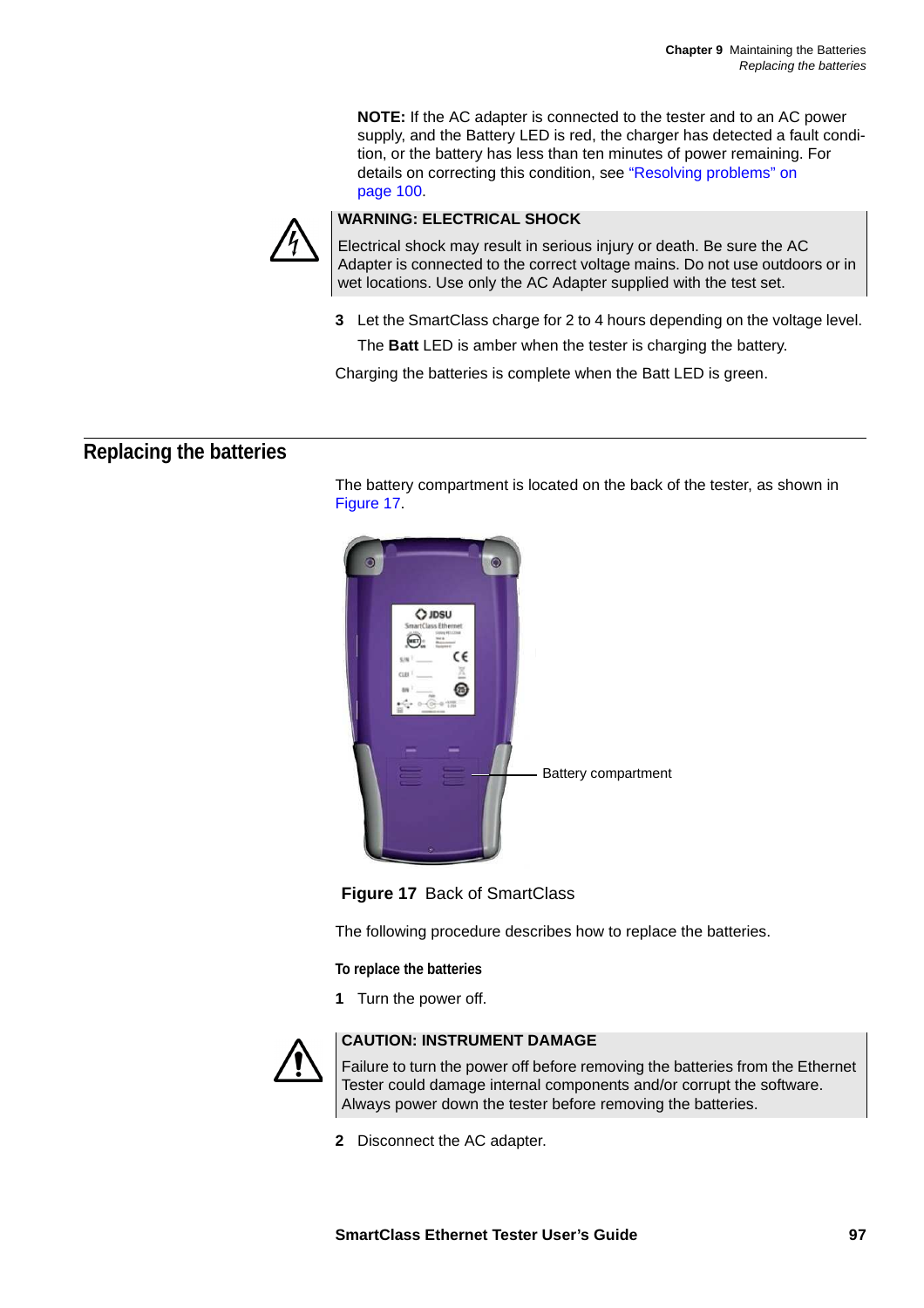- **3** Using a screwdriver, remove the screw from the battery compartment door, and then press down and push the panel toward the bottom end.
- **4** Replace the batteries, with polarities oriented as shown in [Figure 18](#page-111-0).



#### <span id="page-111-0"></span>**Figure 18** Battery orientation

<span id="page-111-1"></span>We recommend either Energizer® or Sanyo® 2500 mA rechargeable batteries.

- **5** Replace the battery compartment door, and secure the door by tightening the screw.
- **6** Reconnect the AC adapter to the tester and to an AC power supply.
- **7** Turn the tester ON, and then specify the type of battery you inserted.

The batteries are replaced.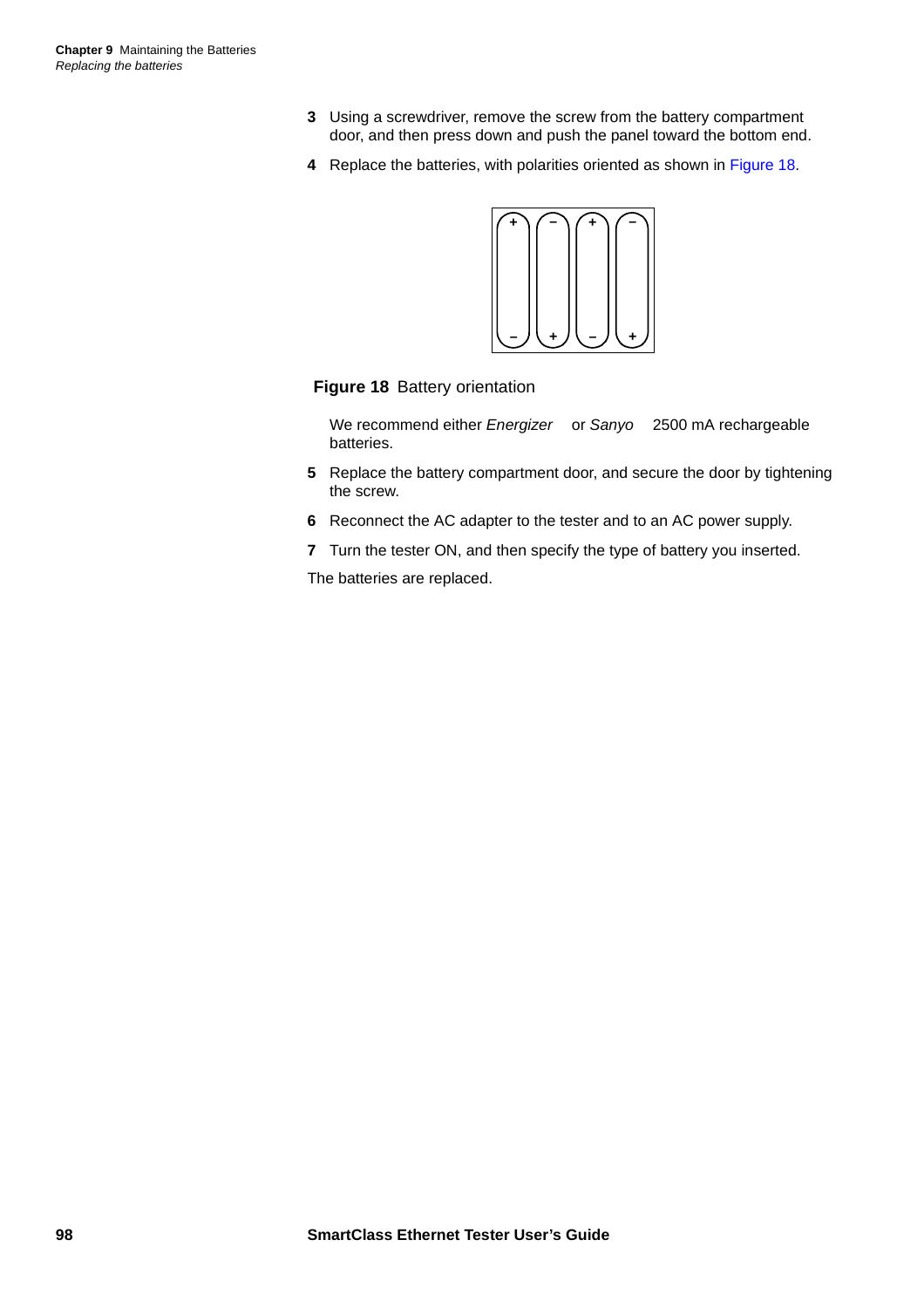## Troubleshooting



This chapter describes how to identify and correct problems related to the SmartClass Ethernet Tester. Topics discussed in this chapter include the following:

- ["Getting Technical Assistance" on page 100](#page-113-1)
- ["Resolving problems" on page 100](#page-113-2)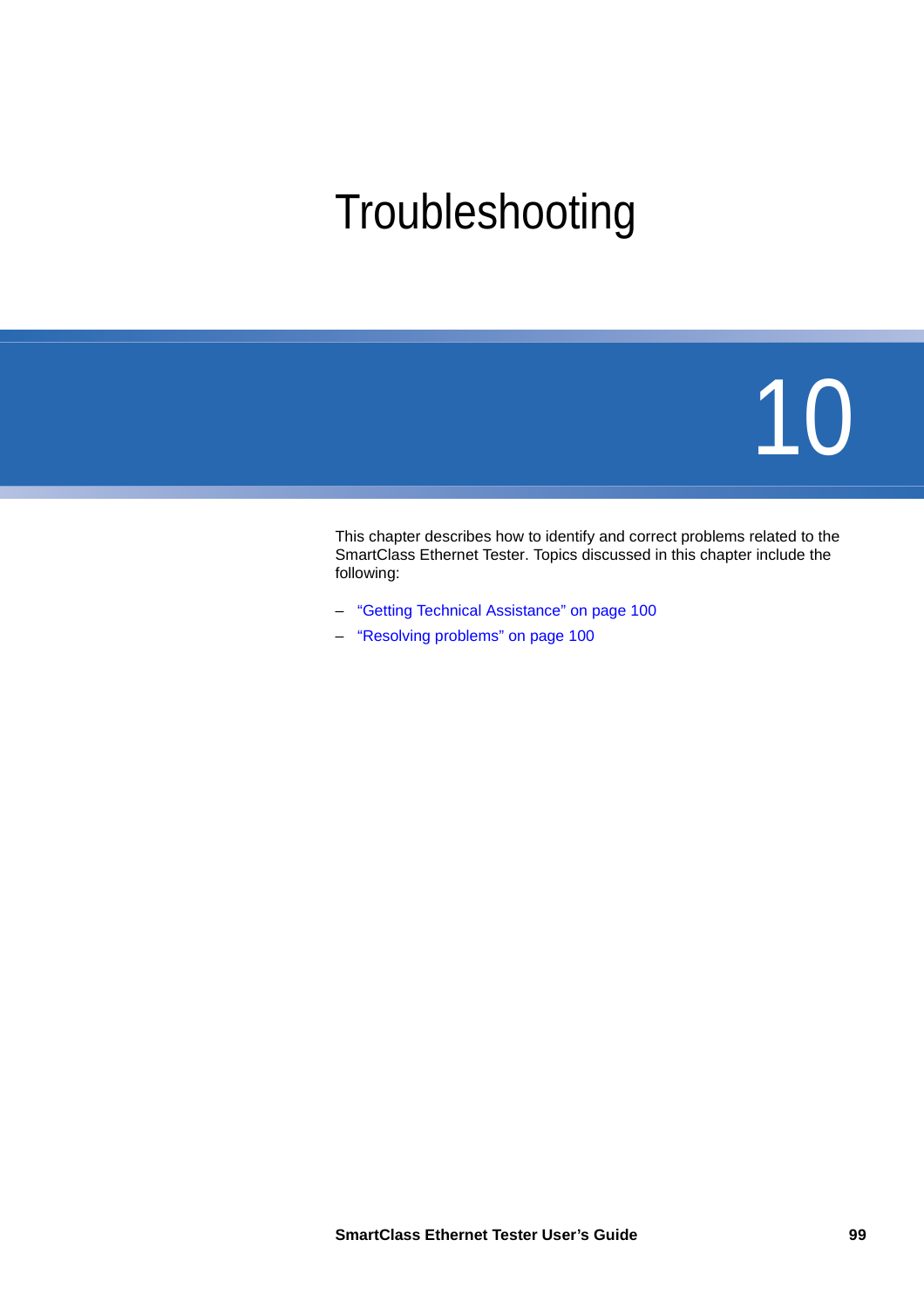## <span id="page-113-1"></span>**Getting Technical Assistance**

For the latest TAC (Technical Assistance Center) contact information, go to [www.jdsu.com](http://www.jdsu.com) or contact your local sales office for assistance. During offhours, you can request assistance by doing one of the following: leave a voice mail message at the Technical Assistance number, e-mail the North American Technical Assistance Center, [tac@jdsu.com,](mailto:tac@jdsu.com) or submit your question using our online Technical Assistance Request form at [www.jdsu.com.](http://www.jdsu.com)

<span id="page-113-2"></span><span id="page-113-0"></span>

| <b>Resolving problems</b> |
|---------------------------|
|---------------------------|

If you are having trouble with the Ethernet Tester, the following sections describe common problems and solutions. You should verify whether your problem is listed here before contacting technical assistance.

The following section addresses questions that may be asked about completing tests with the SmartClass. There are two sections included:

- General
- Ethernet tests
- **General testing** The following section addresses questions about testing in general using SmartClass Testers.

#### **Issue**

Batteries are fully charged, and the external power adapter is attached, but the Batt LED on the tester is red.

#### **Resolution**

The charger has detected a fault condition. Turn the tester OFF, and then disconnect the external power adapter. Verify that the batteries installed in your tester are NiMH batteries, and that they are installed in the proper orientation (see [Figure 18 on page 98](#page-111-1)). Always use JDSU recommended batteries in your tester.

#### **Issue**

Batteries are not detected by the tester.

#### **Resolution**

The battery charge is depleted to such a degree that the tester can no longer detect or charge them. Replace the batteries (see "Recharging the batteries" [on page 96.](#page-109-2)

**Ethernet and IP testing** The following section addresses questions about Ethernet and IP testing.

#### **Issue**

Link is not active.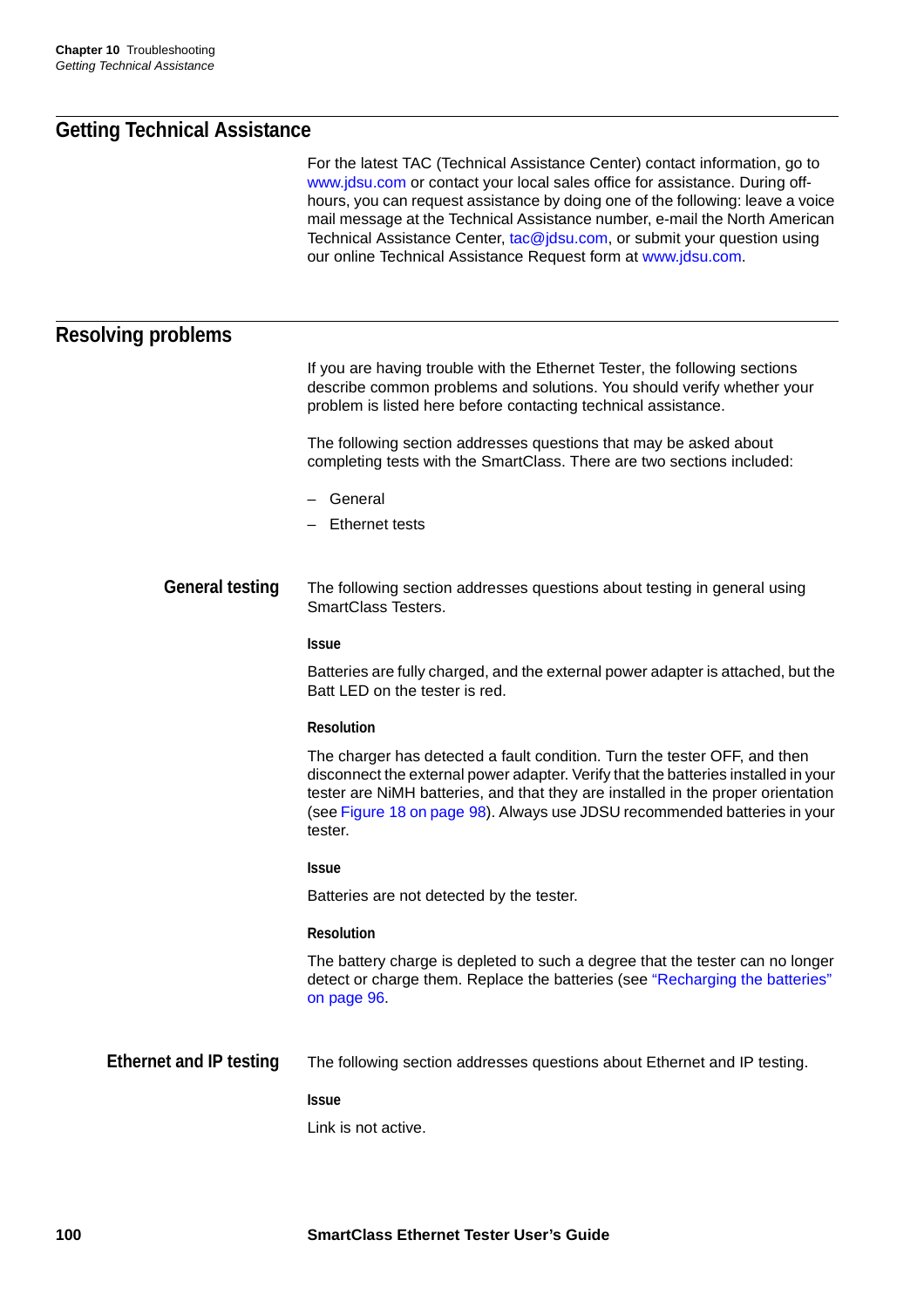#### **Resolution**

Verify that the tester on the far end is connected to the circuit.

Verify that the tester and it's link partner are configured for the same rate of traffic.

Verify that the tester and it's link partner both have auto-negotiation turned ON, and share at least one common capability, or that both have auto-negotiation turned OFF.

#### **Issue**

Hard loopback at the far end is failing.

#### **Resolution**

If you are testing on a switched Ethernet network, you must use two testers as end stations on a circuit.

If you are performing a layer 3 IP loopback test on an Ethernet network that doesn't support VLAN or Q-in-Q tagging, and you transmit tagged traffic, the loopback will fail. Reconfigure the tester to transmit untagged traffic.

**NOTE:** If you are testing on an unswitched Ethernet network, you can use a hard loopback at the far end of the circuit.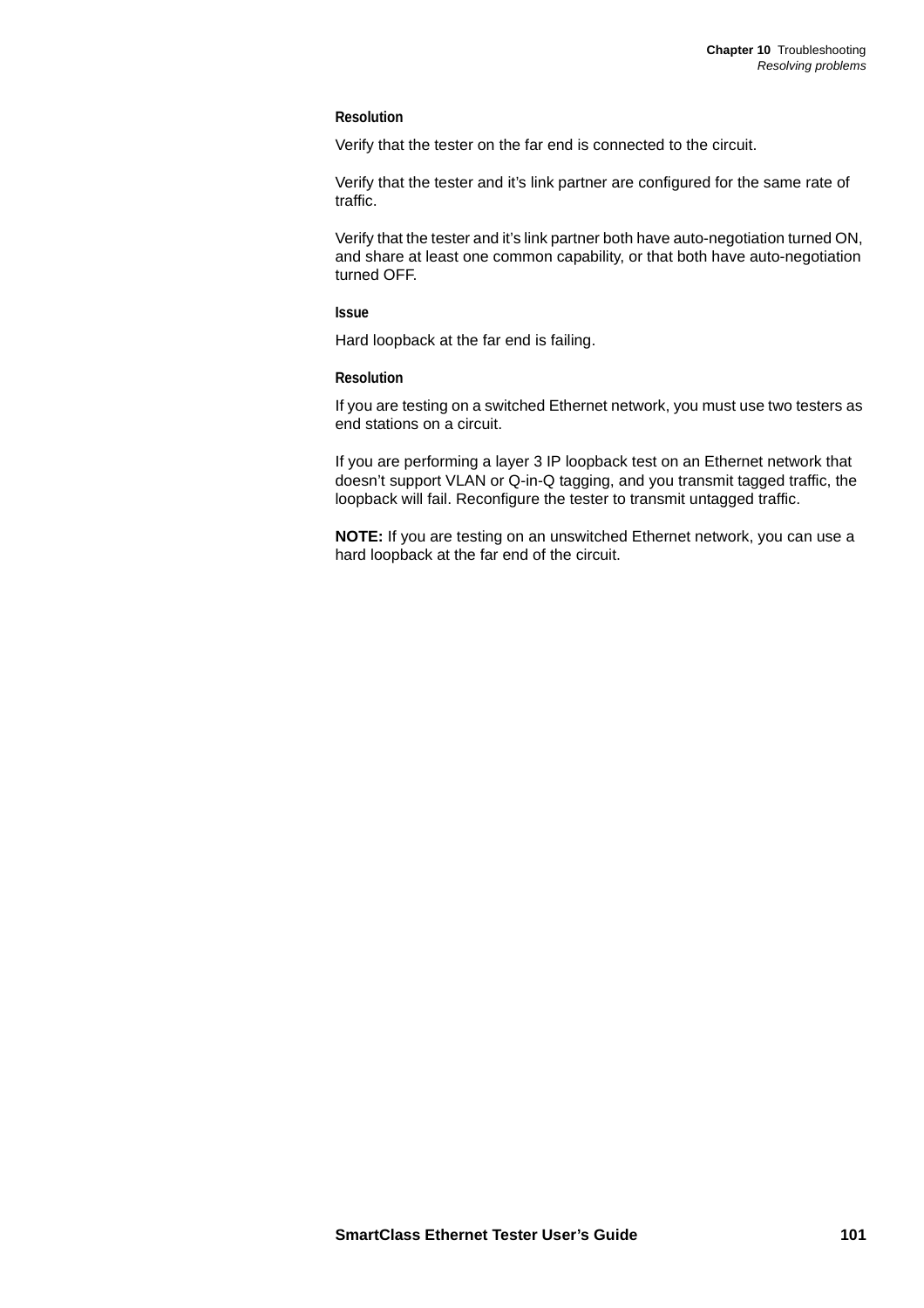**Chapter 10** Troubleshooting Resolving problems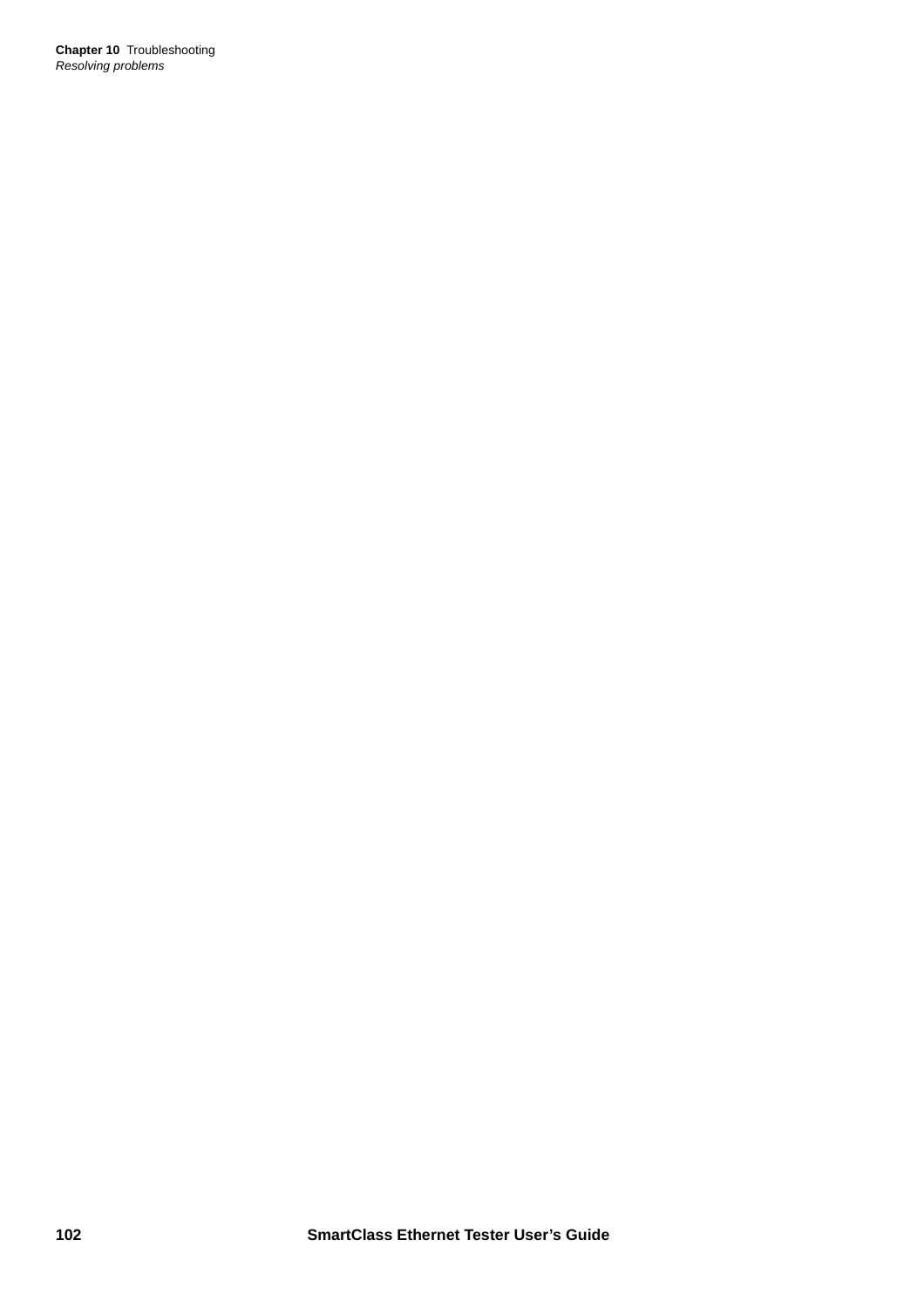## Specifications



This appendix contains specifications for the Ethernet Tester. Topics discussed in this appendix include the following:

- ["Connector specifications" on page 104](#page-117-0)
- ["Environmental specifications" on page 104](#page-117-1)
- ["Power specifications" on page 104](#page-117-2)
- ["Warranty information" on page 105](#page-118-0)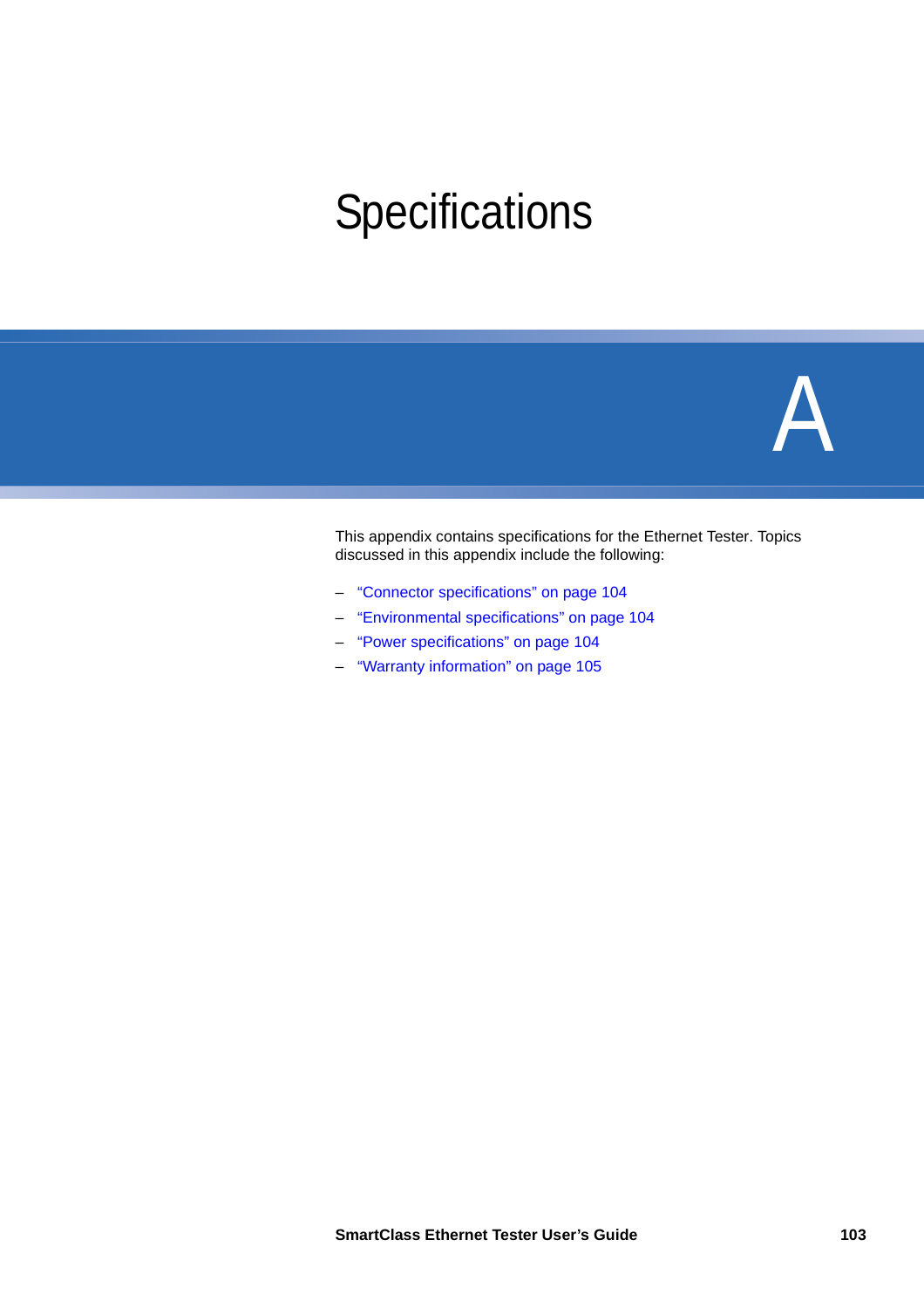## <span id="page-117-0"></span>**Connector specifications**

[Table 21](#page-117-3) provides the connector specifications.

| <b>Connector</b> | <b>Specification</b>                                                                                                                                                     |
|------------------|--------------------------------------------------------------------------------------------------------------------------------------------------------------------------|
| <b>SFP</b>       | 1000Base-X only, Small Form-factor (SFP) Transceiver Multi-<br>Source Agreement (MSA) compliant. Refer to your SFP manufac-<br>turer's site for detailed specifications. |
| R.J-45           | 802.3ah-2004 compliant, (MDI/MIDI-X auto-sense)                                                                                                                          |
| USB              | USB 2.0 compliant                                                                                                                                                        |
| DC               | 12 VDC, 1.25A Maximum                                                                                                                                                    |

<span id="page-117-3"></span>**Table 21** Connector specifications

## <span id="page-117-1"></span>**Environmental specifications**

[Table 22](#page-117-4) provides the environmental specifications without batteries.

<span id="page-117-4"></span>

| <b>Table 22</b> Environmental specifications |
|----------------------------------------------|
|----------------------------------------------|

| <b>Parameter</b>                 | <b>Specification</b>                    |  |
|----------------------------------|-----------------------------------------|--|
| <b>Operating Temperature</b>     | $0^{\circ}$ to +50° C (32° to +120° F)  |  |
| Storage Temperature <sup>a</sup> | $-10^{\circ}$ to 60° C (-50° to 140° F) |  |
| Humidity                         | 10% to 80% RHNC                         |  |

a. Without Batteries

## <span id="page-117-2"></span>**Power specifications**

Although battery life varies, depending on the type of battery and the type of test, Table 23 provides specifications for the battery life of the recommended Energizer® or Sanyo® 2500 mAh NiMH rechargeable batteries, and the specifications for the AC adapter.

**Table 23** Power specifications

| <b>Parameter</b>                      | <b>Specification</b>                                                                                                         |  |  |
|---------------------------------------|------------------------------------------------------------------------------------------------------------------------------|--|--|
| Operating time<br>(at $25^{\circ}$ C) | Under typical conditions:<br>should provide 3 hours continuous GigE use<br>should provide 4 hours continuous 10/100 Mbps use |  |  |
| Charging time<br>(at $25^{\circ}$ C)  | Under typical conditions for empty to full charge:<br>With tester OFF: Up to 5 hours<br>With tester ON: Up to 7 hours        |  |  |
| Charging tempera-<br>ture             | 15 $^{\circ}$ to +35 $^{\circ}$ C (59 $^{\circ}$ to +95 $^{\circ}$ F)                                                        |  |  |
| Power supply input                    | 100 to 240 VAC, 50/60 Hz, autosensing                                                                                        |  |  |
| Power supply output                   | 12 V, 1.25 Amp                                                                                                               |  |  |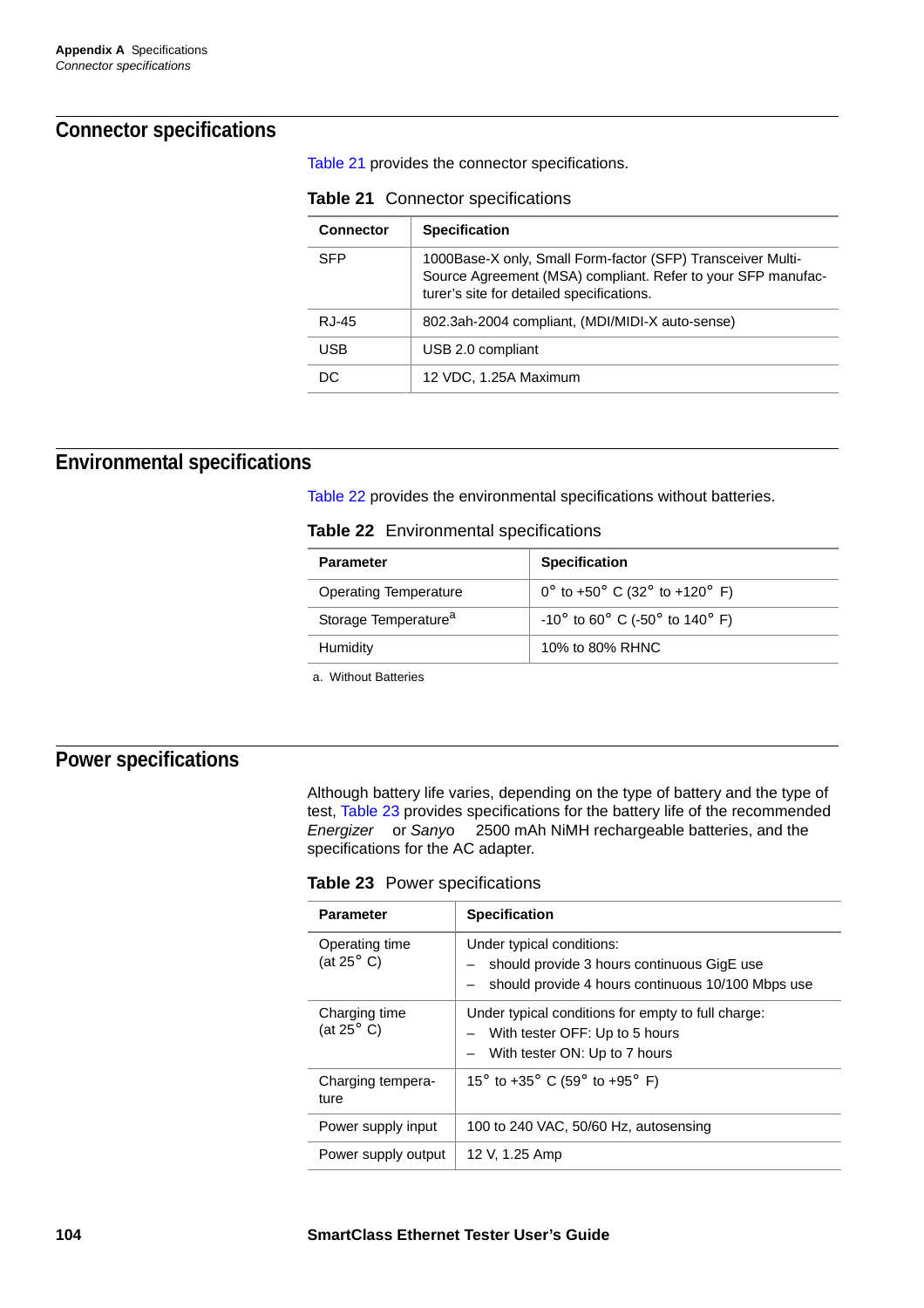### <span id="page-118-0"></span>**Warranty information**

The warranties described herein shall apply to all commercially available JDSU (formerly Acterna) products. Any additional or different warranties shall apply only if agreed to by JDSU in writing. These warranties are not transferable without the express written consent of JDSU.

**Hardware Warranty —** JDSU warrants that Hardware Product sold to customer shall, under normal use and service, be free from defects in materials and workmanship. Information regarding the specific warranty period for this product can be obtained by contacting your local JDSU Customer Service Representative, or at our web site www.jdsu.com. The warranty period shall begin upon shipment to Customer. Hereafter these periods of time shall be collectively referred to as the "Initial Warranty Period."

JDSU's obligation and customer's sole remedy under this Hardware Warranty is limited to the repair or replacement, at JDSU's option, of the defective product. JDSU shall have no obligation to remedy any such defect if it can be shown: (a) that the Product was altered, repaired, or reworked by any party other than JDSU without JDSU's written consent; (b) that such defects were the result of customer's improper storage, mishandling, abuse, or misuse of Product; (c) that such defects were the result of customer's use of Product in conjunction with equipment electronically or mechanically incompatible or of an inferior quality; or (d) that the defect was the result of damage by fire, explosion, power failure, or any act of nature.

JDSU performed repairs shall be warranted from defective material and workmanship for a period of ninety (90) days, or until the end of the Initial Warranty Period, whichever is longer. Risk of loss or damage to Product returned to JDSU for repair or replacement shall be borne by customer until delivery to JDSU. Upon delivery of such product, JDSU shall assume the risk of loss or damage until that time that the product being repaired or replaced is returned and delivered to customer. Customer shall pay all transportation costs for equipment or software shipped to JDSU for repair or replacement. JDSU shall pay all transportation costs associated with returning repaired or replaced product to customer.

**Software Warranty —** JDSU warrants that Software Products licensed to Customer shall, under normal use and service, and for a period of ninety (90) days from the date of shipment of the Software to Licensee (the "Warranty Period"), perform in all material respects in accordance with the published specifications for such Software as established by JDSU. However, JDSU does not warrant that the Software will operate uninterrupted or error free, operate in the combination with other software, meet Customer's requirements, or that its use will be uninterrupted.

JDSU's obligation and Customer's sole and exclusive remedy under this Software Warranty is limited to, at JDSU's option, either (i) correcting the material errors reported to JDSU in writing by Customer during the Warranty Period and which JDSU is able to reproduce, (ii) replacing such defective Software, provided that JDSU received written notice of such defect within the Warranty Period, or (iii) provided that JDSU received written notice of such defect within the Warranty Period, terminating the License and, upon return to JDSU of the Software, Documentation and all other materials provided by JDSU under the applicable License, providing Customer with a refund of all charges paid with respect thereto. JDSU shall have no warranty obligations hereunder if (a) the Software is altered or modified or is merged with other software by Customer or any third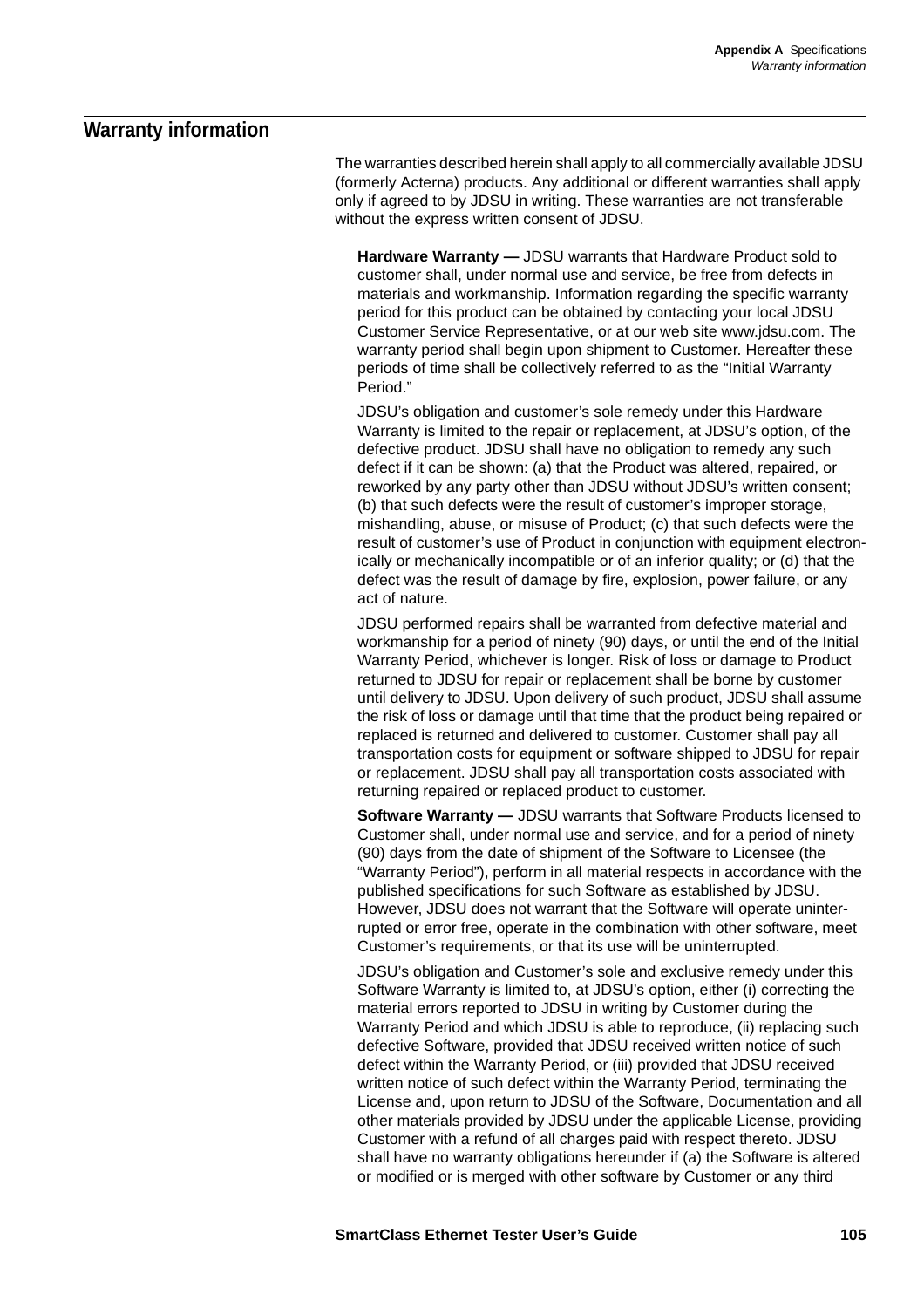party or (b) all or any part of the Software is installed on any computer equipment other than the Designated Server or used with any operating system for which the Software is not designed.

**WARRANTY DISCLAIMER —** FOR HARDWARE, AND/OR SOFTWARE FURNISHED BY JDSU, THE FOREGOING WARRANTIES ARE IN LIEU OF ALL OTHER WARRANTEES AND CONDITIONS, EXPRESS OR IMPLIED. JDSU SPECIFICALLY DISCLAIMS ALL OTHER WARRANTIES, EITHER EXPRESS OR IMPLIED, ON ANY HARDWARE, SOFTWARE, DOCUMEN-TATION OR SERVICES INCLUDING BUT NOT LIMITED TO WARRANTIES RELATING TO QUALITY, PERFORMANCE, NONINFRINGEMENT, MERCHANTABILITY OR FITNESS FOR A PARTICULAR PURPOSE, AS WELL AS THOSE ARISING FROM ANY COURSE OF DEALING, USAGE OR TRADE PRACTICE. UNDER NO CIRCUMSTANCES WILL JDSU BE LIABLE FOR ANY INDIRECT OR CONSEQUENTIAL DAMAGES RELATED TO BREACH OF THIS WARRANTY.